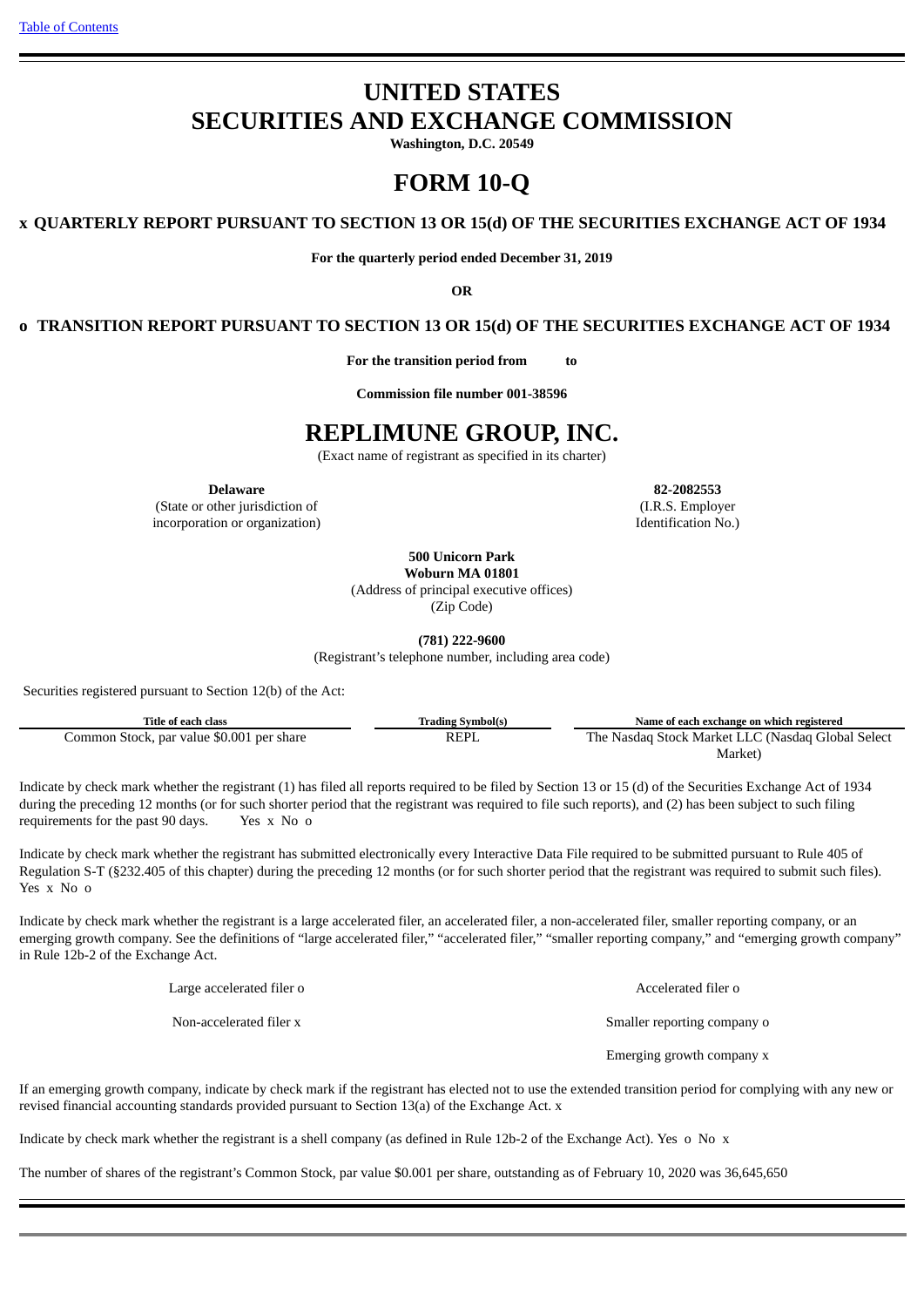## <span id="page-1-0"></span>**REPLIMUNE GROUP, INC.**

## **FORM 10-Q**

## **INDEX**

| <b>PART I FINANCIAL INFORMATION</b> |                                                                                                            | Page No.<br>3   |
|-------------------------------------|------------------------------------------------------------------------------------------------------------|-----------------|
| Item 1.                             | <b>Condensed Consolidated Financial Statements (Unaudited)</b>                                             | 3               |
|                                     | <b>Condensed Consolidated Balance Sheets</b>                                                               | 3               |
|                                     | <b>Condensed Consolidated Statements of Operations</b>                                                     | $\overline{4}$  |
|                                     | <b>Condensed Consolidated Statements of Comprehensive Loss</b>                                             | 5               |
|                                     | <b>Condensed Consolidated Statements of Convertible Preferred Stock and Stockholders' Equity (Deficit)</b> | 6               |
|                                     | <b>Condensed Consolidated Statements of Cash Flows</b>                                                     | $7\overline{ }$ |
|                                     | <b>Notes to Unaudited Condensed Consolidated Financial Statements</b>                                      | 8               |
| Item 2.                             | <b>Management's Discussion and Analysis of Financial Condition and Results of Operations</b>               | 27              |
| Item 3.                             | <b>Quantitative and Qualitative Disclosures About Market Risk</b>                                          | 39              |
| Item 4.                             | <b>Controls and Procedures</b>                                                                             | 40              |
| <b>PART II OTHER INFORMATION</b>    |                                                                                                            | 42              |
| Item 1.                             | <b>Legal Proceedings</b>                                                                                   | 42              |
| Item 1A.                            | <b>Risk Factors</b>                                                                                        | 42              |
| Item 2.                             | <b>Unregistered Sales of Equity Securities and Use of Proceeds</b>                                         | 80              |
| Item 3.                             | <b>Defaults Upon Senior Securities</b>                                                                     | 80              |
| Item 4.                             | <b>Mine Safety Disclosure</b>                                                                              | 80              |
| Item 5.                             | <b>Other Information</b>                                                                                   | 80              |
| Item 6.                             | <b>Exhibits</b>                                                                                            | 80              |
| <b>SIGNATURES</b>                   |                                                                                                            | 81              |
|                                     |                                                                                                            |                 |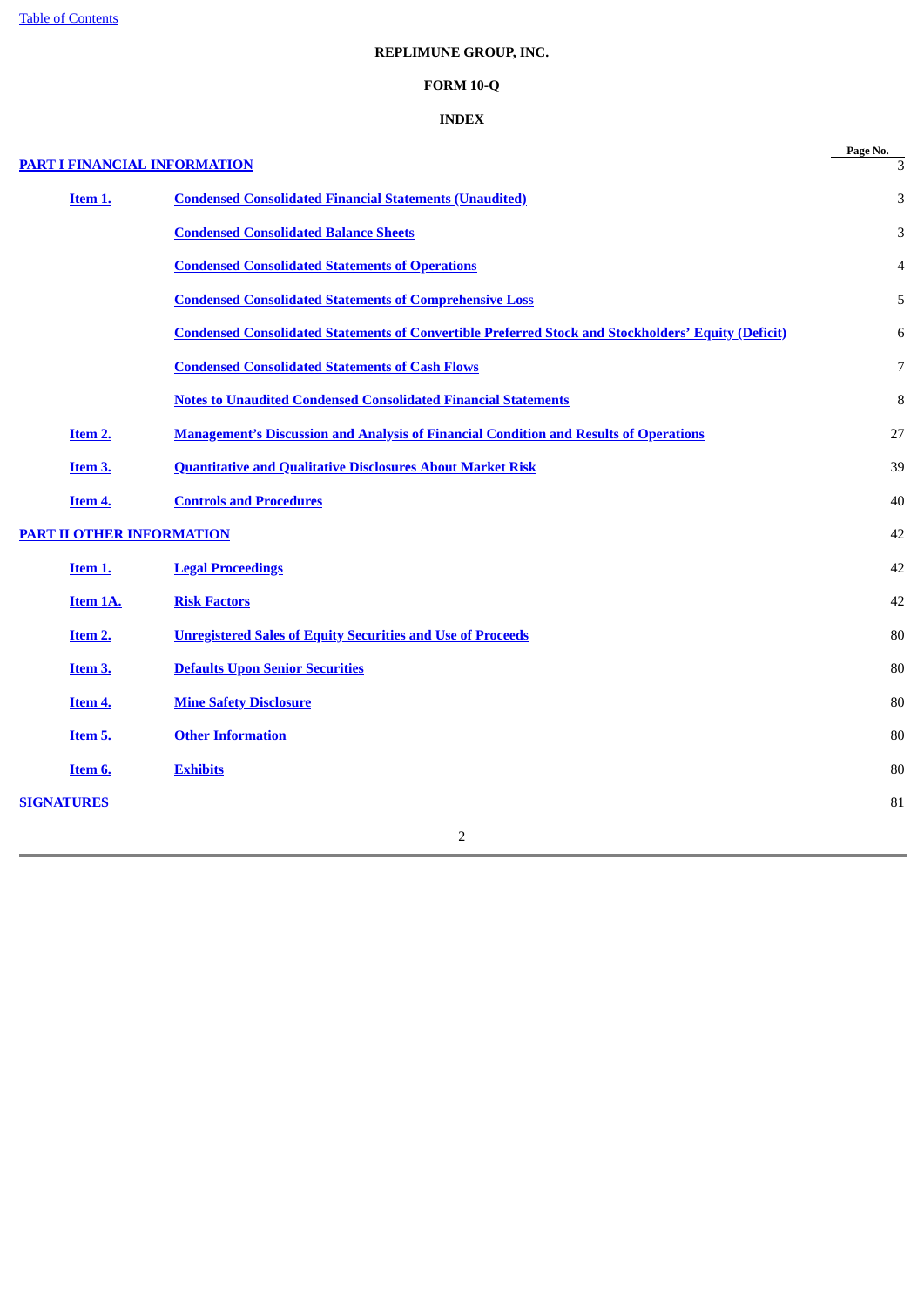## <span id="page-2-2"></span><span id="page-2-0"></span>**PART I - FINANCIAL INFORMATION**

## **Item 1. Financial Statements.**

## <span id="page-2-1"></span>**REPLIMUNE GROUP, INC. CONDENSED CONSOLIDATED BALANCE SHEETS (Amounts in thousands, except share and per share amounts) (Unaudited)**

|                                                                                                      |                | December 31,<br>2019 | March 31,<br>2019 |
|------------------------------------------------------------------------------------------------------|----------------|----------------------|-------------------|
| <b>Assets</b>                                                                                        |                |                      |                   |
| Current assets:                                                                                      |                |                      |                   |
| Cash and cash equivalents                                                                            | $\mathfrak{s}$ | 63,002               | \$<br>25,704      |
| Short-term investments                                                                               |                | 117,877              | 109,107           |
| Research and development incentives receivable                                                       |                | 4,775                | 2,474             |
| Prepaid expenses and other current assets                                                            |                | 5,220                | 3,696             |
| Total current assets                                                                                 |                | 190,874              | 140,981           |
| Property, plant and equipment, net                                                                   |                | 5,654                | 12,159            |
| <b>Restricted cash</b>                                                                               |                | 1,636                | 1,186             |
| Right-to-use asset - operating leases                                                                |                | 4,731                |                   |
| Right-to-use asset - financing leases                                                                |                | 47,528               |                   |
| <b>Total assets</b>                                                                                  | \$             | 250,423              | \$<br>154,326     |
|                                                                                                      |                |                      |                   |
| <b>Liabilities and Stockholders' Equity</b>                                                          |                |                      |                   |
| <b>Current liabilities:</b>                                                                          |                |                      |                   |
| Accounts payable                                                                                     | \$             | 6,256                | \$<br>7,084       |
| Accrued expenses and other current liabilities                                                       |                | 4,557                | 2,801             |
| Operating lease liabilities, current                                                                 |                | 1,011                |                   |
| Financing lease liabilities, current                                                                 |                | 2,393                |                   |
| Total current liabilities                                                                            |                | 14,217               | 9,885             |
| Deferred rent, net of current portion                                                                |                |                      | 24                |
| Financing obligation                                                                                 |                |                      | 6,561             |
| Long term debt, net of debt discount                                                                 |                | 9,739                |                   |
| Operating lease liabilities, non-current                                                             |                | 3,886                |                   |
| Financing lease liabilities, non-current                                                             |                | 25.016               |                   |
| <b>Total liabilities</b>                                                                             |                | 52,858               | 16,470            |
| Commitments and contingencies (Note 12)                                                              |                |                      |                   |
| Stockholders' Equity:                                                                                |                |                      |                   |
| Common stock, \$0.001 par value; 150,000,000 shares authorized as of December 31, 2019 and March 31, |                |                      |                   |
| 2019; 36,645,650 and 31,656,950 shares issued and outstanding as of December 31, 2019 and March 31,  |                |                      |                   |
| 2019                                                                                                 |                | 37                   | 32                |
| Additional paid-in capital                                                                           |                | 295,084              | 198,645           |
| Accumulated deficit                                                                                  |                | (96,509)             | (59,766)          |
| Accumulated other comprehensive loss                                                                 |                | (1,047)              | (1,055)           |
| Total stockholders' equity                                                                           |                | 197,565              | 137,856           |
| Total liabilities and stockholders' equity                                                           | \$             | 250,423              | \$<br>154,326     |

The accompanying notes are an integral part of these consolidated financial statements.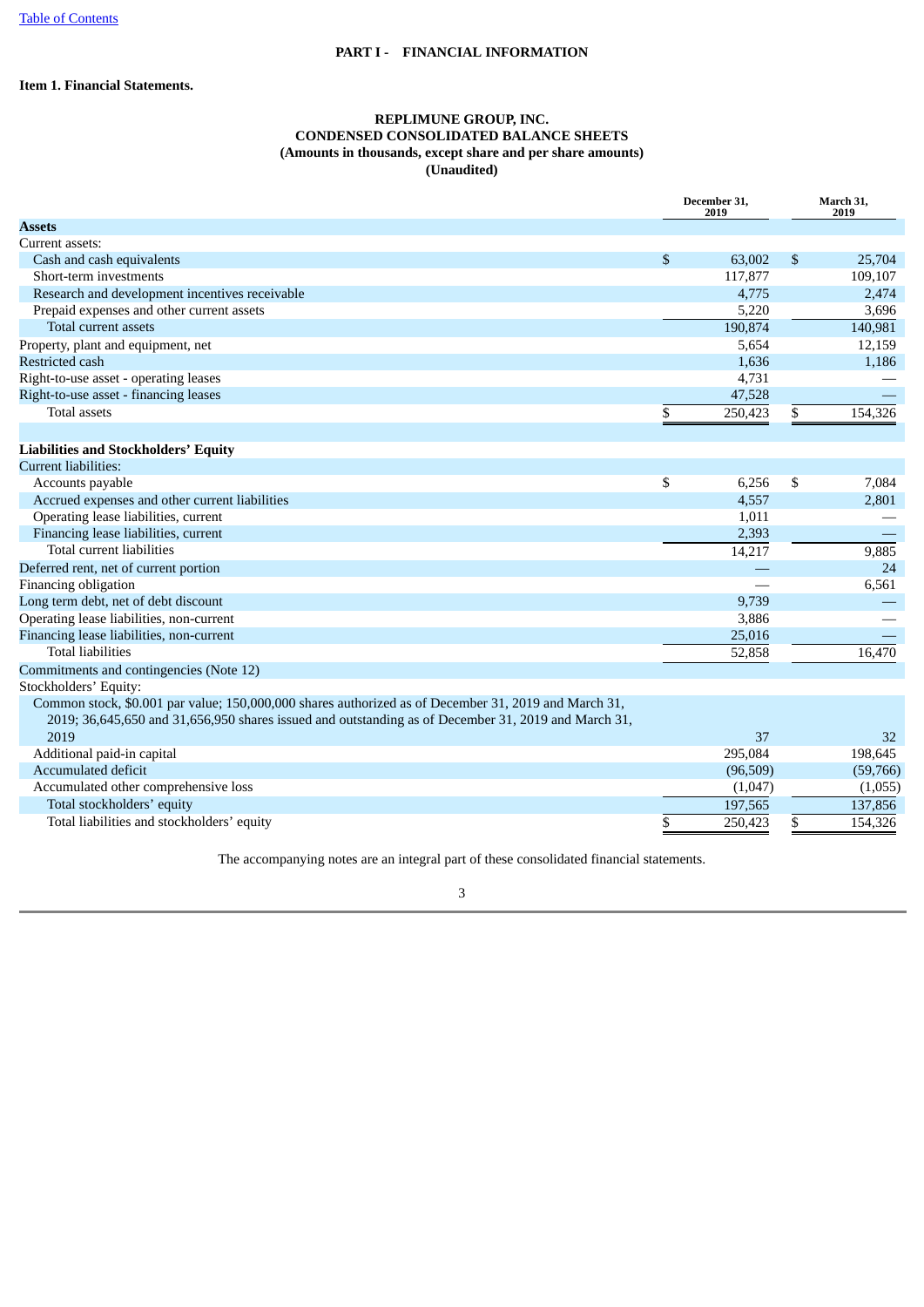## <span id="page-3-0"></span>**CONDENSED CONSOLIDATED STATEMENTS OF OPERATIONS (Amounts in thousands, except share and per share amounts) (Unaudited)**

|                                                                           | <b>Three Months Ended</b><br>December 31, |            |   |            |     | <b>Nine Months Ended</b><br>December 31, |     |            |  |
|---------------------------------------------------------------------------|-------------------------------------------|------------|---|------------|-----|------------------------------------------|-----|------------|--|
|                                                                           |                                           | 2019       |   | 2018       |     | 2019                                     |     | 2018       |  |
| <b>Operating expenses:</b>                                                |                                           |            |   |            |     |                                          |     |            |  |
| Research and development                                                  | \$                                        | 11,948     | S | 7,857      | \$. | 27,573                                   | \$. | 16,760     |  |
| General and administrative                                                |                                           | 4,716      |   | 2,280      |     | 12,240                                   |     | 6,360      |  |
| Total operating expenses                                                  |                                           | 16,664     |   | 10,137     |     | 39,813                                   |     | 23,120     |  |
| Loss from operations                                                      |                                           | (16, 664)  |   | (10, 137)  |     | (39, 813)                                |     | (23, 120)  |  |
| Other income (expense):                                                   |                                           |            |   |            |     |                                          |     |            |  |
| Research and development incentives                                       |                                           | 951        |   | 1,577      |     | 2,192                                    |     | 1,937      |  |
| Investment income                                                         |                                           | 550        |   | 882        |     | 1,804                                    |     | 1,775      |  |
| Interest expense                                                          |                                           | (834)      |   |            |     | (1,029)                                  |     |            |  |
| Change in fair value of warrant liability                                 |                                           |            |   |            |     |                                          |     | (5, 452)   |  |
| Other income (expense)                                                    |                                           | (192)      |   | 5          |     | 10                                       |     | 682        |  |
| Total other income (expense), net                                         |                                           | 475        |   | 2,464      |     | 2,977                                    |     | (1,058)    |  |
| Net loss attributable to common stockholders                              |                                           | (16, 189)  |   | (7,673)    |     | (36, 836)                                |     | (24, 178)  |  |
| Net loss per share attributable to common stockholders, basic and diluted |                                           | (0.46)     |   | (0.24)     |     | (1.13)                                   |     | (1.18)     |  |
| Weighted average common shares outstanding, basic and diluted             |                                           | 34,877,944 |   | 31,577,313 |     | 32,742,148                               |     | 20,433,580 |  |

The accompanying notes are an integral part of these consolidated financial statements.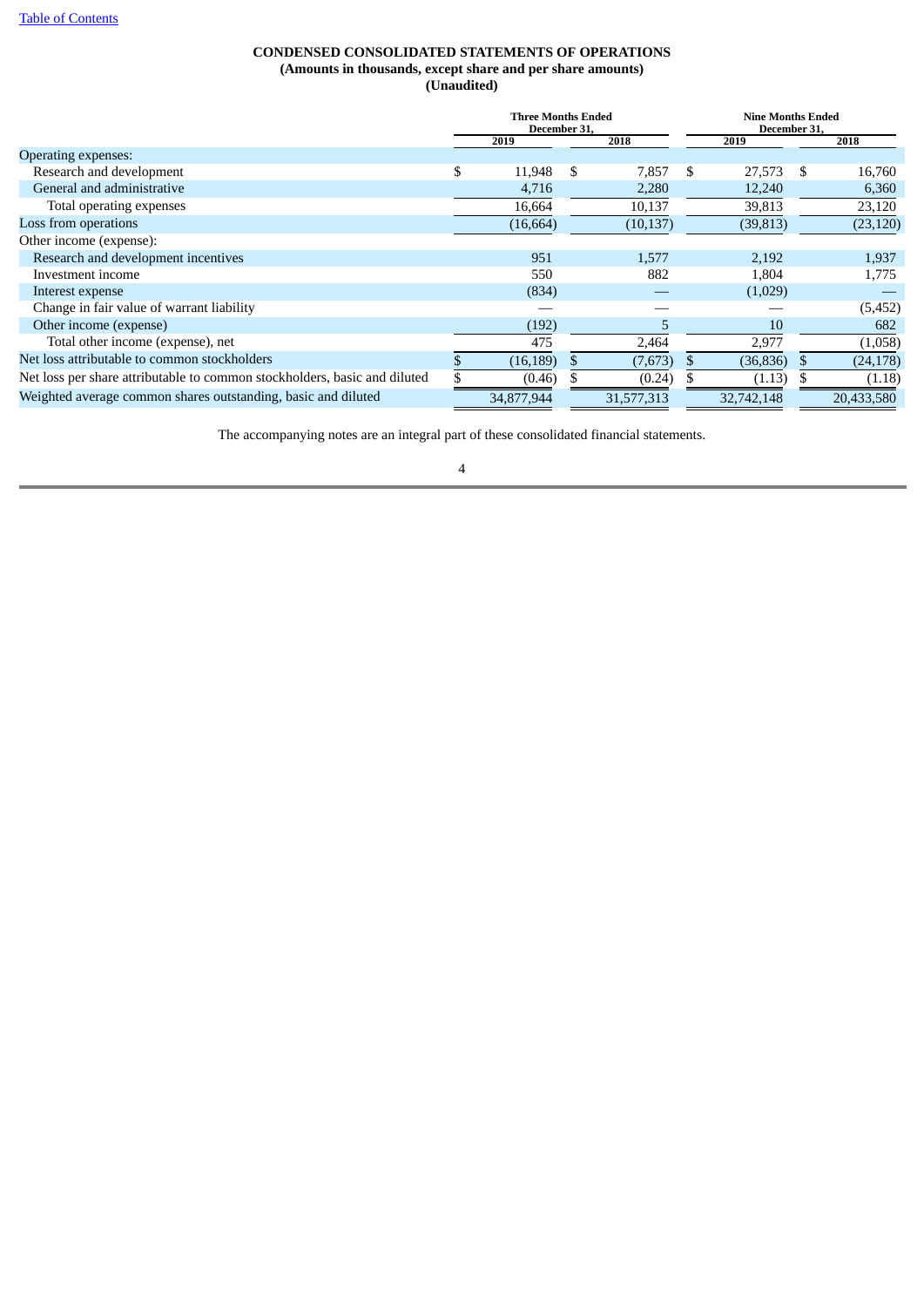## <span id="page-4-0"></span>**CONDENSED CONSOLIDATED STATEMENTS OF COMPREHENSIVE LOSS (Amounts in thousands) (Unaudited)**

|                                                           | <b>Three Months Ended</b><br>December 31, |                |  |         |  | <b>Nine Months Ended</b><br>December 31. |  |           |
|-----------------------------------------------------------|-------------------------------------------|----------------|--|---------|--|------------------------------------------|--|-----------|
|                                                           |                                           | 2019           |  | 2018    |  | 2019                                     |  | 2018      |
| Net loss                                                  |                                           | $(16, 189)$ \$ |  | (7,673) |  | (36, 836)                                |  | (24, 178) |
| Other comprehensive loss:                                 |                                           |                |  |         |  |                                          |  |           |
| Foreign currency translation gain (loss)                  |                                           | 408            |  | (102)   |  |                                          |  | (1,088)   |
| Net unrealized loss on short-term investments, net of tax |                                           | (25)           |  | (55)    |  |                                          |  | (54)      |
| Comprehensive loss                                        |                                           | (15,806)       |  | (7,830) |  | (36, 828)                                |  | (25, 320) |

The accompanying notes are an integral part of these consolidated financial statements.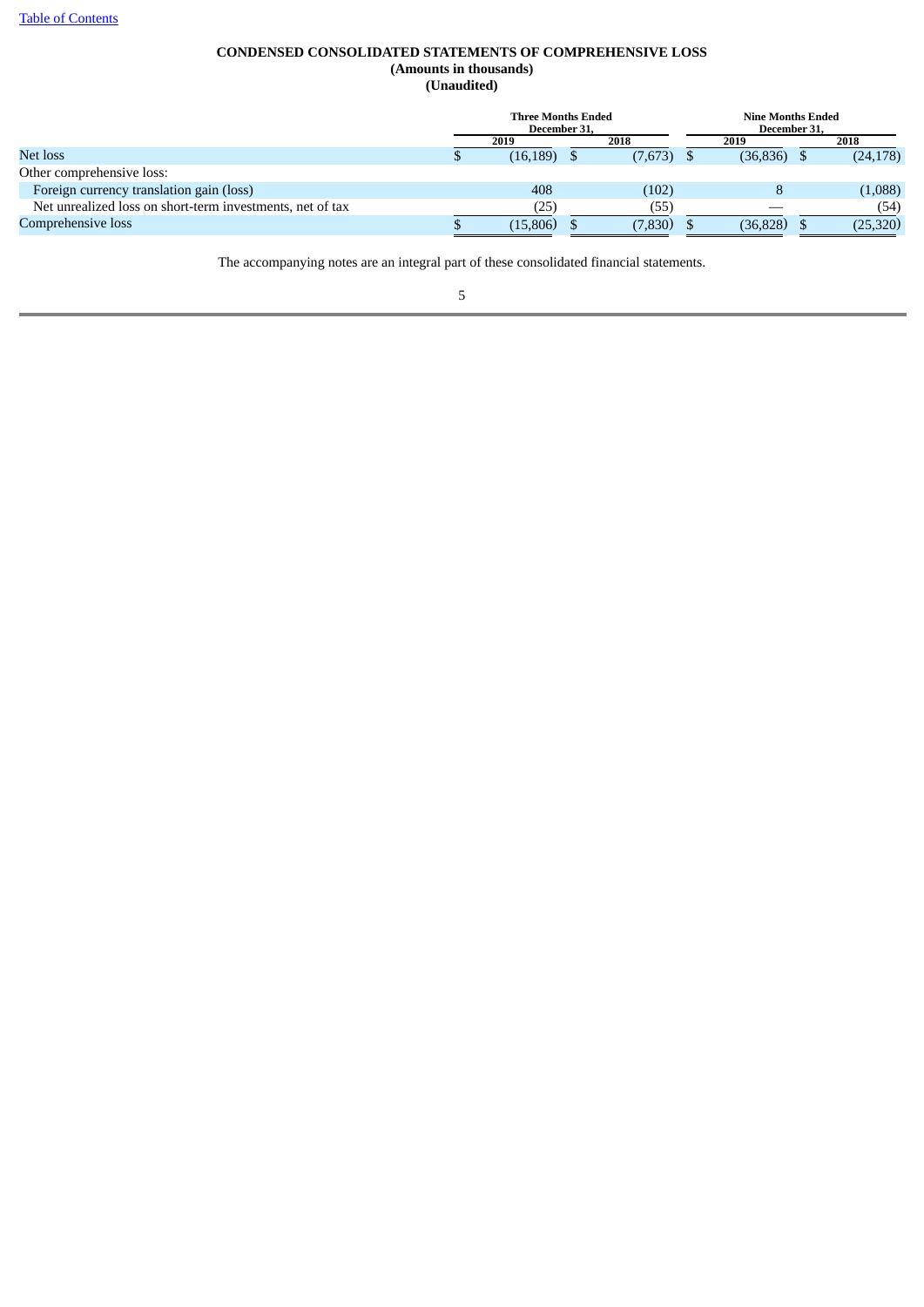## <span id="page-5-0"></span>**CONDENSED CONSOLIDATED STATEMENTS OF CONVERTIBLE PREFERRED STOCK AND STOCKHOLDERS' EQUITY (DEFICIT) (Amounts in thousands, except share amounts) (Unaudited)**

|                                                                                                        |                          | Convertible<br>preferred stock |                          | <b>Common stock</b>             | <b>Additional</b><br>paid-in | Accumulated                 | <b>Accumulated</b><br>other<br>comprehensive | <b>Total</b><br>stockholders' |
|--------------------------------------------------------------------------------------------------------|--------------------------|--------------------------------|--------------------------|---------------------------------|------------------------------|-----------------------------|----------------------------------------------|-------------------------------|
|                                                                                                        | <b>Shares</b>            | Amount                         | <b>Shares</b>            | Amount                          | capital                      | deficit                     | loss                                         | equity (deficit)              |
| <b>Balances as of March 31, 2019</b>                                                                   |                          | $\overline{s}$                 | 31,656,950               | $\overline{32}$<br>$\mathbf{s}$ | 198,645                      | $\mathfrak{F}$<br>(59,766)  | $\mathfrak{F}$<br>$(1,055)$ \$               | 137,856                       |
| Foreign currency translation adjustment                                                                |                          |                                |                          | $\overline{\phantom{0}}$        |                              |                             | (182)                                        | (182)                         |
| Unrealized gain on short-term investments                                                              |                          |                                |                          |                                 | $\overline{\phantom{m}}$     |                             | 65                                           | 65                            |
| Exercise of stock options                                                                              |                          |                                | 6.751                    |                                 | 18                           | $\overline{\phantom{a}}$    |                                              | 18                            |
| Stock-based compensation expense                                                                       |                          |                                |                          |                                 | 1,810                        |                             |                                              | 1,810                         |
| Impact of adoption of ASC 842                                                                          |                          | -                              | $\overline{\phantom{a}}$ | $\overline{\phantom{0}}$        | $\overline{\phantom{m}}$     | 93                          | $\overline{\phantom{a}}$                     | 93                            |
| Net loss                                                                                               |                          |                                |                          |                                 |                              | (9,508)                     |                                              | (9,508)                       |
| Balances as of June 30, 2019                                                                           |                          | $\overline{\phantom{0}}$       | 31,663,701               | 32                              | 200,473                      | (69, 181)                   | (1, 172)                                     | 130,152                       |
| Foreign currency translation adjustment                                                                |                          |                                |                          |                                 |                              |                             | (218)                                        | (218)                         |
| Unrealized loss on short-term investments                                                              |                          |                                |                          |                                 |                              |                             | (40)                                         | (40)                          |
| Exercise of stock options                                                                              |                          |                                | 55,645                   |                                 | 105                          | $\equiv$                    |                                              | 105                           |
| Stock-based compensation expense                                                                       |                          |                                |                          | $\overline{\phantom{m}}$        | 1,781                        |                             | $\overline{\phantom{0}}$                     | 1,781                         |
| Net loss                                                                                               |                          |                                |                          |                                 |                              | (11, 139)                   | $\overline{\phantom{0}}$                     | (11, 139)                     |
| <b>Balances as of September 30, 2019</b>                                                               |                          |                                | 31,719,346               | 32                              | 202,359                      | (80, 320)                   | (1,430)                                      | 120,641                       |
| Issuance of common stock through ATM sales, net of offering costs                                      |                          |                                | 287,559                  | $\overline{\phantom{0}}$        | 4,431                        |                             |                                              | 4.431                         |
| Issuance of common shares upon closing of follow-on public offering,                                   |                          |                                |                          |                                 |                              |                             |                                              |                               |
| net of issuance costs and underwriter fees of \$4,017                                                  |                          |                                | 4,516,561                | 5                               | 57,448                       |                             |                                              | 57,453                        |
| Issuance of prefunded warrants to purchase common stock, net of                                        |                          |                                |                          |                                 |                              |                             |                                              |                               |
| issuance costs and underwriter fees of \$1,797                                                         |                          |                                |                          |                                 | 28,145                       |                             | $\overline{\phantom{a}}$                     | 28,145                        |
| Foreign currency translation adjustment                                                                |                          |                                |                          |                                 | $\overline{\phantom{m}}$     |                             | 408                                          | 408                           |
| Unrealized loss on short-term investments                                                              |                          |                                |                          | -                               |                              |                             | (25)                                         | (25)                          |
| Exercise of stock options                                                                              |                          |                                | 122,184                  |                                 | 357                          |                             | $\overline{\phantom{a}}$                     | 357                           |
| Stock-based compensation expense                                                                       |                          | -                              |                          | $\overline{\phantom{0}}$        | 2,344                        |                             | $\overline{\phantom{a}}$                     | 2.344                         |
| Net loss                                                                                               |                          |                                |                          |                                 |                              | (16, 189)                   |                                              | (16, 189)                     |
| Balances as of December 31, 2019                                                                       | $\overline{\phantom{0}}$ | \$.                            | 36,645,650               | $\overline{37}$<br>\$           | 295,084                      | (96, 509)<br>\$.            | (1,047)<br>S.                                | 197,565<br>\$                 |
|                                                                                                        |                          |                                |                          |                                 |                              |                             |                                              |                               |
| Balances as of March 31, 2018                                                                          | 1,925,968 \$             | 86,361                         | 5,007,485 \$             | 5 <sup>5</sup>                  | $1,097$ \$                   | $(28,932)$ \$               | $(238)$ \$                                   | (28,068)                      |
| Foreign currency translation adjustment                                                                |                          |                                |                          |                                 |                              |                             | (847)                                        | (847)                         |
| Unrealized gain on short-term investments                                                              |                          |                                |                          |                                 |                              |                             | 35                                           | 35                            |
| Stock-based compensation expense                                                                       |                          |                                |                          |                                 | 225                          |                             |                                              | 225                           |
| Net loss                                                                                               |                          |                                |                          |                                 |                              | (10,044)                    |                                              | (10,044)                      |
| Balances as of June 30, 2018                                                                           | 1.925.968                | 86,361                         | 5.007.485                | $\overline{5}$                  | 1.322                        | (38, 976)                   | (1,050)                                      | (38, 699)                     |
| Conversion of convertible preferred stock into common stock upon<br>closing of initial public offering | (1,925,968)              | (86, 361)                      | 19,157,360               | 19                              | 86,342                       |                             |                                              | 86,361                        |
| Conversion of convertible preferred stock warrants into common stock                                   |                          |                                |                          |                                 |                              |                             |                                              |                               |
| warrants                                                                                               |                          |                                |                          |                                 | 7,094                        |                             |                                              | 7,094                         |
| Repurchase of class A common stock upon closing of initial public                                      |                          |                                |                          |                                 |                              |                             |                                              |                               |
| offering                                                                                               |                          |                                | (26, 258)                |                                 |                              |                             |                                              |                               |
| Issuance of common stock upon closing of initial public offering, net of                               |                          |                                |                          |                                 |                              |                             |                                              |                               |
| issuance costs and underwriter fees of \$9,935                                                         |                          |                                | 7,407,936                | $7\overline{ }$                 | 101.177                      |                             |                                              | 101,184                       |
| Foreign currency translation adjustment                                                                |                          | -                              |                          |                                 | $\overline{\phantom{a}}$     |                             | (139)                                        | (139)                         |
| Unrealized loss on short-term investments                                                              |                          |                                |                          |                                 | ۳                            |                             | (34)                                         | (34)                          |
| Exercise of stock options                                                                              |                          |                                | 7,149                    | 1                               | 11                           |                             |                                              | 12                            |
| Stock-based compensation expense                                                                       |                          |                                |                          | $\qquad \qquad -$               | 718                          |                             |                                              | 718                           |
| Net loss                                                                                               |                          |                                |                          | -                               |                              | (6, 461)                    | $\overline{\phantom{a}}$                     | (6, 461)                      |
| <b>Balances as of September 30, 2018</b>                                                               |                          |                                | 31,553,672               | 32                              | 196,664                      | (45, 437)                   | (1,223)                                      | 150,036                       |
| Foreign currency translation adjustment                                                                |                          |                                |                          | $\overline{\phantom{0}}$        | -                            |                             | (102)                                        | (102)                         |
| Unrealized loss on short-term investments                                                              |                          |                                |                          |                                 |                              |                             | (55)                                         | (55)                          |
| Exercise of stock options                                                                              |                          | -                              | 87,000                   | $\qquad \qquad$                 | 153                          | -                           | $\overbrace{\phantom{12332}}$                | 153                           |
| Stock-based compensation expense                                                                       |                          | -                              |                          | $\qquad \qquad -$               | 880                          | $\overline{\phantom{0}}$    | $\qquad \qquad -$                            | 880                           |
| Net loss                                                                                               |                          |                                |                          |                                 |                              | (7,673)                     |                                              | (7,673)                       |
| <b>Balances as of December 31, 2018</b>                                                                | $\qquad \qquad -$        | $\mathbf{s}$                   | 31,640,672               | $\mathbb{S}$<br>$\overline{32}$ | 197,697<br>$\mathbf{s}$      | $\mathfrak{s}$<br>(53, 110) | $\mathfrak{s}$<br>$(1,380)$ \$               | 143.239                       |

The accompanying notes are an integral part of these consolidated financial statements.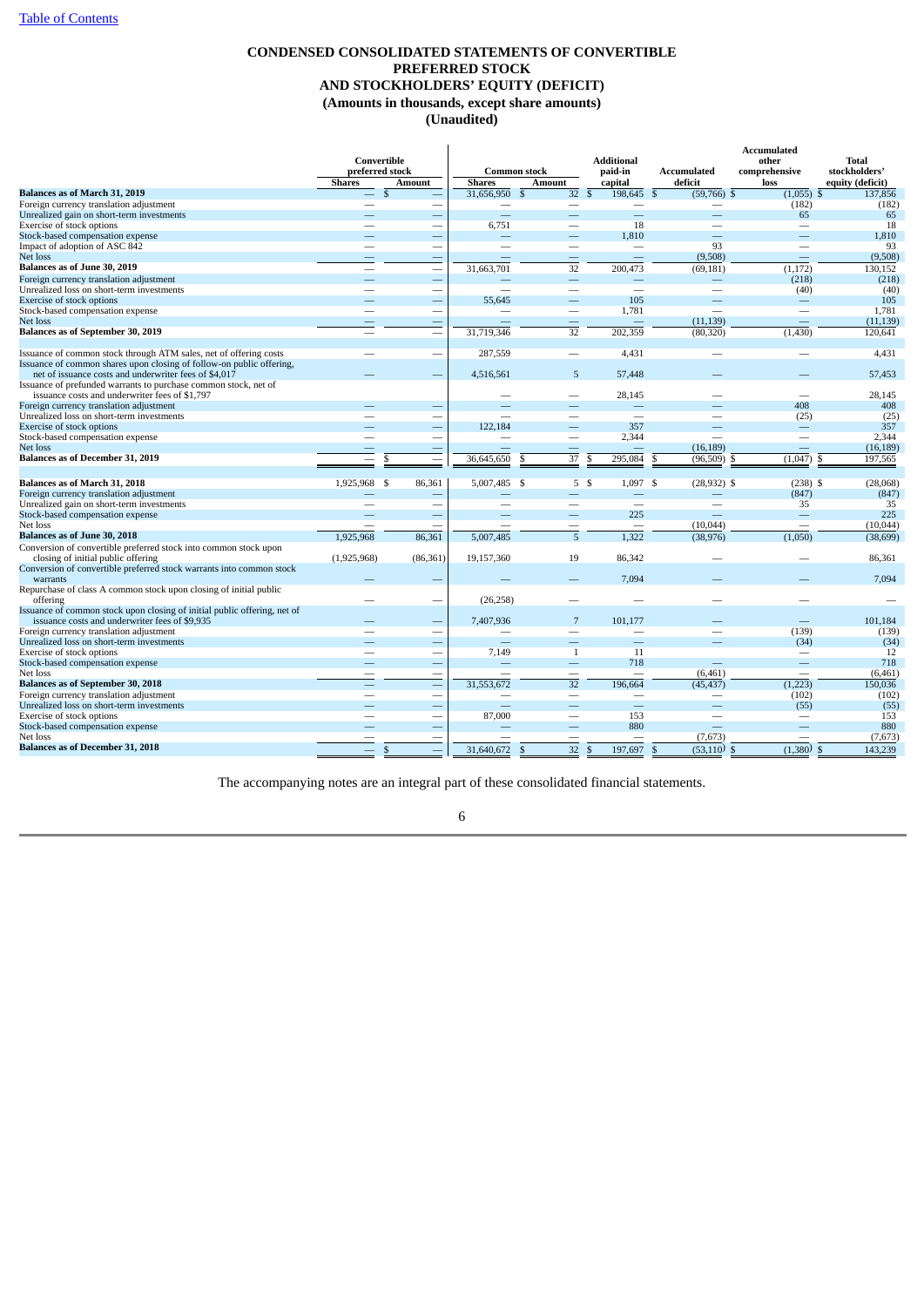## <span id="page-6-0"></span>**CONDENSED CONSOLIDATED STATEMENTS OF CASH FLOWS (Amounts in thousands) (Unaudited)**

|                                                                                                             | <b>Nine Months Ended</b><br>December 31, |                                                                       |                  |
|-------------------------------------------------------------------------------------------------------------|------------------------------------------|-----------------------------------------------------------------------|------------------|
|                                                                                                             | 2019                                     |                                                                       | 2018             |
| <b>Cash flows from operating activities:</b>                                                                |                                          |                                                                       |                  |
| Net loss                                                                                                    | \$<br>(36, 836)                          | \$                                                                    | (24, 178)        |
| Adjustments to reconcile net loss to net cash used in operating activities:                                 |                                          |                                                                       |                  |
| Stock-based compensation expense                                                                            | 5,935                                    |                                                                       | 1,823            |
| Depreciation and amortization                                                                               | 191                                      |                                                                       | 106              |
| Change in fair value of warrant liability                                                                   |                                          |                                                                       | 5,452            |
| Net amortization of premiums and discounts on short-term investments                                        | (899)                                    |                                                                       | (1,171)          |
| Noncash interest expense                                                                                    | 94                                       |                                                                       | 40               |
| Changes in operating assets and liabilities:                                                                |                                          |                                                                       |                  |
| Research and development incentives receivable                                                              | (2, 184)                                 |                                                                       | 340              |
| Prepaid expenses and other current assets                                                                   | (1,520)                                  |                                                                       | (589)            |
| Operating lease, right-of-use-asset                                                                         | 421                                      |                                                                       |                  |
| Finance lease, right-of-use-asset                                                                           | 666                                      |                                                                       |                  |
| Long term prepaid rent                                                                                      | (14,051)                                 |                                                                       |                  |
| Accounts payable                                                                                            | (2,585)                                  |                                                                       | (521)            |
| Accrued expenses and other current liabilities                                                              | 1,781                                    |                                                                       | (767)            |
| <b>Operating lease liabilities</b>                                                                          | (303)                                    |                                                                       |                  |
| Deferred rent                                                                                               |                                          |                                                                       | 120              |
| Net cash used in operating activities                                                                       | (49, 290)                                |                                                                       | (19, 345)        |
| <b>Cash flows from investing activities:</b>                                                                |                                          |                                                                       |                  |
| Purchases of property, plant and equipment                                                                  | (5,202)                                  |                                                                       | (752)            |
| Purchase of short-term investments                                                                          | (119, 611)                               |                                                                       | (134, 624)       |
| Proceeds from sales and maturities of short-term investments                                                | 111,739                                  |                                                                       | 58,958           |
| Net cash provided by (used in) investing activities                                                         | (13,074)                                 |                                                                       | (76, 418)        |
| <b>Cash flows from financing activities:</b>                                                                |                                          |                                                                       |                  |
| Proceeds from issuance of common stock in follow-on public offering, net of underwriting fees and discounts | 57,453                                   |                                                                       |                  |
| Proceeds from issuance of prefunded warrants to purchase common stock, net of underwriting fees and         |                                          |                                                                       |                  |
| discounts                                                                                                   | 28,145                                   |                                                                       |                  |
| Proceeds from issuance of common stock through ATM sales                                                    | 4,431                                    |                                                                       |                  |
| Proceeds from long-term debt                                                                                | 10,000                                   |                                                                       |                  |
| Payment of issuance costs                                                                                   | (355)                                    |                                                                       | (2, 157)         |
| Exercise of stock options                                                                                   | 480                                      |                                                                       | 165              |
| Proceeds from issuance of common stock in initial public offering, net of underwriting fees and discounts   |                                          |                                                                       | 103,341          |
| Principal payment of finance lease obligation                                                               | (22)                                     |                                                                       |                  |
| Net cash provided by financing activities                                                                   | 100,132                                  |                                                                       | 101,349          |
|                                                                                                             |                                          |                                                                       |                  |
| Effect of exchange rate changes on cash, cash equivalents and restricted cash                               |                                          |                                                                       |                  |
| Net increase in cash, cash equivalents and restricted cash                                                  | (20)<br>37,748                           |                                                                       | (1,009)<br>4,577 |
|                                                                                                             |                                          |                                                                       |                  |
| Cash, cash equivalents and restricted cash at beginning of period                                           | 26,890                                   |                                                                       | 17,661           |
| Cash, cash equivalents and restricted cash at end of period                                                 | \$<br>64,638                             | $\$$                                                                  | 22,238           |
| Supplemental disclosure of cash flow information:                                                           |                                          |                                                                       |                  |
| Cash paid for interest                                                                                      | \$<br>282                                | \$                                                                    |                  |
| Supplemental disclosure of non-cash investing and financing activities:                                     |                                          |                                                                       |                  |
| Conversion of convertible preferred stock warrants into common stock warrants                               | \$                                       | \$                                                                    | 7,094            |
| Conversion of convertible preferred stock into common stock                                                 | \$                                       | \$                                                                    | 86,361           |
| Purchases of property and equipment included in accounts payable                                            | \$                                       | $\mathbb{S}% _{t}\left( t\right) \equiv\mathbb{S}_{t}\left( t\right)$ | 108              |
| Lease assets obtained in exchange for new financing lease liabilities                                       | \$<br>48,224                             | \$                                                                    |                  |
| Lease assets obtained in exchange for new operating lease liabilities                                       | \$<br>5,152                              | \$                                                                    |                  |
| Amounts capitalized under the built-to-suit lease transaction                                               | \$                                       | \$                                                                    | 4,932            |

The accompanying notes are an integral part of these consolidated financial statements.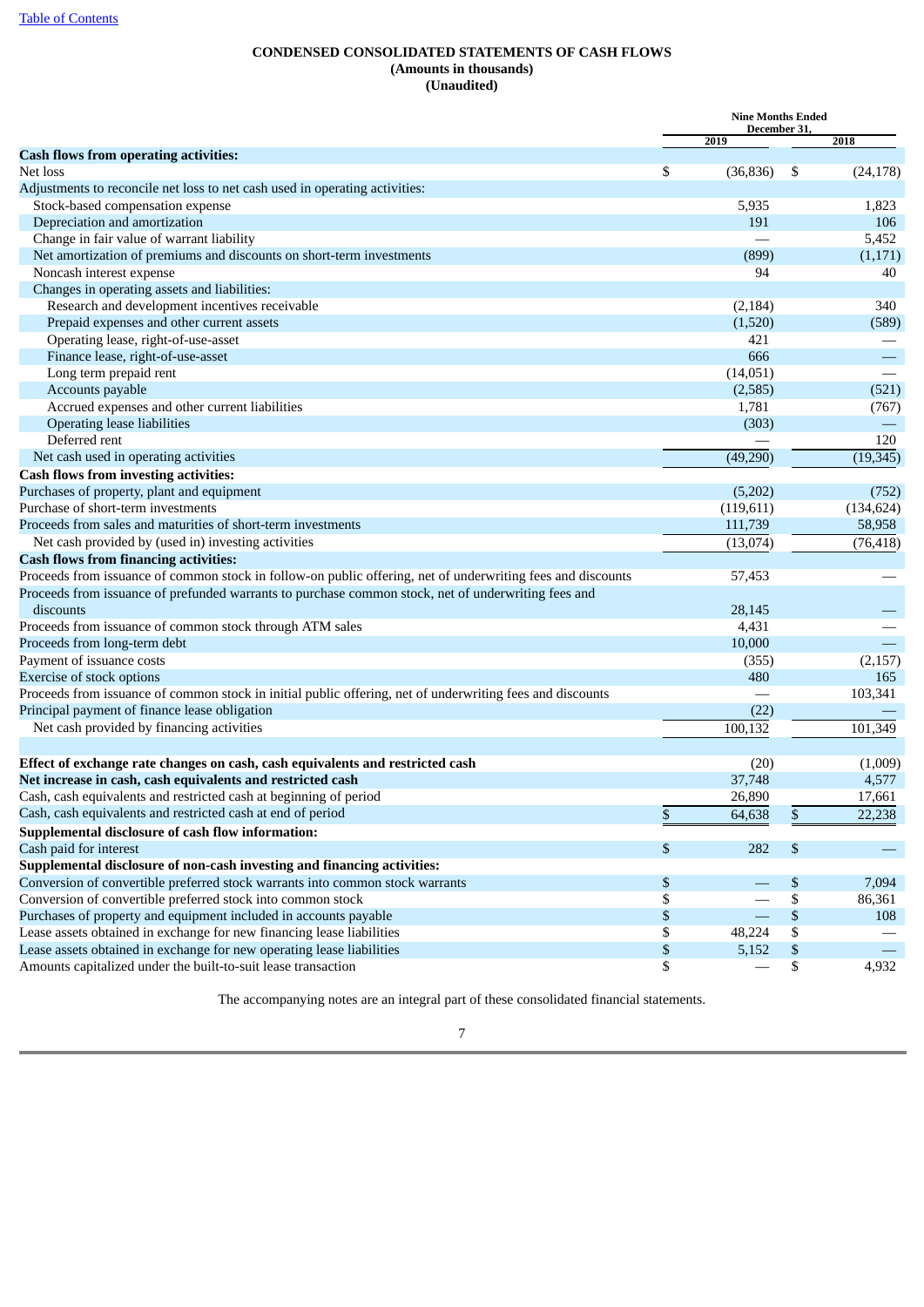## <span id="page-7-0"></span>**NOTES TO CONDENSED CONSOLIDATED FINANCIAL STATEMENTS (Amounts in thousands, except share and per share amounts) (Unaudited)**

#### **1. Nature of the business**

Replimune Group, Inc. (the "Company") is a clinical-stage biotechnology company focused on the development of oncolytic immunotherapies to treat cancer.

Replimune Limited ("Replimune UK") was incorporated in 2015 under the laws of England, and was the sole shareholder of Replimune, Inc. ("Replimune US"), a Delaware corporation. On July 5, 2017, Replimune Group, Inc., a Delaware corporation, was incorporated and on July 10, 2017 the shareholders of Replimune UK effected a share-for-share exchange pursuant to which they exchanged their outstanding shares in Replimune UK for shares in Replimune Group, Inc., on a one-for-one basis. In addition, the holders of warrants and stock options to purchase Replimune UK capital stock canceled their warrants to purchase shares of series seed convertible preferred stock and stock options in Replimune UK and were issued replacement warrants to purchase shares of series seed convertible preferred stock and stock options to acquire Replimune Group, Inc. capital stock on a one-for-one basis. These transactions are collectively referred to as the reorganization. Upon completion of the reorganization, the historical consolidated financial statements of Replimune UK became the historical consolidated financial statements of Replimune Group, Inc. because the reorganization was accounted for similar to a reorganization of entities under common control due to the high degree of common ownership of Replimune UK and Replimune Group, Inc. and lack of economic substance to the transaction. The Company concluded that the reorganization resulted in no change in the material rights and preferences of each respective class of equity interests and no change in the fair value of each respective class of equity interests before and after the reorganization. On December 8, 2017, Replimune UK transferred all outstanding shares of its wholly owned subsidiary, Replimune US to Replimune Group, Inc. Replimune Group. Inc., a Delaware corporation, is the sole shareholder of Replimune UK, Replimune US and Replimune Securities Corporation, a Massachusetts corporation that was incorporated in November 2017.

The Company is subject to risks and uncertainties common to early-stage companies in the biotechnology industry, including, but not limited to, development by competitors of new technological innovations, dependence on key personnel, protection of proprietary technology, compliance with government regulations and the ability to secure additional capital to fund operations. Product candidates currently under development will require significant additional research and development efforts, including preclinical and clinical testing and regulatory approval, prior to commercialization. These efforts require significant amounts of additional capital, adequate personnel and infrastructure and extensive compliance and reporting capabilities. Even if the Company's product development efforts are successful, it is uncertain when, if ever, the Company will realize significant revenue from product sales.

#### *Forward stock split*

On July 9, 2018, the Company effected a l -for-9.94688 forward stock split of its issued and outstanding shares of common stock and a proportional adjustment to the existing conversion ratios for each series of the Company's Convertible Preferred Stock (see Note 8). Accordingly, all share and per share amounts for all periods presented in the accompanying consolidated financial statements and notes thereto have been adjusted retroactively, where applicable, to reflect this forward stock split and adjustment of the convertible preferred stock conversion ratios. Further, on July 9, 2018, the Company's authorized shares of common stock were increased to 27,314,288. Accordingly, the authorized shares of common stock presented in the accompanying consolidated financial statements and notes thereto have been adjusted retroactively, where applicable, to reflect the newly authorized shares of common stock.

## *Initial public offering*

On July 24, 2018, the Company completed an initial public offering ("IPO") of its common stock and issued and sold 6,700,000 shares of common stock at a public offering price of \$15.00 per share, resulting in net proceeds of \$93,465 after deducting underwriting discounts and commissions but before deducting offering costs of \$2,157.

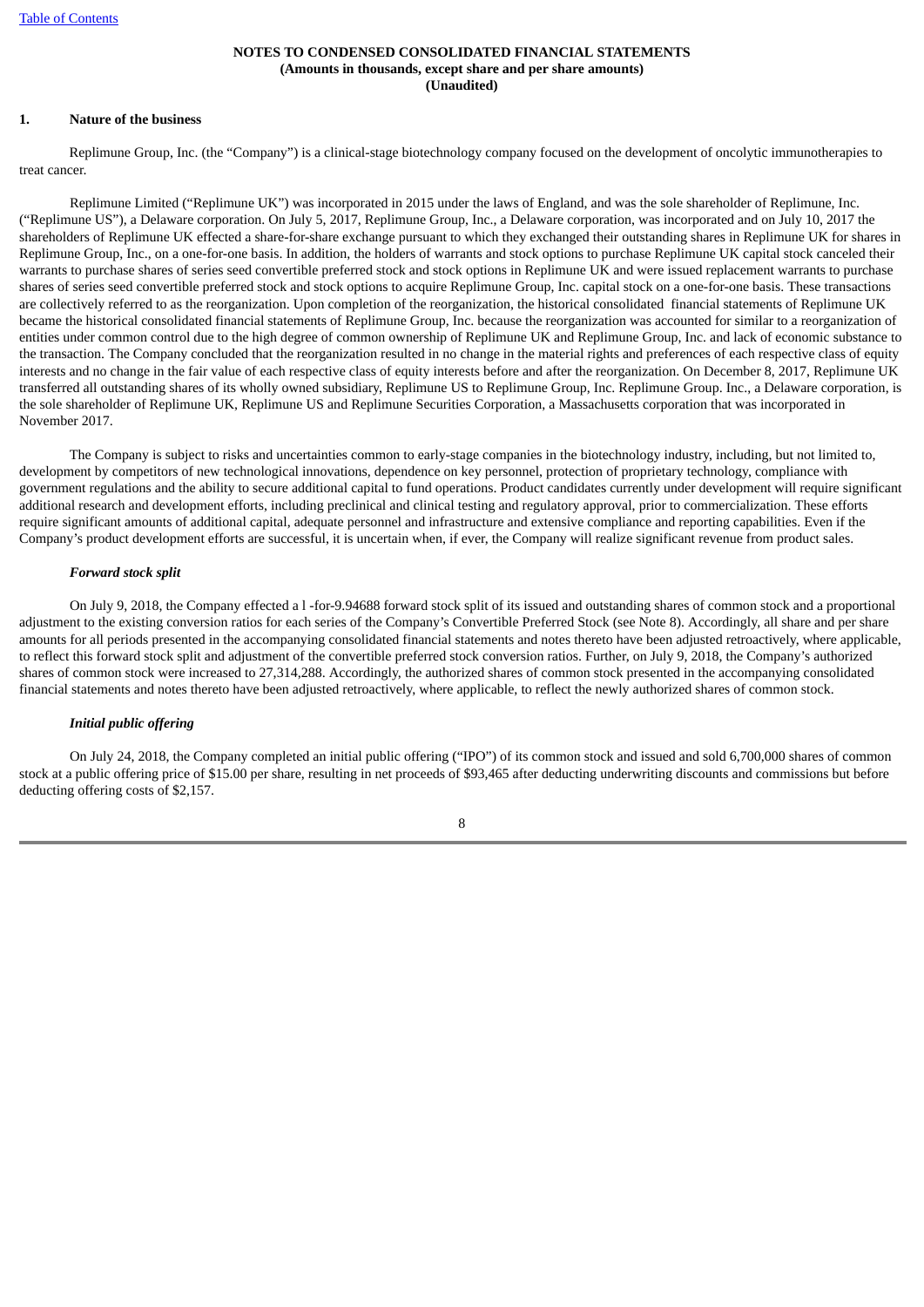Upon closing of the IPO, the Company's outstanding convertible preferred stock automatically converted into shares of common stock (see Note 8). Upon conversion of the convertible preferred stock, the Company reclassified the carrying value of the convertible preferred stock to common stock and additional paid-in capital. The warrant to purchase shares of the Company's series seed convertible preferred stock was converted into a warrant to purchase shares of the Company's common stock upon the closing of the IPO. As a result, the warrant liability was remeasured a final time on the closing date of the IPO and reclassified to stockholders' equity. Additionally, the Company repurchased 26,258 shares of class A common stock at a price equal to its par value upon the closing of the IPO.

On July 30, 2018, the Company issued and sold an additional 707,936 shares of its common stock at the IPO price of \$15.00 per share pursuant to the underwriters' partial exercise of their option to purchase additional shares of common stock, resulting in additional net proceeds of \$9,876 after deducting discounts and commissions and other offering expenses.

Also, in connection with the completion of its IPO on July 24, 2018, the Company filed an amended and restated certificate of incorporation with the Secretary of State of the State of Delaware to authorize the issuance of up to 150,000,000 shares of common stock, par value \$0.001 per share, and 10,000,000 shares of undesignated preferred stock, par value \$0.001 per share.

#### *Basis of presentation*

The accompanying consolidated financial statements have been prepared on the basis of continuity of operations, realization of assets and the satisfaction of liabilities and commitments in the ordinary course of business. The Company has incurred recurring losses since its inception, including net losses of \$16,189 and \$7,673 for the three months ended December 31, 2019 and 2018, respectively and net losses of \$36,836 and \$24,178 for the nine months ended December 31, 2019 and 2018, respectively. In addition, as of December 31, 2019, the Company had an accumulated deficit of \$96,509. The Company expects to continue to generate operating losses for the foreseeable future. As of February 13, 2020, the issuance date of these consolidated financial statements, the Company expects that its cash and cash equivalents and short-term investments will be sufficient to fund its operating expenses and capital expenditure requirements through at least 12 months from the issuance of the condensed consolidated financial statements. The future viability of the Company beyond that point is dependent on its ability to raise additional capital to finance its operations.

If the Company is unable to obtain funding it could be forced to delay, reduce or eliminate some or all of its research and development programs, product portfolio expansion or commercialization efforts, which could adversely affect its business prospects, or it may be unable to continue operations. Although management continues to pursue these plans, there is no assurance that the Company will be successful in obtaining sufficient funding on terms acceptable to the Company to fund continuing operations , if at all.

## **2. Summary of significant accounting policies**

#### *Principles of consolidation*

The accompanying consolidated financial statements have been prepared in accordance with accounting principles generally accepted in the United States of America, or GAAP, and include the accounts of the Company and its wholly owned subsidiaries, Replimune UK, Replimune US and Replimune Securities Corporation, after elimination of all intercompany accounts and transactions. The consolidated financial statements reflect the capital as if Replimune Group, Inc. had been in existence for all periods presented.

#### *Use of estimates*

The preparation of consolidated financial statements in conformity with GAAP requires management to make estimates and assumptions that affect the reported amounts of assets and liabilities, the disclosure of contingent assets and liabilities at the date of the consolidated financial statements and the reported amounts of expenses during the reporting periods. Significant estimates and assumptions reflected in these consolidated financial statements include, but are not limited to, the accrual for research and development expenses and the valuation of common stock and stock-based awards.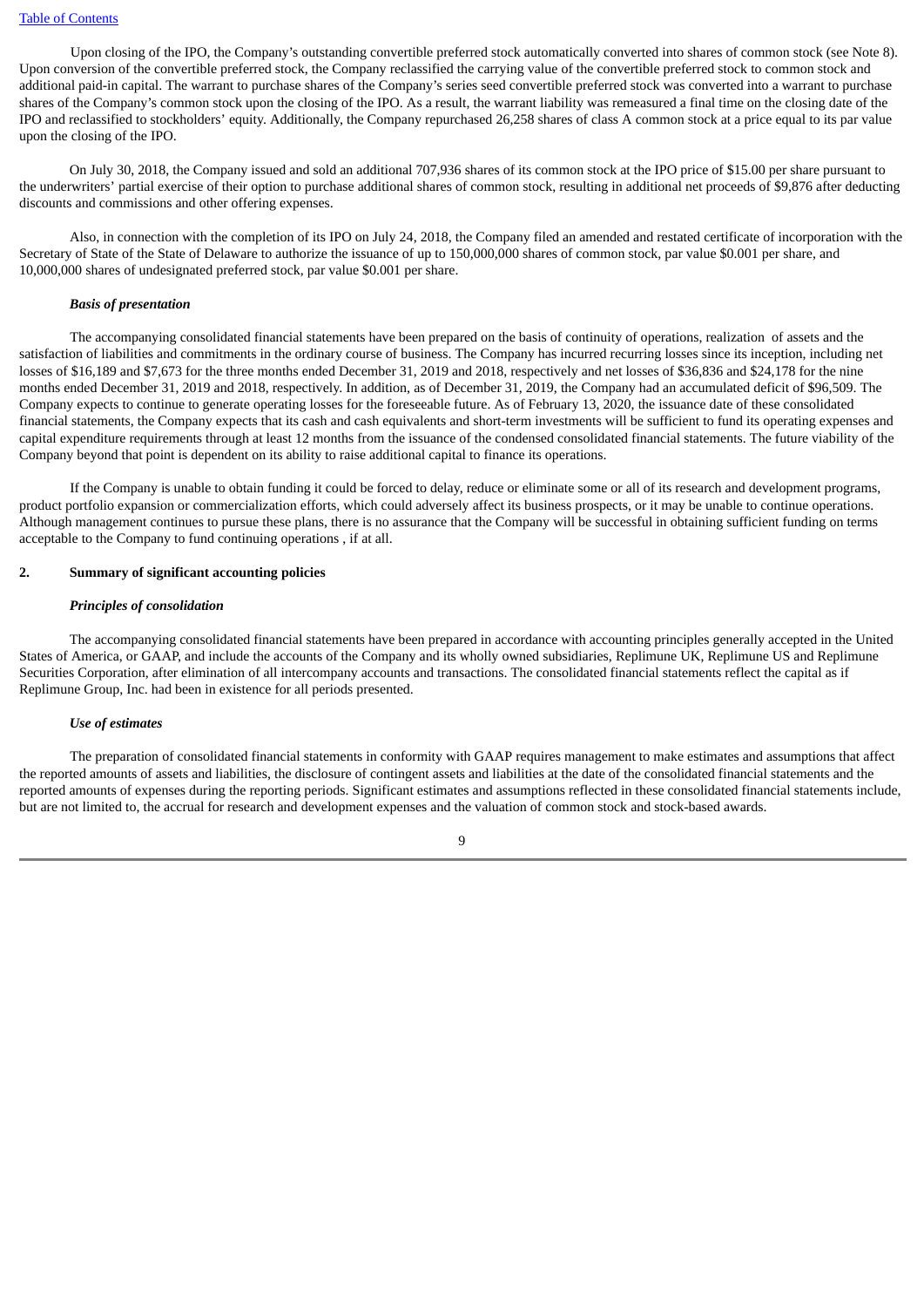The Company bases its estimates on historical experience, known trends and other market-specific or other relevant factors that it believes to be reasonable under the circumstances . Estimates are periodically reviewed in light of reasonable changes in circumstances, facts and experience. Changes in estimates are recorded in the period in which they become known. Actual results could differ from those estimates or assumptions.

#### *Unaudited interim financial information*

The accompanying consolidated balance sheet as of December 31, 2019, the consolidated statements of operations, of comprehensive loss and of convertible preferred stock and stockholders' equity for the three and nine months ended December 31, 2019 and 2018 and the consolidated statements of cash flows for the nine months ended December 31, 2019 and 2018 are unaudited. The unaudited interim consolidated financial statements have been prepared on the same basis as the audited annual consolidated financial statements and, in the opinion of management, reflect all adjustments, which include only normal recurring adjustments, necessary for the fair presentation of the Company's financial position as of December 31, 2019 and the results of its operations for the three and nine months ended December 31, 2019 and 2018. The financial data and other information disclosed in these consolidated notes related to the three and nine months ended December 31, 2019 and 2018 are unaudited. The results for the three and nine months ended December 31, 2019 are not necessarily indicative of results to be expected for the year ending March 31, 2020, any other interim periods or any future year or period. The financial information included herein should be read in conjunction with the financial statements and notes in the Company's Annual Report on Form 10-K for the year ended March 31, 2019.

During the three and nine months ended December 31, 2019, there have been no changes to the Company's significant accounting policies as described in the Company's Annual Report on Form 10-K for the year ended March 31, 2019, except as described below.

#### *Debt Issuance Costs*

Debt issuance costs consist of payments made to secure commitments under certain debt financing arrangements. These amounts are recognized as interest expense over the period of the financing arrangement using the effective interest method. If the financing arrangement is canceled or forfeited, or if the utility of the arrangement to the Company is otherwise compromised, these costs are recognized as interest expense immediately. The Company's condensed consolidated financial statements present debt issuance costs related to a recognized debt liability as a direct reduction from the carrying amount of that debt liability.

#### *Recently Adopted Accounting Pronouncements*

In June 2018, the FASB issued Accounting Standards Updates ("ASU") No. 2018-07, *Compensation* - *Stock Compensation (Topic 718): Improvements to Nonemployee Share-Based Payment Accounting* ("ASU 2018-07"). ASU 2018-17 expands the scope of Topic 718 to include share-based payment transactions for acquiring goods and services from nonemployees. ASU 2018-17 also clarifies that Topic 718 does not apply to share-based payments used to effectively provide (1) financing to the issuer or (2) awards granted in conjunction with selling goods or services to customers as part of a contract accounted for under Revenue from Contracts with Customers (Topic 606). The guidance is effective for fiscal years beginning after December 15, 2018, including interim periods within that fiscal year. Early adoption is permitted. The Company adopted ASU 2018-17 on April 1, 2019. The adoption of ASU 2018- 17 did not have a material impact on the Company's consolidated financial statements.

In July 2017, the FASB issued ASU No. 2017-11, Earnings Per Share (Topic 260), Distinguishing Liabilities from Equity (Topic 480), Derivatives and Hedging (Topic 815) I. Accounting for Certain Financial Instruments with Down Round Features II. Replacement of the Indefinite Deferral for Mandatorily Redeemable Financial Instruments of Certain Nonpublic Entities and Certain Mandatorily Redeemable Noncontrolling Interests with a Scope Exception ("ASU 2017-11"). Part I applies to entities that issue financial instruments such as warrants, convertible debt or convertible preferred stock that contain down-round features. Part II replaces the indefinite deferral for certain mandatorily redeemable noncontrolling interests and mandatorily redeemable financial instruments of nonpublic entities contained within Accounting Standards Codification ("ASC") Topic 480 with a scope exception and does not impact the accounting for these mandatorily redeemable instruments. ASU 2017-11 is required to be adopted for annual periods beginning after December 15, 2018, including interim periods within those fiscal years. The Company adopted ASU 2017-11 on April 1,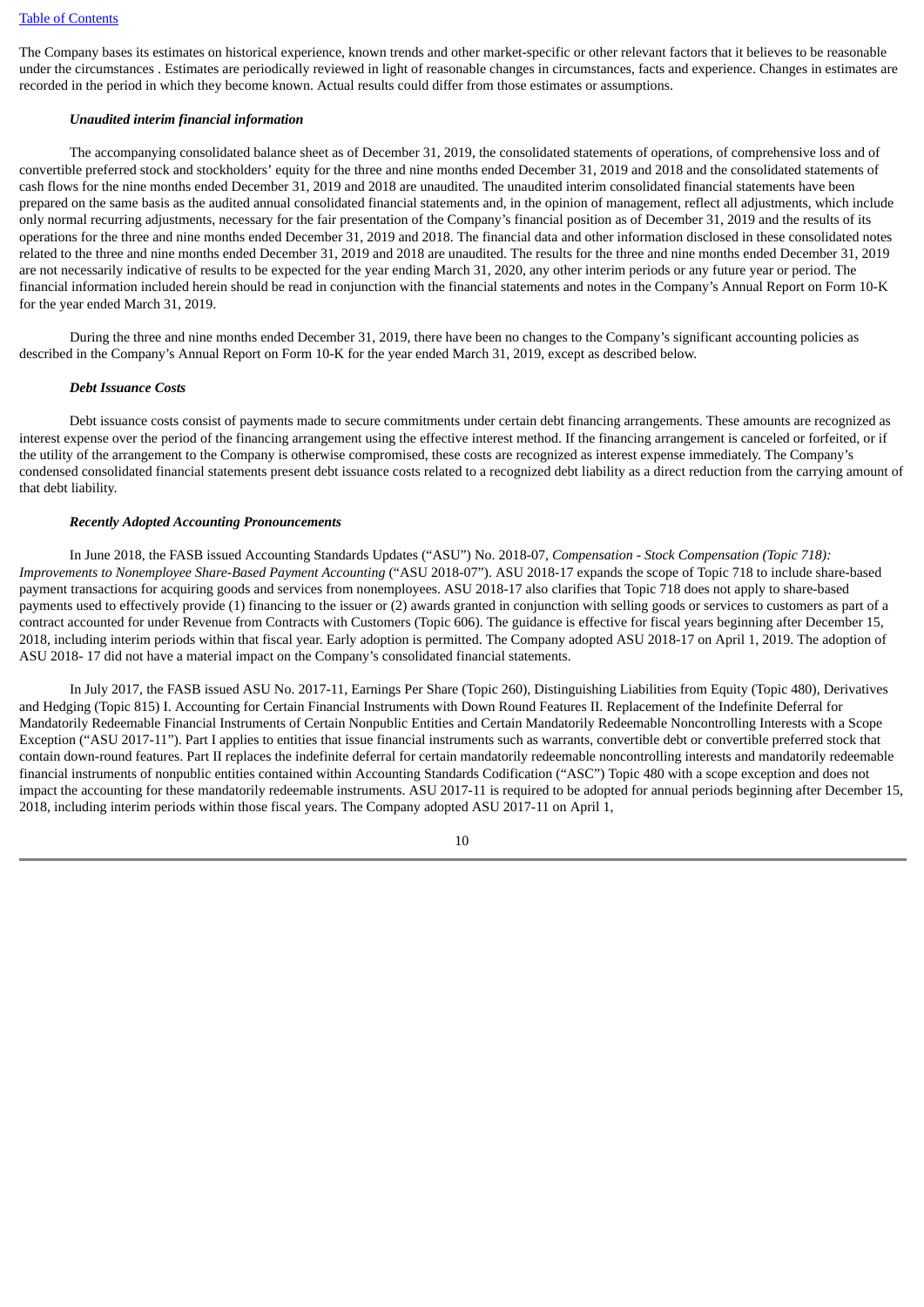2019. The adoption of ASU 2017-11 did not have a material impact on the Company's consolidated financial statements.

In February 2016, the FASB issued ASU No. 2016-02 *("ASU 2016-02"), Leases (Topic 842),* which supersedes FASB Topic 840, *Leases (Topic 840)* and provides principles for the recognition, measurement, presentation and disclosure of leases for both lessees and lessors. The new standard requires lessees to apply a dual approach, classifying leases as either finance or operating leases based on the principle of whether or not the lease is effectively a financed purchase by the lessee. This classification will determine whether lease expense is recognized based on an effective interest method or on a straight-line basis over the term of the lease, respectively. A lessee is also required to record a right-of-use asset and a lease liability for all leases with a term of greater than 12 months regardless of classification. Leases with a term of 12 months or less will be accounted for similar to existing guidance for operating leases. In January 2018, the FASB issued ASU 2018-01, Leases (Topic 842) Land Easement Practical Expedient for Transition to Topic 842, which amends ASU 2016-02 to provide entities an optional transition practical expedient to not evaluate under Topic 842 existing or expired land easements that were not previously accounted for as leases under the current leases guidance in Topic 842. An entity that elects this practical expedient should evaluate new or modified land easements under Topic 842 beginning at the date that the entity adopts Topic 842. In July 2018, the FASB also issued ASU 2018-11, *Leases (Topic 842): Targeted Improvements,* which provides an optional transition method that allows entities to elect to apply the standard prospectively at its effective date, versus recasting the prior periods presented.

The Company adopted ASU 2016-02, as amended, on April 1, 2019, which supersedes the current leasing guidance and upon adoption, requires lessees to recognize right-of-use assets and lease liabilities on the balance sheet for all leases with terms longer than 12 months. Leases are classified as either finance or operating, with classification affecting the pattern of expense recognition in the income statement. Upon the adoption of the guidance, operating leases are capitalized on the balance sheet at the present value of lease payments. The balance sheet amount recorded for existing leases at the date of adoption of ASU 2016-02 was calculated using the applicable incremental borrowing rate at the date of adoption.

The Company adopted ASU 2016-02, including several practical expedients on April 1, 2019. The Company elected the available package of practical expedients, which allows the Company to not reassess previous accounting conclusions around whether arrangements are or contain leases, the classification of leases, and the treatment of initial direct costs. The Company also made an accounting policy election to utilize the short-term lease exemption, whereby leases with a term of 12 months or less will not follow the recognition and measurement requirements of the new standard. Upon adoption, the Company recognized total right-of-use assets of \$789, with corresponding liabilities of \$837 on the consolidated balance sheets. Additionally, the Company derecognized \$11,514 of construction in progress assets and \$6,561 of financing obligations and recorded long term prepaid rent of \$5,006 on the consolidated balance sheet (see Note 12).

The following table summarizes the financial impact on the Company's condensed consolidated balance sheet upon the adoption of ASU 2016-02 and the cumulative effect adjustment on April 1, 2019:

|                                       | March 31, 2019 |  | <b>Adjustments</b> |      | April 1, 2019 |
|---------------------------------------|----------------|--|--------------------|------|---------------|
| Property, plant, and equipment, net   | 12,159         |  | (11,514)           |      | 645           |
| Right-to-use asset                    |                |  | 789                |      | 789           |
| Long term prepaid rent                |                |  | 5.006              | - \$ | 5,006         |
| Lease liabilities, current            |                |  | 388                |      | 388           |
| Lease liabilities, non-current        |                |  | 449                |      | 449           |
| Accrued expenses                      | 2.801          |  | (24)               |      | 2,777         |
| Deferred rent, net of current portion | 24             |  | (24)               |      |               |
| Financing obligation                  | 6.561          |  | (6, 561)           |      |               |
| Accumulated deficit                   | (59,766)       |  | 93                 | -S   | (59, 673)     |
|                                       |                |  |                    |      |               |

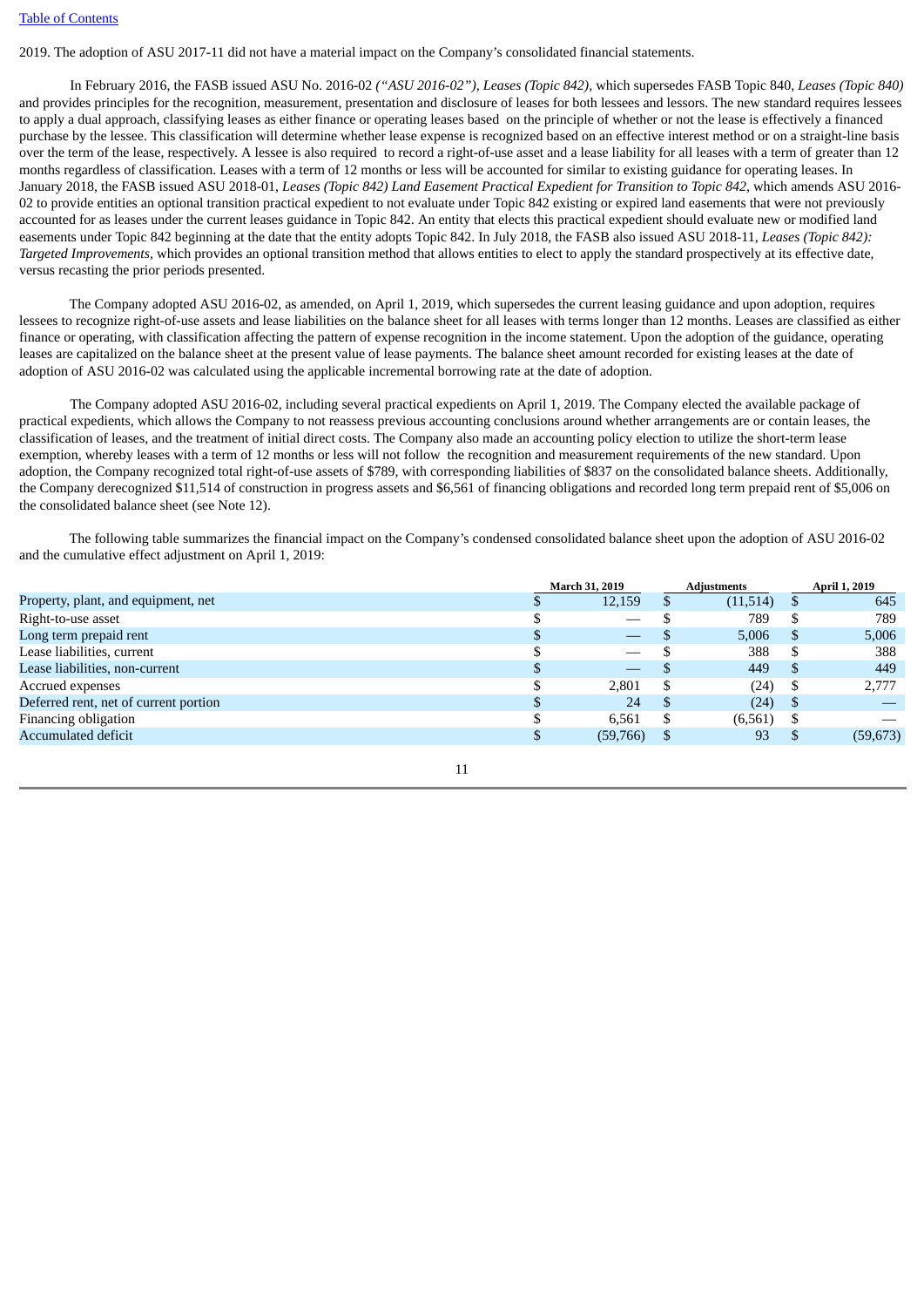#### *Recently Issued Accounting Pronouncements*

In August 2018, the FASB issued ASU No. 2018-13, *Fair Value Measurement (Topic 820), Disclosure Framework- Changes to the Disclosure Requirements for Fair Value Measurement* ("ASU 2018-13"). The amendments in this ASU require certain existing disclosure requirements in Topic 820 to be modified or removed, and certain new disclosure requirements to be added to the Topic. In addition, this ASU allows entities to exercise more discretion when considering fair value measurement disclosures. ASU 2018-13 will be effective for the Company beginning April 1, 2020 with early adoption permitted. The Company is in the process of evaluating the impact of ASU 2018-13 on its consolidated financial statements and disclosures.

In June 2016, the FASB issued ASU No. 2016-13, *Financial Instruments- Credit Losses (Topic 326).* The standard changes how entities will measure credit losses for most financial assets and certain other instruments that are not measured at fair value through net income. Financial assets measured at amortized cost will be presented at the net amount expected to be collected by using an allowance for credit losses. In April 2019, the FASB issued ASU No. 2019-04, Codification Improvements to Topic 326, Financial Instruments - Credit Losses, Topic 815, Derivatives and Hedging, and Topic 825, Financial *Instruments,* which clarifies and corrects certain unintended applications of the guidance contained in each of the amended Topics. Additionally, in May 2019, the FASB issued ASU No. 2019-05, *Financial Instruments* - *Credit Losses (Topic 326),* which provides an option to irrevocably elect to measure certain individual financial assets at fair value instead of amortized cost. The standard is effective for fiscal years and interim periods beginning after December 15, 2019. Early adoption is permitted for all periods beginning after December 15, 2018. The Company is currently in the process of evaluating the impact the standard will have on its consolidated financial statements.

#### **3. Fair value of financial assets and liabilities**

The following tables present information about the Company's financial assets and liabilities measured at fair value on a recurring basis:

|                                   | <b>Fair Value Measurements as of</b><br>December 31, 2019 Using: |         |  |                |  |         |  |              |  |
|-----------------------------------|------------------------------------------------------------------|---------|--|----------------|--|---------|--|--------------|--|
|                                   |                                                                  | Level 1 |  | <b>Level 2</b> |  | Level 3 |  | <b>Total</b> |  |
| <b>Assets</b>                     |                                                                  |         |  |                |  |         |  |              |  |
| Money market funds                |                                                                  |         |  | 35,853         |  |         |  | 35,853       |  |
| Commercial paper                  |                                                                  |         |  | 42,172         |  |         |  | 42,172       |  |
| <b>US Government Agency bonds</b> |                                                                  |         |  | 23,158         |  |         |  | 23,158       |  |
| <b>US Treasury bonds</b>          |                                                                  |         |  | 28,105         |  |         |  | 28,105       |  |
| Corporate debt securities         |                                                                  |         |  | 34,564         |  |         |  | 34,564       |  |
|                                   |                                                                  | _       |  | 163,852        |  | _       |  | 163,852      |  |

| <b>Fair Value Measurements as of</b><br><b>March 31, 2019 Using:</b> |   |  |                |   |         |  |              |  |
|----------------------------------------------------------------------|---|--|----------------|---|---------|--|--------------|--|
| Level 1                                                              |   |  | <b>Level 2</b> |   | Level 3 |  | <b>Total</b> |  |
|                                                                      |   |  |                |   |         |  |              |  |
|                                                                      |   |  | 2.676          | S |         |  | 2,676        |  |
|                                                                      |   |  | 46,687         |   |         |  | 46,687       |  |
|                                                                      |   |  | 20,884         |   |         |  | 20,884       |  |
|                                                                      |   |  | 41,057         |   |         |  | 41,057       |  |
|                                                                      |   |  | 8,467          |   |         |  | 8,467        |  |
|                                                                      | _ |  | 119,771        |   |         |  | 119,771      |  |
|                                                                      |   |  |                |   |         |  | _            |  |

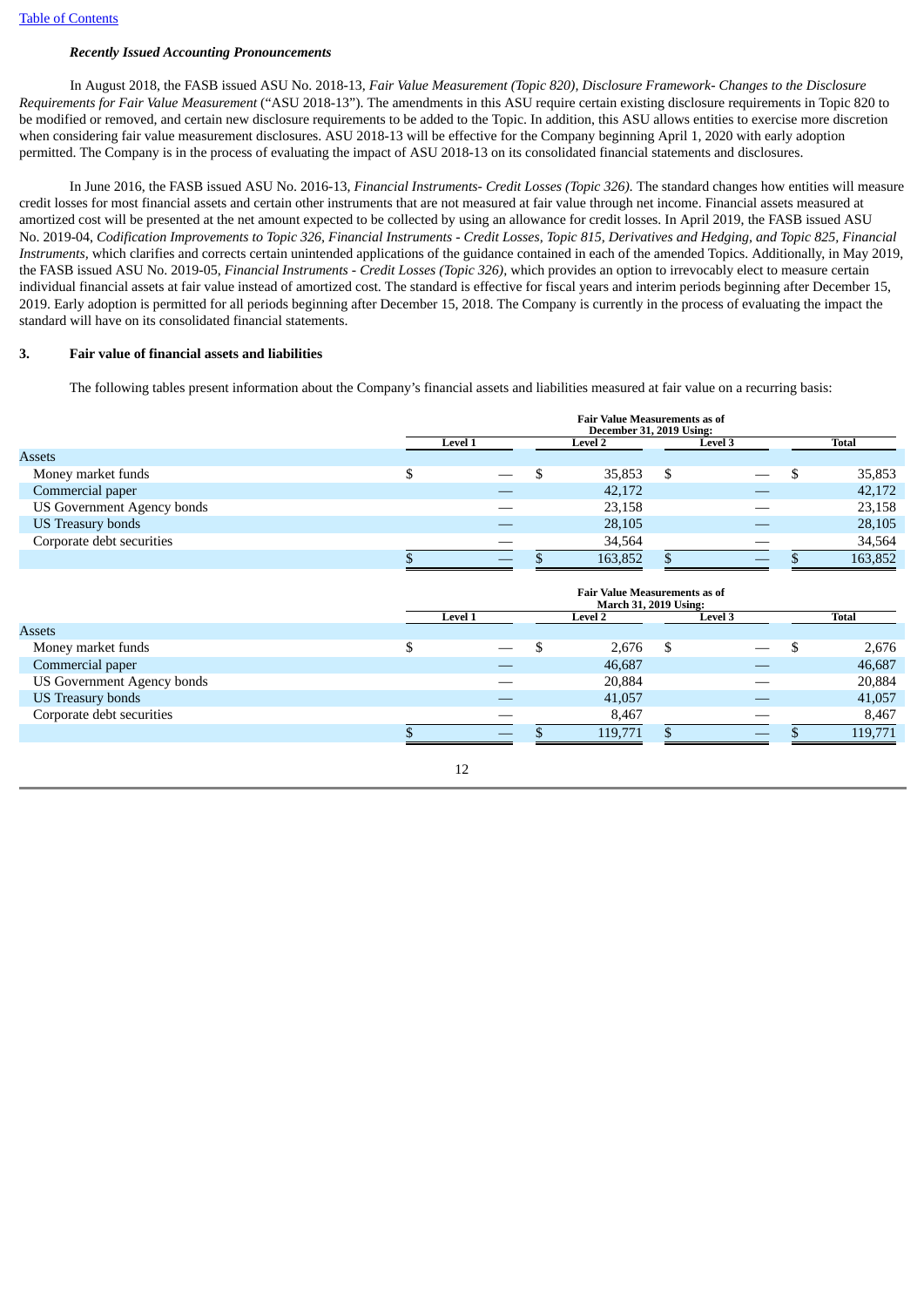During the three and nine months ended December 31, 2019 and 2018, there were no transfers between levels.

#### *Valuation of cash equivalents and short-term investments*

Money market funds, commercial paper, US Government Agency bonds, US Treasury bonds and corporate debt securities were valued by the Company using quoted prices in active markets for similar securities, which represent a Level 2 measurement within the fair value hierarchy.

#### *Valuation of Warrant Liability*

The warrant liability is related to the warrants to purchase shares of series seed convertible preferred stock (see Note 8). The fair value of the warrant liability was determined based on significant inputs not observable in the market, which represents a Level 3 measurement within the fair value hierarchy. Upon the closing of the IPO in July 2018, the warrant to purchase shares of the Company's series seed convertible preferred stock was converted into a warrant to purchase shares of the Company's common stock. As a result, the warrant liability was remeasured a final time on the closing date of the IPO and reclassified to stockholders' equity.

The Company used the Black-Scholes option-pricing model, which incorporated assumptions and estimates, to value the warrant liability. Key estimates and assumptions impacting the fair value measurement include: (i) the expected term of the warrants, (ii) the risk-free interest rate, (iii) the expected dividend yield, (iv) expected volatility of the price of the underlying series seed convertible preferred stock and (v) the fair value of the series seed convertible preferred stock on the valuation date. The Company estimated the fair value per share of the underlying series seed convertible preferred stock based, in part, on the results of third-party valuations and additional factors deemed relevant. The risk-free interest rate was determined by reference to the U.S. Treasury yield curve for time periods approximately equal to the remaining contractual term of the warrants. The Company estimated a 0% expected dividend yield based on the fact that the Company has never paid or declared dividends and does not intend to do so in the foreseeable future. Prior to July 2018, the Company was a private company and accordingly, lacked company-specific historical and implied volatility information of its stock, the expected stock volatility was based on the historical volatility of publicly traded peer companies for a term equal to the remaining expected term of the warrants.

Based on the terms and conditions of the warrant, upon closing of the Company's IPO in July 2018, the warrant to purchase shares of the Company's series seed convertible preferred stock was converted into a warrant to purchase shares of the Company's common stock. On that date, the Company remeasured the warrant liability to fair value and reclassified the total carrying value to additional paid-in capital. The Company performed the final remeasurement of the warrant liability using the IPO price of \$15.00 per share and recorded the change in fair value as a component of total other income (expense), net in the consolidated statement of operations.

The following assumptions were used to measure the fair market value of the warrant liability upon the conversion date:

|                                           | <b>Nine Months</b><br>Ended<br>December 31,<br>2018 |       |
|-------------------------------------------|-----------------------------------------------------|-------|
| Risk-free interest rate                   |                                                     | 2.81% |
| Expected dividend yield                   |                                                     | $0\%$ |
| Expected term (in years)                  |                                                     | 7.2   |
| <b>Expected volatility</b>                |                                                     | 64.4% |
| Fair value of series seed preferred stock |                                                     | 15.00 |
|                                           |                                                     |       |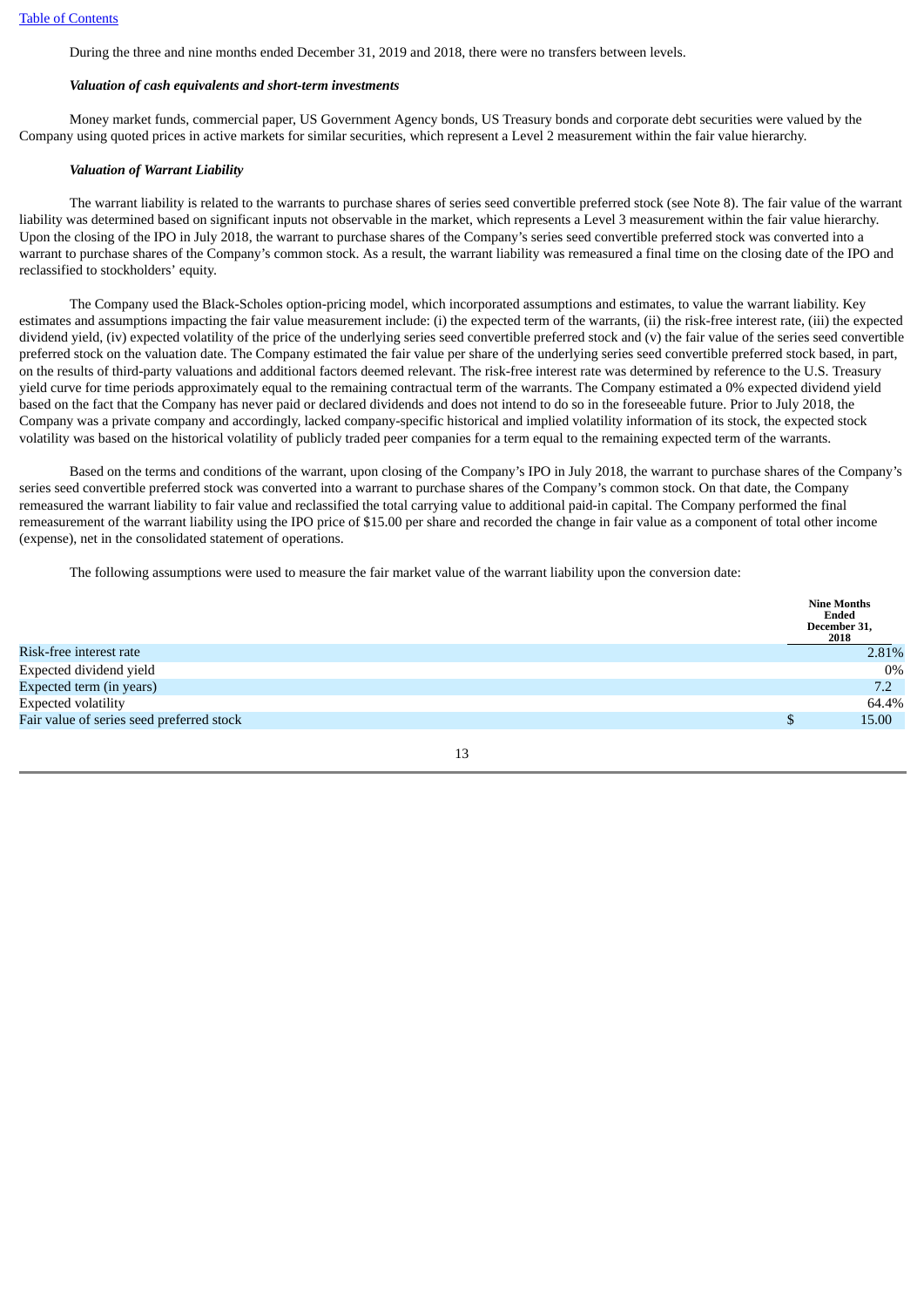The following table presents a roll forward of the warrant liability:

|                                                                             | Warrant<br>Liability |
|-----------------------------------------------------------------------------|----------------------|
| Balance at March 31, 2018                                                   | 1.642                |
| Change in fair value                                                        | 5.452                |
| Conversion of convertible preferred stock warrant into common stock warrant | (7,094)              |
| Balance at December 31, 2018                                                |                      |

## **4. Short-term investments**

Short-term investments by investment type consisted of the following:

|                            |  | <b>December 31, 2019</b> |  |                                  |  |                                   |  |                   |  |
|----------------------------|--|--------------------------|--|----------------------------------|--|-----------------------------------|--|-------------------|--|
|                            |  | <b>Amortized cost</b>    |  | <b>Gross unrealized</b><br>gains |  | <b>Gross unrealized</b><br>losses |  | <b>Fair value</b> |  |
| Commercial paper           |  | 42,148                   |  | 24                               |  |                                   |  | 42,172            |  |
| US Government agency bonds |  | 13,045                   |  |                                  |  | (9)                               |  | 13,036            |  |
| <b>US Treasury bonds</b>   |  | 28,107                   |  |                                  |  | (2)                               |  | 28,105            |  |
| Corporate debt securities  |  | 34,562                   |  |                                  |  | (3)                               |  | 34,564            |  |
|                            |  | 117,862                  |  | 29                               |  | (14)                              |  | 117,877           |  |

|                            |  | <b>March 31, 2019</b> |                           |    |                            |     |  |                   |
|----------------------------|--|-----------------------|---------------------------|----|----------------------------|-----|--|-------------------|
|                            |  | <b>Amortized cost</b> | Gross unrealized<br>gains |    | Gross unrealized<br>losses |     |  | <b>Fair value</b> |
| Commercial paper           |  | 46,687                |                           |    |                            | (2) |  | 46,687            |
| US Government agency bonds |  | 15,889                |                           |    |                            |     |  | 15,893            |
| <b>US Treasury bonds</b>   |  | 38,047                |                           | 13 |                            |     |  | 38,060            |
| Corporate debt securities  |  | 8.469                 |                           | _  |                            |     |  | 8,467             |
|                            |  | 109,092               |                           | 19 |                            | (4) |  | 109,107           |

## **5. Property, plant and equipment, net**

|                                                 | December 31,<br>2019 | March 31,<br>2019 |
|-------------------------------------------------|----------------------|-------------------|
| Construction in progress                        | 726                  | 124               |
| Plant and laboratory equipment                  | 3,453                | 584               |
| Leasehold improvements                          | 368                  | 154               |
| Computer equipment                              | 981                  | 138               |
| Office equipment                                | 721                  | 49                |
| Build-to-suit lease asset                       |                      | 11,514            |
|                                                 | 6.249                | 12,563            |
| Less: Accumulated depreciation and amortization | (595)                | (404)             |
|                                                 | 5,654                | 12.159            |

Depreciation and amortization expense was \$107 and \$191 for the three and nine months ended December 31, 2019, respectively, and \$37 and \$106 for the three and nine months ended December 31, 2018, respectively.

Build-to-suit lease asset, as of March 31, 2019, included \$11,514 capitalized in connection with the Company's build-to-suit lease accounting. Upon transition to ASC 842, the Company determined that it did not control the build-to-suit lease asset and the arrangement has been accounted for under ASC 842 guidance. Upon the adoption of ASC 842, the Company derecognized \$11,514 of construction in progress and \$6,561 of financing obligations and recorded long term prepaid rent of \$5,006 on the consolidated balance sheet (see Note 12).

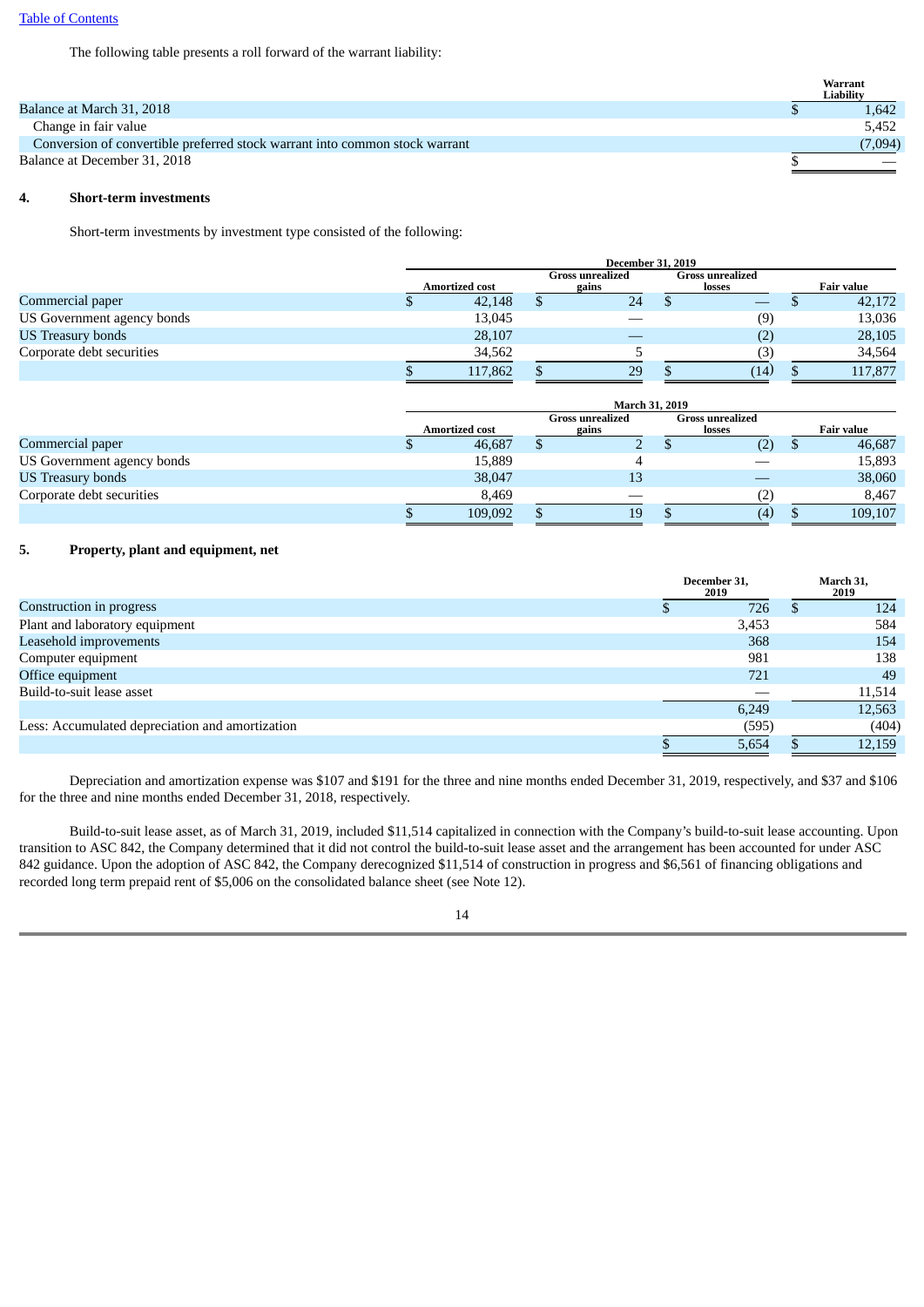## **6. Accrued expenses and other current liabilities**

Accrued expenses and other current liabilities consisted of the following:

|                                         | December 31,<br>2019 |       |  | March 31,<br>2019 |  |  |
|-----------------------------------------|----------------------|-------|--|-------------------|--|--|
| Accrued research and development costs  |                      | 1.416 |  | 530               |  |  |
| Accrued compensation and benefits costs |                      | 2,099 |  | 1,510             |  |  |
| Accrued professional fees               |                      | 697   |  | 464               |  |  |
| Deferred rent                           |                      |       |  | 24                |  |  |
| Other                                   |                      | 345   |  | 273               |  |  |
|                                         |                      | 4,557 |  | 2,801             |  |  |

## **7. Long-Term Debt**

Long-term debt consisted of the following:

|                                    | December 31.<br>2019 |
|------------------------------------|----------------------|
| Principal amount of long-term debt | 10,000               |
| Unamortized debt discount          | (261)                |
| Long-term debt, net of discount    | 9,739                |

## *Hercules Loan Agreement*

On August 8, 2019, (the "Closing Date") the Company and certain of its affiliates entered into a Loan and Security Agreement (the "Loan Agreement") with Hercules Capital, Inc. ("Hercules") pursuant to which Hercules agreed to make available to the Company a secured term loan facility in the amount of \$30,000 (the "Term Loan Facility"), subject to certain terms and conditions. The Company borrowed \$10,000 under the Loan Agreement in one advance as a single tranche Term Loan on the Closing Date upon which the Company paid a \$225 facility charge and incurred \$130 in additional closing and legal fees. The Company may borrow the unused \$20,000 available under the Term Loan Facility in two separate advances. The second advance of up to \$10,000 may be borrowed between January 1, 2020 and December 15, 2020 and the third advance of up to \$10,000 may be borrowed between July 1, 2020 and June 30, 2021.

Advances under the Term Loan Facility bear interest at a rate per annum equal to the greater of either (i) the prime rate as reported in The Wall Street Journal plus 2.75%, or (ii) 8.75%. The Loan Agreement includes covenants, limitations, and events of default customary for similar facilities. The term of the Loan Agreement is four years, ending August 1, 2023.

Interest is payable on a monthly basis until March 1, 2022 (the "Amortization Date"). After the Amortization Date, payments shall consist of equal monthly installments of principal and interest payable until the secured obligations are repaid in full.

At any time the Company may prepay the principal of any advance pursuant to the terms of the Term Loan Facility subject to a prepayment charge equal to: 3.0%, if such advance is prepaid within the first twelve months following the Closing Date, 2.0%, if such advance is prepaid after twelve months but prior to twenty four months following the Closing Date, and 1.0%, if such advance is prepaid anytime thereafter. The Company will also pay a charge equal to the product of 4.95% and the aggregate amount of any advance made pursuant to the terms of the Term Loan Facility.

The Term Loan Facility is secured by substantially all of the Company's assets, but excluding its intellectual property, and subject to certain exceptions and exclusions.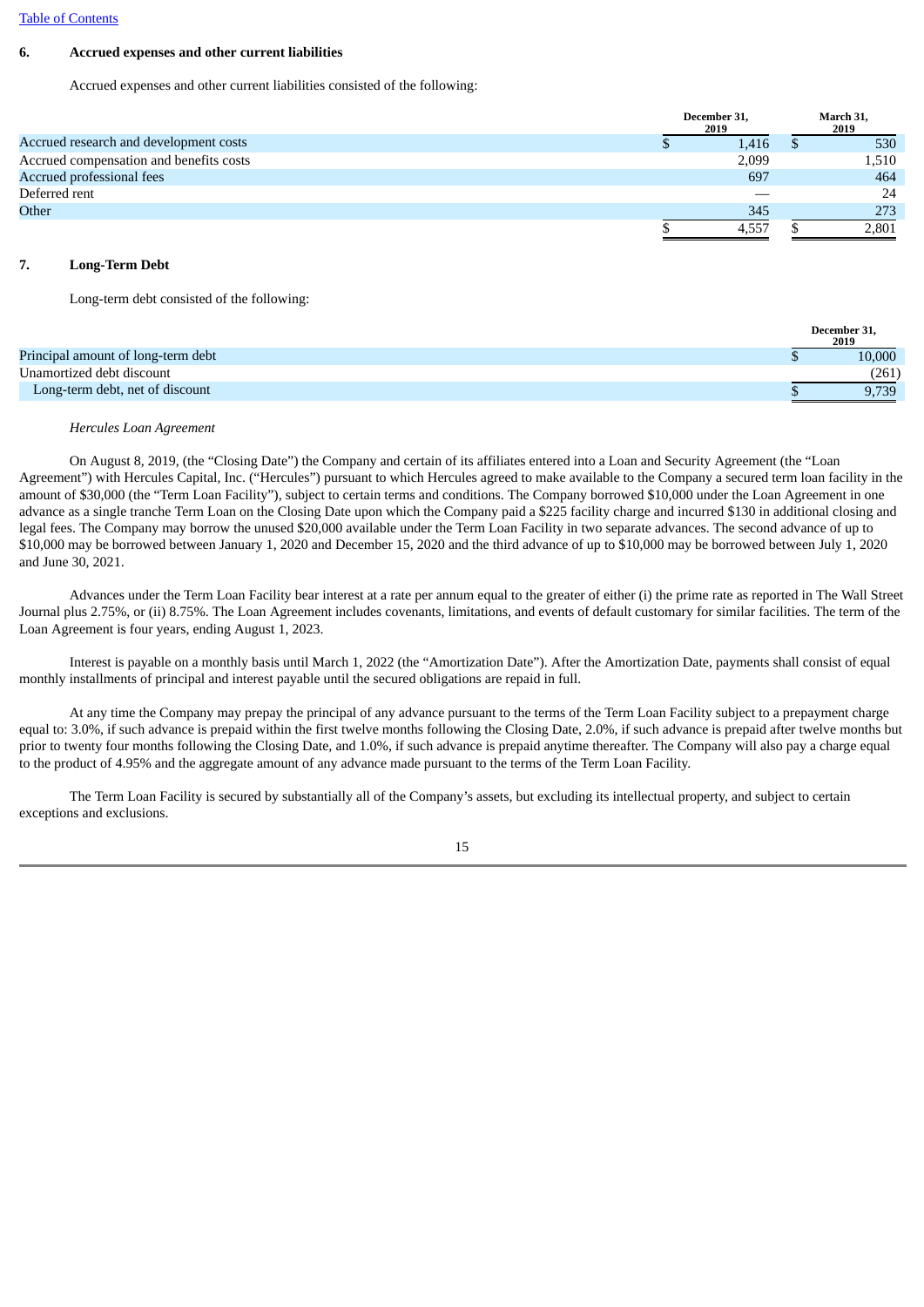The Loan Agreement contains customary covenants for transactions of this type and other covenants agreed to by the parties, including, among others, (i) the provision of delivery of annual and quarterly financial statements and insurance policies and restrictions on incurring debt, granting liens, making acquisitions, making loans, paying dividends, dissolving, and entering into leases and asset sales. The Loan Agreement also provides for customary events of default, including, among others, events of default relating to failure to make payment, bankruptcy, breach of covenants, breaches of representations and warranties, change of control, judgment and material adverse effects.

In connection with entering into the Hercules Loan Agreement the Company also paid Hercules \$355 of upfront fees, including closing costs and legal fees associated with entering into the agreement, which were recorded as a debt discount. The debt discount is reflected as a reduction of the carrying value of long-term debt on the Company's condensed consolidated balance sheet and is being amortized to interest expense over the term of the loan using the effective interest method.

The Company recognized aggregate interest expense under the Hercules Loan Agreement of \$302 and \$376 during the three and nine months ended December 31, 2019, which included non-cash interest expense of \$81 and \$94 related to the accretion of the debt discount and the final payment. As of December 31, 2019, the unamortized debt discount was \$261. The Company's annual effective interest rate of the Hercules Loan Agreement was approximately 10.1% for the period from August 8, 2019 to December 31, 2019.

There were no principal payments due or paid under the Hercules Loan Agreement during the three and nine months ended December 31, 2019.

Future payments of long-term debt, as of December 31, 2019 are as follows (fiscal years):

| 2021                |        |
|---------------------|--------|
| 2022                | 527    |
| 2023                | 6,558  |
| 2024                | 2,915  |
| Total debt payments | 10,000 |

The table of future payments of long-term debt excludes the end of term charge of \$495 which is due upon the maturity of the loan.

#### **8. Stockholders' Equity**

#### *Common Stock*

As of December 31, 2019 and March 31, 2019, the Company's certificate of incorporation, as amended and restated, authorized the Company to issue up to 150,000,000 shares of common stock, par value \$0.00l per share.

As of December 31, 2019 and March 31, 2019, the Company had reserved 10,472,126 and 6,873,744 shares of common stock for the exercise of outstanding stock options, the number of shares remaining available for grant under the Company's 2018 Omnibus Incentive Compensation Plan and the Company's Employee Stock Purchase Plan (see Note 9) and the exercise of the outstanding warrants to purchase shares of common, respectively.

#### *Undesignated Preferred Stock*

As of December 31, 2019 and March 31, 2019, the Company's certificate of incorporation, as amended and restated, authorized the Company to issue up to 10,000,000 shares of undesignated preferred stock, par value \$0.001 per share. There were no undesignated preferred shares issued or outstanding as of December 31, 2019 or March 31, 2019.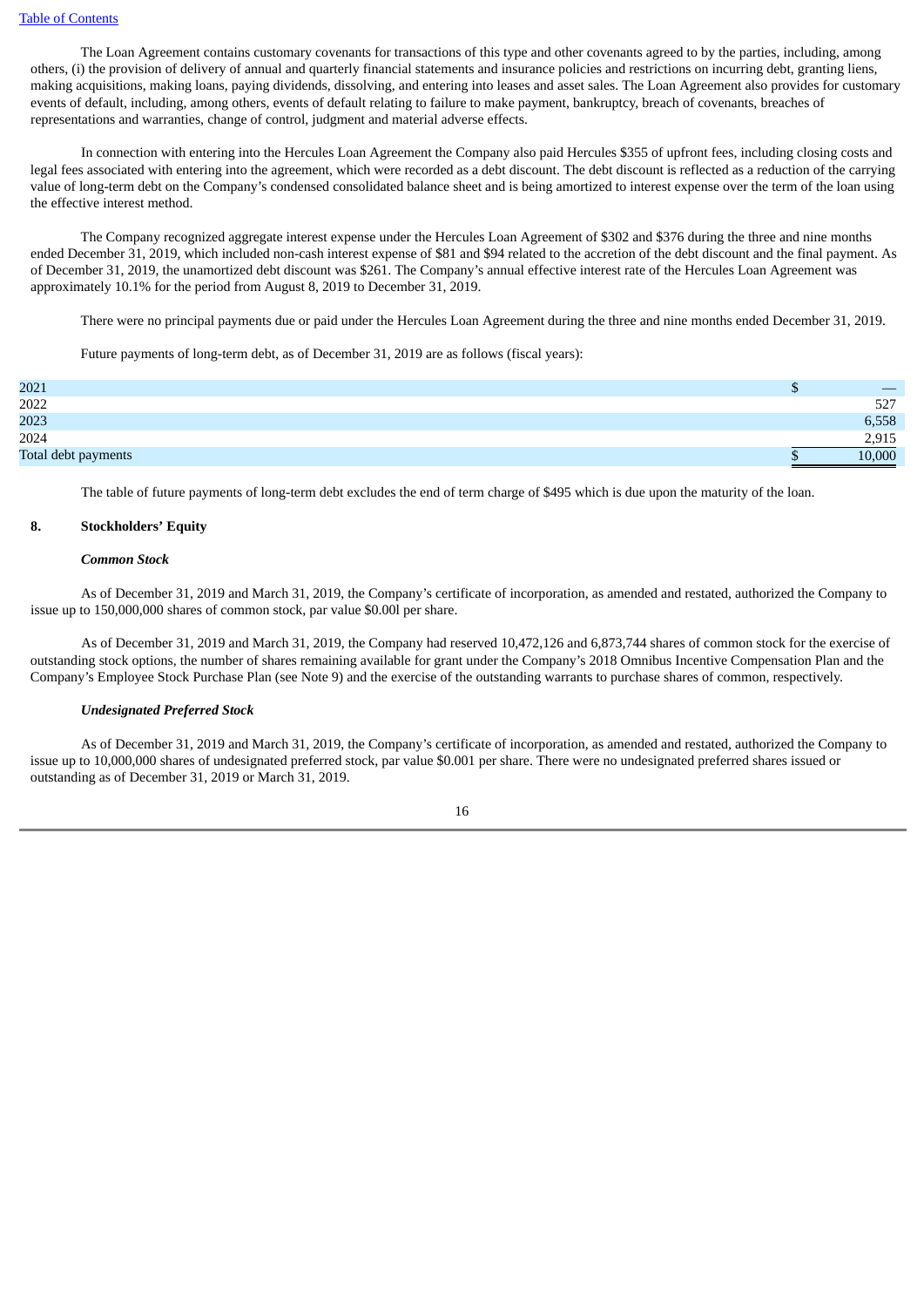## *Convertible Preferred Stock*

The Company has issued series seed convertible preferred stock (the "series seed preferred stock"), series A convertible preferred stock (the "series A preferred stock") and series B convertible preferred stock (the "series B preferred stock"). The series seed preferred stock, series A preferred stock and series B preferred stock are collectively referred to as the "preferred stock." In connection with the closing of the IPO, the preferred stock converted into 19,157,360 shares of common stock on a 1:9.94688 basis. There was no preferred stock outstanding as of December 31, 2019.

#### *Preferred Stock Warrants*

In connection with the issuance of the series seed preferred stock, the Company issued to the holders of the series seed preferred stock warrants for the purchase of 50,000 shares of series seed preferred stock, which became fully vested and exercisable in the year of issuance. The warrants to purchase shares of series seed preferred stock were issued at an exercise price of \$10.00 per share and expire on the earlier of September 16, 2025 or a qualified change of control event.

The issuance date fair value of the warrants to purchase shares of series seed preferred stock was \$391 and was recorded as a liability with a corresponding reduction in the carrying value of the series seed preferred stock. The Company did not recognize any losses for the change in fair value of warrant liability within total other income (expense), net in the consolidated statements of operations for the three and nine months ended December 31, 2019, related to the change in fair value of the warrant liability. The Company recognized a loss of \$0 and \$(5,452) in change in fair value of warrant liability within total other income (expense), net in the consolidated statements of operations for the three and nine months ended December 31, 2018, respectively, related to the change in fair value of the warrant liability.

Upon the closing of the Company's IPO in July 2018, all outstanding convertible preferred stock was converted into common stock and the series seed preferred stock warrants became exercisable for 497,344 shares of common stock instead of series seed preferred stock. As a result, the warrant liability was remeasured a final time on the closing date of the IPO and reclassified to stockholders' equity.

#### *ATM Program*

In August 2019, the Company entered into a Sales Agreement (the "Sales Agreement") with SVB Leerink LLC (the "Agent"), pursuant to which the Company may sell, from time to time, at its option, up to an aggregate amount of \$75,000 of shares of the Company's common stock, \$0.001 par value per share (the "Shares") , through the Agent, as the Company's sales agent.

Any Shares to be offered and sold under the Sales Agreement will be issued and sold (i) by methods deemed to be an "at the market offering" ("ATM"), as defined in Rule 415(a)(4) promulgated under the Securities Act of 1933, as amended or in negotiated transactions, if authorized by the Company, and (ii) pursuant to, and only upon the effectiveness of, a registration statement on Form S- 3 filed by the Company with the Securities and Exchange Commission on August 8, 2019 for an offering of up to \$250,000 of various securities, including shares of the Company's common stock, preferred stock, debt securities, warrants and/or units for sale to the public in one or more public offerings.

Subject to the terms of the Sales Agreement, the Agent will use commercially reasonable efforts to sell the Shares from time to time, based upon the Company's instructions (including any price, time or size limits or other customary parameters or conditions the Company may impose). The Company will pay the Agent a commission of 3.0% of the gross proceeds from the sale of the Shares, if any. During the nine months ended December 31, 2019, the Company has issued and sold 287,559 shares of common stock for gross proceeds of \$4,568 less offering fees of \$137 for net proceeds of \$4,431 under the ATM program.

#### *Equity offerings*

In November 2019, the Company entered into an underwriting agreement (the "Underwriting Agreement") with J.P. Morgan Securities LLC and SVB Leerink LLC, as representatives of the several underwriters named therein (the "Underwriters"), relating to the issuance and sale of an aggregate of (a) 3,678,031 shares of the Company's common stock (the "Shares"), and (b) pre-funded warrants to purchase 2,200,000 shares of the Company's common stock (the "Pre-Funded Warrants") to the Underwriters (the "Offering"). The Shares were sold to the purchasers at the public offering price of \$13.61 per share. The Pre-Funded Warrants were sold at a public offering price of \$13.6099 per Pre-Funded Warrant, which represents the per share public offering price for the Company's common stock less a \$0.0001 per share exercise price for each such Pre-

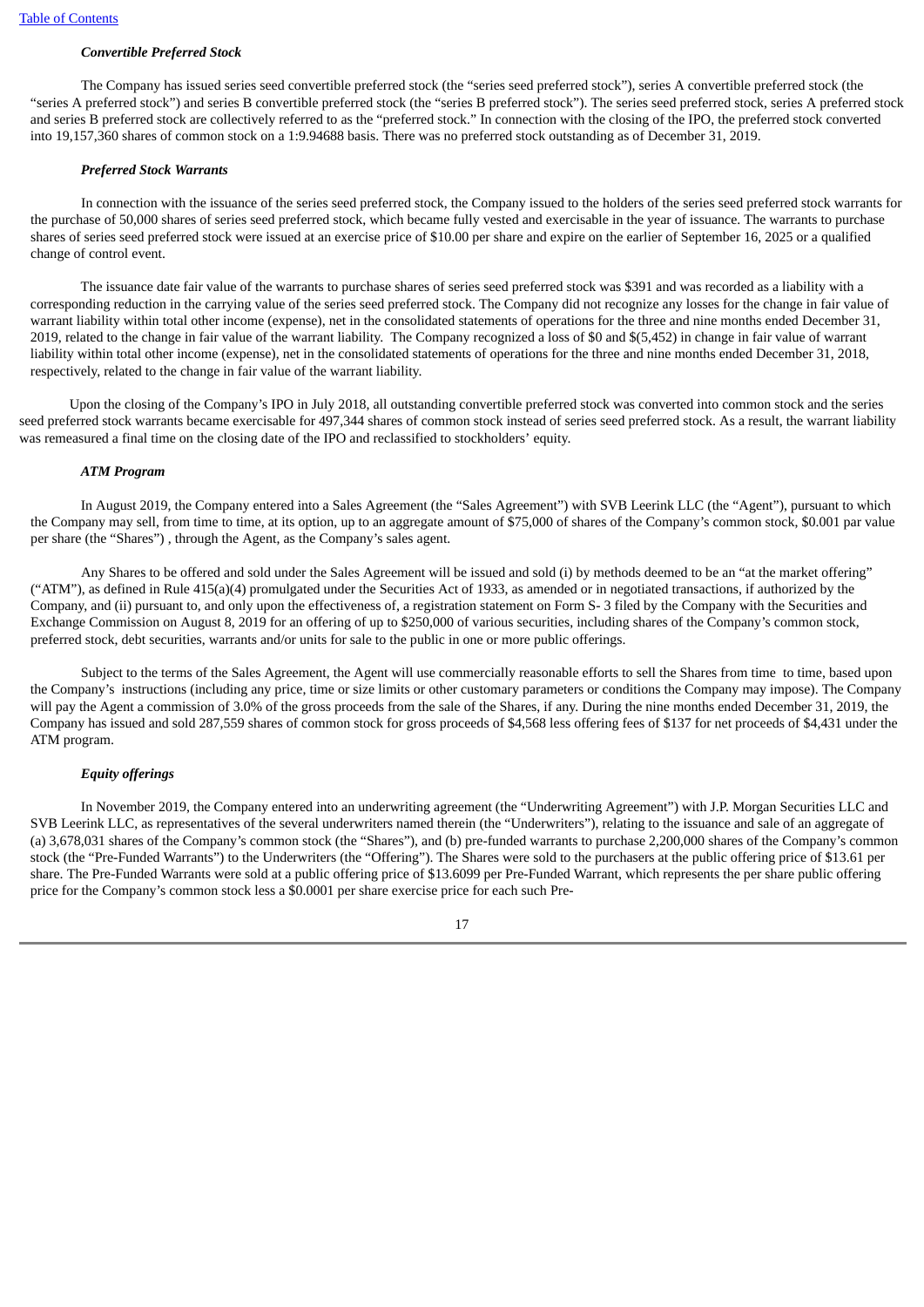Funded Warrant. Pursuant to the Underwriting Agreement, the Company also granted the Underwriters a 30-day option to purchase up to 881,704 additional shares of its common stock. In December 2019, the Underwriters partially exercised their purchase option and the Company issued and sold an additional 838,530 shares of its common stock. The Company received aggregate net proceeds of approximately \$85,598 after deducting underwriting discounts, commissions and other offering expenses payable by the Company of approximately \$5,814.

The Pre-Funded Warrants are exercisable at any time after the date of issuance. A holder of Pre-Funded Warrants may not exercise the warrant if the holder, together with its affiliates, would beneficially own more than 9.99% of the number of shares of the Company's common stock outstanding immediately after giving effect to such exercise. A holder of Pre-Funded Warrants may increase or decrease this percentage by providing at least 61 days' prior notice to the Company. As of December 31, 2019, none of the warrants had been exercised.

## **9. Stock-Based Compensation**

#### *2015 Enterprise Management Incentive Share Option Plan*

The 2015 Enterprise Management Incentive Share Option Plan of Replimune UK (the "2015 Plan") provided for Replimune UK to grant incentive stock options, non-statutory stock options, stock awards, stock units, stock appreciation rights and other stock- based awards. Incentive stock options are granted only to the Company's employees, including officers and directors who are also employees. Non-statutory stock options are granted to employees, members of the board of directors, outside advisors and consultants of the Company.

#### *2017 Equity Compensation Plan*

In July 2017, in conjunction with the reorganization, the 2015 Plan was terminated, and all awards were cancelled with replacement awards issued under the 2017 Equity Compensation Plan (the "2017 Plan"). Subsequent to the reorganization, no additional grants will be made under the 2015 Plan and any outstanding awards under the 2015 Plan will continue with their original terms. The Company concluded that the cancellation of the 2015 Plan and issuance of replacement awards under the 2017 Plan was a modification with no change in the material rights and preferences and therefore no recorded change in the fair value of each respective award.

The Company's 2017 Plan provides for the Company to grant incentive stock options or non-statutory stock options, stock awards, stock units, stock appreciation rights and other stock-based awards. Incentive stock options may be granted only to the Company's employees, including officers and directors who are also employees. Restricted stock awards and non-statutory stock options may be granted to employees, officers, members of the board of directors , advisors and consultants of the Company. The maximum number of common shares that may be issued under the 2017 Plan was 2,659,885 as of December 31, 2019, of which 0 remained available for future grants as of December 31, 2019. Shares with respect to which awards have expired, terminated, surrendered or cancelled under the 2017 Plan without having been fully exercised will be available for future awards under the 2018 Plan. In addition, shares of common stock that are tendered to the Company by a participant to exercise an award are added to the number of shares of common stock available for the grant of awards.

#### *2018 Omnibus Incentive Compensation Plan*

On July 9, 2018, the Company's board of directors adopted, and the Company's stockholders approved, the 2018 Omnibus Incentive Compensation Plan (the "2018 Plan"), which became effective immediately prior to the effectiveness of the registration statement for the Company's IPO. The 2018 Plan provides for the issuance of incentive stock options, non-qualified stock options, stock awards, stock units, stock appreciation rights and other stock-based awards. The number of shares initially reserved for issuance under the 2018 Plan is 3,617,968 shares, which is equal to the sum of (i) 3,486,118 shares of the Company's common stock, plus (ii) the number of shares of the Company's common stock reserved for issuance under the 2017 Plan that remain available as of the effective date of the 2018 Plan (not to exceed 131,850 shares of the Company's common stock). If any options or stock appreciation rights, including outstanding options and stock appreciation rights granted under the 2017 Plan (up to 2,520,247 shares), terminate , expire, or are canceled, forfeited, exchanged, or surrendered without having been exercised, or if any stock awards, stock units or other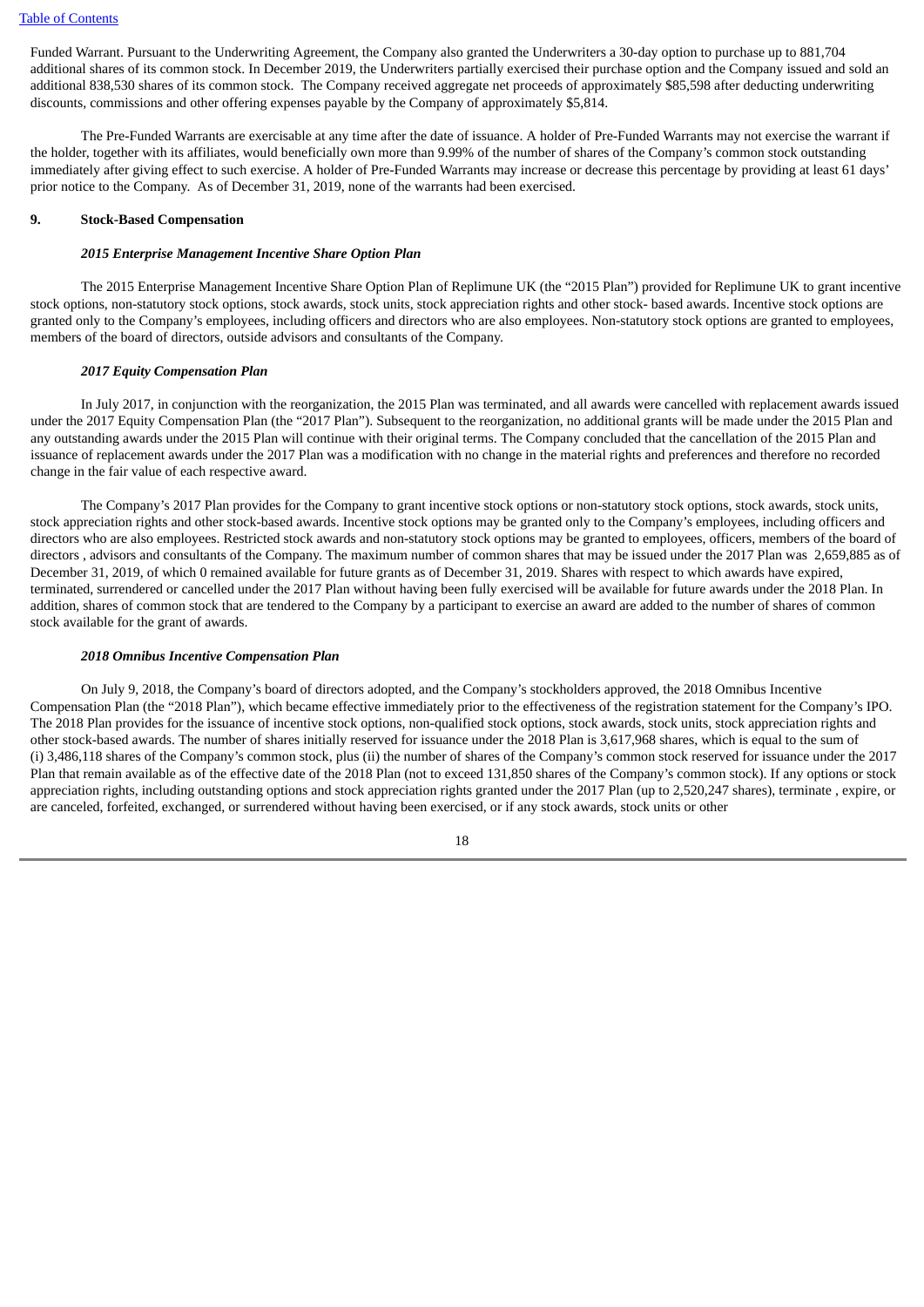stock-based awards, including outstanding awards granted under the 2017 Plan, are forfeited, terminated, or otherwise not paid in full in shares of common stock, the shares of the Company's common stock subject to such grants will be available for purposes of our 2018 Plan. On April 1, 2019, the number of shares reserved for issuance under the 2018 Plan automatically increased by 1,266,370 shares pursuant to the terms of the 2018 Plan. As of December 31, 2019, 2,193,176 shares remained available for future grants under the 2018 Plan.

The 2015 Plan, the 2017 Plan and the 2018 Plan was administered by the board of directors or, at the discretion of the board of directors, by a committee of the board of directors. However, the board of directors shall administer and approve all grants made to non-employee directors. The exercise prices, vesting and other restrictions are determined at the discretion of the board of directors , except that the exercise price per share of incentive stock options may not be less than l 00% of the fair market value of the common stock on the date of grant (or 110% of fair value in the case of an award granted to employees who hold more than 10% of the total combined voting power of all classes of stock at the time of grant) and the term of stock options may not be greater than five years for an incentive stock option granted to a 10% stockholder and greater than ten years for all other options granted. Stock options awarded under both plans expire ten years after the grant date, unless the board of directors sets a shorter term. Vesting periods for both plans are determined at the discretion of the board of directors. Incentive stock options granted to employees and non-statutory options granted to employees, officers, members of the board of directors, advisors, and consultants of the Company typically vest over four years.

#### *Employee Stock Purchase Plan*

On July 9, 2018, the Company's board of directors adopted and the Company's stockholders approved the Employee Stock Purchase Plan (the "ESPP"), which became effective immediately prior to the effectiveness of the registration statement for the Company's IPO. The total shares of common stock initially reserved for issuance under the ESPP is limited to 348,612 shares. In addition, as of the first trading day of each fiscal year during the term of the ESPP (excluding any extensions), an additional number of shares of the Company's common stock equal to 1% of the total number of shares outstanding on the last trading day in the immediately preceding fiscal year or 697,224 shares, whichever is less (or such lesser amount as determined by the Company's board of directors) will be added to the number of shares authorized under the ESPP. In accordance, on April 1, 2019, the number of shares reserved for issuance under the ESPP automatically increased by 316,592 shares, for a total of 665,204 shares reserved for the ESPP. If the total number of shares of common stock to be purchased pursuant to outstanding purchase rights on any particular date exceed the number of shares then available for issuance under the ESPP, then the plan administrator will allocate the available shares pro-rata and refund any excess payroll deductions or other contributions to participants.

#### *Stock option valuation*

The fair value of stock option grants is estimated using the Black-Scholes option-pricing model. The Company lacks company- specific historical and implied volatility information. Therefore, it estimated its expected stock volatility based on the historical volatility of a publicly traded set of peer companies. For options with service-based vesting conditions, the expected term of the Company's stock options has been determined utilizing the "simplified" method for awards that qualify as "plain-vanilla" options. The expected term of stock options granted to non-employees is equal to the contractual term of the option award. The risk-free interest rate is determined by reference to the U.S. Treasury yield curve in effect at the time of grant of the award for time periods approximately equal to the expected term of the award. Expected dividend yield is based on the fact that the Company has never paid cash dividends and does not expect to pay any cash dividends in the foreseeable future.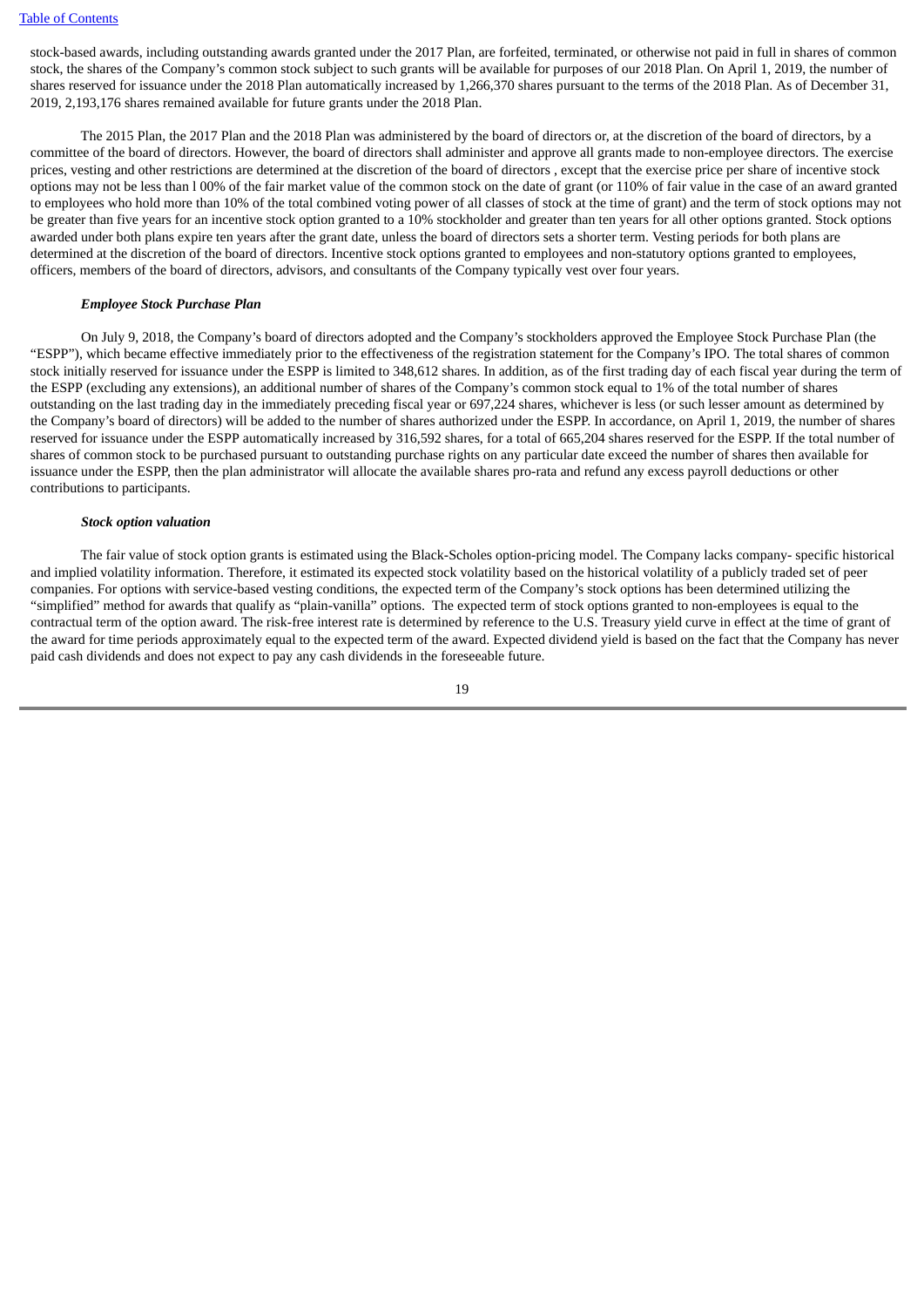The following table presents, on a weighted-average basis, the assumptions that the Company used to determine the grant-date fair value of stock options granted to employees and directors:

|                            | <b>Three Months Ended</b><br>December 31. |       | <b>Nine Months Ended</b><br>December 31. |       |  |  |
|----------------------------|-------------------------------------------|-------|------------------------------------------|-------|--|--|
|                            | 2019                                      | 2018  | 2019                                     | 2018  |  |  |
| Risk-free interest rate    | 1.68%                                     | 2.83% | 2.17%                                    | 2.83% |  |  |
| Expected term (in years)   | 6.1                                       | 6.1   | 6.0                                      | 6.1   |  |  |
| <b>Expected volatility</b> | 69.7%                                     | 63.3% | 71.0%                                    | 61.7% |  |  |
| Expected dividend yield    | $0\%$                                     | 0%    | $0\%$                                    | $0\%$ |  |  |

#### *Stock options*

The following table summarizes the Company's stock option activity:

|                                             | Number of<br>Shares | Weighted<br>Average<br>Exercise<br>Price | Weighted<br>Average<br>Contractual<br><b>Term (Years)</b> |    | Aggregate<br><b>Intrinsic</b><br>Value |
|---------------------------------------------|---------------------|------------------------------------------|-----------------------------------------------------------|----|----------------------------------------|
| Outstanding as of March 31, 2019            | 3,721,784           | 7.14                                     | 8.61                                                      |    | 30,150                                 |
| Granted                                     | 1,515,535           | 15.00                                    | 9.41                                                      |    |                                        |
| Exercised                                   | (184,580)           | 2.60                                     |                                                           |    |                                        |
| Cancelled                                   | (136, 337)          | 11.26                                    |                                                           |    |                                        |
| Outstanding as of December 31, 2019         | 4,916,402           | 9.46                                     | 8.20                                                      | .S | 26,959                                 |
| Options exercisable as of March 31, 2019    | 1.278.930           | 2.51                                     | 7.75                                                      |    | 16.249                                 |
| Options exercisable as of December 31, 2019 | 1.924.564           | 5.33                                     | 7.40                                                      |    | 17,650                                 |

The aggregate intrinsic value of stock options is calculated as the difference between the exercise price of the stock options and the fair value of the Company's common stock for those stock options that had exercise prices lower than the fair value of the Company's common stock.

The total fair value of options vested during the three and nine months ended December 31, 2019 was \$1,063 and \$4,480, respectively. The total fair value of options vested during the three and nine months ended December 31, 2018 was \$211 and \$1,042, respectively. As of December 31, 2019, there were no outstanding unvested service-based stock options held by non-employees.

#### *Stock-Based Compensation*

Stock-based compensation expense was classified in the consolidated statements of operations as follows:

|                            | <b>Three Months Ended</b><br>December 31. |       |  |      | <b>Nine Months Ended</b><br>December 31. |  |       |  |  |
|----------------------------|-------------------------------------------|-------|--|------|------------------------------------------|--|-------|--|--|
|                            |                                           | 2019  |  | 2018 | 2019                                     |  | 2018  |  |  |
| Research and development   |                                           | 1,318 |  | 473  | 2,974                                    |  | 989   |  |  |
| General and administrative |                                           | 1,026 |  | 407  | 2,961                                    |  | 834   |  |  |
|                            |                                           | 2,344 |  | 880  | 5,935                                    |  | 1,823 |  |  |

As of December 31, 2019, total unrecognized compensation cost related to the unvested stock-based awards was \$18,483, which is expected to be recognized over a weighted average period of 2.70 years.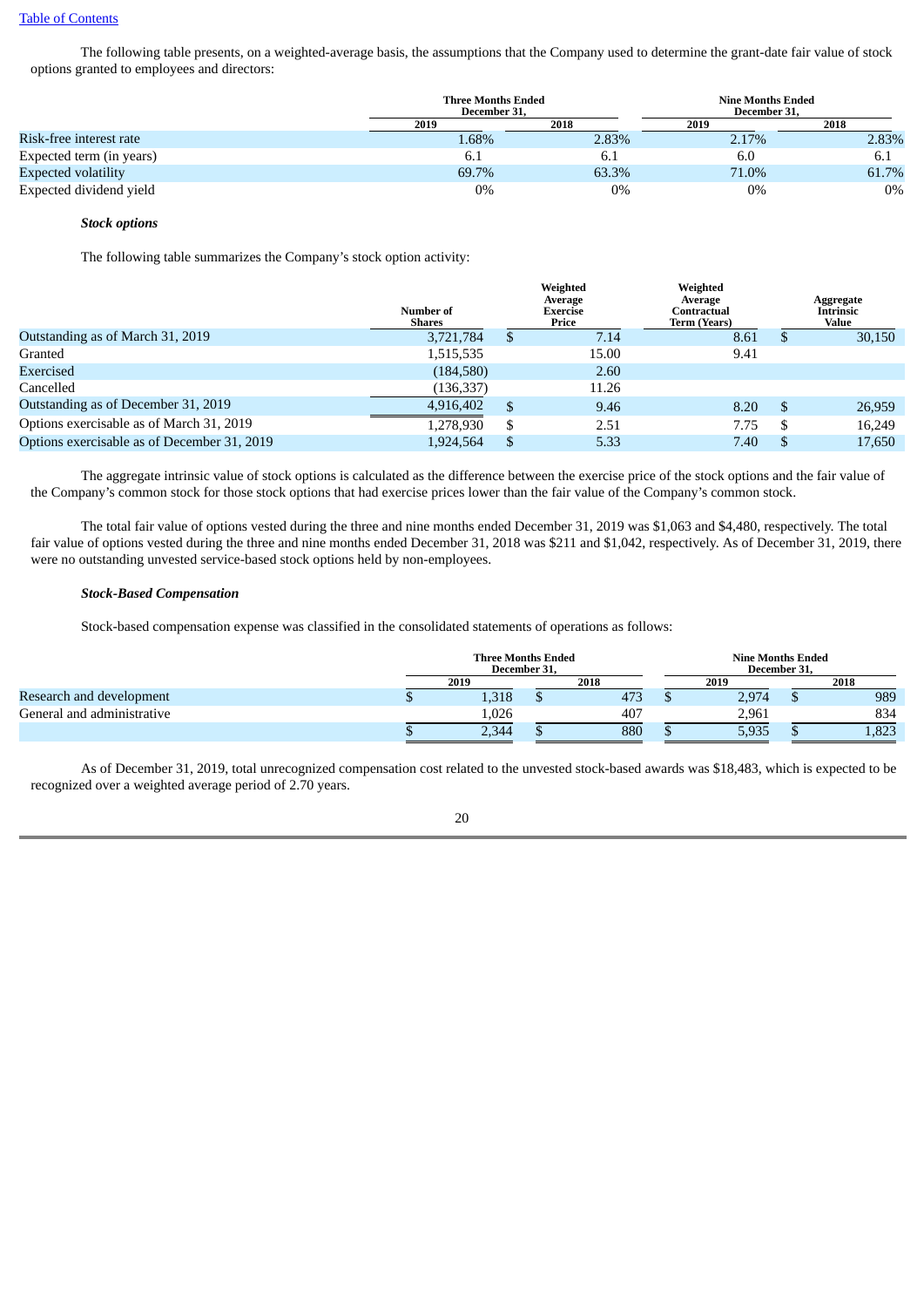## **10. Net loss per share**

Basic and diluted net loss per share attributable to common stockholders was calculated as follows:

|                                                                              |  | <b>Three Months</b><br><b>Ended December 31.</b><br>2019 | 2018 | <b>Nine Months</b><br><b>Ended December 31.</b><br>2019<br>2018 |  |            |  |            |
|------------------------------------------------------------------------------|--|----------------------------------------------------------|------|-----------------------------------------------------------------|--|------------|--|------------|
| Numerator:                                                                   |  |                                                          |      |                                                                 |  |            |  |            |
| Net loss attributable to common stockholders                                 |  | (16, 189)                                                |      | (7,673)                                                         |  | (36, 836)  |  | (24, 178)  |
| Denominator:                                                                 |  |                                                          |      |                                                                 |  |            |  |            |
| Weighted average common shares outstanding, basic and<br>diluted             |  | 34,877,944                                               |      | 31,577,313                                                      |  | 32,742,148 |  | 20,433,580 |
| Net loss per share attributable to common stockholders, basic<br>and diluted |  | (0.46)                                                   | \$   | (0.24)                                                          |  | (1.13)     |  | (1.18)     |

Included within weighted average common shares outstanding are common shares issuable upon the exercise of the pre-funded warrants as the warrants are exercisable at any time for nominal consideration, and as such, the shares are considered outstanding for the purpose of calculating basic and diluted net loss per share attributable to common stockholders.

The Company's potentially dilutive securities, which include stock options and warrants to purchase shares of series seed preferred stock, have been excluded from the computation of diluted net loss per share as the effect would be to reduce the net loss per share. Common A stock has been excluded from the computation of diluted net loss per share because the shares have nominal economic participation rights. Therefore, the weighted average number of common shares outstanding used to calculate both basic and diluted net loss per share attributable to common stockholders is the same. The Company excluded the following potential common shares, presented based on amounts outstanding at each period end, from the computation of diluted net loss per share attributable to common stockholders for the periods indicated because including them would have had an anti-dilutive effect:

|                                                                                 | <b>Three and Nine Months</b><br><b>Ended December 31,</b> |           |
|---------------------------------------------------------------------------------|-----------------------------------------------------------|-----------|
|                                                                                 | 2019                                                      | 2018      |
| Options to purchase common stock                                                | 4,916,402                                                 | 3,673,535 |
| Warrants to purchase convertible preferred stock (as converted to common stock) | 497.344                                                   | 497.344   |
|                                                                                 | 5,413,746                                                 | 4,170,879 |

## **11. Significant agreements**

#### *Agreement with Bristol-Myers Squibb Company*

In February 2018, the Company entered into an agreement with Bristol-Myers Squibb Company ("BMS"). Pursuant to the agreement, BMS will provide to the Company, at no cost, nivolumab for use in the Company's ongoing clinical trial of RP1 in combination with nivolumab. Under the agreement, the Company will sponsor, fund and conduct the clinical trial in accordance with an agreed-upon protocol. BMS granted the Company a nonexclusive, non-transferrable, royalty-free license (with a right to sublicense) under its intellectual property to its compound in the clinical trial and agreed to manufacture and supply its compound, at its cost and for no charge to the Company, for use in the clinical trial. In January 2020, this agreement was expanded to cover an additional cohort of 125 patients with anti-PD1 refractory melanoma.

Unless earlier terminated, the agreement will remain in effect until the latter of (i) the completion of the clinical trial, (ii) all related clinical trial data have been delivered to both parties and (iii) the completion of any statistical analyses and bioanalyses contemplated by the clinical trial protocol or any analysis otherwise agreed upon by the parties. The agreement may be terminated by either party  $(x)$  in the event of an uncured material breach by the other party, (y) in the event the other party is insolvent or in bankruptcy proceedings or (z) for safety reasons. Upon termination, the licenses granted to the Company to use BMS's compound in the clinical trial will terminate.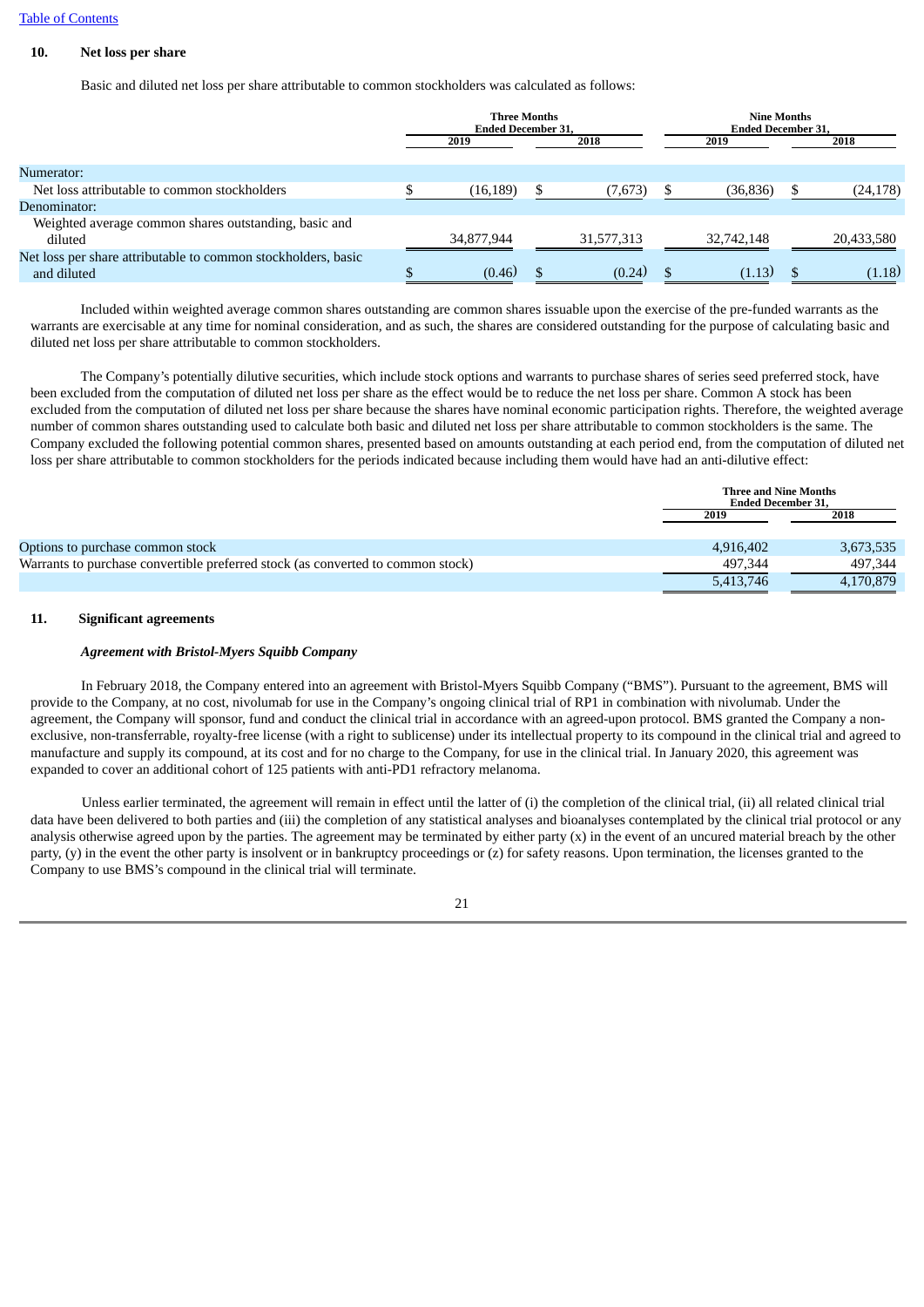As of December 31, 2019, the Company had not incurred any costs and does not expect to incur future costs in connection with this agreement.

In April 2019, the Company entered into a separate agreement with BMS on terms similar to the terms set forth in the agreement described above, pursuant to which BMS will provide to the Company, at no cost, nivolumab for use in the Company's Phase 1 clinical trial of RP2 in combination with nivolumab.

#### *Agreement with Regeneron Pharmaceuticals, Inc.*

In May 2018, the Company entered into an agreement with Regeneron Pharmaceuticals, Inc. ("Regeneron"). The Company and Regeneron are each independently developing compounds for the treatment of certain tumor types. Pursuant to the agreement, the Company and Regeneron will undertake one or more clinical trials using a combination of the compounds being developed by each entity. Under the agreement, each study will be conducted under terms set out in a separately agreed upon study plan that will identify the name of the sponsor and which party will manage the particular clinical trial, and include the protocol, the budget and a schedule of clinical obligations. In June 2018, under the terms of the agreement between the Company and Regeneron, the parties agreed to the first study plan. The Company and Regeneron have agreed to the protocol, budget, sample testing and clinical obligations schedule under the study plan. Development and supply costs associated with the study plan will be split equally between the Company and Regeneron.

Pursuant to the terms of the agreement, each party granted the other party a non-exclusive license under its respective intellectual property and agreed to contribute the necessary resources needed to fulfill its respective obligations, in each case, under the terms of the agreed-upon or to-be agreed upon study plans. Development costs of a particular clinical trial will be split equally between the Company and Regeneron.

The agreement may be terminated by either party if (i) there is no active study plan for which a final study report has not been completed, (ii) the parties have not entered into a study plan for an additional clinical trial within a period of time after the delivery of the most recent final study report or (iii) in the event of a material breach.

The Company will account for costs incurred as part of the study, including costs to supply compounds for use in the study, as research and development expenses within the consolidated statement of operations. The Company will recognize any amounts received from Regeneron in connection with this agreement as an offset to research and development expense within the consolidated statement of operations.

Under the terms of the agreement, on a quarterly basis the Company and Regeneron true-up costs of the study and make corresponding payments to the party that incurred the majority of the costs. During the three and nine months ended December 31, 2019 and 2018, the Company did not make any payments under the terms of the agreement to Regeneron. During the three and nine months ended December 31, 2019, the Company received payments under the terms of the agreement to Regeneron of \$760 and \$2,008, respectively, which were recorded as an offset to research and development expenses on the consolidated statement of operations. The Company did not receive any payments under the terms of the agreement to Regeneron during the three and nine months ended December 31, 2018. As of December 31, 2019 and March 31, 2019, the Company recorded \$1,017 and \$337 of receivables from Regeneron in connection with this agreement in prepaid expenses and other current assets in the consolidated balance sheet, respectively.

#### **12. Commitments and contingencies**

#### *Leases*

In December 2015, the Company entered into a lease agreement for office space in Woburn, Massachusetts, which expires on March 30, 2021. The Company has the option to extend the lease agreement for successive periods of five years. Monthly lease payments, inclusive of base rent and ancillary charges, total \$7. Monthly base rent is subject to increase each year in proportion to the Consumer Price Index.

In April 2016, the Company entered into a lease agreement for office and laboratory space in Abingdon, England, which expires on April 3, 2026. The Company has the right to terminate the lease as of April 4, 2021 upon at least nine months' prior written notice. Monthly lease payments are inclusive of base rent, ancillary charges, non-rent shared tenant occupancy costs and the respective value added tax to be paid. Monthly lease payments include base rent of approximately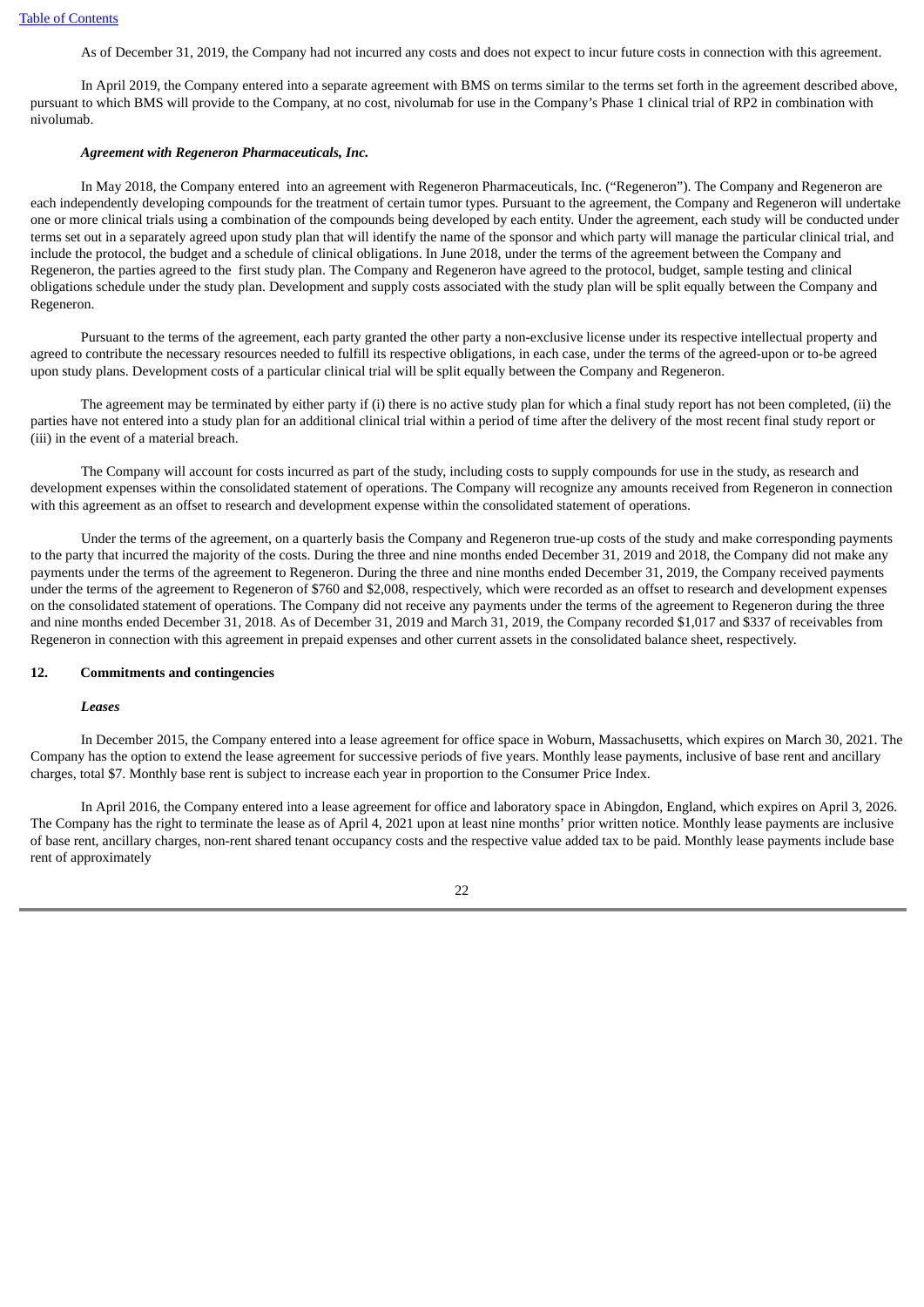\$23 through December 3, 2016 and \$31 thereafter. Monthly base rent is subject to increase after April 2021 in proportion to the Retail Price Index.

In June 2018, the Company entered into an agreement to lease approximately 63,000 square feet of office, manufacturing and laboratory space within a previously occupied building with approximately 106,000 square feet of rentable space in Framingham, Massachusetts. Pursuant to the lease agreement, the lease term commenced in December 2018, subject to the landlord completing certain agreed upon landlord improvements. The rent commenced in August 2019. The initial lease term is ten years from the rent commencement date and includes two optional five-year extensions. Annual lease payments during the first year are \$2,373 with increases of 3.0% each year.

Upon transition to ASC 842, the Company determined that it did not control the build-to-suit lease asset and the arrangement has been accounted for under ASC 842 guidance. Upon the adoption of ASC 842, the Company derecognized \$11,514 of construction in progress and \$6,561 of financing obligations and recorded long term prepaid rent of \$5,006 on the consolidated balance sheet as landlord owned tenant improvements were determined to be lease payments and included as prepaid rent on the balance sheet.

Subsequent to the transition, construction was completed associated with approximately 10,500 square feet of the leased space in Framingham, Massachusetts and the Company occupied the building as office space beginning August 1, 2019. This space was determined to be a separate unit of account and is classified as a financing lease. The Company recorded a right-of-use asset and lease liability associated with the occupied space as of August 1, 2019. The right-of-use asset was recorded including \$2,368 of prepaid rent of costs incurred prior to the commencement date. The Company occupied the remainder of the facility, approximately 53,000 square feet used as laboratory space, on October 22, 2019. The Company recorded a right-ofuse asset, which included prepaid rent costs of \$18,425, and lease liability associated with the occupancy on October 22, 2019.

In June 2019, the Company entered into an agreement to lease approximately 18,700 square feet of office space in Woburn, Massachusetts. Pursuant to the lease agreement, the lease term commenced in August 2019. The rent commenced in September 2019. The initial lease term is ten years from the rent commencement date and includes an optional five-year extension. Annual lease payments during the first year are \$488 with increases of approximately 1.6% each year. The Company recorded a right-of-use asset and a lease liability of \$4,363 upon the commencement date of the lease and the lease is classified as an operating lease.

The Company determines if an arrangement is a lease at inception. Operating leases are included in our balance sheet as right-of-use assets operating leases, current operating lease liabilities and long-term operating lease liabilities. Finance leases are included in the balance sheet as right-of-use asset — finance lease, finance lease liabilities, current, and finance lease liabilities, non-current. Certain of the Company's lease agreements contain renewal options; however, the Company does not recognize right-of-use assets or lease liabilities for renewal periods unless it is determined that the Company is reasonably certain of renewing the lease at inception or when a triggering event occurs. As the Company's leases do not provide an implicit rate, the Company estimated the incremental borrowing rate in calculating the present value of the lease payments. Since the Company elected to account for each lease component and its associated non-lease components as a single combined lease component, all contract consideration was allocated to the combined lease component. Some of the Company's lease agreements contain rent escalation clauses (including index-based escalations). The Company recognizes the minimum rental expense on a straight-line basis based on the fixed components of a lease arrangement. The Company amortizes this expense over the term of the lease beginning with the date of initial possession, which is the date the Company can enter the leased space and begin to make improvements in preparation for its intended use. Variable lease components represent amounts that are not fixed in nature and are not tied to an index or rate, and are recognized as incurred.

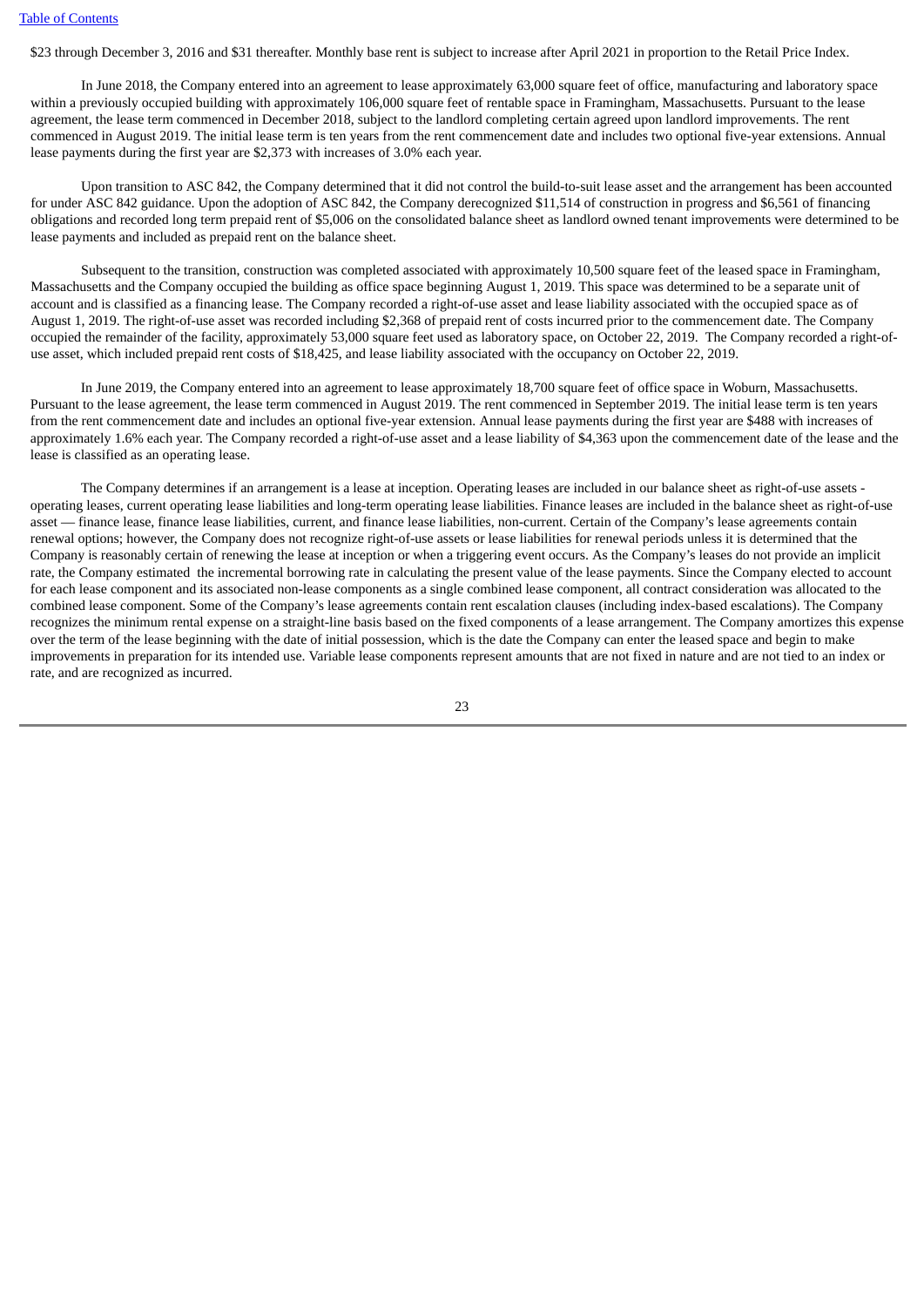#### Table of [Contents](#page-1-0)

|                                    | <b>Three Months Ended</b><br><b>December 31, 2019</b> | <b>Nine Months Ended</b><br><b>December 31, 2019</b> |  |       |
|------------------------------------|-------------------------------------------------------|------------------------------------------------------|--|-------|
| Lease cost                         |                                                       |                                                      |  |       |
| Finance lease costs:               |                                                       |                                                      |  |       |
| Amortization of right-of-use asset |                                                       | 607                                                  |  | 666   |
| Interest on lease liabilities      |                                                       | 591                                                  |  | 652   |
| Operating lease costs              |                                                       | 262                                                  |  | 633   |
| Total lease cost                   |                                                       | 1.460                                                |  | 1.951 |

Finance lease costs of \$90 and \$149 are recognized in general and administrative expenses for the three and nine months ended December 31, 2019 and \$517 in research and development expenses for both the three and nine months ended December 31, 2019. The following table summarizes the maturity of the Company's lease liabilities on an undiscounted cash flow basis and a reconciliation to the operating and financing lease liabilities recognized on our balance sheet as of December 31, 2019:

|                                | <b>December 31, 2019</b> |                        |              |  |  |
|--------------------------------|--------------------------|------------------------|--------------|--|--|
|                                | <b>Operating lease</b>   | <b>Financing lease</b> | <b>Total</b> |  |  |
| 2020 (remaining three months)  | 243                      | 593<br>۰D              | 836<br>D     |  |  |
| 2021                           | 1,034                    | 2,411                  | 3,445        |  |  |
| 2022                           | 586                      | 2,483                  | 3,069        |  |  |
| 2023                           | 596                      | 2,558                  | 3,154        |  |  |
| 2024                           | 605                      | 2,634                  | 3,239        |  |  |
| Thereafter                     | 3,384                    | 46,398                 | 49,782       |  |  |
| Total lease payments           | 6,448                    | 57,077                 | 63,525       |  |  |
| Less: interest                 | 1,551                    | 29,668                 | 31,219       |  |  |
| <b>Total lease liabilities</b> | 4,897                    | 27,409                 | 32,306       |  |  |

The following disclosure is provided for periods prior to adoption of ASU 2016-02. Future annual minimum lease payment commitments as of March 31, 2019 were as follows, which included payments for the lease agreement in Framingham, Massachusetts which has not commenced under ASC 842, and therefore has not been recorded on the Company's condensed consolidated balance sheet as of December 31, 2019:

| 2020       | D | 2,062  |
|------------|---|--------|
| 2021       |   | 2,901  |
| 2022       |   | 2,493  |
| 2023       |   | 2,568  |
| 2024       |   | 2,645  |
| 2025       |   | 2,725  |
| Thereafter |   | 12,770 |
|            | ື | 28,164 |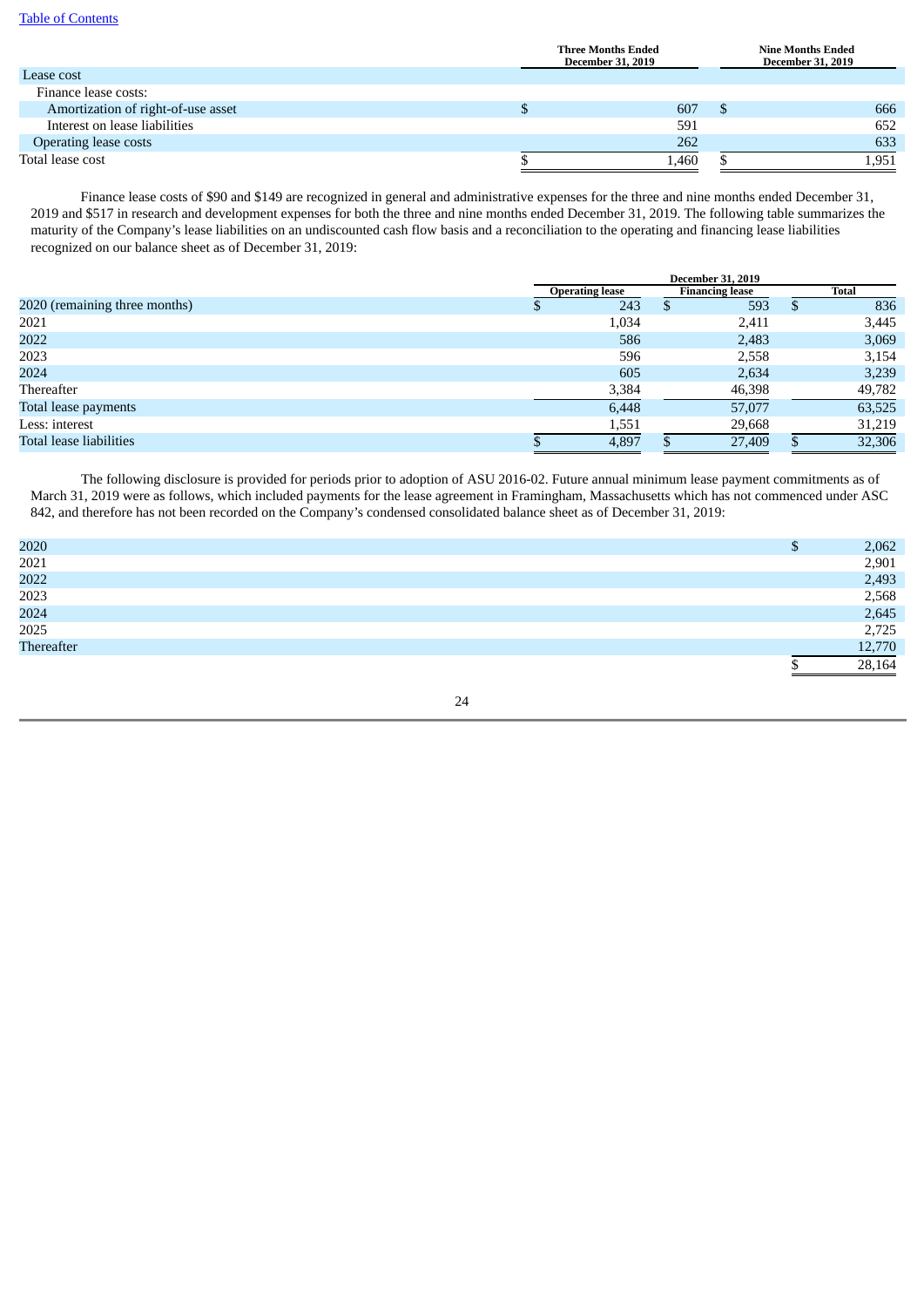The following table provides lease disclosure as of and for the three months ended December 31, 2019:

|                                                                             |    | <b>December 31, 2019</b> |
|-----------------------------------------------------------------------------|----|--------------------------|
| <b>Leases</b>                                                               |    |                          |
| Right-to-use operating lease asset                                          | \$ | 4,731                    |
| Right-to-use finance lease asset                                            |    | 47,528                   |
| Total lease assets                                                          |    | 52,259                   |
| Operating lease liabilities, current                                        | \$ | 1,011                    |
| Finance lease liabilities, current                                          |    | 2,393                    |
| Operating lease liabilities, non-current                                    |    | 3,886                    |
| Finance lease liabilities, non-current                                      |    | 25,016                   |
| Total lease liabilities                                                     |    | 32,306                   |
| <b>Other information</b>                                                    |    |                          |
| Cash paid for amounts included in the measurement of lease liabilities:     |    |                          |
| Operating cash flows from operating leases                                  | \$ | 516                      |
| Operating cash flows from finance leases                                    |    | 623                      |
| Financing cash flows from finance leases                                    |    | 22                       |
| Right-to-use asset obtained in exchange for new operating lease liabilities | \$ | 5,152                    |
| Right-to-use asset obtained in exchange for new financing lease liabilities | S  | 48,224                   |
| Variable lease costs                                                        | \$ |                          |
| Short term lease costs                                                      | \$ |                          |
| Weighted-average remaining lease term - operating leases                    |    | 8.6 years                |
| Weighted-average remaining lease term - financing leases                    |    | 19.6 years               |
| Weighted-average discount rate - operating leases                           |    | 7%                       |
| Weighted-average discount rate - financing leases                           |    | 8%                       |

The variable lease costs and short-term lease costs were insignificant for the three and nine months ended December 31, 2019.

#### *Manufacturing commitments*

The Company has entered into an agreement with a contract manufacturing organization to provide clinical trial products. As of December 31, 2019 and March 31, 2019, the Company had committed to minimum payments under these arrangements totaling \$5,113 and \$4,694 through March 31, 2020, respectively.

#### *Indemnification agreements*

In the ordinary course of business, the Company may provide indemnification of varying scope and terms to vendors, lessors, business partners and other parties with respect to certain matters including, but not limited to, losses arising out of breach of such agreements or from intellectual property infringement claims made by third parties. In addition, the Company has entered into indemnification agreements with members of its board of directors that will require the Company, among other things, to indemnify them against certain liabilities that may arise by reason of their status or service as directors or officers. The maximum potential amount of future payments the Company could be required to make under these indemnification agreements is, in many cases, unlimited. To date, the Company has not incurred any material costs as a result of such indemnifications. The Company is not aware of any claims under indemnification arrangements, and therefore it has not accrued any liabilities related to such obligations in its consolidated financial statements as of December 31, 2019 or March 31, 2019.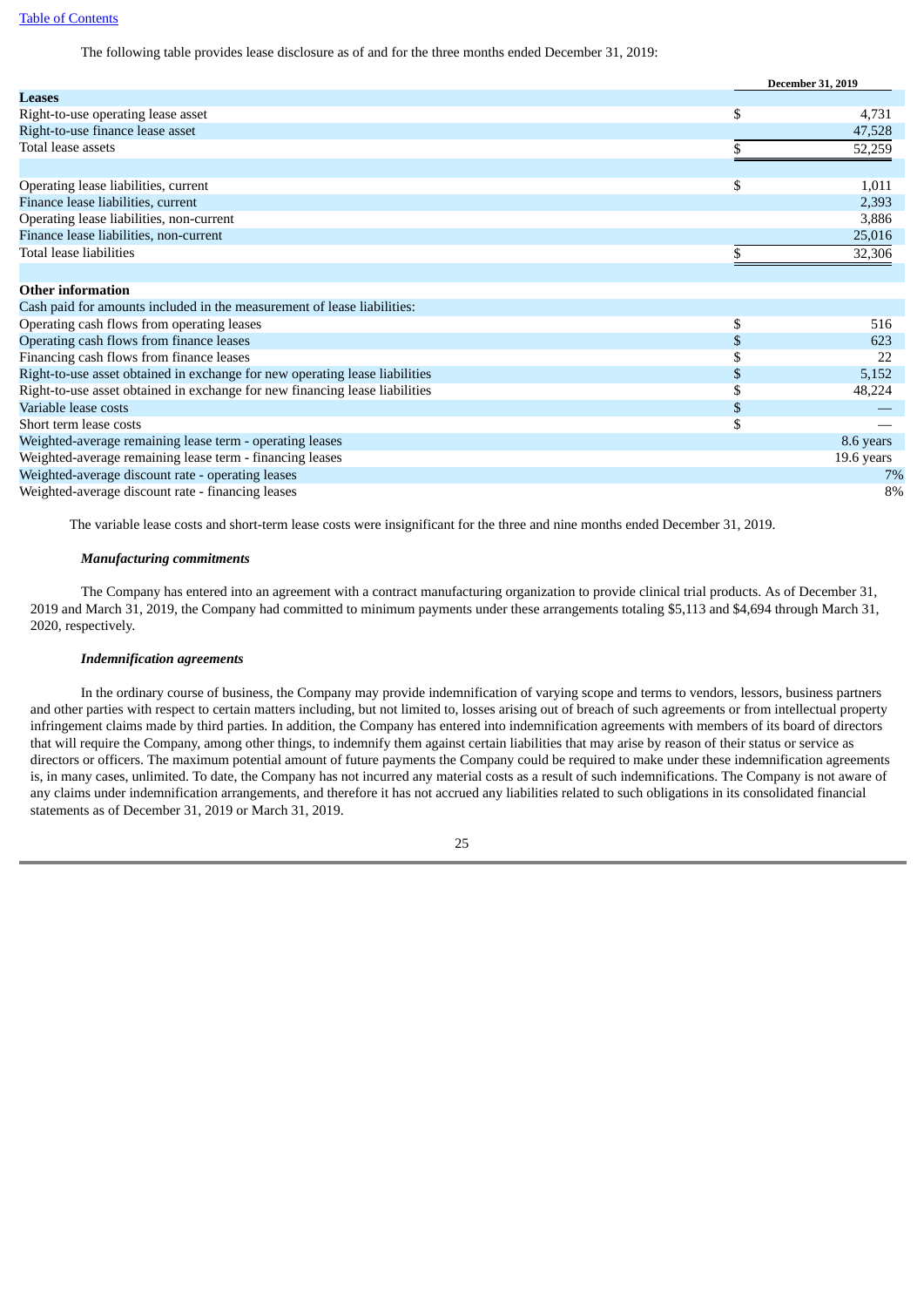## *Legal Proceedings*

The Company is not a party to any litigation and does not have contingency reserves established for any litigation liabilities.

## **13. Geographic Information**

The Company operates in two geographic regions: the United States (Massachusetts) and the United Kingdom (Oxfordshire). Information about the Company's long-lived assets held in different geographic regions is presented in the table below:

|                       | <b>December 31, 2019</b> | <b>March 31, 2019</b> |
|-----------------------|--------------------------|-----------------------|
| <b>United States</b>  | 5,136                    | 11,648                |
| <b>United Kingdom</b> | 518                      | 511                   |
|                       | 5,654                    | 12,159                |

## **14. Subsequent Events**

#### **Agreement with Bristol- Myers Squibb Company**

In January 2020, the Company and BMS expanded the scope of the Clinical Trial Collaboration and Supply Agreement to provide that BMS will supply to the Company, at no cost, nivolumab for use in combination with RP1 in an additional cohort of 125 patients with anti-PD1 refractory melanoma.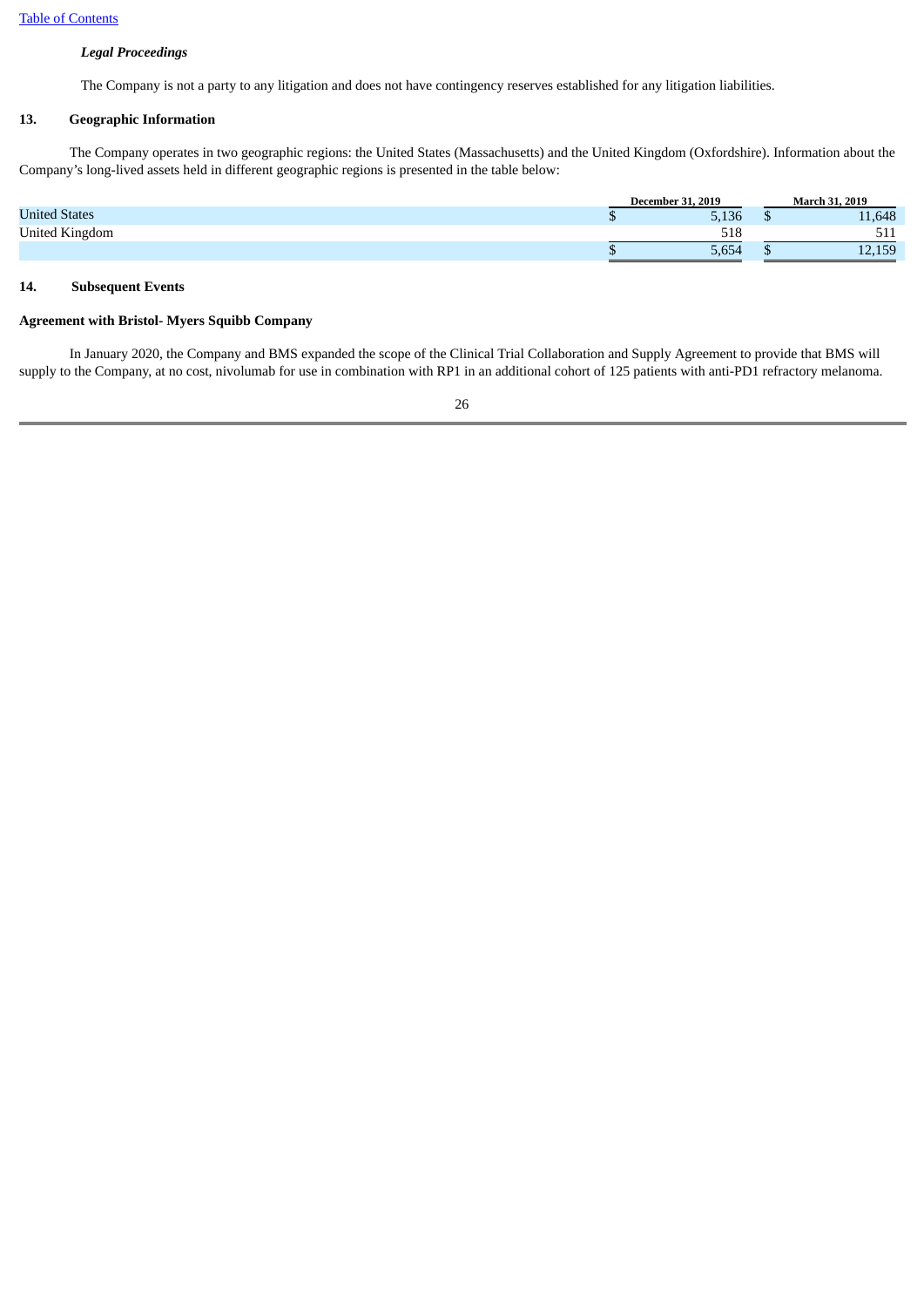#### <span id="page-26-0"></span>**Item 2. Management's Discussion and Analysis of Financial Condition and Results of Operations.**

You should read the following discussion and analysis of our financial condition and results of operations together with our unaudited consolidated financial statements and related notes appearing in Part I, Item 1 of this Quarterly Report on Form 10-Q and with our audited consolidated financial statements and notes thereto for the year ended March 31, 2019, included in our Annual Report on Form 10-K for the fiscal year ended March 31, 2019.

Some of the statements contained in this discussion and analysis or set forth elsewhere in this Quarterly Report on Form 10- O, including information with respect to our plans and strategy for our business, constitute forward-looking statements within the meaning of Section 27A of the Securities Act of 1933, as amended, and Section 21E of the Securities Exchange Act of 1934, as amended, or the Exchange Act. We have based these forward-looking statements on our current expectations and projections about future events. The following information and any forward-looking statements should be considered in light of factors discussed elsewhere in this Quarterly Report on Form 10-Q, particularly including those risks identified in Part II, Item 1A *"Risk factors" and our other filings with the SEC.*

Our actual results and timina of certain events may differ materially from the results discussed, projected, anticipated, or indicated in any forwardlooking statements. We caution you that forward-looking statements are not quarantees of future performance and that our actual results of operations, financial condition and liquidity, and the development of the industry in which we operate may differ materially from the forward-looking statements contained in this Quarterly Report on Form 10-Q. Statements made herein are as of the date of the filing of this Form 10-Q with the SEC and should not be relied upon as of any subsequent date. Even if our results of operations, financial condition and liquidity, and the development of the industry in which we operate are consistent with the forward-looking statements contained in this Quarterly Report on Form 10-Q, they may not be predictive of results or developments in future periods. We disclaim any obligation, except as specifically required by law and the rules of the SEC, to publicly update or revise any such statements to reflect any change in our expectations or in events, conditions or circumstances on which any such statements may be based or that may *affect the likelihood that actual results will differ from those set forth in the forward-looking statements.*

#### **Overview**

We are a clinical-stage biotechnology company committed to applying our leading expertise in the field of oncolytic immunotherapy to transform the lives of cancer patients. We use our proprietary Immulytic platform to design and develop product candidates that are intended to maximally activate the immune system against cancer.

Oncolytic immunotherapy, which we intend to establish as the fourth cornerstone of cancer treatment, is an emerging class of cancer treatment that exploits the ability of certain viruses to selectively replicate in and directly kill tumors, as well as induce a potent, patient-specific, anti-tumor immune response. Such oncolytic, or "cancer killing," viruses have the potential to generate an immune response targeted to an individual patient's particular set of tumor antigens, including neo-antigens that are uniquely present in tumors. Our product candidates incorporate multiple mechanisms of action into a practical "off-the-shelf" approach that is intended to maximize the immune response against a patient's cancer and to offer significant advantages over personalized vaccine approaches. We believe that the bundling of multiple approaches for the treatment of cancer into single therapies will simplify the development path of our product candidates, while also improving patient outcomes at a lower cost to the healthcare system than the use of multiple different drugs.

The foundation of our Immulytic platform consists of a proprietary, engineered strain of herpes simplex virus 1, or HSV-1, that has been "armed" with a fusogenic protein intended to substantially increase anti-tumor activity. Our platform enables us to incorporate various genes whose expression is intended to augment the inherent properties of HSV-1 to both directly destroy tumor cells and induce an anti-tumor immune response. We believe our lead product candidate, RP1, will be effective at killing tumors and inducing immunogenic, or immune-stimulating, tumor cell death and that it will be highly synergistic with immune checkpoint blockade therapies.

We are conducting a Phase 1/2 clinical trial with RP1, our lead product candidate, in approximately 150 patients. We have completed enrollment of the Phase 1 dose escalation part of this clinical trial in which we assessed the safety and tolerability of RP1 administered alone in 22 patients with mixed advanced solid tumor types. Following the review of the data by the Safety Review Committee, or SRC, we have determined the dose regimen to be administered in the Phase 2 part of this clinical trial. We have also completed enrollment of the Phase 1 expansion cohort of 14 patients in which we assessed the safety and tolerability of RP1 administered in combination with an anti-PD-1 therapy at the determined Phase 2 dose level. On November 8, 2019, we presented the safety and initial efficacy data from the Phase 1 portion of this clinical trial at The Society for Immunotherapy of Cancer, or SITC, including what we believe to be encouraging efficacy data in RP1's lead indications of cutaneous squamous cell carcinoma, or CSCC, and melanoma.

The Phase 2 part of this clinical trial is designed to assess the safety and efficacy of RP1 in combination with an anti-PD-1 therapy in four cohorts of approximately 30 patients with melanoma, non-melanoma skin cancers, bladder cancer and MSI-H/dMMR tumors. Following SRC review of the Phase 1 data to date, including data from the expansion cohort receiving RP1 in combination with anti-PD-1 therapy, we have opened enrollment in all four cohorts, and completed enrollment in the melanoma cohort. In the Phase 2 part of the clinical trial, we are also evaluating efficacy as well as safety under the clinical trial protocol, primarily on the basis of the proportion of patients who respond within each tumor type cohort. In January 2020 we announced our intention to open a further cohort of 125 patients with anti-PD1 refractory melanoma in this clinical trial, which we believe to be potentially registrationable (in its own right or, subject to discussion with regulatory authorities, following enrollment of additional patients). We believe that the initial clinical data in this patient group with RP1 combined with nivolumab as presented at SITC in November 2019 was encouraging and resulted in our decision to open this further cohort. We expect to present data from the competed melanoma cohort (which includes uveal and mucosal melanoma patients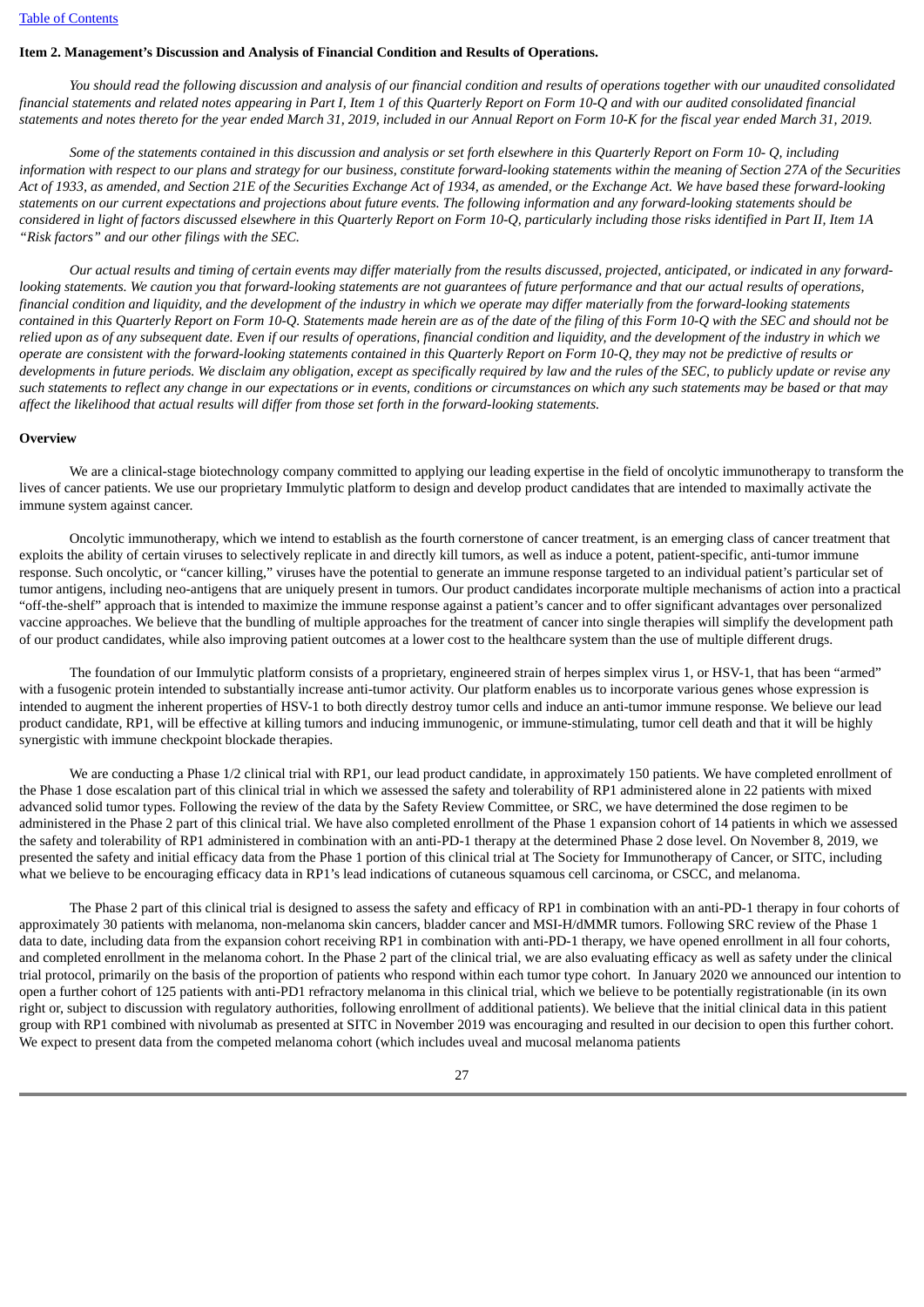in addition to cutaneous melanoma) and further data from the non-melanoma skin cancer cohort in mid-2020. Further, we expect to present data from the initial patients recruited into the bladder and MSI-H/dMMR cohorts in the fourth quarter of 2020.

This Phase 1/2 clinical trial is being conducted as a collaboration with Bristol-Myers Squibb Company, or BMS, under which it has granted us a nonexclusive, royalty-free license to, and is supplying at no cost, its anti-PD-1 therapy, nivolumab, for use in combination with RP1 in this clinical trial.

We have also entered into a collaboration agreement with Regeneron Pharmaceuticals, Inc., or Regeneron, under which we intend to conduct clinical development of our product candidates in combination with cemiplimab, an anti-PD-1 therapy developed by Regeneron. For each clinical trial conducted under this collaboration, Regeneron will fund one-half of the clinical trial costs, supply cemiplimab at no cost, and grant us a non-exclusive, royalty-free license to cemiplimab for use in the applicable clinical trial. The first clinical trial under this collaboration is a randomized, controlled Phase 2 clinical trial of RP1 in combination with cemiplimab, versus cemiplimab alone, in approximately 240 patients in CSCC. This clinical trial is currently underway in the United States and Australia. We recently disclosed what we believe to be encouraging initial data in this indication from the Phase 1/2 clinical trial being conducted in combination with nivolumab. If compelling clinical data are generated demonstrating the benefits of the combined treatment in this clinical trial, we believe the data from this Phase 2 clinical trial could support a filing with regulatory authorities for marketing approval. Recruitment into this controlled Phase 2 clinical trial is expected to take approximately eighteen to twenty four months and we expect the primary readout from the clinical trial in 2022.

After assessing the initial data from the Phase 1/2 clinical trial which we presented at SITC, we recently announced our intention to initiate an additional Phase 1b clinical trial of single agent RP1 in solid organ transplant recipients with CSCC in the first quarter of 2020 which we believe to be potentially registrationable (in its own right or, subject to discussion with regulatory authorities, following enrollment of additional patients). We intend to enroll approximately 30 patients in this clinical trial to assess the safety and efficacy of RP1 in liver and kidney transplant recipients with recurrent CSCC. The protocol for this clinical trial has been accepted by the Federal Drug Administration, or FDA, and added to our Investigational New Drug application, or IND.

We are also developing additional product candidates, RP2 and RP3, built on our Immulytic platform, that are further engineered to enhance antitumor immune responses and intended to address additional tumor types. RP2 has been engineered to express an antibody-like molecule that blocks the activity of CTLA-4, a protein that inhibits the immune response to tumors. RP3 is engineered with the intent of not only blocking the activity of CTLA-4, but also to further stimulate an anti-tumor response through activation of the immune co-stimulatory pathways through expression of the ligands for CD40 and 4- 1BB.

We initiated the Phase 1 clinical trial with RP2 in October 2019. The Phase 1 clinical trial of RP2 is also being conducted as a collaboration with BMS, under which BMS has granted us a non-exclusive, royalty-free license to, and will supply at no cost, nivolumab, for use in combination with RP2. We expect to release initial data from this Phase 1 clinical trial in the second half of 2020. We intend to file an IND and/or foreign equivalents for RP3 and, assuming regulatory clearance, enter clinical development during 2020. IND/foreign equivalent enabling studies are currently underway.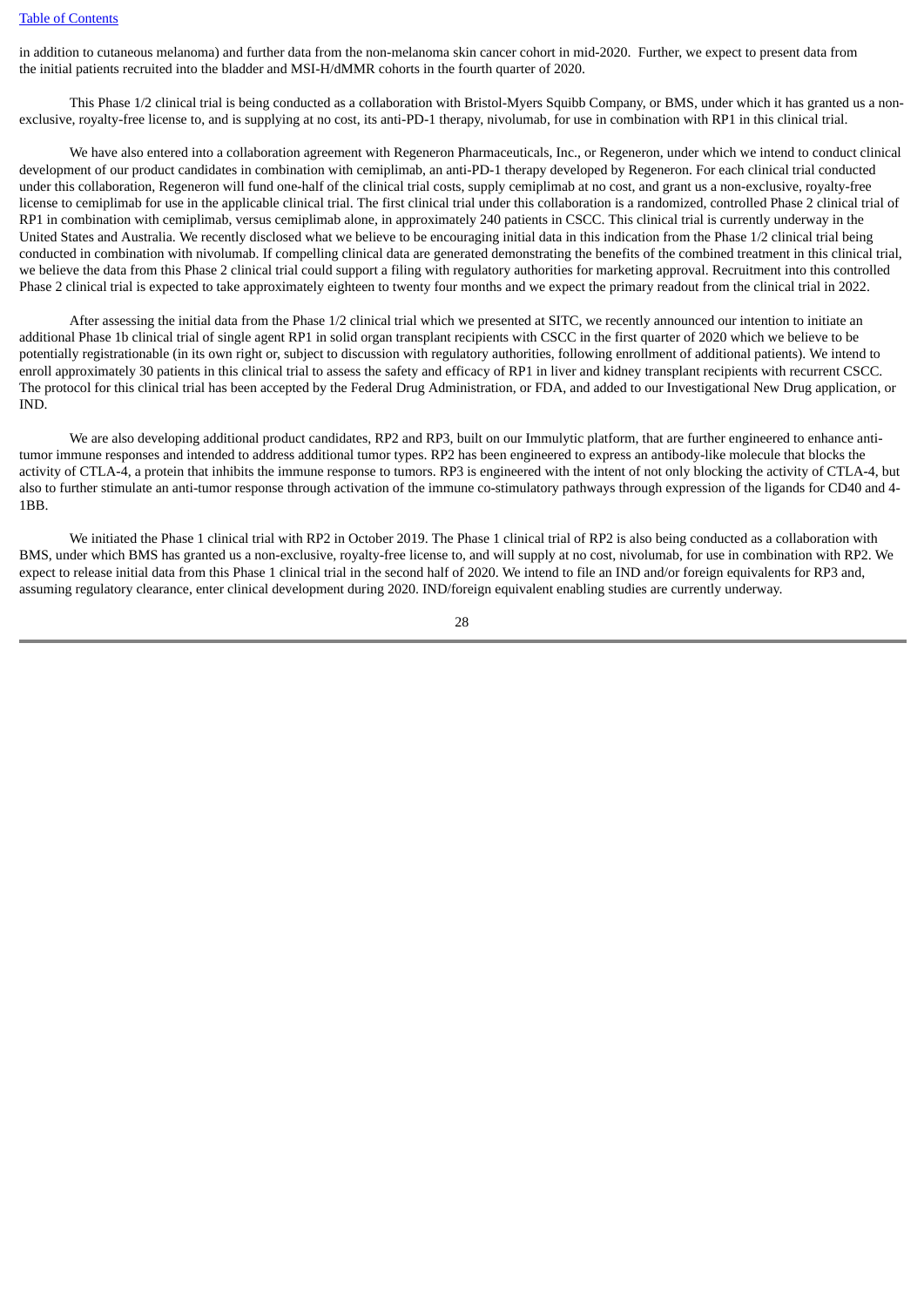## *Recent Developments*

As announced at SITC, the Phase 1 part of our Phase 1/2 clinical trial of RP1 enrolled 36 patients with advanced heavily pre-treated cancers who were refractory to available therapy. Treatment with RP1 alone was given up to five times at various dose levels injected into a single tumor to determine the recommended Phase 2 dose (N=22), following which RP1 was given up to eight times at the recommended dose in combination with nivolumab starting with the second dose of RP1 (N=14). Based on the data, which we believe showed a favorable safety profile for both RP1 alone and in combination with nivolumab, the RP1 dosing regimen moved forward into Phase 2 development with an initial dose of up to 10mL of  $1x10<sup>6</sup>$  pfu/ml followed by subsequent doses of up to  $10mL$  of  $1x10<sup>7</sup>$  pfu/ml.

In the dose rising monotherapy part of the Phase 1/2 clinical trial, as announced at SITC, RP1 was associated with tumor destruction, including delayed systemic post-study tumor reduction of uninjected tumors without further therapy. In the combination portion of the Phase 1 part of the clinical trial, evidence of anti-tumor activity was observed in multiple patients with a variety of tumor types, particularly in CSCC and melanoma, but also in microsatellite instability high (MSI-H) colorectal cancer and esophageal cancer patients. Additionally, the first three of four patients with anti-CTLA-4 and anti-PD-1 refractory cutaneous melanoma treated with RP1 combined with nivolumab, two from the Phase 1 part of the clinical trial and one from the Phase 2 part of the clinical trial, were observed to be responding to therapy, and clinical activity had been seen in four of the first five patients treated with CSCC. Of what we believe to be of particular note, substantial tumor reduction was observed in a number of patients after just the first dose of RP1, but before the introduction of nivolumab two weeks later, and multiple examples of responses of uninjected tumors were seen.

We also announced that biomarker data further confirmed the mechanism of action of RP1 alone and in combination with nivolumab, suggesting that RP1 provides broad anti-tumor immune activation. These biomarkers included assessment of the levels of CD8+T cells and PD-L1, increases of which were observed in serial tumor biopsies across tumor types. The kinetics of virus detection also suggested that robust virus replication in tumors occurs.

Further, we have completed the build-out of, and obtained an occupancy certificate with respect to, our approximately 63,000 square foot manufacturing facility in Framingham, Massachusetts and expect that the facility will be operational in the first half of 2020.

On January 8, 2020, our board of directors approved the appointment of Philip Astley-Sparke as our chief executive officer in place of Dr. Robert Coffin, who elected to transition from the role of chief executive officer to the role of President and Chief Research and Development Officer.

#### **Financial overview**

Since our inception, we have devoted substantially all of our resources to developing our lmmulytic platform and our lead product candidate, RP1, building our intellectual property portfolio, conducting research and development of our product candidates, business planning, raising capital and providing general and administrative support for our operations. To date, we have financed our operations primarily with proceeds from the sale of equity securities. We do not have any products approved for sale and have not generated any revenue from product sales. On July 24, 2018, we completed our initial public offering (IPO) of our common stock and issued and sold 6,700,000 shares of our common stock at a public offering price of \$15.00 per share, resulting in net proceeds of approximately \$93.5 million after deducting underwriting discounts and commissions but before deducting offering costs. On July 30, 2018, we issued and sold an additional 707,936 shares of our common stock at the IPO price of \$15.00 per share pursuant to the underwriters' partial exercise of their option to purchase additional shares of common stock, resulting in additional net proceeds of approximately \$9.9 million after deducting discounts and commissions and other offering expenses. On November 18, 2019, we completed a follow-on public stock offering of (i) 3,678,031 shares of our common stock at a public offering price of \$13.61 per share and (ii) pre-funded warrants to purchase 2,200,000 shares of our common stock at a purchase price of \$13.6099 per prefunded warrant, the public offering price per share of common stock less the \$0.0001 per share exercise price of each pre-funded warrant. On December 13, 2019 we sold 838,530 shares of our common stock to the underwriters at the public offering price in connection with the underwriters' partial exercise of their option to purchase additional shares of our common stock. We received aggregate net proceeds of approximately \$85.6 million after deducting underwriting discounts, commissions and other offering expenses of approximately \$5.8 million.

Since our inception, we have incurred significant operating losses. Our ability to generate product revenue sufficient to achieve profitability will depend on the successful development and eventual commercialization of one or more of our product candidates. Our net losses were \$16.2 million and \$7.7 million for the three months ended December 31, 2019 and 2018, respectively, and \$36.8 million and \$24.2 million for the nine months ended December 31, 2019 and 2018, respectively. As of December 31, 2019, we had an accumulated deficit of \$96.5 million. These losses have resulted primarily from costs incurred in connection with research and development activities and general and administrative costs associated with our operations. We expect to continue to incur significant expenses and increasing operating losses for at least the next several years.

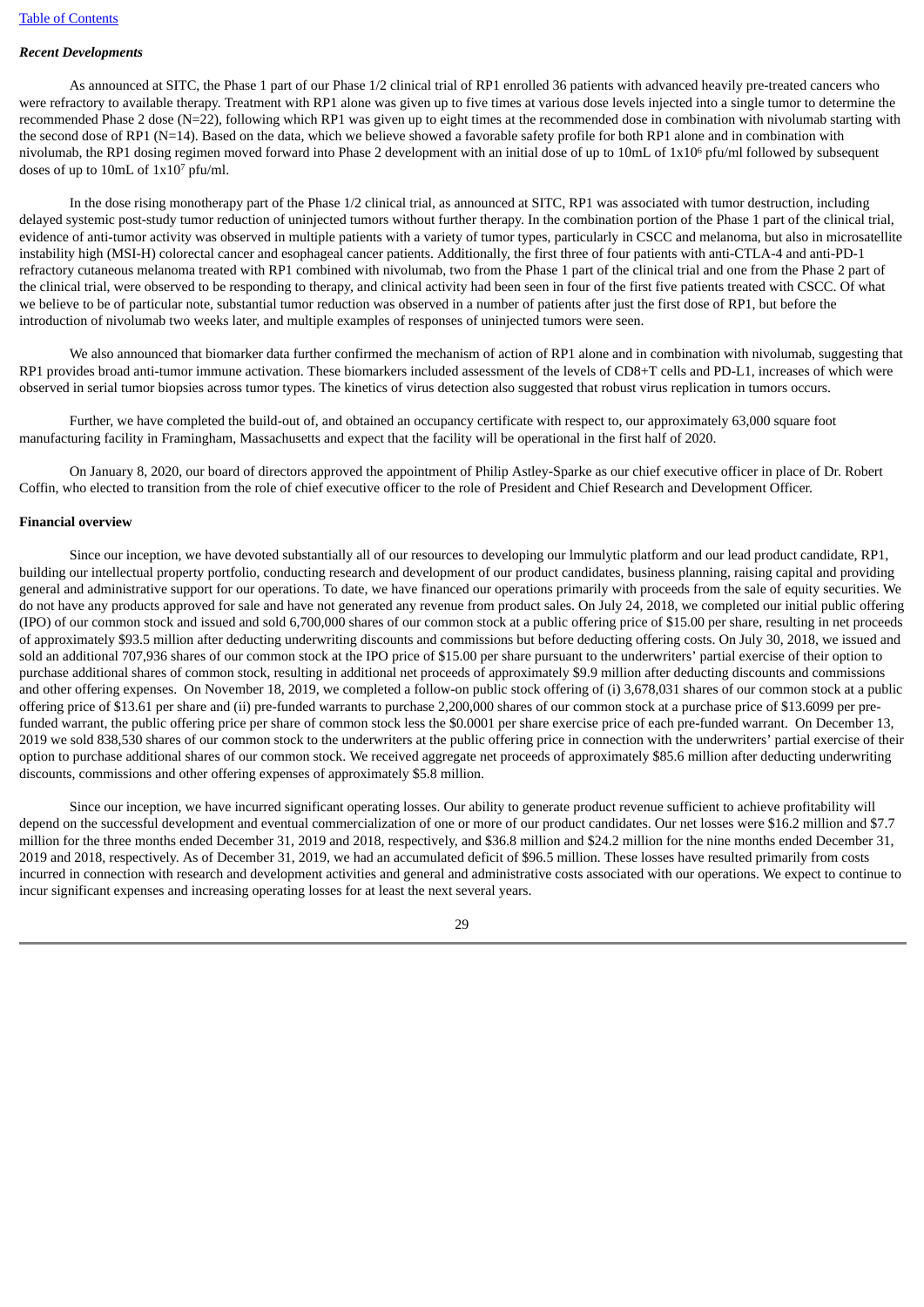We anticipate that our expenses and capital requirements will increase substantially in connection with our ongoing activities, particularly as we advance the preclinical activities and clinical trials of our product candidates. In addition, we expect to incur additional costs associated with continuing to operate as a public company. We expect that our expenses and capital requirements will increase substantially if and as we:

- conduct our current and future clinical trials with RP1;
- · progress the preclinical and clinical development of RP2 and RP3;
- establish, equip, and operate our own in-house manufacturing facility;
- seek to identify and develop additional product candidates;
- seek marketing approvals for any of our product candidates that successfully complete clinical trials, if any;
- · establish a sales, marketing and distribution infrastructure to commercialize any products for which we may obtain marketing approval;
- maintain, expand and protect our intellectual property portfolio;
- acquire or in-license other drugs and technologies;
- hire and retain additional clinical, quality control, scientific and finance personnel; and
- · add operational, financial and management information systems and personnel, including personnel to support our research and development programs, any future commercialization efforts and as we continue to operate as a public company.

We will not generate revenue from product sales unless and until we successfully complete clinical development and obtain regulatory approval for RP1 or our other product candidates. If we obtain regulatory approval for any of our product candidates and do not enter into a commercialization partnership in any jurisdiction (which we currently do not intend to do in the United States) , we expect to incur significant expenses related to developing our internal commercialization capability to support product sales , marketing , and distribution.

As a result, we will need substantial additional funding to support our continuing operations and pursue our growth strategy.Until such time as we can generate significant revenue from product sales, if ever, we expect to finance our operations through a combination of equity offerings, debt financings, collaborations, strategic alliances, and marketing , distribution, or licensing arrangements. We may be unable to raise additional funds or enter into such other agreements or arrangements when needed on favorable terms, or at all. If we fail to raise capital or enter into such agreements as, and when, needed, we may have to significantly delay, scale back, or discontinue the development and commercialization of one or more of our product candidates. Because of the numerous risks and uncertainties associated with pharmaceutical product development, we are unable to accurately predict the timing or amount of increased expenses or when, or if, we will be able to achieve or maintain profitability. Even if we are able to generate product sales, we may not become profitable. If we fail to become profitable or are unable to sustain profitability on a continuing basis, then we may be unable to continue our operations at planned levels and be forced to reduce or terminate our operations.

As of December 31, 2019, we had cash and cash equivalents and short-term investments of \$180.9 million. Based on our current operating plan, we believe that our existing cash and cash equivalents and short-term investments will enable us to fund our operating expenses and capital expenditure requirements into the second half of calendar year 2022.

See "- Liquidity and capital resources" and "Risk factors-Risks related to our financial position and need for additional capital.'

#### **Components of our results of operations**

#### *Revenue*

To date, we have not generated any revenue from product sales as we do not have any approved products and do not expect to generate any revenue from the sale of products in the near future. If our development efforts for RP1 or any other product candidates that we may develop in the future are successful and result in regulatory approval, or if we enter into collaboration or license agreements with third parties, we may generate revenue in the future from a combination of product sales or payments from those collaboration or license agreements.

## *Operating expenses*

Our expenses since inception have consisted solely of research and development costs and general and administrative costs.

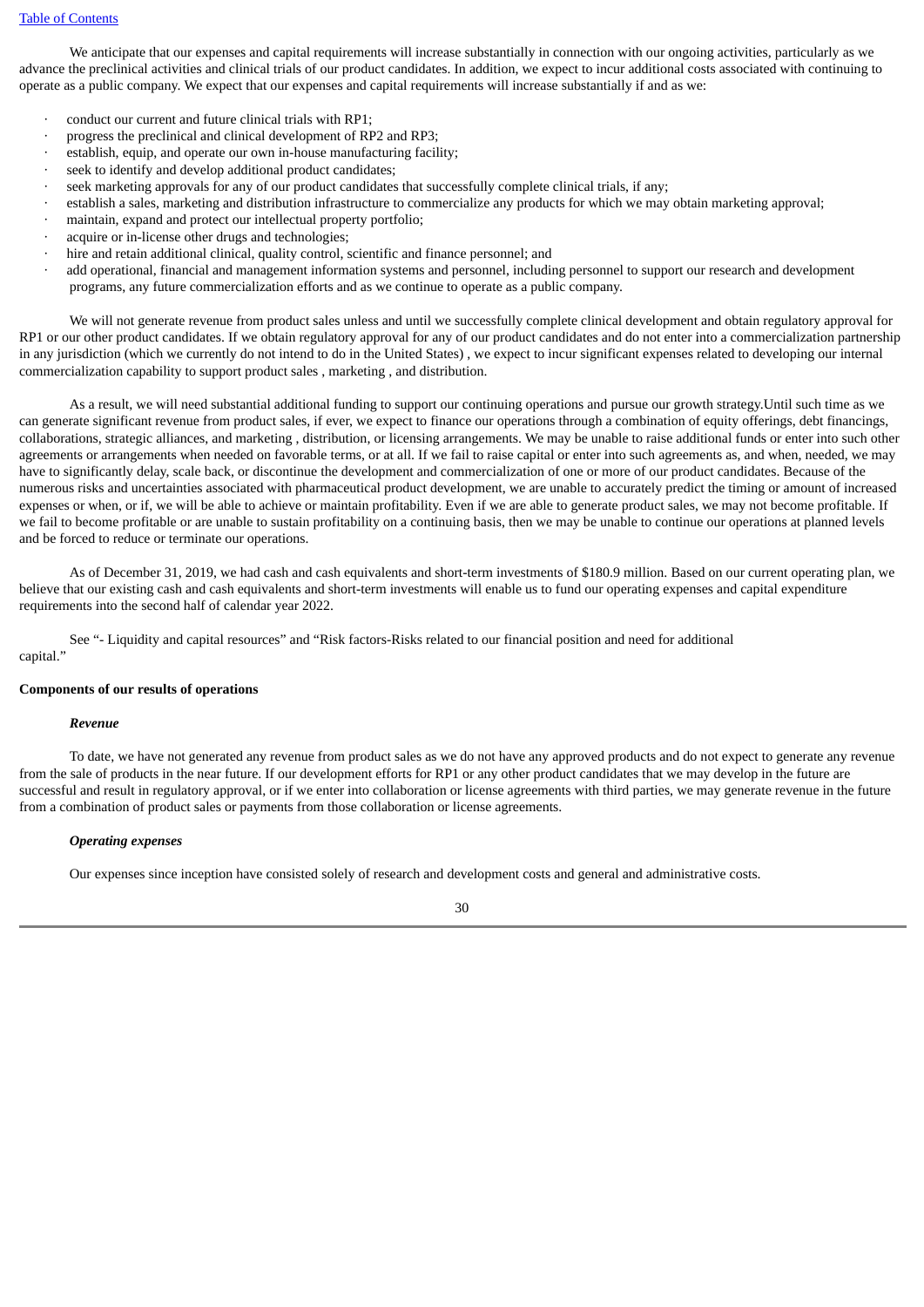## *Research and development expenses*

Research and development expenses consist primarily of costs incurred for our research activities, including our discovery efforts on the development of RP1 and our other product candidates, and include:

- expenses incurred under agreements with third parties, including CROs that conduct research, preclinical activities and clinical trials on our behalf as well as CMOs that manufacture our product candidates for use in our preclinical and clinical trials;
- · salaries, benefits and other related costs, including stock-based compensation expense, for personnel engaged in research and development functions; · costs of outside consultants, including their fees, stock-based compensation and related travel expenses;
- the costs of laboratory supplies and acquiring, developing and manufacturing preclinical study and clinical trial materials;
- · costs related to compliance with regulatory requirements in connection with the development of RP1 and our other product candidates; and
- facility-related expenses, which include direct depreciation costs and allocated expenses for rent and maintenance of facilities and other operating costs.

These costs will be partially offset by our agreement with Regeneron.

We expense research and development costs as incurred. We recognize external development costs based on an evaluation of the progress to completion of specific tasks using information provided to us by our service providers. Payments for these activities are based on the terms of the individual agreements, which may differ from the pattern of costs incurred, and are reflected in our condensed consolidated financial statements as prepaid or accrued research and development expenses.

Our direct external research and development expenses are tracked on a program-by-program basis and consist of costs, such as fees paid to consultants, contractors, CMOs, and CROs in connection with our preclinical and clinical development activities. To date, we have not allocated expenses to our earlier-stage programs for RP2 and RP3. In addition, we do not allocate employee costs, costs associated with our discovery efforts, laboratory supplies, and facilities, including depreciation or other indirect costs, to specific product development programs because these costs are deployed across multiple product development programs and, as such, are not separately classified.

The table below summarizes our research and development expenses by product candidate or development program for each of the periods presented:

|                                               | <b>Three Months Ended</b><br>December 31. |  |       |  | <b>Nine Months Ended</b><br>December 31. |  |        |
|-----------------------------------------------|-------------------------------------------|--|-------|--|------------------------------------------|--|--------|
|                                               | 2019                                      |  | 2018  |  | 2019                                     |  | 2018   |
|                                               | (Amounts in thousands)                    |  |       |  |                                          |  |        |
| RP1                                           | 4.276                                     |  | 4,026 |  | 10,660                                   |  | 7,633  |
| Unallocated research and development expenses | 7.672                                     |  | 3,831 |  | 16.913                                   |  | 9,127  |
| Total research and development expenses       | 11.948                                    |  | 7,857 |  | 27,573                                   |  | 16,760 |

Research and development activities are central to our business model. Product candidates in later stages of clinical development generally have higher development costs than those in earlier stages of clinical development, primarily due to the increased size and duration of later-stage clinical trials. We expect that our research and development expenses will continue to increase for the foreseeable future as we initiate additional clinical trials of RP1, begin enrollment for clinical trials of RP2 and complete preclinical development and pursue initial stages of clinical development of RP3 and continue to discover and develop additional product candidates. The successful development and commercialization of our product candidates is highly uncertain. This is due to the numerous risks and uncertainties associated with product development and commercialization, including the following:

- · the scope, rate of progress , expense and results of our ongoing clinical trials of RP1, as well as of any future clinical trials of RP2 and RP3 or other product candidates and other research and development activities that we may conduct;
- the number and scope of preclinical and clinical programs we decide to pursue;
- · our ability to maintain our current research and development programs and to establish new ones;
- uncertainties in clinical trial design and patient enrollment rates;
- the successful completion of clinical trials with safety, tolerability, and efficacy profiles that are satisfactory to the FDA or any comparable foreign regulatory authority;
- the receipt of regulatory approvals from applicable regulatory authorities;
- · our success in establishing, equipping, and operating a manufacturing facility, or securing manufacturing supply through relationships with third parties;
- · our ability to obtain and maintain patents, trade secret protection, and regulatory exclusivity, both in the United States and internationally;
- our ability to protect our rights in our intellectual property portfolio;
- the commercialization of our product candidates, if and when approved;
- the acceptance of our product candidates, if approved, by patients, the medical community, and third-party payors;
- our ability to successfully develop our product candidates for use in combination with third-party products or product candidates;
- negative developments in the field of immuno-oncology;
- competition with other products; and
- significant and changing government regulation and regulatory guidance.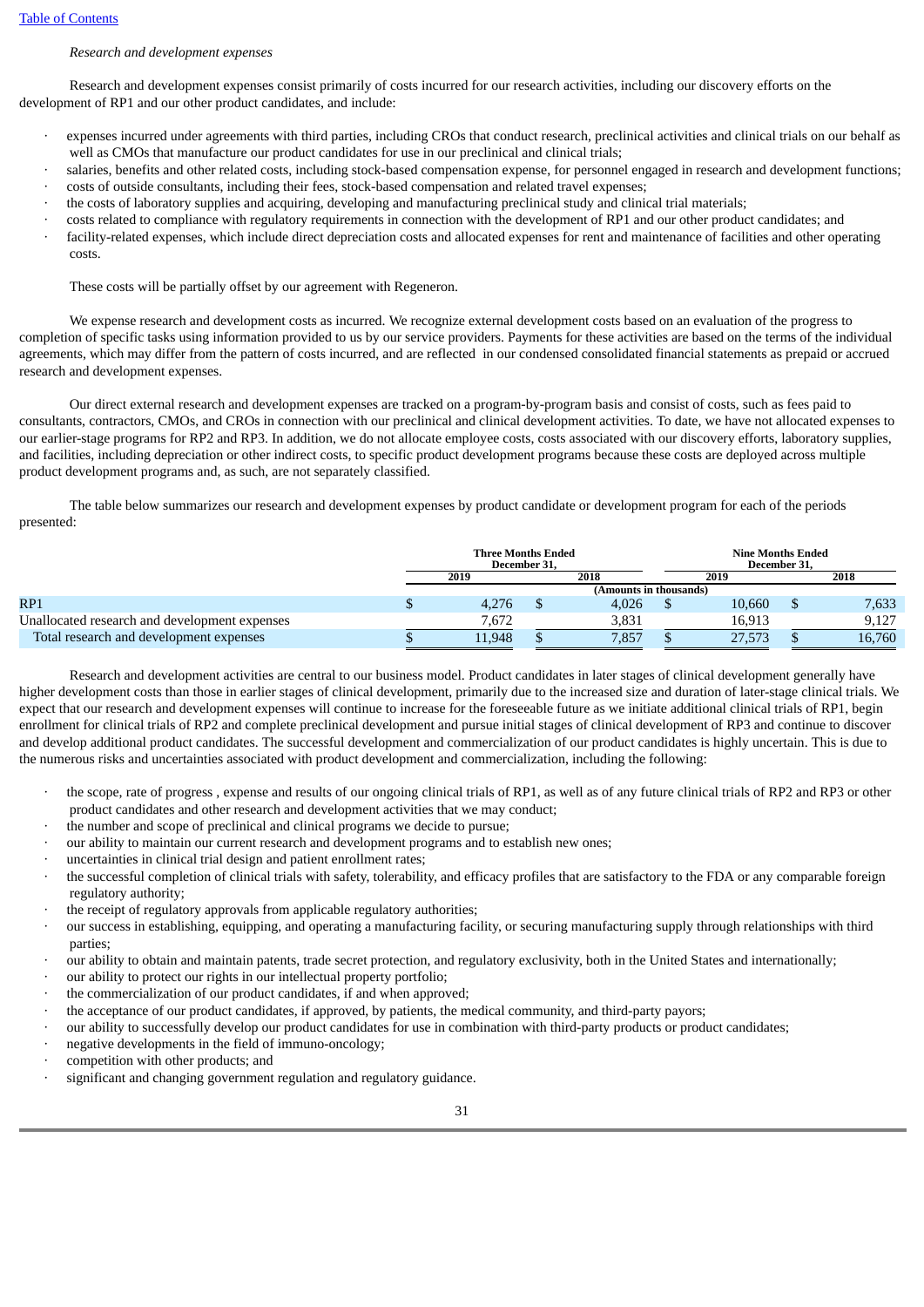A change in the outcome of any of these variables with respect to the development of a product candidate could mean a significant change in the costs and timing associated with the development of that product candidate. For example, if the FDA or another regulatory authority were to require us to conduct clinical trials beyond those that we anticipate will be required for the completion of clinical development of a product candidate, or if we experience significant trial delays due to patient enrollment or other reasons, we would be required to expend significant additional financial resources and time on the completion of clinical development. We may never succeed in obtaining regulatory approval for any of our product candidates.

## *General and administrative expenses*

General and administrative expenses consist primarily of salaries and other related costs, including stock-based compensation, for personnel in our executive, finance, corporate and business development and administrative functions. General and administrative expenses also include professional fees for legal, patent, accounting, auditing, tax and consulting services; travel expenses; and facility- related expenses, which include direct depreciation costs and allocated expenses for rent and maintenance of facilities and other operating costs.

We expect that our general and administrative expenses will increase in the future as we increase our general and administrative headcount to support our continued research and development and potential commercialization of our product candidates. We also expect to incur increased expenses associated with continuing to operate as a public company, including costs of accounting, audit, legal, regulatory and tax-related services associated with maintaining compliance with exchange listing and SEC requirements; director and officer insurance costs; and investor and public relations costs.

#### *Other income (expense), net*

#### *Research and development incentives*

Research and development incentives consists of reimbursements of research and development expenditures. We participate, through our subsidiary in the United Kingdom, in the research and development program provided by the United Kingdom tax relief program, such that a percentage of up to 14.5% of our qualifying research and development expenditures are reimbursed by the United Kingdom government, and such incentives are reflected as other income.

#### *Change in fair value of warrant liability*

In connection with the issuance of the series seed preferred stock, we issued to the series seed preferred stockholders warrants to purchase shares of series seed preferred stock. Prior to the completion of our IPO, we classified the warrants as a liability on our condensed consolidated balance sheets. We remeasured the warrant liability to fair value at each reporting date and recognized changes in the fair value of the warrant liability as a component of other income (expense), net in our condensed consolidated statements of operations.

Effective upon the completion of our IPO, the warrants to purchase shares of series seed preferred stock became exercisable for shares of common stock instead of shares of preferred stock, and the warrant liability was reclassified to additional paid-in capital. As a result, effective upon the completion of our IPO, we no longer recognize changes in the fair value of the warrant liability as other income (expense), net in our condensed consolidated statements of operations.

#### *Investment income*

Investment income consists of income earned on our cash and cash equivalents and short-term investments.

#### *Interest expense*

Interest expense primarily consists of amortization of finance charges under our financing lease and the amortization of debt discount and cash paid for interest under the Term Loan Facility.

## *Other income (expense), net*

Other income (expense), net consists primarily of realized and unrealized foreign currency transaction gains and losses.

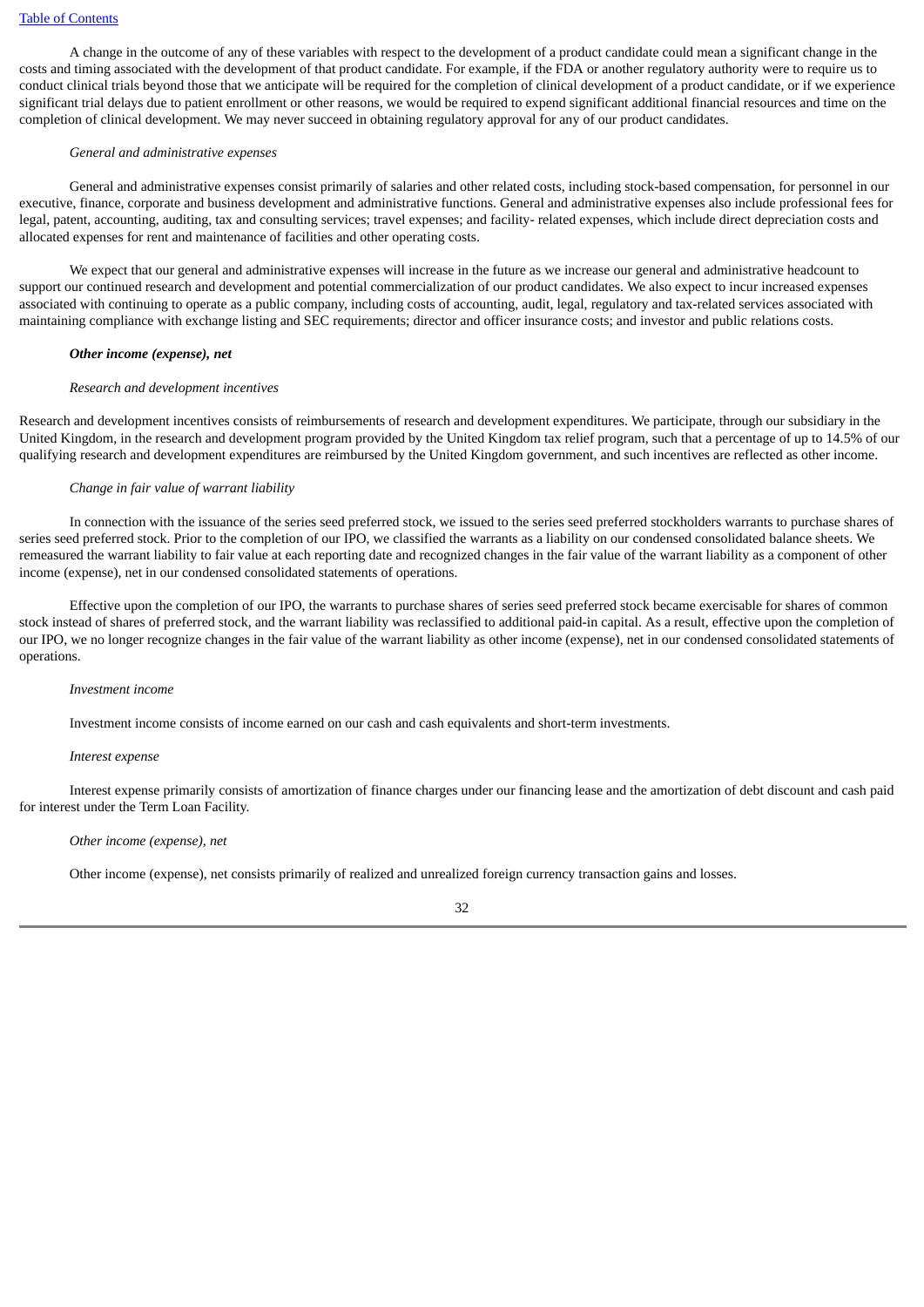## *Income taxes*

Since our inception and through December 31, 2019, we have not recorded any income tax benefits for the net losses we incurred in each jurisdiction in which we operate, as we believe, based upon the weight of available evidence, that it is more likely than not that all of our net operating loss carryforwards will not be realized.

On December 22, 2017, the U.S. government enacted comprehensive tax legislation commonly referred to as the Tax Cuts and Jobs Act, or the Tax Act. The Tax Act includes a number of changes to existing tax law, including, among other things, a permanent reduction in the federal corporate income tax rate from a top marginal rate of 35% to a flat rate of 21%, effective as of January 1, 2018, as well as limitation of the deduction for net operating losses to 80% of annual taxable income and elimination of net operating loss carrybacks, in each case, for losses arising in taxable years beginning after December 31, 2017 (though any such net operating losses may be carried forward indefinitely). Under the Tax Act, our deferred tax assets and liabilities (before valuation allowance) were remeasured at the lower federal tax rate, resulting in an increase to our income tax provision with an equal and offsetting reduction in our valuation allowance. We completed our final determination of the remeasurement of our deferred tax assets and liabilities for the year ended March 31, 2019 under SEC Staff Accounting Bulletin No. 118 and we have not recorded any adjustments to the provisional amounts recorded at March 31, 2018.

#### **Results of operations**

#### *Comparison of the three months ended December 31, 2019 and 2018*

The following table summarizes our results of operations for the three months ended December 31, 2019 and 2018:

|                                     | <b>Three Months Ended</b><br>December 31, |    |           |        |         |
|-------------------------------------|-------------------------------------------|----|-----------|--------|---------|
|                                     | 2018<br>2019                              |    |           | Change |         |
|                                     | (Amounts in thousands)                    |    |           |        |         |
| <b>Operating expenses:</b>          |                                           |    |           |        |         |
| Research and development            | \$<br>11,948                              | \$ | 7,857     | \$     | 4,091   |
| General and administrative          | 4,716                                     |    | 2,280     |        | 2,436   |
| Total operating expenses            | 16,664                                    |    | 10,137    |        | 6,527   |
| Loss from operations                | (16, 664)                                 |    | (10, 137) |        | (6,527) |
| Other income (expense):             |                                           |    |           |        |         |
| Research and development incentives | 951                                       |    | 1,577     |        | (626)   |
| Investment income                   | 550                                       |    | 882       |        | (332)   |
| Interest expense                    | (834)                                     |    |           |        | (834)   |
| Other income (expense)              | (192)                                     |    |           |        | (197)   |
| Total other income (expense), net   | 475                                       |    | 2,464     |        | (1,989) |
| Net loss                            | (16,189)                                  |    | (7,673)   |        | (8,516) |

*Research and development expenses*

|                                                        |                                        | <b>Three Months Ended</b><br>December 31. |  |        |   |       |
|--------------------------------------------------------|----------------------------------------|-------------------------------------------|--|--------|---|-------|
|                                                        | 2018<br>2019<br>(Amounts in thousands) |                                           |  | Change |   |       |
| Direct research and development expenses by program:   |                                        |                                           |  |        |   |       |
| RP <sub>1</sub>                                        |                                        | 4.276                                     |  | 4.026  | S | 250   |
| Unallocated research and development expenses:         |                                        |                                           |  |        |   |       |
| Personnel related (including stock-based compensation) |                                        | 4.395                                     |  | 1.932  |   | 2,463 |
| Other                                                  |                                        | 3,277                                     |  | 1,899  |   | 1,378 |
| Total research and development expenses                |                                        | 11.948                                    |  | 7.857  |   | 4.091 |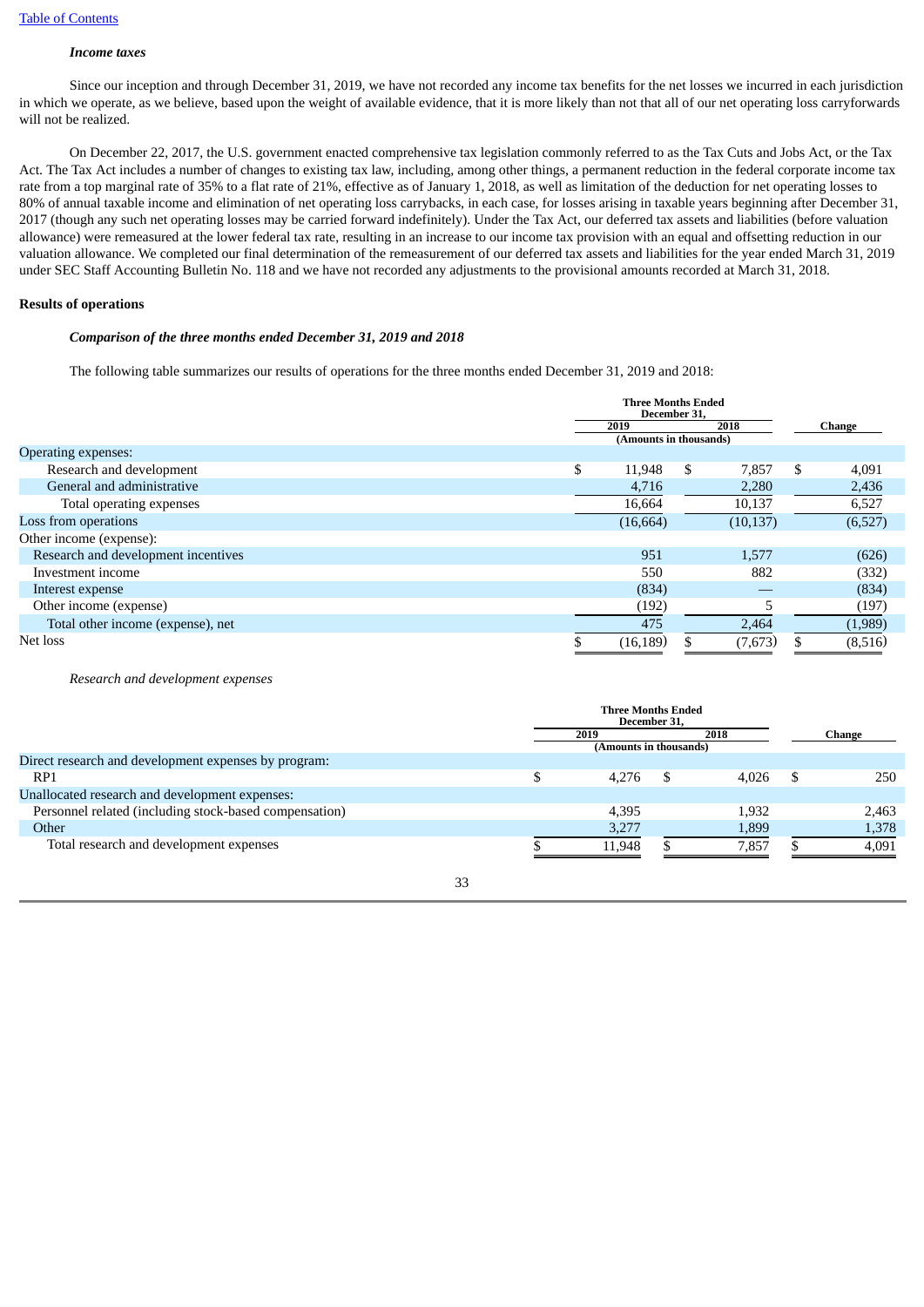Research and development expenses for the three months ended December 31, 2019 were \$11.9 million, compared to \$7.9 million for the three months ended December 31, 2019. The increase of \$4.0 million was due primarily to an increase of approximately \$0.2 million in direct research costs associated with RP1 and an approximately \$3.8 million increase in our unallocated research and development costs. The increase in RPl costs was due primarily to an increase in clinical trial costs in the three months ended December 31, 2019 associated with our ongoing Phase 1/2 clinical trial.

The increase in unallocated research and development expenses reflected an increase of \$2.5 million in personnel-related costs, including stockbased compensation, and an increase of \$1.3 million in other costs. The increase in personnel-related costs was primarily due to the hiring of additional personnel in our research and development functions as we began work on our planned Phase 2 clinical trial of RP1 in patients with CSCC Personnel-related costs for the three months ended December 31, 2019 and 2018 included stock-based compensation expense of \$1.3 million and \$0.5 million, respectively. Included within the stock compensation expense for the three months ended December 31, 2019 was \$0.5 million for the modification of certain stock options related to the departure of an executive. Other costs increased primarily due to purchases of supplies used across all of our product candidates.

#### *General and administrative expenses*

General and administrative expenses were \$4.7 million for the three months ended December 31, 2019, compared to \$2.3 million for the three months ended December 31, 2018. The increase of \$2.4 million primarily reflected increases of \$1.2 million in personnel related costs, \$0.4 million in professional fees, \$0.6 million in facility costs and \$0.2 million in other costs. The increase in personnel related costs was due to the hiring of additional personnel in our general and administrative functions as we expanded our operations in the United States. Personnel-related costs for the three months ended December 31, 2019 and 2018 included stock-based compensation expense of \$1.0 million and \$0.4 million, respectively.

#### *Other income (expense), net*

Other income, net was \$0.5 million for the three months ended December 31, 2019, compared to other income, net of \$2.5 million for the three months ended December 31, 2018. The decrease in other income, net of \$2.0 million was primarily attributable to a \$0.8 million increase in interest expense including \$0.5 million related to amortization of finance charges under our financing lease and \$0.3 million related to our Term Loan Facility, a \$0.6 million decrease in research and development incentives due to changes in the location of research and development services being performed, a \$0.3 million decrease in investment income due to changes in the short-term investment balances as well as the rate of return on the associated investment, and a \$0.2 million increase in other expense, net due primarily to changes in foreign currency exchange rates of Great British Pounds to United States Dollars.

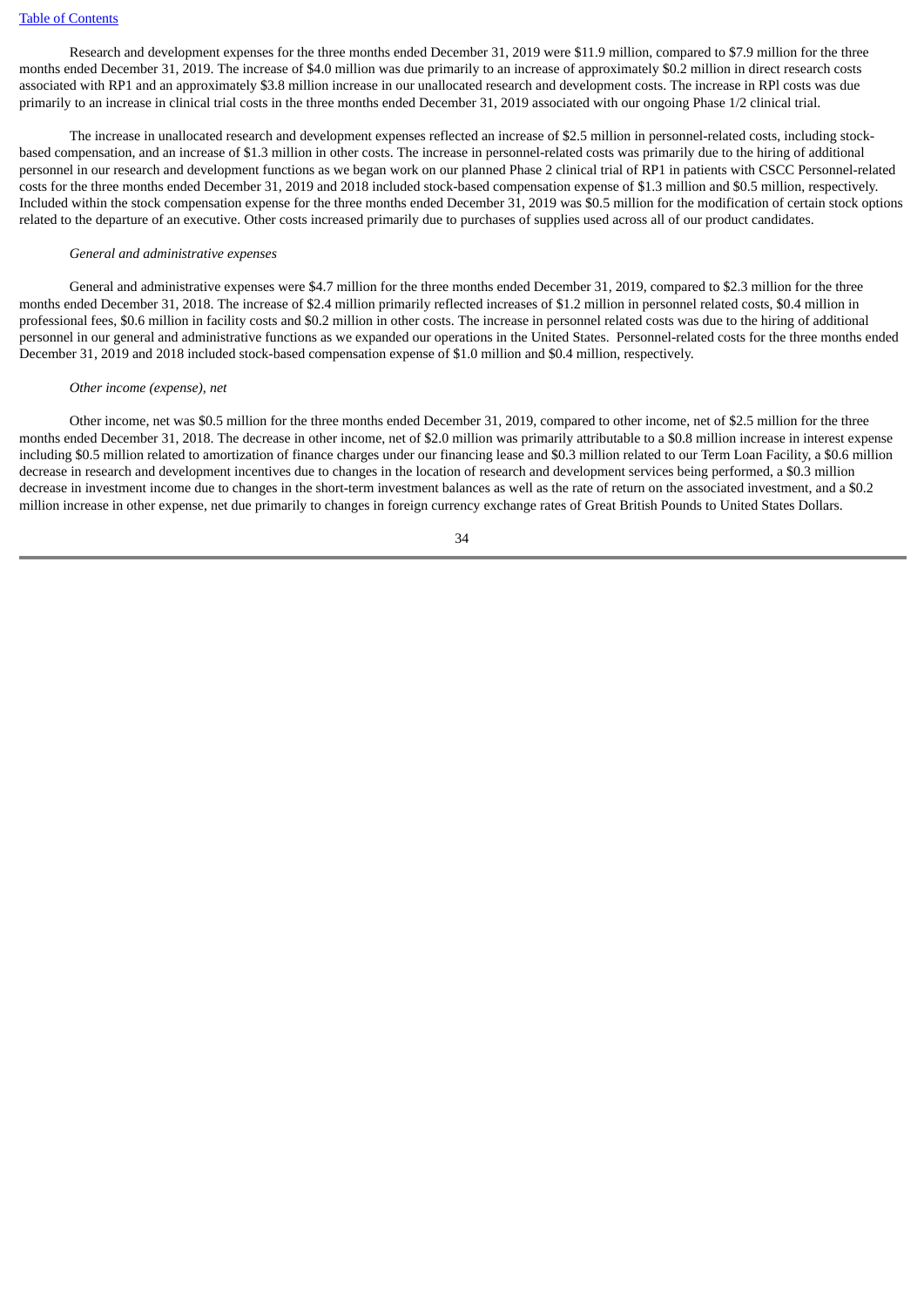### *Comparison of the nine months ended December 31, 2019 and 2018*

The following table summarizes our results of operations for the nine months ended December 31, 2019 and 2018:

|                                           | <b>Nine Months Ended</b><br>December 31, |    |                        |        |           |
|-------------------------------------------|------------------------------------------|----|------------------------|--------|-----------|
|                                           | 2018<br>2019                             |    |                        | Change |           |
|                                           |                                          |    | (Amounts in thousands) |        |           |
| <b>Operating expenses:</b>                |                                          |    |                        |        |           |
| Research and development                  | \$<br>27,573                             | \$ | 16,760                 | \$     | 10,813    |
| General and administrative                | 12,240                                   |    | 6,360                  |        | 5,880     |
| Total operating expenses                  | 39,813                                   |    | 23,120                 |        | 16,693    |
| Loss from operations                      | (39, 813)                                |    | (23, 120)              |        | (16, 693) |
| Other income (expense):                   |                                          |    |                        |        |           |
| Research and development incentives       | 2,192                                    |    | 1,937                  |        | 255       |
| Investment income                         | 1,803                                    |    | 1,775                  |        | 28        |
| Interest expense                          | (1,028)                                  |    |                        |        | (1,028)   |
| Change in fair value of warrant liability |                                          |    | (5,452)                |        | 5,452     |
| Other income                              | 10                                       |    | 682                    |        | (672)     |
| Total other income (expense), net         | 2,977                                    |    | (1,058)                |        | 4,035     |
| Net loss                                  | (36, 836)                                |    | (24, 178)              |        | (12, 658) |

*Research and development expenses*

|                                                        | <b>Nine Months Ended</b><br>December 31, |                        |  |        |        |        |
|--------------------------------------------------------|------------------------------------------|------------------------|--|--------|--------|--------|
|                                                        |                                          | 2018<br>2019           |  |        | Change |        |
|                                                        |                                          | (Amounts in thousands) |  |        |        |        |
| Direct research and development expenses by program:   |                                          |                        |  |        |        |        |
| RP1                                                    |                                          | 10.660                 |  | 7.633  | S      | 3,027  |
| Unallocated research and development expenses:         |                                          |                        |  |        |        |        |
| Personnel related (including stock-based compensation) |                                          | 10,776                 |  | 5.019  |        | 5,757  |
| Other                                                  |                                          | 6,137                  |  | 4,108  |        | 2,029  |
| Total research and development expenses                |                                          | 27.573                 |  | 16.760 |        | 10,813 |

Research and development expenses for the nine months ended December 31, 2019 were \$27.6 million, compared to \$16.8 million for the nine months ended December 31, 2018. The increase of \$10.8 million was due primarily to an increase of approximately \$3.0 million in direct research costs associated with RP1 and an approximately \$7.8 million increase in our unallocated research and development costs. The increase in RP1 costs was due primarily to an increase in clinical trial costs in the three months ended December 31, 2019 associated with our ongoing Phase 1/2 clinical trial.

The increase in unallocated research and development expenses reflected an increase of \$5.8 million in personnel-related costs, including stockbased compensation, and an increase of \$2.0 million in other costs. The increase in personnel-related costs was primarily due to the hiring of additional personnel in our research and development functions as we began work on our planned Phase 2 clinical trial of RPl in patients with CSCC. Personnel-related costs for the nine months ended December 31, 2019 and 2018 included stock-based compensation expense of \$3.0 million and \$1.0 million, respectively. Included within the stock compensation expense for the nine months ended December 31, 2019 was \$0.5 million for the modification of certain stock options related to the departure of an executive. Other costs increased primarily due to purchases of supplies used across all of our product candidates.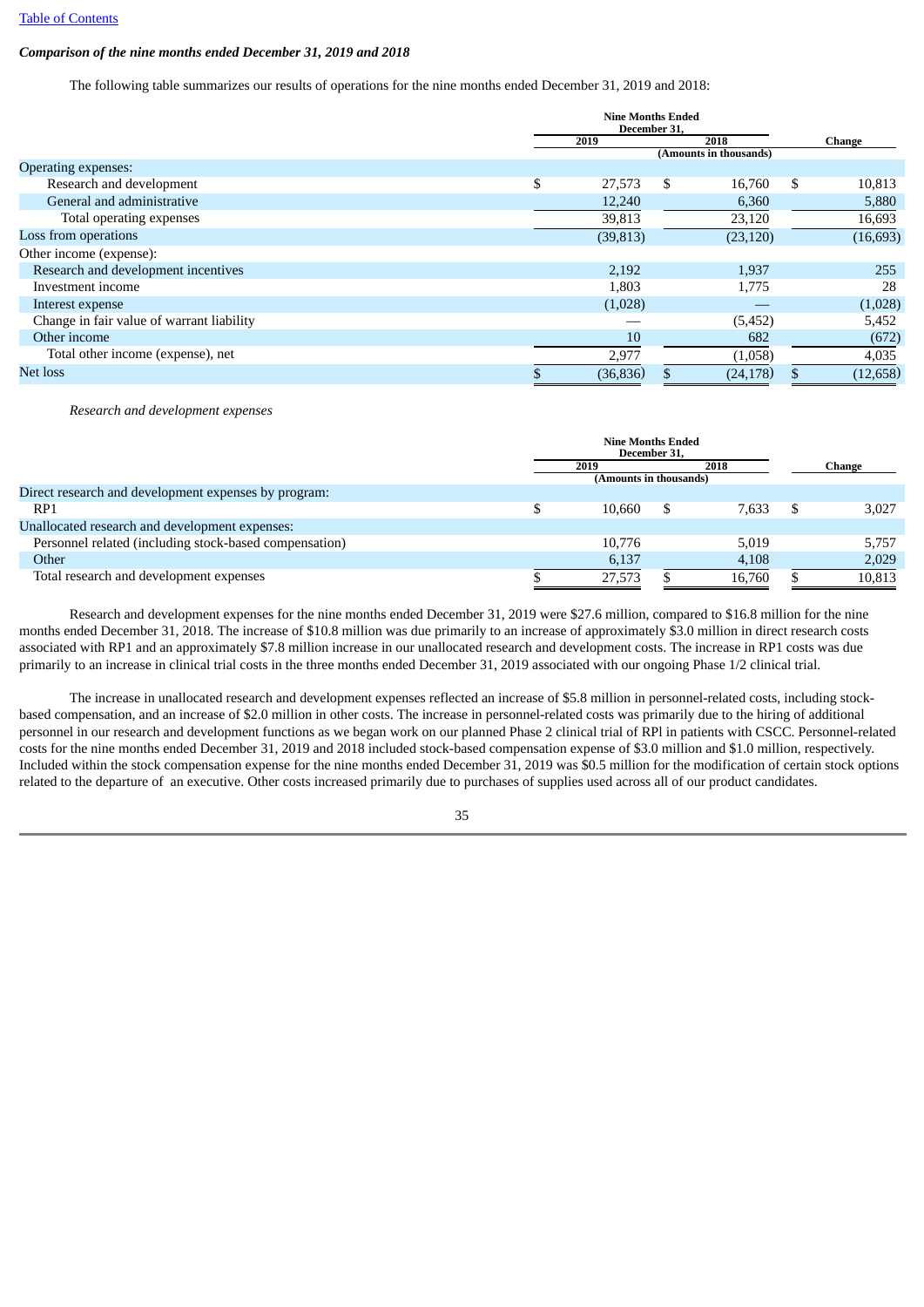#### *General and administrative expenses*

General and administrative expenses were \$12.2 million for the nine months ended December 31, 2019, compared to \$6.4 million for the nine months ended December 31, 2018. The increase of \$5.8 million primarily reflected increases of \$3.5 million in personnel related costs, \$1.2 million in facility costs, \$0.6 million in other costs and \$0.5 million in professional fees. The increase in personnel related costs was due to the hiring of additional personnel in our general and administrative functions as we expanded our operations in the United States. Personnel-related costs for the nine months ended December 31, 2019 and 2018 included stock-based compensation expense of \$3.0 million and \$0.8 million, respectively.

#### *Other income (expense), net*

Other income, net was \$3.0 million for the nine months ended December 31, 2019, compared to other expense, net of \$(1.1) million for the nine months ended December 31, 2018. The increase in other income, net of \$4.1 million was primarily attributable to a \$5.5 million charge related to the change in the fair value of the warrant liability in 2018 that did not recur in 2019 and a \$0.3 million increase in research and development incentives, partially offset by a \$1.0 million increase in interest expense including \$0.6 million related to amortization of finance charges under our financing lease and \$0.4 million related to our Term Loan Facility and a \$0.7 million decrease in other income due primarily to changes in foreign currency exchange rates of Great British Pounds to United States Dollars.

#### **Liquidity and capital resources**

Since our inception, we have not generated any revenue from product sales and have incurred significant operating losses and negative cash flows from our operations. We have not yet commercialized any of our product candidates, which are in various phases of preclinical and clinical development, and we do not expect to generate revenue from sales of any products for the foreseeable future, if at all.

#### *Sources of liquidity*

To date, we have financed our operations primarily with proceeds from the sale equity securities. Through December 31, 2019, we had received gross proceeds of approximately \$304.0 million from our sales of common stock, preferred stock and our Term Loan Facility. As of December 31, 2019, we had cash and cash equivalents and short-term investments of \$180.9 million.

On July 24, 2018, we completed our IPO and issued and sold 6,700,000 shares of our common stock at a public offering price of \$15.00 per share, resulting in net proceeds of \$93.5 million after deducting underwriting discounts and commissions but before deducting offering costs. On July 30, 2018, we issued and sold an additional 707,936 shares of our common stock at the IPO price of \$15.00 per share pursuant to the underwriters' partial exercise of their option to purchase additional shares of our common stock, resulting in additional net proceeds of \$9.9 million after deducting discounts and commissions and other offering expenses. On November 18, 2019, we closed a follow-on public offering of (i) 3,678,031 shares of its common stock at a public offering price of \$13.61 per share and (ii) pre-funded warrants to purchase 2,200,000 shares of our common stock at a purchase price of \$13.6099 per pre-funded warrant, the public offering price per share of the common stock less the \$0.0001 per share exercise price of each pre-funded warrant. On December 13, 2019 we sold 838,530 shares of our common stock at the public offering price in connection with the underwriters' partial exercise of option to purchase additional shares of our common stock. We received aggregate net proceeds of approximately \$85.6 million after deducting underwriting discounts, commissions and other offering expenses of approximately \$5.8 million.

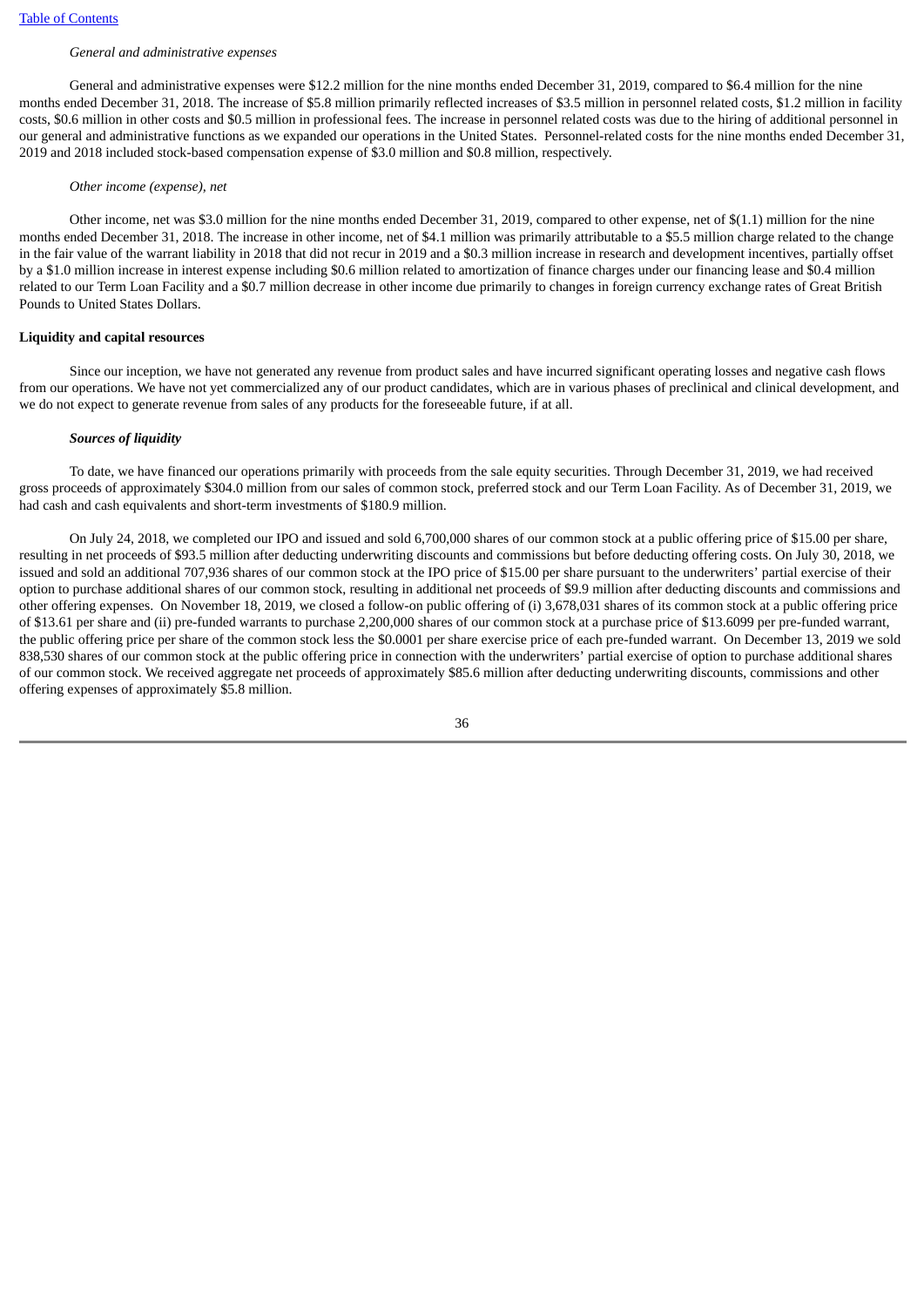# *Cash flows*

The following table summarizes our cash flows for each of the periods presented:

|                                                              |          | <b>Nine Months Ended</b><br>December 31.<br>2018<br>(Amounts in thousands) |           |
|--------------------------------------------------------------|----------|----------------------------------------------------------------------------|-----------|
|                                                              | 2019     |                                                                            |           |
|                                                              |          |                                                                            |           |
| Net cash used in operating activities                        | (49,290) |                                                                            | (19, 345) |
| Net cash used in investing activities                        | (13,074) |                                                                            | (76, 418) |
| Net cash provided by financing activities                    | 100.132  |                                                                            | 101,349   |
| Effect of exchange rate changes on cash and cash equivalents |          | (20)                                                                       | (1,009)   |
| Net increase in cash and cash equivalents                    | 37,748   |                                                                            | 4,577     |
|                                                              |          |                                                                            |           |

#### *Operating activities*

During the nine months ended December 31, 2019, net cash used in operating activities was \$49.3 million, primarily resulting from our net loss of \$36.8 million and net cash used by changes in our operating assets and liabilities of \$17.8 million, partially offset by net non- cash charges of \$5.3 million. Net cash used by changes in our operating assets and liabilities for the nine months ended December 31, 2019 consisted primarily of a \$14.1 million increase in long-term prepaid rent, a \$2.6 million decrease in accounts payable, a \$2.2 million increase in research and development incentives receivable, partially from the United Kingdom government due to the timing and amount of our qualifying expenditures, a \$1.5 million increase in prepaid expenses and other current assets and a \$0.3 million decrease in operating lease liabilities offset by a \$1.8 million increase in accrued expenses and other current liabilities, \$0.7 million decrease in operating lease, right-of-use asset and \$0.4 million decrease in financing lease, right-of-use-asset.

During the nine months ended December 31, 2018, net cash used in operating activities was \$19.3 million, primarily resulting from our net loss of \$24.2 million, net cash used in changes in our operating assets and liabilities of \$1.3 million, partially offset by net non-cash charges of \$6.2 million. Net cash used in changes in our operating assets and liabilities for the nine months ended December 31, 2018 consisted primarily of a \$0.6 million increase in prepaid expenses and other current assets, a \$0.5 million decrease in accounts payable and a \$0.8 million decrease in accrued expenses and other current liabilities, partially offset by a \$0.3 million decrease in the research and development incentives receivable from the United Kingdom government due to the timing and amount of our qualifying expenditures and a \$0.1 million increase in deferred rent .

#### *Investing activities*

During the nine months ended December 31, 2019, net cash used in investing activities was \$13.1 million, consisting of \$119.6 million in purchases of available for sale securities and \$5.2 million in purchases of property, plant and equipment , partially offset by \$111.7 million in proceeds from sales and maturities of short-term investments.

During the nine months ended December 31, 2018, net cash used in investing activities was \$76.5 million, consisting of \$134.6 million in purchases of available for sale securities and \$0.9 million in purchases of property, plant and equipment partially offset by \$59.0 million in proceeds from maturities of short-term investments.

We expect that purchases of property, plant and equipment will increase over the next several years resulting from our intended establishment of our own in-house manufacturing facility.

#### *Financing activities*

During the nine months ended December 31, 2019, net cash provided by financing activities was \$100.1 million, consisting of \$57.5 million in proceeds from the issuance of common stock in follow-on public offering, \$28.1 million in proceeds from issuance of pre-funded warrants to purchase common stock, \$10.0 million in proceeds from the long-term debt, \$4.4 million in proceeds from the issuance of common stock through ATM sales and \$0.5 million in proceeds from the exercise of stock options, partially offset by \$0.4 million in payments of issuance costs and \$22,000 in principal payments of finance lease obligations.

During the nine months ended December 31, 2018, net cash provided by financing activities was \$101.3 million, consisting of \$103.3 million in proceeds from the issuance of common stock upon IPO and \$0.2 million from the exercise of stock options, partially offset by \$2.2 million in payments of issuance costs.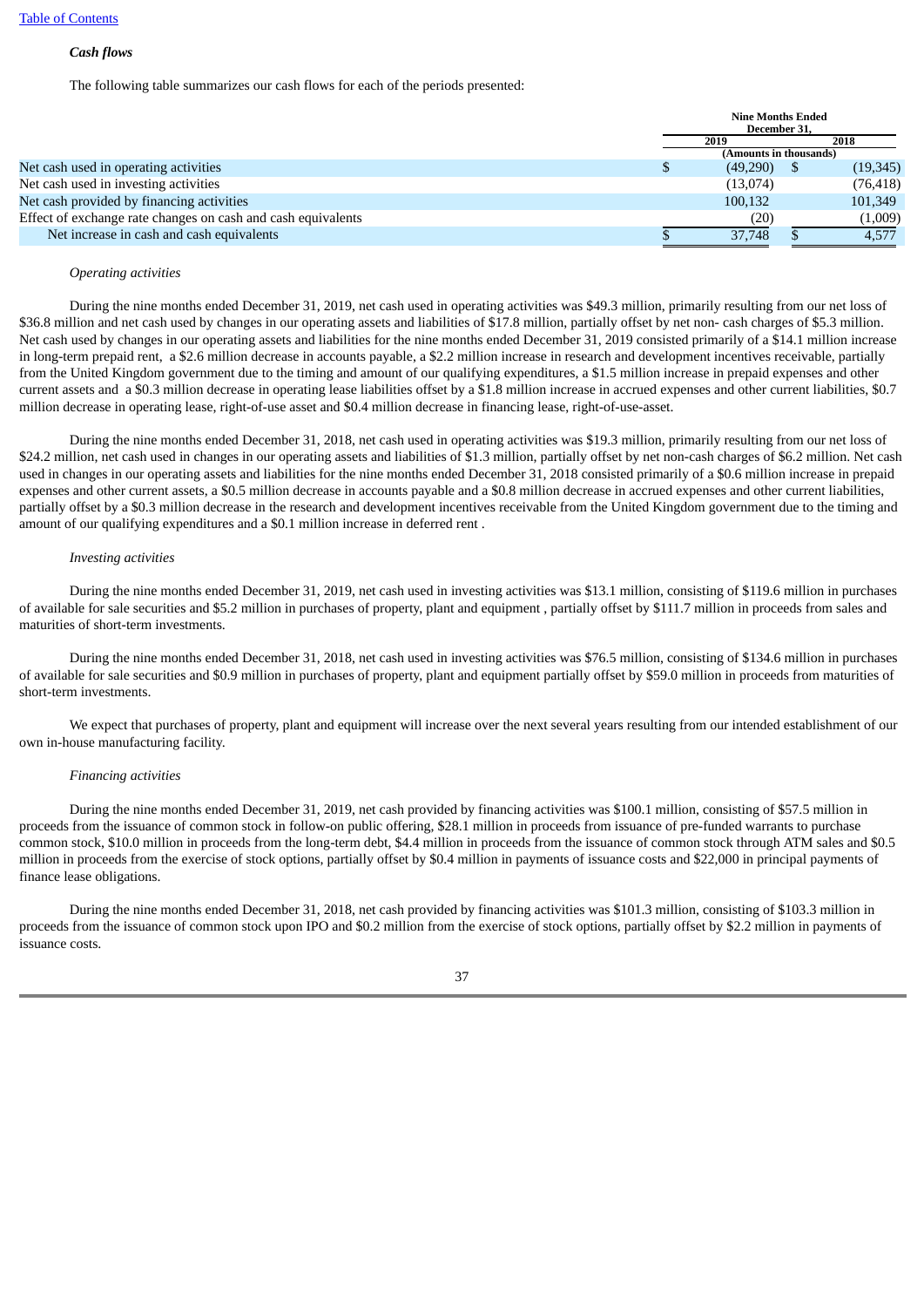## *Funding requirements*

Our plan of operation is to continue implementing our business strategy, continue research and development of RPl and our other product candidates and continue to expand our research pipeline and our internal research and development capabilities. We expect our expenses to increase substantially in connection with our ongoing activities, particularly as we advance the preclinical activities and clinical trials of our product candidates. In addition, we expect to incur additional costs associated with operating as a public company following the completion of this offering. We expect that our expenses will increase substantially if and as we:

- · conduct our current and future clinical trials of RP1;
- · progress the preclinical and clinical development of RP2 and RP3;
- establish, equip, and operate our own in-house manufacturing facility;
- seek to identify and develop additional product candidates:
- seek marketing approvals for any of our product candidates that successfully complete clinical trials, if any;
- · establish a sales , marketing and distribution infrastructure to commercialize any products for which we may obtain marketing approval;
- until our planned manufacturing facility is operational, require the manufacture by third parties of larger quantities of our product candidates for clinical development and potentially commercialization;
- · maintain, expand and protect our intellectual property portfolio;
- acquire or in-license other drugs and technologies; and
- add operational, financial and management information systems and personnel, including personnel to support our research and development programs, any future commercialization efforts and as we continue to operate as a public company.

As of December 31, 2019, we had cash and cash equivalent s and short-term investments of \$180.9 million. We believe that our existing cash and cash equivalents and short-term investments, will enable us to fund our operating expenses and capital expenditure requirements will enable us to fund our operating expenses and capital expenditure requirements into the second half of calendar year 2022.

Because of the numerous risks and uncertainties associated with the development of RPl and other product candidates and programs, and because the extent to which we may enter into collaborations with third parties for development of our product candidates is unknown, we are unable to estimate the timing and amounts of increased capital outlays and operating expenses associated with completing the research and development of our product candidates. Our future capital requirements will depend on many factors, including those described in this section and above under "Operating expenses-Research and development expenses."

Developing novel biopharmaceutical products, including conducting preclinical studies and clinical trials, is a time- consuming, expensive and uncertain process that takes years to complete, and we may never generate the necessary data or results required to obtain marketing approval for any product candidates or generate revenue from the sale of any products for which we may obtain marketing approval. In addition, our product candidates, if approved, may not achieve commercial success. Our commercial revenues, if any, will be derived from sales of therapies that we do not expect to be commercially available for many years, if ever. Accordingly, we will need to obtain substantial additional funds to achieve our business objectives.

Adequate additional funds may not be available to us on acceptable terms, or at all. We do not currently have any committed external source of funds. To the extent that we raise additional capital through the sale of our equity or convertible debt securities, your ownership interest may be diluted, and the terms of these securities may include liquidation or other preferences and anti-dilution protections that could adversely affect your rights as a common stockholder. Additional debt or preferred equity financing, if available, may involve agreements that include restrictive covenants that may limit our ability to take specific actions, such as incurring debt adversely impact our ability to conduct our business, and may require the issuance of warrants, which could potentially dilute your ownership interest.

If we raise additional funds through collaborations, strategic alliances or licensing arrangements with third parties, we may have to relinquish valuable rights to our technology, future revenue streams, research programs, or product candidates or grant licenses on terms that may not be favorable to us. If we are unable to raise additional funds through equity or debt financings or collaborations, strategic alliances or licensing arrangements with third parties when needed, we may be required to delay, limit, reduce and/or terminate our product development programs or any future commercialization efforts or grant rights to develop and market product candidates that we would otherwise prefer to develop and market ourselves.

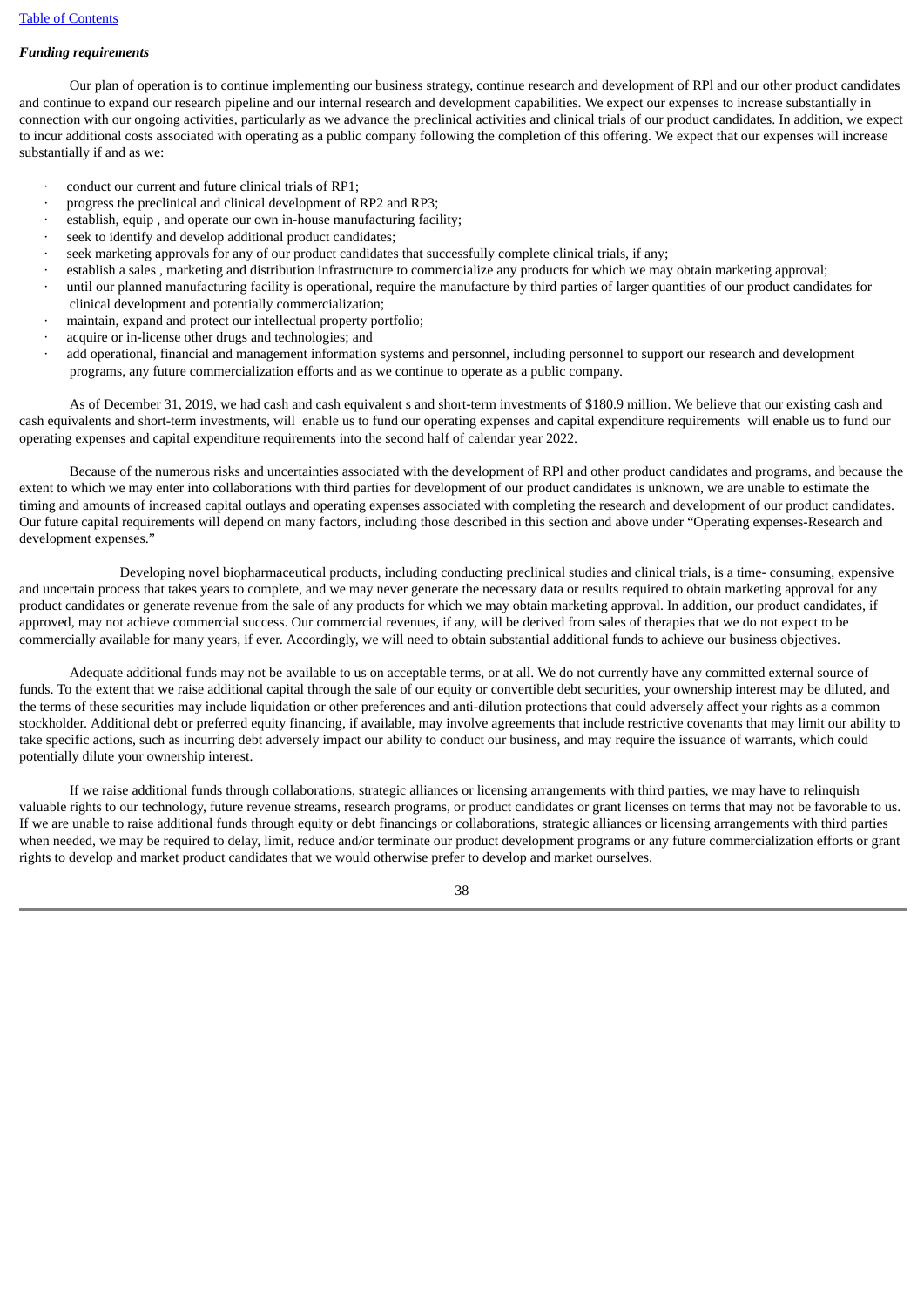# **Contractual obligations and commitments**

During the nine months ended December 31, 2019, there were no material changes to our contractual obligations and commitments from those described under the heading "Management's Discussion and Analysis of Financial Condition and Results of Operations- Contractual Obligations and Commitments" in our Annual Report on Form 10-K for the year ended March 31, 2019, which was filed with the Securities and Exchange Commission on June 28, 2019.

# **Critical accounting policies and significant judgments and estimates**

Our condensed consolidated financial statements are prepared in accordance with generally accepted accounting principles in the United States. The preparation of our condensed consolidated financial statements and related disclosures requires us to make estimates, assumptions and judgments that affect the reported amount of assets, liabilities, revenue, costs and expenses, and related disclosures. We believe that of our critical accounting policies described under the heading "Management's Discussion and Analysis of Financial Condition and Results of Operations-Critical Accounting Policies and Significant Judgments and Estimates" in our Annual Report on Form 10-K for the year ended March 31, 2019, which was filed with the Securities and Exchange Commission on June 28, 2019, the following involve the most judgment and complexity:

- accrued research and development expenses and
- stock-based compensation

Accordingly, we believe the policies set forth above are critical to fully understanding and evaluating our financial condition and results of operations. If actual results or events differ materially from the estimates, judgments and assumptions used by us in applying these policies, our reported financial condition and results of operations could be materially affected. There have been no significant changes to our critical accounting policies from those described in our Annual Report on Form 10-K for the year ended March 31, 2019, which was filed with the Securities and Exchange Commission on June 28, 2019.

# **Off-balance sheet arrangements**

We did not have during the periods presented, and we do not currently have, any off-balance sheet arrangements , as defined in the rules and regulations of the SEC.

# **Recently issued accounting pronouncements**

A description of recently issued accounting pronouncements that may potentially impact our financial position and results of operations is disclosed in Note 2 to our consolidated financial statements appearing in our Annual Report on Form 10-K for the year ended March 31, 2019 , which was filed with the Securities and Exchange Commission on June 28, 2019.

# **Item 3. Quantitative and qualitative disclosures about market risks**

# *Interest rate sensitivity*

As of December 31, 2019, we had cash and cash equivalents and short-term investments of \$180.9 million, which consisted of cash equivalents, commercial paper and commercial debt securities. Interest income is sensitive to changes in the general level of interest rates; however, due to the nature of these investments, an immediate 10% change in interest rates would not have a material effect on the fair market value of our investment portfolio.

As of December 31, 2019, we had \$10.0 million of borrowings outstanding under our Term Loan Facility. Borrowings under our Term Loan Facility bear interest at variable rates. Based on the principal amounts outstanding as of December 31, 2019, an immediate 10% change in the interest rate would not have a material impact on our debt related obligations, financial position or results of operations.

# *Foreign currency exchange risk*

Our headquarters are located in the United States, where the majority of our general and administrative expenses are incurred in U.S. dollars. The majority of our research and development costs are incurred by our subsidiary in Oxfordshire, United Kingdom, whose functional currency is the British Pound. We are exposed to foreign exchange rate risk. During the three and nine months ended December 31, 2019, we recognized foreign currency transaction gains of \$0.4 million and \$8,000, respectively. During the three and nine months ended December 31, 2018, we recognized foreign currency transaction losses of \$0.1 million, and \$1.1 million, respectively. These gains (losses) are primarily related to unrealized and realized foreign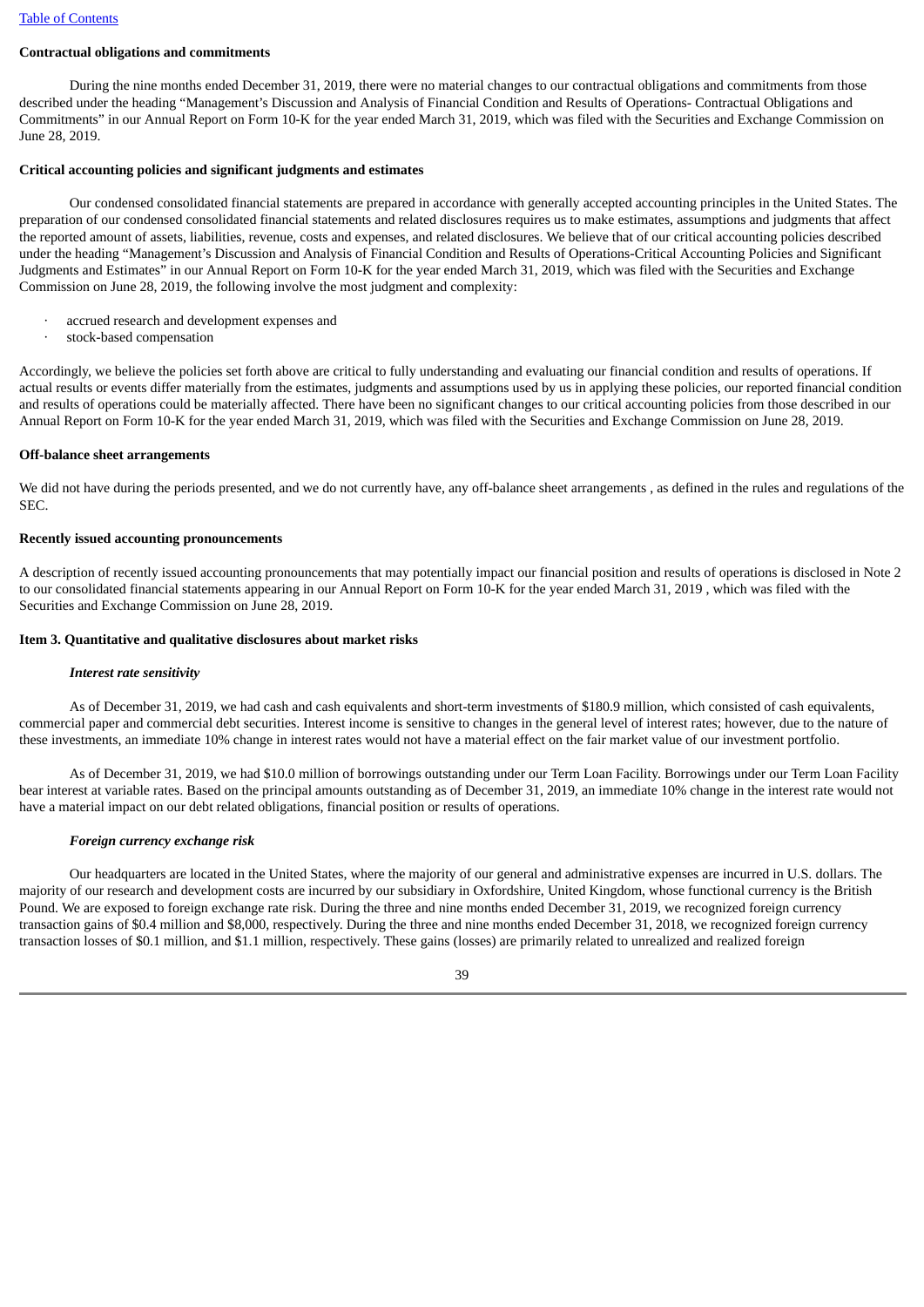currency gains and losses as a result of transactions entered into by our United Kingdom subsidiary in currencies other than the British pound, primarily the euro. These foreign currency transaction gains (losses) were recorded as a component of other income (expense), net in our consolidated statements of operations. We believe that a 10% change in the exchange rate between the British pound and the euro would not have a material impact on our financial position or results of operations.

As we continue to grow our business, our results of operations and cash flows will be subject to fluctuations due to changes in foreign currency exchange rates, which could adversely impact our results of operations. To date, we have not entered into any foreign currency hedging contracts to mitigate our exposure to foreign currency exchange risk.

#### *Emerging growth company status*

As an "emerging growth company," the JOBS Act permits us to take advantage of an extended transition period to comply with new or revised accounting standards applicable to public companies until those standards would otherwise apply to private companies. We have irrevocably elected to "opt out" of this provision and, as a result , we will comply with new or revised accounting standards when they are required to be adopted by public companies that are not emerging growth companies.

#### **Item 4. Controls and Procedures Evaluation of Disclosure Controls and Procedures**

The term "disclosure controls and procedures," as defined in Rules 13a-15(e) and 15d-15(e) under the Exchange Act refers to controls and procedures that are designed to ensure that information required to be disclosed by a company in the reports that it files or submits under the Exchange Act is recorded, processed, summarized and reported, within the time periods specified in the SEC's rules and forms. Disclosure controls and procedures include, without limitation, controls and procedures designed to ensure that such information is accumulated and communicated to a company's management, including its principal executive and principal financial officers, as appropriate to allow timely decisions regarding required disclosure.

In designing and evaluating our disclosure controls and procedures, management recognizes that disclosure controls and procedures, no matter how well conceived and operated , can provide only reasonable, not absolute, assurance that the objectives of the disclosure controls and procedures are met. Additionally, in designing disclosure controls and procedures, our management necessarily was required to apply its judgment in evaluating the cost-benefit relationship of possible disclosure controls and procedures. The design of any system of controls also is based in part upon certain assumptions about the likelihood of future events, and there can be no assurance that any design will succeed in achieving its stated goals under all potential future conditions; over time, controls may become inadequate because of changes in conditions, or the degree of compliance with policies or procedures may deteriorate. Because of the inherent limitations in a control system, misstatements due to error or fraud may occur and not be detected.

Based on the evaluation of our disclosure controls and procedures as of December 31, 2019, our Chief Financial Officer and Chief Accounting Officer have concluded that, as of December 31, 2019, our disclosure controls and procedures were not effective at the reasonable assurance level as a result of the material weaknesses discussed below. Notwithstanding these material weaknesses, our management has concluded that the financial statements included elsewhere in this Quarterly Report present fairly, in all material respects, our financial position, results of operations and cash flows in conformity with generally accepted accounting principles ("GAAP").

### **Material Weakness**

During the audit of our consolidated financial statements as of and for the years ended March 31, 2019 and 2018, we identified material weaknesses in our internal control over financial reporting. A material weakness is a deficiency, or combination of deficiencies, in internal control over financial reporting, such that there is a reasonable possibility that a material misstatement of our annual or interim financial statements will not be prevented or detected on a timely basis. The material weaknesses that we identified were as follows:

We did not design or maintain an effective control environment commensurate with our financial reporting requirements. We lacked a sufficient number of professionals with an appropriate level of accounting knowledge, training and experience to appropriately analyze, record and disclose accounting matters timely and accurately. Additionally, the limited personnel resulted in our inability to consistently establish appropriate authorities and responsibilities in pursuit of our financial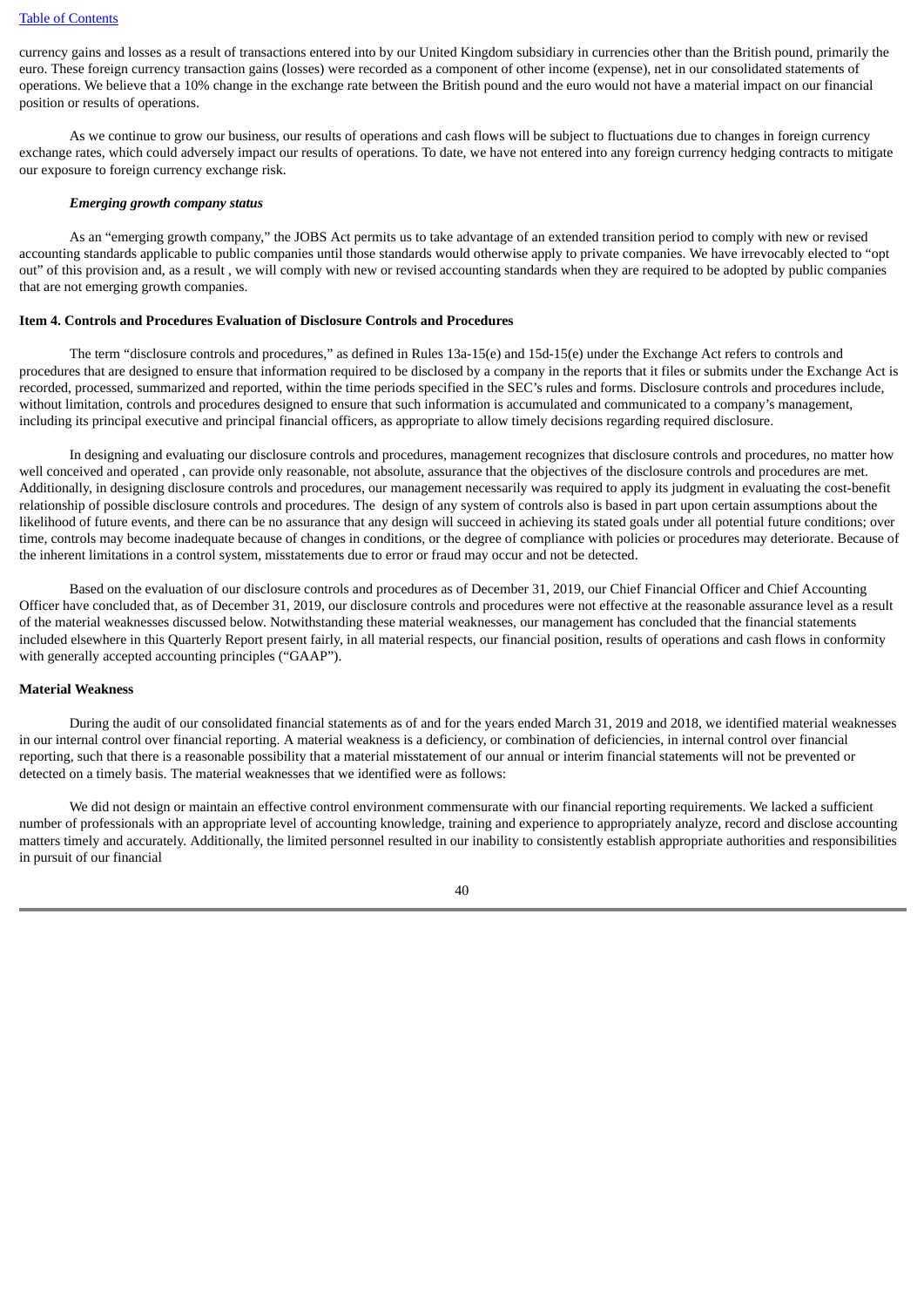reporting objectives, as demonstrated by, among other things, our insufficient segregation of duties in our accounting function. This material weakness further contributed to the material weakness below.

We did not design and maintain formal accounting policies, processes and controls to analyze, account for and disclose complex transactions, including accounting for preferred stock, stock-based compensation , warrant liabilities and leases.

Each of these control deficiencies could result in a misstatement of our accounts or disclosures that would result in a material misstatement of our annual or interim consolidated financial statements that would not be prevented or detected, and accordingly, we determined that these control deficiencies constitute material weaknesses.

## **Remediation Activities**

We have identified and implemented, and continue to implement, certain remediation efforts to improve the effectiveness of our internal control over financial reporting and disclosure controls and procedures. These remediation efforts are ongoing. The following remedial actions have been completed as of the quarter ending December 31, 2019:

- · We hired a Chief Financial Officer and other additional full-time accounting resources with appropriate levels of experience and reallocated responsibilities across the accounting organization to provide for segregation of duties and that the appropriate level of knowledge and experience is applied based on risk and complexity of transactions and tasks under review
- · We engaged a professional accounting services firm to assist us in the design and documentation of our formal policies, processes and internal controls for complying with the Sarbanes-Oxley Act, including formal policies, processes and internal controls to analyze, account for and disclose complex accounting transactions.

The process of implementing an effective financial reporting system is a continuous effort that requires us to anticipate and react to changes in our business and the economic and regulatory environments and to expend significant resources to maintain a financial reporting system that is adequate to satisfy our reporting obligations. As we continue to evaluate and take actions to improve our internal control over financial reporting, we may take additional actions to address control deficiencies or modify certain of the remediation measures described above.

While progress has been made to enhance our internal control over financial reporting, we are still in the process of implementing, documenting and testing these processes, procedures and controls. Additional time is required to complete implementation and to assess and ensure the sustainability of these procedures. We will continue to devote significant time and attention to these remedial efforts. However, the material weaknesses cannot be considered remediated until the applicable remedial controls operate for a sufficient period of time and management has concluded, through testing, that these controls are operating effectively.

## **Changes in Internal Controls over Financial Reporting**

Other than the applicable remediation efforts described above that were implemented or commenced during the three months ended December 31, 2019, there have been no other changes in our internal control over financial reporting during the three months ended December 31, 2019 that have materially affected, or are reasonably likely to materially affect, our internal control over financial reporting.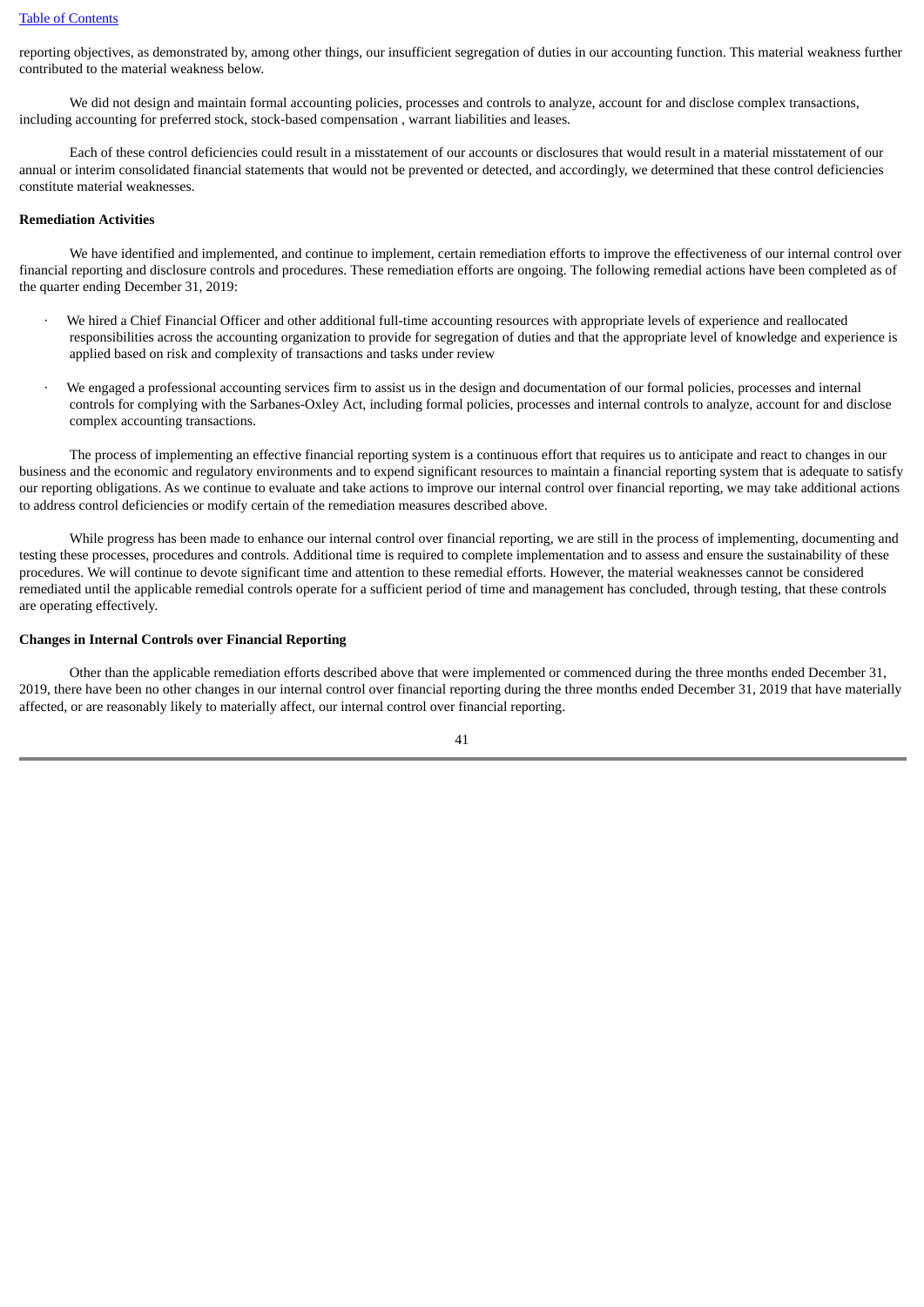### **PART II — OTHER INFORMATION**

#### **Item 1. Legal proceedings.**

We are not currently a party to any material legal proceedings.

## **Item 1A. Risk factors**

Investina in our common stock involves a high degree of risk. You should carefully consider the risks and uncertainties described below, together with all of the other information in this Quarterly Report on Form 10-Q, including our consolidated financial statements and related notes and "Management's discussion and analysis of results of operations and financial condition." If any of the following risks are realized, our business, financial condition, operating results and prospects could be materially and adversely affected. In that event, the price of our common stock could decline, and you could lose part or all of your investment. The risks and uncertainties described below are not the only ones we face. Additional risks and uncertainties not presently known to us or that we currently believe to be immaterial may also adversely affect our business.

#### **Risks related to product development**

### Our product candidates are in the early stages of development, are not approved for commercial sale and might never receive regulatory approval or become commercially viable. We have never generated any revenue from product sales and may never be profitable.

All of our product candidates are in research or early development. We have not generated any revenues from the sale of products and do not expect to do so for at least the next several years. Our lead product candidate, RP1, and any other product candidates will require extensive preclinical and/or clinical testing and regulatory approval prior to commercial use. Our research and development efforts may not be successful. Even if our clinical development efforts result in positive data, our product candidates may not receive regulatory approval or be successfully introduced and marketed at prices that would permit us to operate profitably.

## We currently have only two product candidates in clinical development. A failure of these product candidate in clinical development would adversely affect our business and may require us to discontinue development of other product candidates based on the same or similar therapeutic approaches.

RP1 and RP2 are our only clinical development-stage product candidates. Although we have another product candidate, RP3, in preclinical development and we may develop additional product candidates in the coming years, it will take additional investment and time for such product candidates to reach the same stage of development as those that are in clinical development, and there can be no assurance that they will ever do so. Since all of the product candidates in our current pipeline are based on our Immulytic platform, if RP1 fails in development as a result of any underlying problem with our Immulytic platform, then we may be required to discontinue development of all product candidates that are based on our therapeutic approach. If we were required to discontinue development of RP1, RP2 or our other product candidates, or if any of them were to fail to receive regulatory approval or achieve sufficient market acceptance, we could be prevented from or significantly delayed in achieving profitability. We can provide no assurance that we would be successful at developing other product candidates based on an alternative therapeutic approach.

## We will not be able to commercialize our product candidates if our preclinical studies do not produce successful results and/or our clinical trials do not *demonstrate the safety and efficacy of our product candidates.*

Our lead product candidate, RP1, is in an ongoing Phase 1/2 clinical trial alone and in combination with nivolumab and we have initiated a Phase 2 clinical trial of RP1 in combination with cemiplimab in CSCC. We also expect to enroll approximately 30 patients in a Phase 1 clinical trial of RP1 alone in organ transplant recipients with CSCC with the clinical trial expected to initiate in the first quarter of 2020. Additionally, RP2, the next product candidate from our Immulytic platform, is in an ongoing Phase 1/2 clinical trial alone and in combination with nivolumab. Our third product candidate, RP3, is in preclinical development, which we expect to enter clinical development in 2020. Our product candidates will require preclinical and/or clinical trials before we can submit a marketing application to the applicable regulatory authorities.

Our product candidates are susceptible to the risks of failure inherent at any stage of product development, including the occurrence of unexpected or unacceptable adverse events or the failure to demonstrate efficacy in clinical trials. Clinical development is expensive and can take many years to complete, and its outcome is inherently uncertain.

The results of preclinical studies, preliminary study results, and early clinical trials of our product candidates may not be predictive of the results of later stage clinical trials. Our product candidates may not perform as we expect, may ultimately have a different or no impact on tumors, may have a different mechanism of action than we expect in humans, and may not ultimately prove to be safe and effective.

Preliminary and final results from preclinical studies and early stage trials, and trials in compounds that we believe are similar to ours, may not be representative of results that are found in larger, controlled, blinded, and longer term studies. Product candidates may fail at any stage of preclinical or clinical development. Product candidates may fail to show the desired safety and efficacy traits even if they have progressed through preclinical studies or initial clinical trials. Preclinical studies and clinical trials may also reveal unfavorable product candidate characteristics, including safety concerns. A number of companies in the biopharmaceutical industry have suffered significant setbacks in clinical trials, notwithstanding promising results in earlier preclinical studies or clinical trials or promising mechanisms of action. In some instances, there can be significant variability in safety or efficacy results between different clinical trials of the same product candidate due to numerous factors, including changes in trial procedures set forth in protocols, differences in the size and type of the patient populations, changes in and adherence to the clinical trial protocols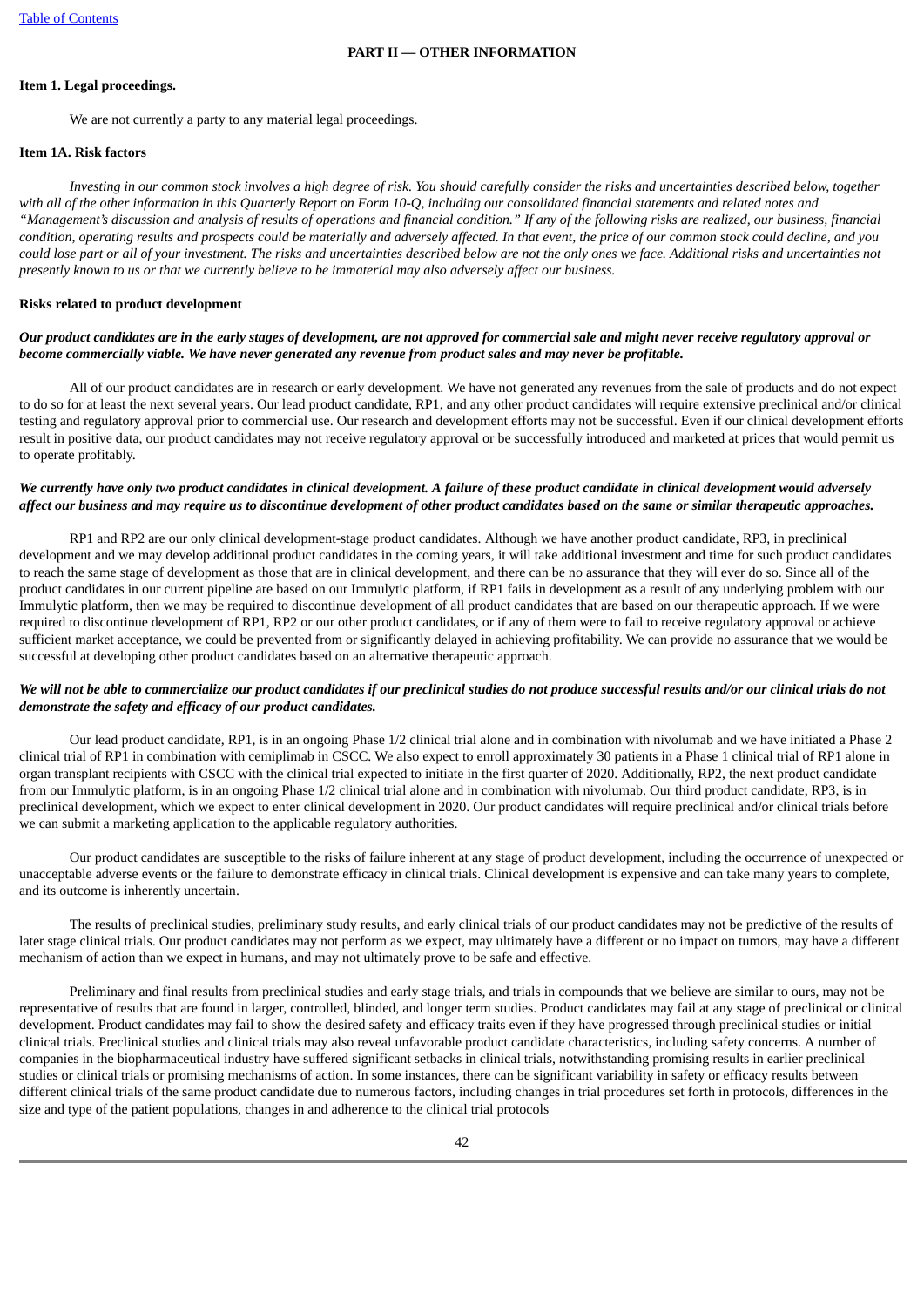and the rate of dropout among clinical trial participants. Moreover, should there be an issue with the design of a clinical trial, our results may be impacted. We may not discover such a flaw until the clinical trial is at an advanced stage.

We may also experience numerous unforeseen events during, or as a result of, clinical trials that could delay or prevent our ability to receive marketing approval or commercialize our product candidates, including:

- regulators or institutional review boards, or IRBs, may not authorize us or our investigators to commence a clinical trial, conduct a clinical trial at a prospective trial site, or amend trial protocols, or may require that we modify or amend our clinical trial protocols;
- we may experience delays in reaching, or fail to reach, agreement on acceptable clinical trial contracts or clinical trial protocols with prospective trial sites and/or contract research organizations, or CROs;
- · clinical trials of our product candidates may produce negative or inconclusive results, or our studies may fail to reach the necessary level of statistical significance, and we may decide, or regulators may require us, to conduct additional clinical trials or abandon product development programs;
- the number of patients required for clinical trials of our product candidates may be larger than we anticipate, enrollment in these clinical trials may be slower than we anticipate or participants may drop out of these clinical trials or be lost to follow-up at a higher rate than we anticipate, or may elect to participate in alternative clinical trials sponsored by our competitors with product candidates that treat the same indications as our product candidates;
- · our third party contractors may fail to comply with regulatory requirements or the clinical trial protocol, or meet their contractual obligations to us in a timely manner, or at all, or we may be required to engage in additional clinical trial site monitoring;
- · we, regulators, or IRBs may require that we or our investigators suspend or terminate clinical research for various reasons, including noncompliance with regulatory requirements or a finding that the participants are being exposed to unacceptable health risks, undesirable side effects, or other unexpected characteristics of the product candidate, or due to findings of undesirable effects caused by a chemically or mechanistically similar therapeutic or therapeutic candidate;
- · changes could be adopted in marketing approval policies during the development period, rendering our data insufficient to obtain marketing approval;
- statutes or regulations could be amended or new ones could be adopted;
- · changes could be adopted in the regulatory review process for submitted product applications;
- the cost of clinical trials of our product candidates may be greater than we anticipate or we may have insufficient funds for a clinical trial or to pay the substantial user fees required by the FDA upon the filing of a Biologics License Application, or BLA, or equivalent authorizations from comparable foreign regulatory authorities;
- the supply or quality of our product candidates or other materials necessary to conduct clinical trials of our product candidates may be insufficient or inadequate;
- · we may decide, or regulators may require us, to conduct or gather, as applicable, additional clinical trials, analyses, reports, data, or preclinical trials, or we may abandon product development programs;
- · we may fail to reach an agreement with regulators or IRBs regarding the scope, design, or implementation of our clinical trials, and the FDA or comparable foreign regulatory authorities may require changes to our study designs that make further study impractical or not financially prudent;
- · regulators may ultimately disagree with the design or our conduct of our preclinical studies or clinical trials, finding that they do not support product candidate approval;
- · we may have delays in adding new investigators or clinical trial sites, or we may experience a withdrawal of clinical trial sites;

43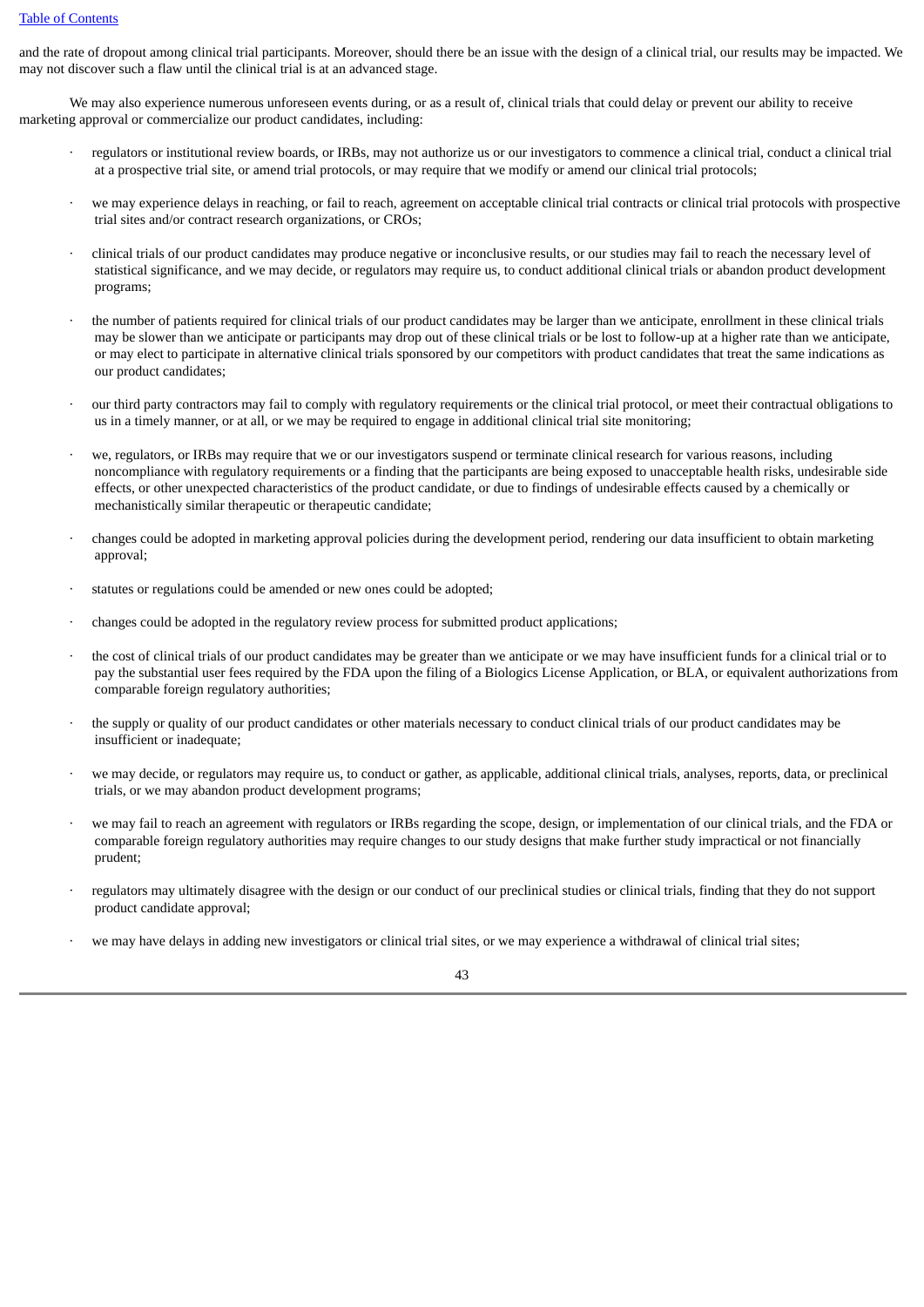- patients that enroll in our studies may misrepresent their eligibility or may otherwise not comply with the clinical trial protocol, resulting in the need to drop the patients from the study or clinical trial, increase the needed enrollment size for the clinical trial or extend its duration;
- · there may be regulatory questions or disagreements regarding interpretations of data and results;
- · the FDA or comparable foreign regulatory authorities may disagree with our study design, including endpoints, or our interpretation of data from preclinical studies and clinical trials or find that a product candidate's benefits do not outweigh its safety risks;
- · the FDA or comparable foreign regulatory authorities may not accept data from studies with clinical trial sites in foreign countries;
- the FDA or comparable foreign regulatory authorities may disagree with our intended indications;
- the FDA or comparable foreign regulatory authorities may fail to approve or subsequently find fault with the manufacturing processes or our manufacturing facilities for clinical and future commercial supplies;
- the data collected from clinical trials of our product candidates may not be sufficient to the satisfaction of the FDA or comparable foreign regulatory authorities to support the submission of a BLA or other comparable submission in foreign jurisdictions or to obtain regulatory approval in the United States or elsewhere;
- · the FDA or comparable foreign regulatory authorities may take longer than we anticipate to make a decision on our product candidates; and
- · we may not be able to demonstrate that a product candidate provides an advantage over current standards of care or current or future competitive therapies in development.

Our development costs will also increase if we experience delays in testing or approvals, and we may not have sufficient funding to complete the testing and approval process for any of our product candidates. We may be required to obtain additional funds to complete clinical trials and prepare for possible commercialization of our product candidates. We do not know whether any preclinical tests or clinical trials beyond what we currently have planned will be required, will begin as planned, will need to be restructured, or will be completed on schedule, or at all. Significant delays relating to any preclinical or clinical trials also could shorten any periods during which we may have the exclusive right to commercialize our product candidates or allow our competitors to bring products to market before we do and impair our ability to successfully commercialize our product candidates and may harm our business and results of operations. In addition, many of the factors that cause, or lead to, delays in clinical trials may ultimately lead to the denial of marketing approval of any of our product candidates. If any of these occur, our business, financial condition, results of operations, stock price and prospects may be materially harmed.

## We anticipate that our product candidates will be used in combination with third party drugs, some of which are still in development, and we have limited *or no control over the supply, regulatory status, or regulatory approval of such drugs.*

Our product candidates may be administered in combination with checkpoint blockade drugs, a class of drugs that are intended to stop tumor cells from "switching off" an immune system attack against themselves. We have entered into an agreement with BMS for the supply of nivolumab, its anti-PD-1 therapy, for use in connection with our current Phase 1/2 clinical trials with RP1 and RP2. We have also entered into a clinical collaboration agreement with Regeneron, which includes the supply of cemiplimab, its anti-PD-1 therapy, for clinical trials conducted under the Regeneron agreement. We are enrolling patients in our first planned clinical trial under the agreement, a randomized, controlled Phase 2 clinical trial of RP1 in combination with cemiplimab, versus cemiplimab alone, in approximately 240 patients with CSCC. We may enter into additional agreements for the supply of anti-PD-1 products for use in connection with the development of one or more of our product candidates. Our ability to develop and ultimately commercialize our product candidates used in combination with nivolumab, cemiplimab or any other checkpoint blockade therapy will depend on our ability to access such drugs on commercially reasonable terms for the clinical trials and their availability for use with the commercialized product, if approved. We cannot be certain that current or potential future commercial relationships will provide us with a steady supply of such drugs on commercially reasonable terms or at all.

Any failure to maintain or enter into new successful commercial relationships, or the expense of purchasing checkpoint blockade therapies in the market, may delay our development timelines, increase our costs and jeopardize our ability to develop our product candidates as commercially viable therapies. If any of these occur, our business, financial condition, results of operations, stock price and prospects may be materially harmed.

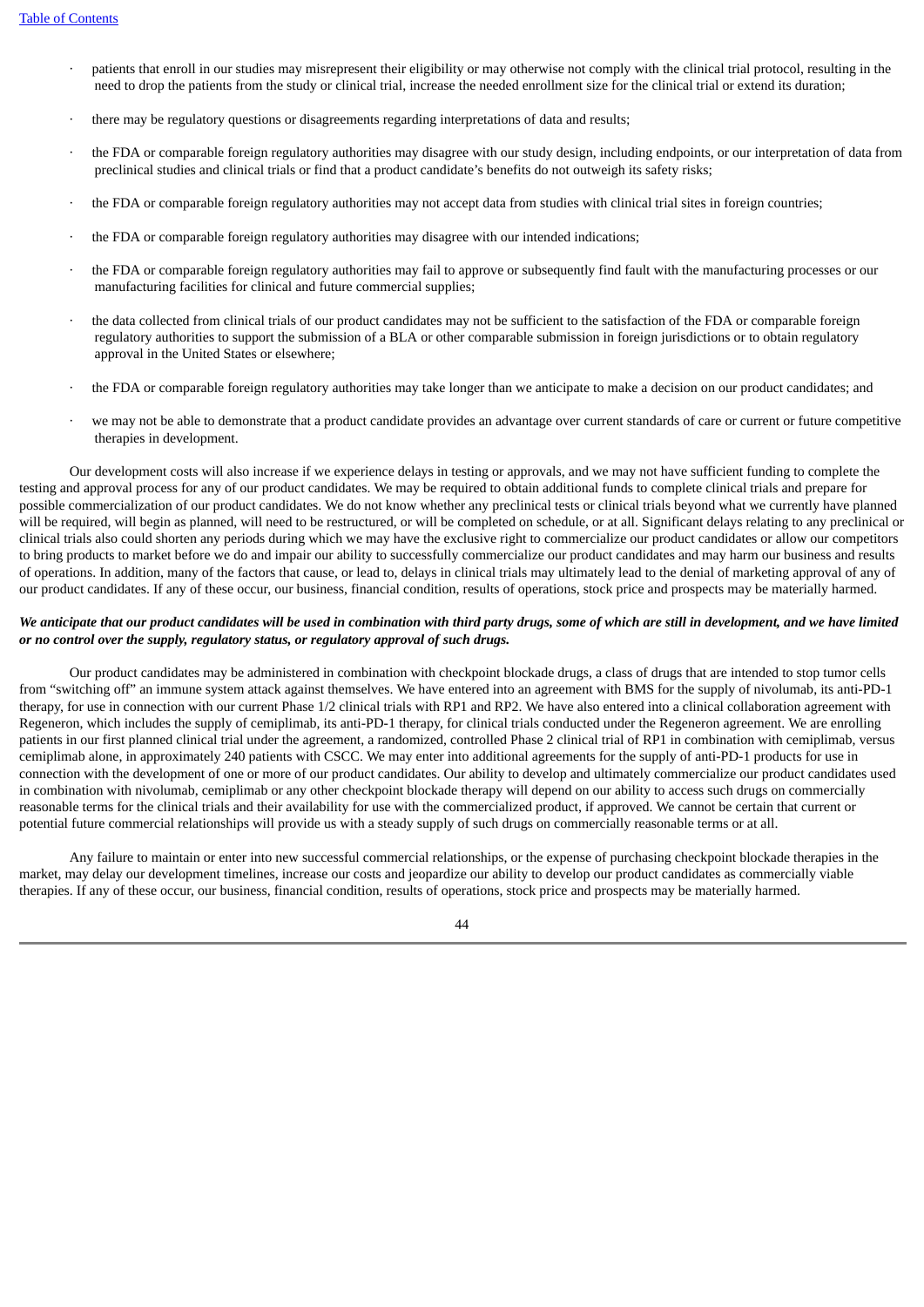Moreover, the development of product candidates for use in combination with another product or product candidate may present challenges that are not faced for single agent product candidates. While we are planning a new clinical trial for use of RP1 as a monotherapy, we are developing RP1 and our other product candidates for use in combination with anti-PD-1 or anti-PDL1 therapies and may develop RP1 or our other product candidates for use with other therapies. The FDA may require us to use more complex clinical trial designs in order to evaluate the contribution of each product and product candidate to any observed effects. It is possible that the results of these trials could show that any positive previous trial results are attributable to the combination therapy and not our product candidates. Moreover, following product approval, the FDA may require that products used in conjunction with each other be cross labeled for combined use. To the extent that we do not have rights to the other product, this may require us to work with a third party to satisfy such a requirement. Moreover, developments related to the other product may impact our clinical trials for the combination as well as our commercial prospects should we receive marketing approval. Such developments may include changes to the other product's safety or efficacy profile, changes to the availability of the approved product, and changes to the standard of care.

In the event that BMS, Regeneron or any future collaborator or supplier cannot continue to supply their products on commercially reasonable terms, we would need to identify alternatives for accessing an anti-PD-1 therapy. Additionally, should the supply of products from BMS, Regeneron or any future collaborator or supplier be interrupted, delayed or otherwise be unavailable to us, our clinical trials may be delayed. In the event we are unable to source a supply of an alternative anti-PD-1 therapy, or are unable to do so on commercially reasonable terms, our business, financial condition, results of operations, stock price and prospects may be materially harmed.

#### *If we fail to develop additional product candidates, our commercial opportunity could be limited.*

Our lead product candidate is RP1. A key part of our strategy is to pursue clinical development of RP1 and additional product candidates, RP2 and RP3. Developing, obtaining marketing approval for, and commercializing additional product candidates will require substantial additional funding and will be subject to the risks of failure inherent in medical product development. We cannot assure our shareholders that we will be able to successfully advance any of these additional product candidates through the development process.

Even if we obtain approval from the FDA or comparable foreign regulatory authorities to market additional product candidates for the treatment of solid tumors, we cannot assure our shareholders that any such product candidates will be successfully commercialized, widely accepted in the marketplace, or more effective than other commercially available alternatives. If we are unable to successfully develop and commercialize additional product candidates, our commercial opportunity may be limited and our business, financial condition, results of operations, stock price and prospects may be materially harmed.

#### **Risks related to regulatory approval**

Even if our development efforts are successful, we may not obtain regulatory approval for any of our product candidates in the United States or other jurisdictions, which would prevent us from commercializing our product candidates. Even if we obtain regulatory approval for our product candidates, any such approval may be subject to limitations, including with respect to the approved indications or patient populations, which could impair our ability *to successfully commercialize our product candidates.*

We are not permitted to market or promote or sell any of our product candidates before we receive regulatory approval from the FDA or comparable foreign regulatory authorities, and we may never receive such regulatory approval for any of our product candidates. Securing marketing approval requires the submission of extensive preclinical and clinical data and supporting information to regulatory authorities for each therapeutic indication to establish the product candidate's safety and efficacy for that indication. Securing marketing approval also requires the submission of information about the product manufacturing process to, and inspection of manufacturing facilities and clinical trial sites by, the regulatory authorities. If we do not receive approval from the FDA and comparable foreign regulatory authorities for any of our product candidates, we will not be able to commercialize such product candidates in the United States or in other jurisdictions. If significant delays in obtaining approval for and commercializing our product candidates occur in any jurisdictions, our business, financial condition, results of operations, stock price and prospects will be materially harmed. Even if our product candidates are approved, they may:

- be subject to limitations on the indicated uses or patient populations for which they may be marketed, distribution restrictions, or other conditions of approval;
- · contain significant safety warnings, including boxed warnings, contraindications, and precautions;
- · not be approved with label statements necessary or desirable for successful commercialization; or
- · contain requirements for costly postmarket testing and surveillance, or other requirements, including the submission of a risk evaluation and mitigation strategy, or REMS, to monitor the safety or efficacy of the products.

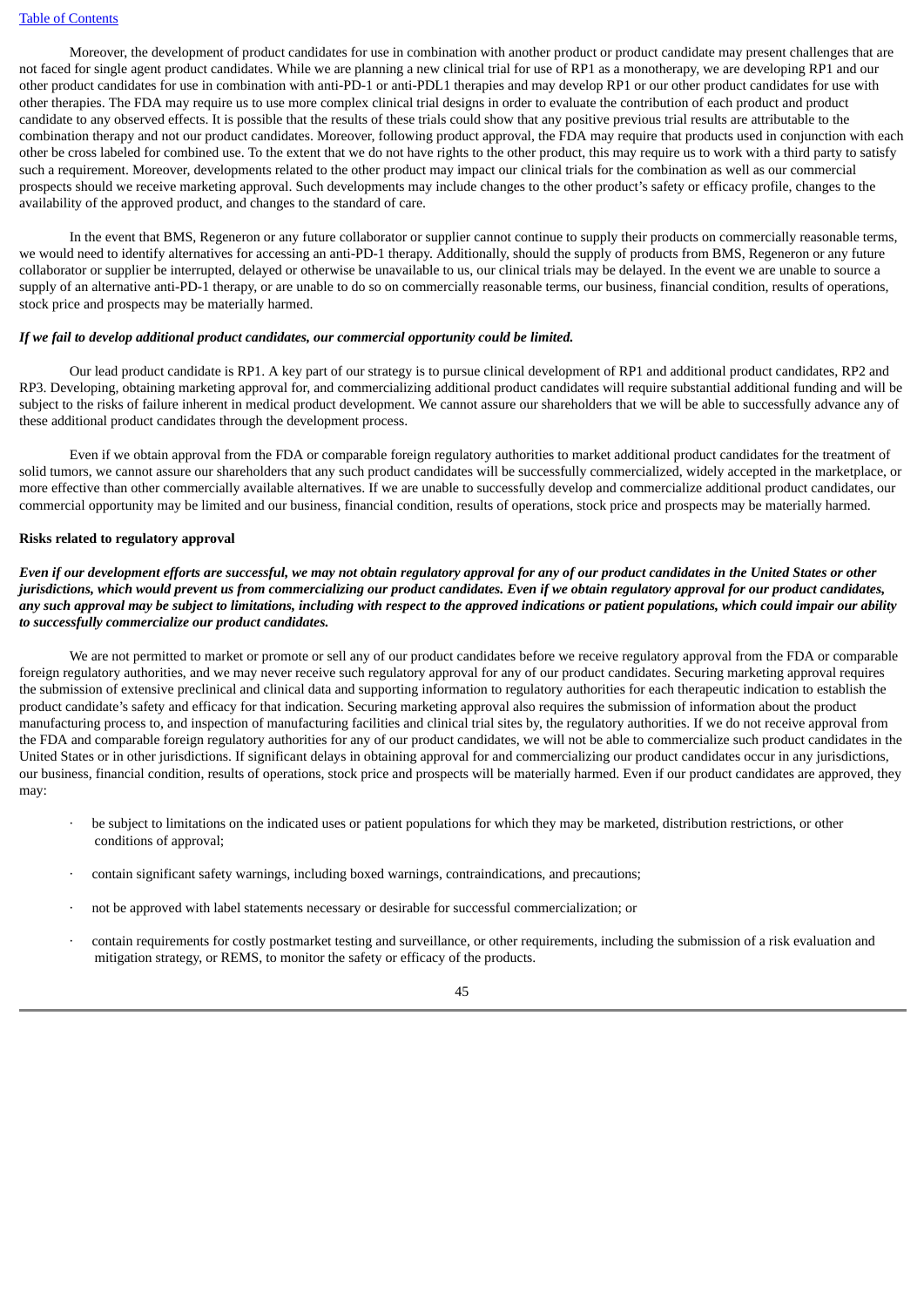#### Table of [Contents](#page-1-0)

We have not previously submitted a BLA to the FDA, or a similar marketing application to comparable foreign regulatory authorities, for any product candidate, and we can provide no assurance that we will ultimately be successful in obtaining regulatory approval for claims that are necessary or desirable for successful marketing, or at all.

## The regulatory approval processes of the FDA and comparable foreign regulatory authorities are lengthy, time consuming and inherently unpredictable. If we are not able to obtain, or experience delays in obtaining, required regulatory approvals, we will not be able to commercialize our product candidates *as expected, and our ability to generate revenue may be materially impaired.*

The time required to obtain approval by the FDA and comparable foreign regulatory authorities is unpredictable but typically takes many years following the commencement of clinical trials and depends upon numerous factors, including the substantial discretion of the regulatory authorities. In addition, approval policies, regulations, or the type and amount of clinical data necessary to gain approval may change during the course of a product candidate's clinical development and may vary among jurisdictions and there may be varying interpretations of data obtained from preclinical studies or clinical trials, any of which may cause delays or limitations in the approval or a decision not to approve an application. These regulatory requirements may require us to amend our clinical trial protocols, conduct additional preclinical studies or clinical trials that may require regulatory or IRB approval, or otherwise cause delays in the approval or rejection of an application. Any delay in obtaining or failure to obtain required approvals could materially adversely affect our ability to generate revenue from the particular product candidate, which may materially harm our business, financial condition, results of operations, stock price and prospects.

If we experience delays in obtaining approval, if we fail to obtain approval of a product candidate or if the label for a product candidate does not include the labeling claims necessary or desirable for the successful commercialization of that product candidate, the commercial prospects for such product candidate may be harmed and our ability to generate revenues from that product candidate may be materially impaired.

#### The FDA or a comparable foreign regulatory authority may determine that our product candidates have undesirable side effects that could delay or *prevent their regulatory approval or commercialization.*

To date, the most commonly reported adverse events observed for RP1 are local injection site reactions and systemic constitutional symptoms, such as fatigue, fevers and chills. However, there can be no assurance that additional undesirable side effects or serious adverse events will not be caused by or associated with RP1 or our other product candidates as they continue through or enter clinical development. Serious adverse events or undesirable side effects caused by our product candidates could cause us, IRBs, and other reviewing entities or regulatory authorities to interrupt, delay, or halt clinical trials and could result in a more restrictive label or the delay or denial of regulatory approval by the FDA or comparable foreign regulatory authorities. For example, if concerns are raised regarding the safety of a new therapeutic as a result of undesirable side effects identified during clinical or preclinical testing, the FDA or comparable foreign regulatory authority may order us to cease further development, decline to approve the product candidate or issue a letter requesting additional data or information prior to making a final decision regarding whether or not to approve the product candidate. The FDA or comparable foreign regulatory authorities, or IRBs and other reviewing entities, may also require, or we may voluntarily develop, strategies for managing adverse events during clinical development, which could include restrictions on our enrollment criteria, the use of stopping criteria, adjustments to a study's design, or the monitoring of safety data by a data monitoring committee, among other strategies. FDA or comparable foreign regulatory authority requests for additional data or information could also result in substantial delays in the approval of our product candidates.

Undesirable side effects caused by any of our product candidates could also result in denial of regulatory approval by the FDA or comparable foreign regulatory authorities for any or all targeted indications or the inclusion of unfavorable information in our product labeling, such as limitations on the indicated uses for which the products may be marketed or distributed, a label with significant safety warnings, including boxed warnings, contraindications, and precautions, a label without statements necessary or desirable for successful commercialization, or may result in requirements for costly postmarketing testing and surveillance, or other requirements, including REMS, to monitor the safety or efficacy of the products, and in turn prevent us from commercializing and generating revenues from the sale of our product candidates. Undesirable side effects may limit the potential market for any approved products or could result in the discontinuation of the sales and marketing of the product, or withdrawal of product approvals. Later discovered undesirable side effects may further result in the imposition of a REMS, label revisions, post approval study requirements, or other testing and surveillance.

If any of our product candidates is associated with serious adverse events or undesirable side effects or have properties that are unexpected, we may need to abandon development or limit development of that product candidate to certain uses or subpopulations in which the undesirable side effects or other characteristics are less prevalent, less severe or more acceptable from a risk/benefit perspective. The therapeutic-related side effects could affect patient recruitment or the ability of enrolled patients to

complete the trial or result in potential product liability claims. Any of these occurrences may materially harm our business, financial condition, results of operations, stock price and prospects.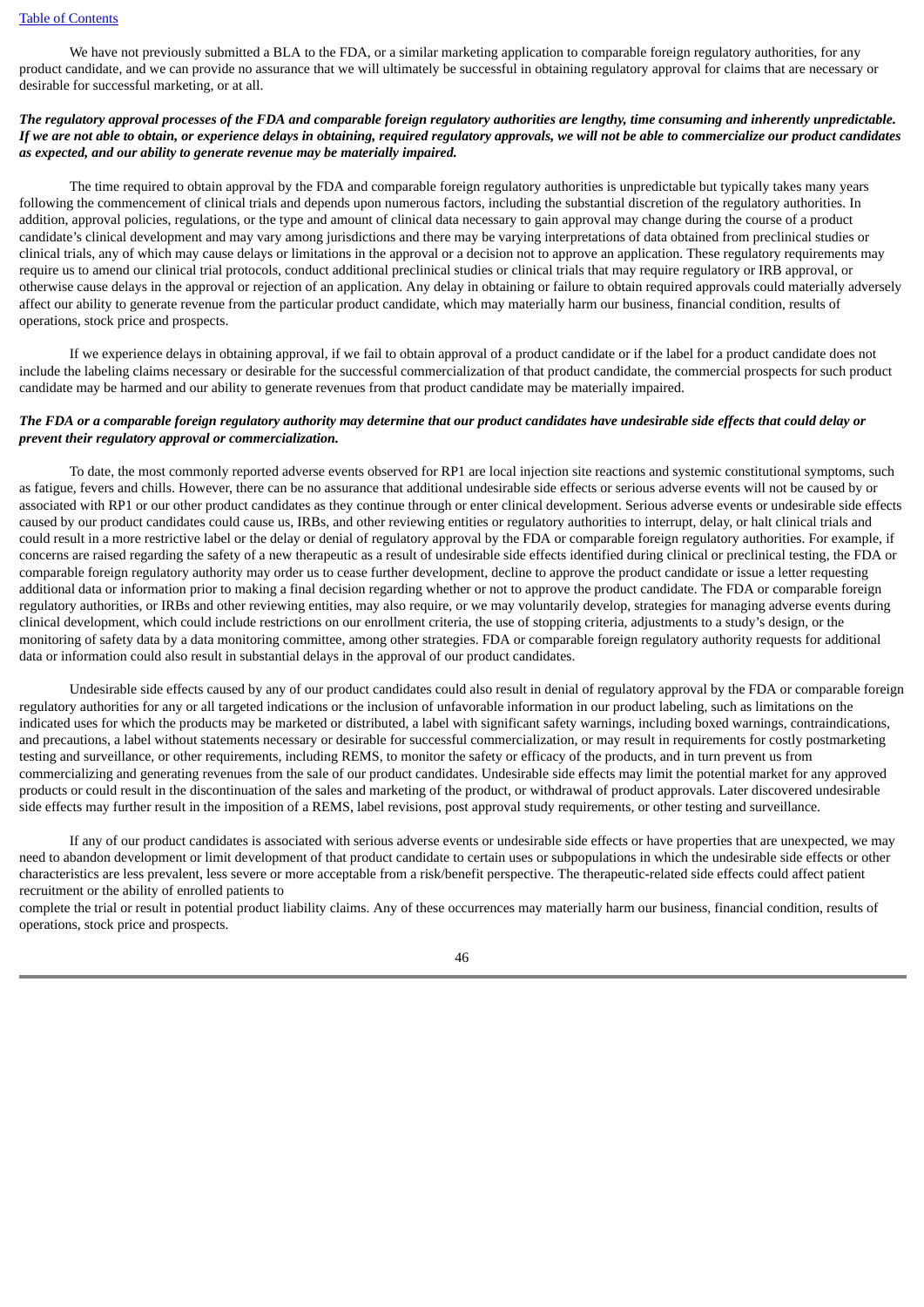#### *Changes in product candidate manufacturing or formulation may result in additional costs or delay.*

As product candidates are developed through preclinical studies to later stage clinical trials towards approval and commercialization, it is common that various aspects of the development program, such as manufacturing methods and formulation, are altered along the way in an effort to optimize processes and results. Any of these changes could cause our product candidates to perform differently and affect the results of planned clinical trials or other future clinical trials conducted with the altered materials. Such changes may also require additional testing, or notification to, or approval by the FDA or a comparable foreign regulatory authority. This could delay completion of clinical trials, require the conduct of bridging clinical trials or studies, require the repetition of one or more clinical trials, increase clinical trial costs, delay approval of our product candidates and/or jeopardize our ability to commence product sales and generate revenue.

## Regulatory approval by the FDA or comparable foreign regulatory authorities is limited to those specific indications and conditions for which approval has been granted, and we may be subject to substantial fines, criminal penalties, injunctions, or other enforcement actions if we are determined to be promoting the use of our products for unapproved or "off label" uses, resulting in damage to our reputation and business.

We must comply with requirements concerning advertising and promotion for any product candidates for which we obtain marketing approval. Promotional communications with respect to therapeutics are subject to a variety of legal and regulatory restrictions and continuing review by the FDA, Department of Justice, Department of Health and Human Services' Office of Inspector General, state attorneys general, members of Congress, and the public. When the FDA or comparable foreign regulatory authorities issue regulatory approval for a product candidate, the regulatory approval is limited to those specific uses and indications for which a product is approved. If we are not able to obtain FDA approval for desired uses or indications for our product candidates, we may not market or promote them for those indications and uses, referred to as off label uses, and our business, financial condition, results of operations, stock price and prospects will be materially harmed. We also must sufficiently substantiate any claims that we make for our products, including claims comparing our products to other companies' products, and must abide by the FDA's strict requirements regarding the content of promotion and advertising.

While physicians may choose to prescribe products for uses that are not described in the product's labeling and for uses that differ from those tested in clinical trials and approved by the regulatory authorities, we are prohibited from marketing and promoting the products for indications and uses that are not specifically approved by the FDA. These off label uses are common across medical specialties and may constitute an appropriate treatment for some patients in varied circumstances. Regulatory authorities in the United States generally do not restrict or regulate the behavior of physicians in their choice of treatment within the practice of medicine. Regulatory authorities do, however, restrict communications by biopharmaceutical companies concerning off label use.

If we are found to have impermissibly promoted any of our product candidates, we may become subject to significant liability and government fines. The FDA and other agencies actively enforce the laws and regulations regarding product promotion, particularly those prohibiting the promotion of off label uses, and a company that is found to have improperly promoted a product may be subject to significant sanctions. The federal government has levied large civil and criminal fines against companies for alleged improper promotion and has enjoined several companies from engaging in off label promotion. The FDA has also requested that companies enter into consent decrees or permanent injunctions under which specified promotional conduct is changed or curtailed.

In the United States, engaging in the impermissible promotion of our products, following approval, for off label uses can also subject us to false claims and other litigation under federal and state statutes. These include fraud and abuse and consumer protection laws, which can lead to civil and criminal penalties and fines, agreements with governmental authorities that materially restrict the manner in which we promote or distribute therapeutic products and conduct our business. These restrictions could include corporate integrity agreements, suspension or exclusion from participation in federal and state healthcare programs, and suspension and debarment from government contracts and refusal of orders under existing government contracts. These False Claims Act lawsuits against manufacturers of drugs and biologics have increased significantly in volume and breadth. In addition, False Claims Act lawsuits may expose manufacturers to follow-on claims by private payers based on fraudulent marketing practices. This growth in litigation has increased the risk that a biopharmaceutical company will have to defend a false claim action, pay settlement fines or restitution, as well as criminal and civil penalties, agree to comply with burdensome reporting and compliance obligations, and be excluded from Medicare, Medicaid, or other federal and state healthcare programs. If we do not lawfully promote our approved products, if any, we may become subject to such litigation and, if we do not successfully defend against such actions, those actions may have a material adverse effect on our business, financial condition, results of operations, stock price and prospects.

In the United States, the promotion of biopharmaceutical products is subject to additional FDA requirements and restrictions on promotional statements. If after one or more of our product candidates obtains marketing approval the FDA determines that our promotional activities violate its regulations and policies pertaining to product promotion, it could request that we modify our promotional materials or subject us to regulatory or other enforcement actions, including issuance of warning letters or untitled letters, suspension or withdrawal of an approved product from the market, requests for recalls, payment of civil fines, disgorgement of

47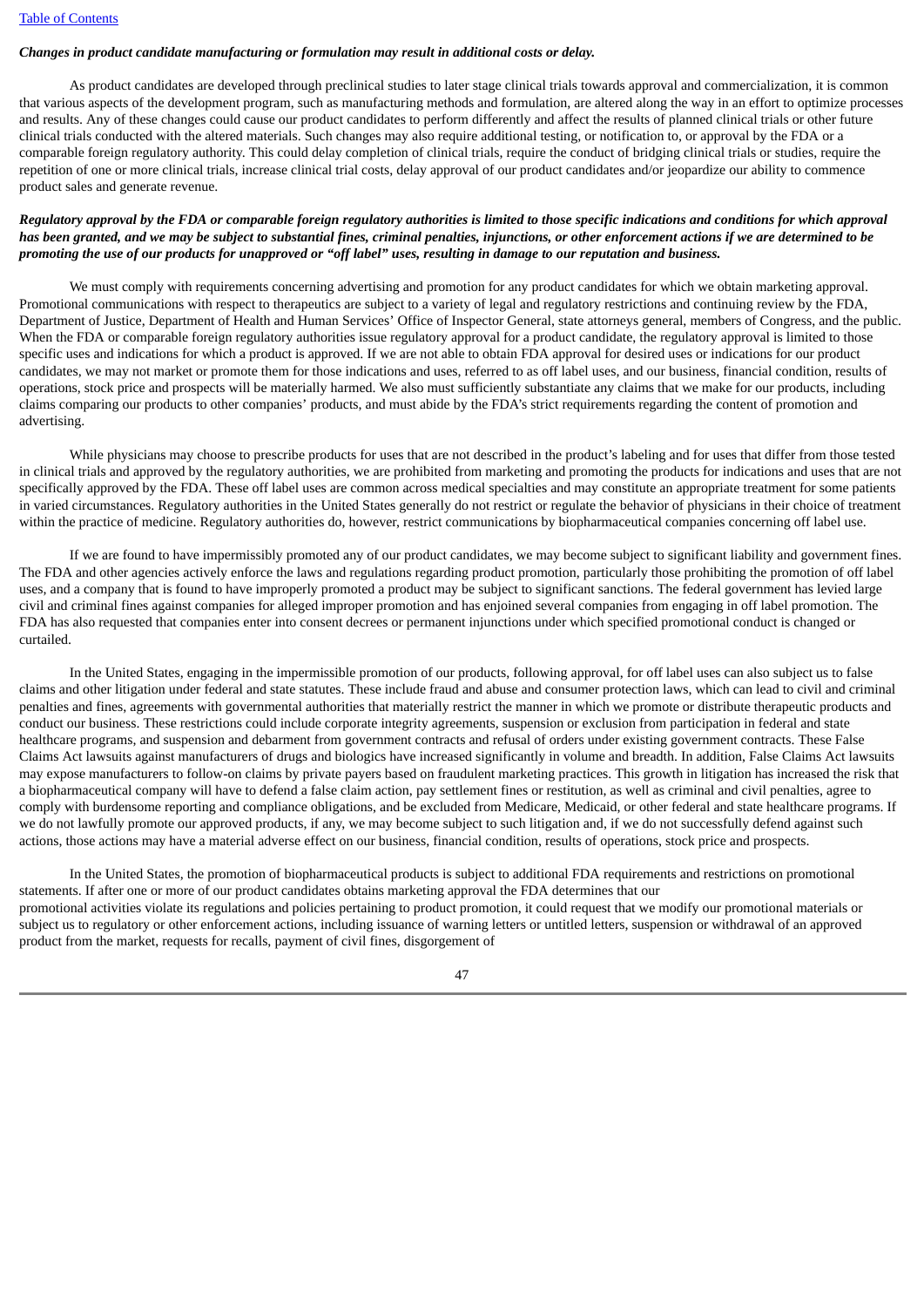# Table of [Contents](#page-1-0)

money, imposition of operating restrictions, injunctions or criminal prosecution, and other enforcement actions. Similarly, industry codes in foreign jurisdictions may prohibit companies from engaging in certain promotional activities and regulatory agencies in various countries may enforce violations of such codes with civil penalties. If we become subject to regulatory and enforcement actions our business, financial condition, results of operations, stock price and prospects will be materially harmed.

### Even if our product candidates receive regulatory approval, we will be subject to ongoing obligations and continued regulatory review, which may result *in significant additional expense and limit how we manufacture and market our products.*

Any product candidate for which we obtain marketing approval will be subject to extensive and ongoing requirements of and review by the FDA and comparable foreign regulatory authorities, including requirements related to the manufacturing processes, post approval clinical data, labeling, packaging, distribution, adverse event reporting, storage, recordkeeping, export, import, advertising, marketing, and promotional activities for such product. These requirements further include submissions of safety and other postmarketing information, including manufacturing deviations and reports, registration and listing requirements, the payment of annual fees, continued compliance with current Good Manufacturing Practice, or cGMP, requirements relating to manufacturing, quality control, quality assurance, and corresponding maintenance of records and documents, and good clinical practices, or GCPs, for any clinical trials that we conduct post approval.

The FDA and comparable foreign regulatory authorities will continue to closely monitor the safety profile of any product even after approval. If the FDA or comparable foreign regulatory authorities become aware of new safety information after approval of any of our product candidates, they may withdraw approval, issue public safety alerts, require labeling changes or establishment of a REMS or similar strategy, impose significant restrictions on a product's indicated uses or marketing, or impose ongoing requirements for potentially costly post approval studies or postmarket surveillance. Any such restrictions could limit sales of the product.

We and any of our suppliers or collaborators, including our contract manufacturers, could be subject to periodic unannounced inspections by the FDA to monitor and ensure compliance with cGMPs and other FDA regulatory requirements. Application holders must further notify the FDA, and depending on the nature of the change, obtain FDA preapproval for product and manufacturing changes.

In addition, later discovery of previously unknown adverse events or that the product is less effective than previously thought or other problems with our products, manufacturers or manufacturing processes, or failure to comply with regulatory requirements both before and after approval, may yield various negative results, including:

- restrictions on manufacturing, distribution, or marketing of such products;
- restrictions on the labeling, including required additional warnings, such as black boxed warnings, contraindications, precautions, and restrictions on the approved indication or use;
- · modifications to promotional pieces;
- issuance of corrective information;
- · requirements to conduct postmarketing studies or other clinical trials;
- · clinical holds or termination of clinical trials;
- requirements to establish or modify a REMS or similar strategy;
- · changes to the way the product candidate is administered;
- liability for harm caused to patients or subjects;
- reputational harm;
- the product becoming less competitive;
- warning, untitled, or cyber letters;
- suspension of marketing or withdrawal of the products from the market;

48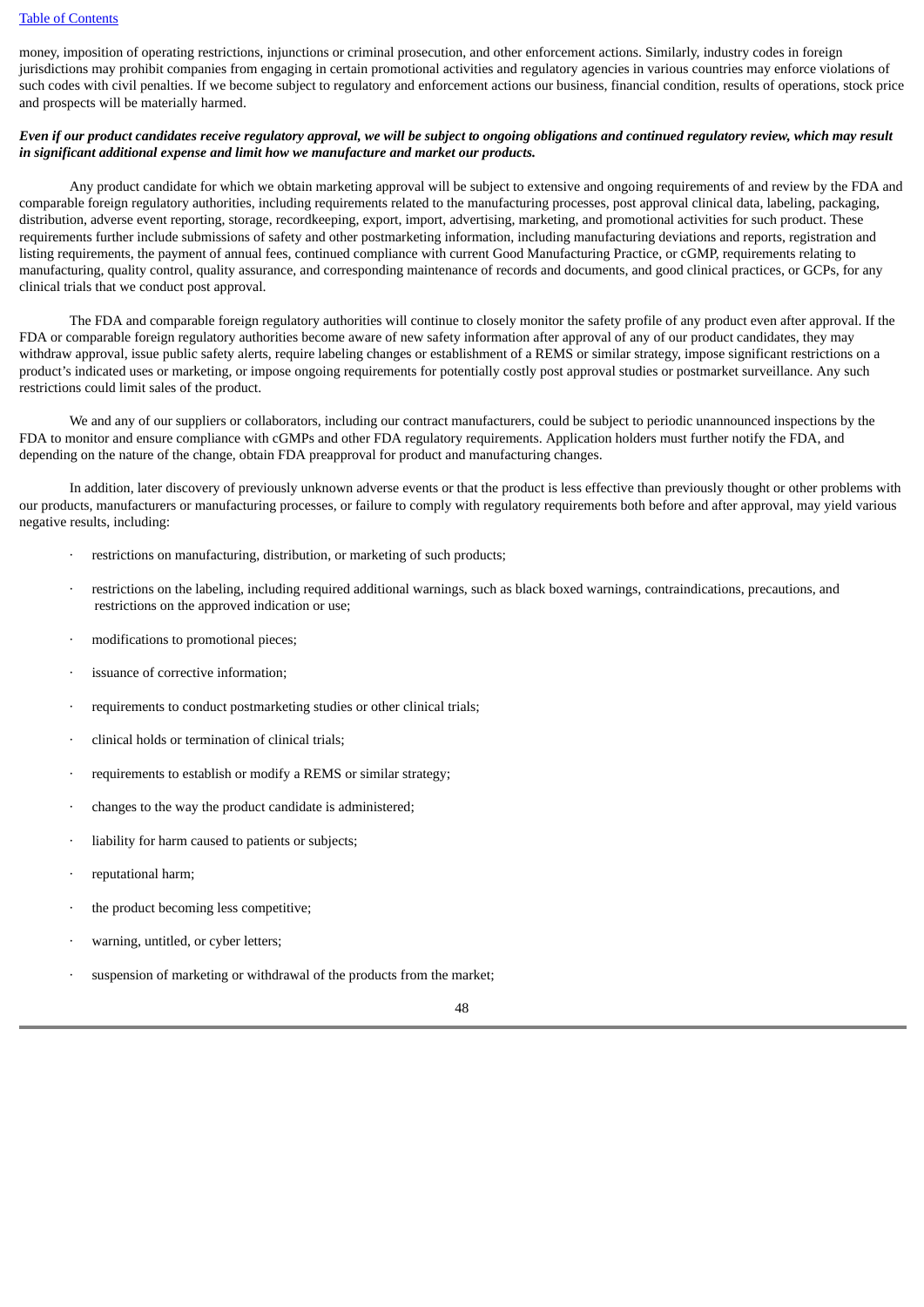- · regulatory authority issuance of safety alerts, Dear Healthcare Provider letters, press releases, or other communications containing warnings or other safety information about the product candidate;
- · refusal to approve pending applications or supplements to approved applications that we submit;
- recalls of products;
- fines, restitution or disgorgement of profits or revenues;
- suspension or withdrawal of marketing approvals;
- refusal to permit the import or export of our products;
- product seizure or detention:
- · FDA debarment, suspension and debarment from government contracts, and refusal of orders under existing government contracts, exclusion from federal healthcare programs, consent decrees, or corporate integrity agreements; or
- injunctions or the imposition of civil or criminal penalties, including imprisonment.

Any of these events could prevent us from achieving or maintaining market acceptance of the particular product candidate, if approved, or could substantially increase the costs and expenses of commercializing such product, which in turn could delay or prevent us from generating significant revenues from its marketing and sale. Any of these events could further have other material and adverse effects on our operations and business and could adversely impact our business, financial condition, results of operations, stock price and prospects.

The FDA's policies or those of comparable foreign regulatory authorities may change and additional government regulations may be enacted that could prevent, limit or delay regulatory approval of our product candidates, limit the marketability of our product candidates, or impose additional regulatory obligations on us. Changes in medical practice and standard of care may also impact the marketability of our product candidates.

If we are slow or unable to adapt to changes in existing requirements, standards of care, or the adoption of new requirements or policies, or if we are not able to maintain regulatory compliance, we may lose any marketing approval that we may have obtained and be subject to regulatory enforcement action.

Should any of the above actions take place, we could be prevented from or significantly delayed in achieving profitability. Further, the cost of compliance with post approval regulations may have a negative effect on our operations and business and could adversely impact our business, financial condition, results of operations, stock price and prospects.

### Obtaining and maintaining marketing approval for our product candidates in one jurisdiction would not mean that we will be successful in obtaining marketing approval of that product candidate in other jurisdictions, which could prevent us from marketing our products internationally.

Obtaining and maintaining marketing approval of our product candidates in one jurisdiction would not guarantee that we will be able to obtain or maintain marketing approval in any other jurisdiction, while a failure or delay in obtaining marketing approval in one jurisdiction may have a negative effect on the marketing approval process in others. For example, even if the FDA grants marketing approval of a product candidate, comparable foreign regulatory authorities must also approve the manufacturing, marketing and promotion of the product candidate in those countries. Approval procedures vary among jurisdictions and can involve requirements and administrative review periods different from, and, in some cases, greater than, those in the United States, including additional preclinical studies or clinical trials, as clinical trials conducted in one jurisdiction may not be accepted by regulatory authorities in other jurisdictions. In many jurisdictions outside the United States, a product candidate must be approved for reimbursement before it can be approved for sale in that jurisdiction. In some cases, the price that we intend to charge for our products is also subject to approval. Additionally, the outcome of the United Kingdom's impending withdrawal from the European Union, commonly referred to as Brexit, remains uncertain. Since a significant proportion of the regulatory framework in the United Kingdom is derived from European Union directives and regulations, the withdrawal of the United Kingdom from the European Union could materially impact the regulatory regime with respect to the approval of our product candidates in the United Kingdom or the European Union.

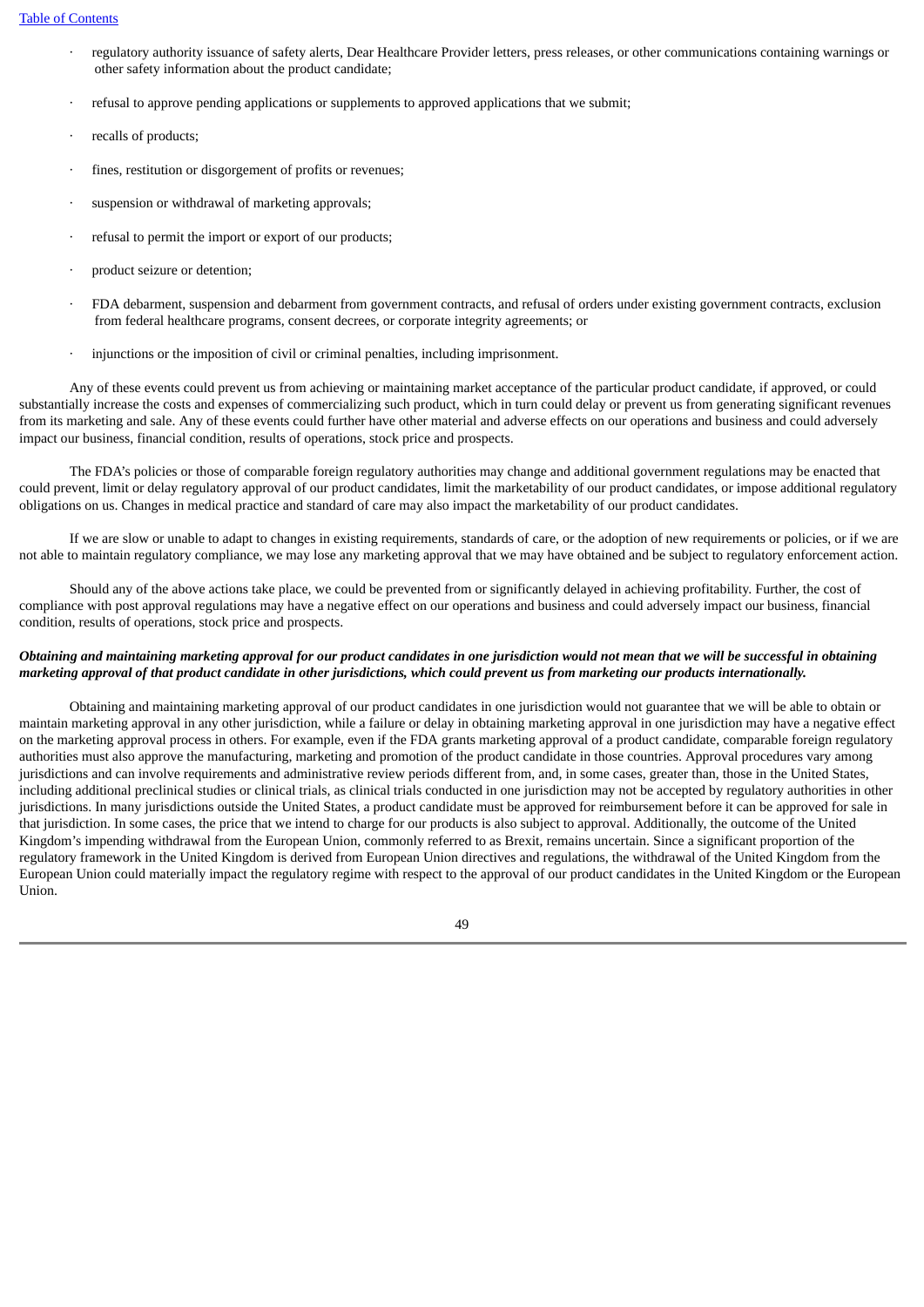Regulatory authorities in jurisdictions outside of the United States have requirements for approval of product candidates with which we must comply prior to marketing in those jurisdictions. Obtaining foreign marketing approvals and compliance with foreign regulatory requirements, including compliance with Brexit, could result in significant delays, difficulties and costs for us and could delay or prevent the introduction of our products in certain countries. If we fail to comply with the regulatory requirements in international markets and/or receive applicable marketing approvals, our target market will be reduced and our ability to realize the full market potential of our product candidates will be harmed. If we obtain approval for any product candidate and ultimately commercialize that product in foreign markets, we would be subject to additional risks and uncertainties, including the burden of complying with complex and changing foreign regulatory, tax, accounting and legal requirements and the reduced protection of intellectual property rights in some foreign countries.

#### **Risks related to commercialization**

## If we are unable to successfully commercialize any product candidate for which we receive regulatory approval, or experience significant delays in doing *so, our business will be materially harmed.*

If we are successful in obtaining marketing approval from applicable regulatory authorities for RP1 or any of our other product candidates, our ability to generate revenues from our product candidates will depend on our success in:

- launching commercial sales of our product candidates, whether alone or in collaboration with others;
- receiving an approved label with claims that are necessary or desirable for successful marketing, and that does not contain safety or other limitations that would impede our ability to market the product candidates;
- · creating market demand for our product candidates through marketing, sales and promotion activities;
- · hiring, training, and deploying a sales force or contracting with third parties to commercialize product candidates in the United States;
- · manufacturing product candidates in sufficient quantities and at acceptable quality and cost to meet commercial demand at launch and thereafter;
- · establishing and maintaining agreements with wholesalers, distributors, and group purchasing organizations on commercially reasonable terms;
- · creating partnerships with, or offering licenses to, third parties to promote and sell product candidates in foreign markets where we receive marketing approval;
- · maintaining patent and trade secret protection and regulatory exclusivity for our product candidates;
- achieving market acceptance of our product candidates by patients, the medical community, and third party payors;
- achieving appropriate reimbursement for our product candidates;
- effectively competing with other therapies; and
- maintaining a continued acceptable safety profile of our product candidates following launch.

To the extent we are not able to do any of the foregoing, our business, financial condition, results of operations, stock price and prospects will be materially harmed.

## We face significant competition from other biopharmaceutical and biotechnology companies, academic institutions, government agencies, and other research organizations, which may result in others discovering, developing or commercializing products more quickly or marketing them more successfully than us. If their product candidates are shown to be safer or more effective than ours, our commercial opportunity may be reduced or *eliminated.*

The development and commercialization of cancer immunotherapy products is characterized by rapidly advancing technologies, intense competition and a strong emphasis on proprietary rights. We face competition with respect to our current product candidates, and will face competition with respect to any product candidates that we may seek to develop or commercialize in the future, from major biopharmaceutical companies, specialty biopharmaceutical companies, and biotechnology companies worldwide. There are a number of large biopharmaceutical and biotechnology companies that currently market and sell products or are pursuing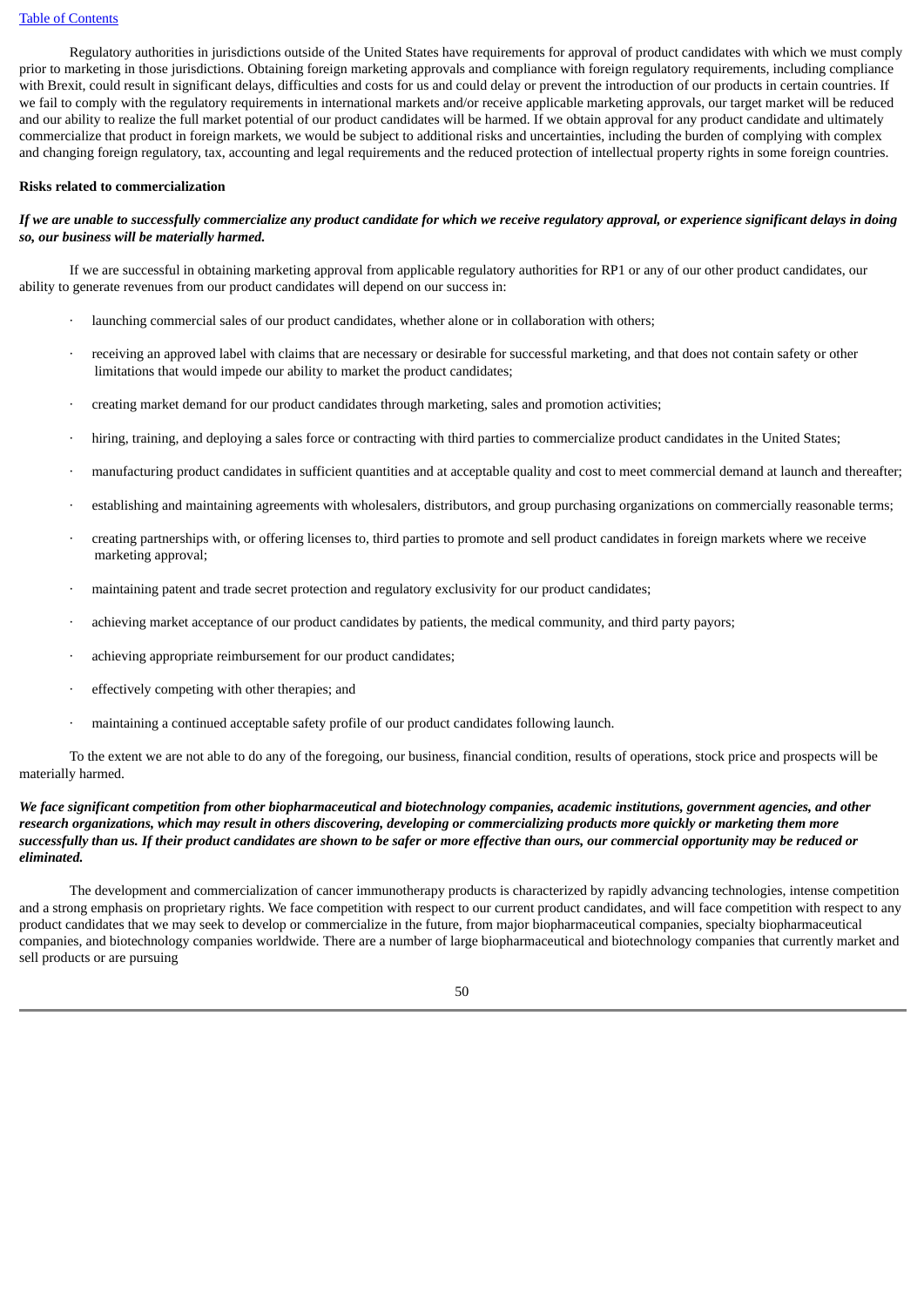the development of products for the treatment of solid tumors, including oncolytic immunotherapy and cancer vaccine approaches. Potential competitors also include academic institutions, government agencies, and other public and private research organizations that conduct research, seek patent protection, and establish collaborative arrangements for research, development, manufacturing, and commercialization.

While our product candidates are intended to be used in combination with other drugs with different mechanisms of action, if and when marketed they will still compete with a number of drugs that are currently marketed or in development that also target cancer. To compete effectively with these drugs, our product candidates will need to demonstrate advantages in clinical efficacy and safety compared to these competitors when used alone or in combination with other drugs.

Our commercial opportunities could be reduced or eliminated if our competitors develop and commercialize products that are safer, more effective, have fewer or less severe side effects, are easier to administer or are less expensive alone or in combination with other therapies than any products that we may develop alone or in combination with other therapies. Our competitors also may obtain FDA or comparable foreign regulatory authorities' approval for their products more rapidly than we may obtain approval for ours, which could result in our competitors establishing a strong market position before we are able to enter the market. In addition, our ability to compete may be affected in many cases by insurers or other third party payors coverage decisions.

Many of the companies with which we are competing or may compete in the future have significantly greater financial resources and expertise in research and development, manufacturing, preclinical testing, conducting clinical trials, obtaining regulatory approvals, and marketing approved products than we do. Mergers and acquisitions in the biopharmaceutical and biotechnology industries may result in even more resources being concentrated among a smaller number of our competitors. Early stage companies may also prove to be significant competitors, particularly through collaborative arrangements with large and

established companies. These third parties compete with us in recruiting and retaining qualified scientific and management personnel and establishing clinical trial sites and patient registration for clinical trials, as well as in developing or acquiring technologies complementary to, or necessary for, our programs. If we are unable to successfully compete with these companies our business, financial condition, results of operations, stock price and prospects may be materially harmed.

## If we are unable to establish effective marketina, sales and distribution capabilities or enter into aareements with third parties to market and sell our product candidates, if they are approved, the revenues that we generate may be limited and we may never become profitable.

We currently do not have a commercial infrastructure for the marketing, sale, and distribution of our cancer immunotherapies. If and when our product candidates receive marketing approval, we intend to commercialize our product candidates on our own in the United States and potentially with pharmaceutical or biotechnology partners in other geographies. In order to commercialize our products, we must build our marketing, sales, and distribution capabilities or make arrangements with third parties to perform these services. We may not be successful in doing so. Should we decide to move forward in developing our own marketing capabilities, we may incur expenses prior to product launch or even approval in order to recruit a sales force and develop a marketing and sales infrastructure. If a commercial launch is delayed as a result of the FDA or comparable foreign regulatory authority requirements or other reasons, we would incur these expenses prior to being able to realize any revenue from sales of our product candidates. Even if we are able to effectively hire a sales force and develop a marketing and sales infrastructure, our sales force and marketing teams may not be successful in commercializing our product candidates. This may be costly, and our investment would be lost if we cannot retain or reposition our sales and marketing personnel.

We may also or alternatively decide to collaborate with third party marketing and sales organizations to commercialize any approved product candidates in the United States, in which event, our ability to generate product revenues may be limited. To the extent we rely on third parties to commercialize any products for which we obtain regulatory approval, we may receive less revenues than if we commercialized these products ourselves, which could materially harm our prospects. In addition, we would have less control over the sales efforts of any other third parties involved in our commercialization efforts, and could be held liable if they failed to comply with applicable legal or regulatory requirements.

We have no prior experience in the marketing, sale, and distribution of biopharmaceutical products, and there are significant risks involved in building and managing a commercial infrastructure. The establishment and development of commercial capabilities, including compliance plans, to market any products we may develop will be expensive and time consuming and could delay any product launch, and we may not be able to successfully develop this capability. We will have to compete with other biopharmaceutical and biotechnology companies, including oncology-focused companies, to recruit, hire, train, manage, and retain marketing and sales personnel, which is expensive and time consuming and could delay any product launch. Developing our sales capabilities may also divert resources and management attention away from product development.

In the event we are unable to develop a marketing and sales infrastructure, we may not be able to commercialize our product candidates in the United States or elsewhere, which could limit our ability to generate product revenues and materially harm our

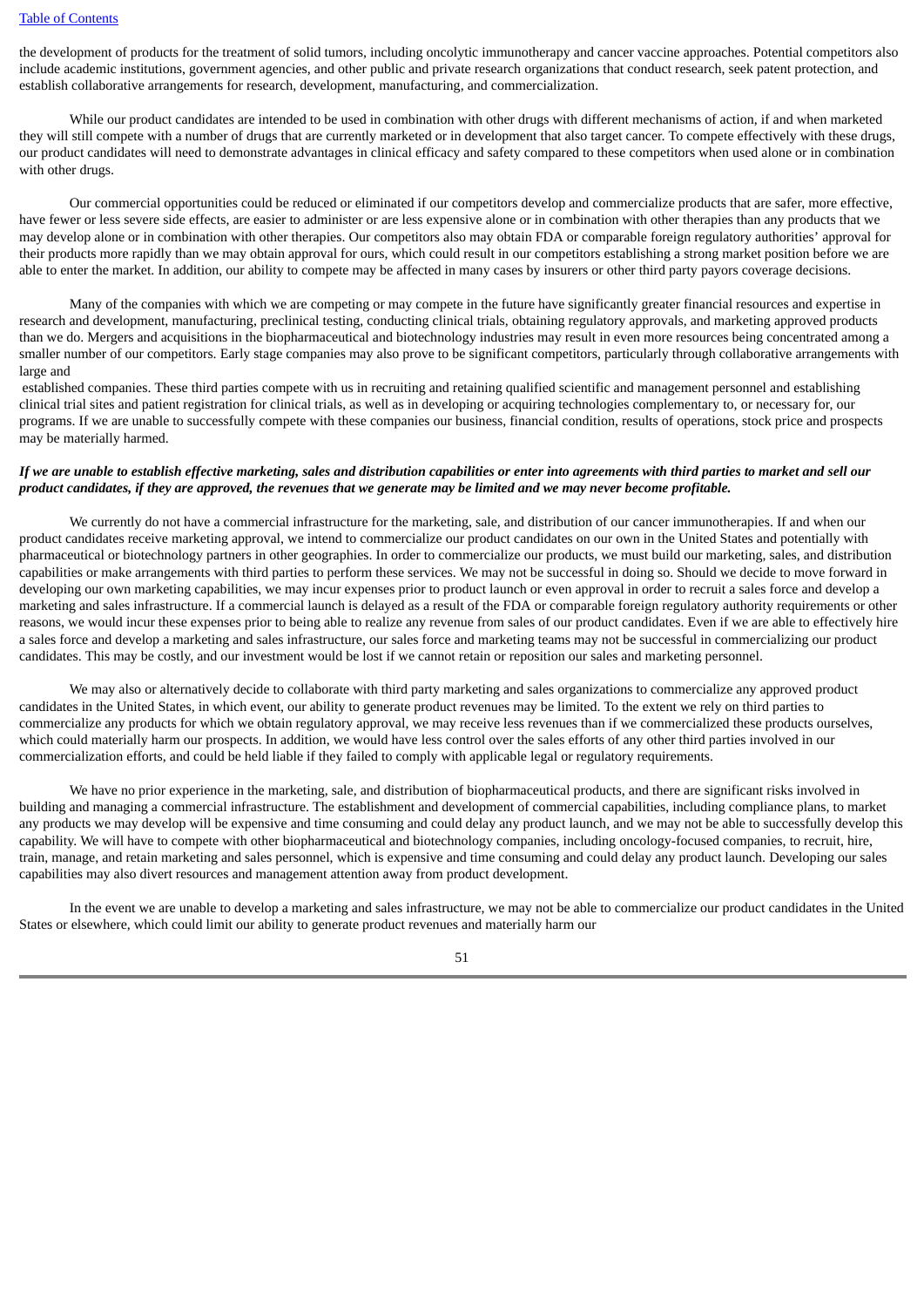business, financial condition, results of operations, stock price and prospects. Factors that may inhibit our efforts to commercialize our product candidates include:

- the inability to recruit, train, manage, and retain adequate numbers of effective sales and marketing personnel;
- · the inability of sales personnel to obtain access to physicians or persuade adequate numbers of physicians to prescribe our product candidates;
- · our inability to effectively oversee a geographically dispersed sales and marketing team;
- the costs associated with training sales and marketing personnel on legal and regulatory compliance matters and monitoring their actions;
- · an inability to secure adequate coverage and reimbursement by government and private health plans;
- · the clinical indications for which the products are approved and the claims that we may make for the products;
- limitations or warnings, including distribution or use restrictions, contained in the products' approved labeling;
- any distribution and use restrictions imposed by the FDA or comparable foreign regulatory authorities or to which we agree as part of a mandatory REMS or voluntary risk management plan;
- liability for sales or marketing personnel who fail to comply with the applicable legal and regulatory requirements;
- the lack of complementary products to be offered by sales personnel, which may put us at a competitive disadvantage relative to companies with more extensive product lines; and
- · unforeseen costs and expenses associated with creating an independent sales and marketing organization or engaging a contract sales organization.

# Our product candidates are based on a novel approach to the treatment of cancer, which makes it difficult to predict the time and cost of product *candidate development.*

We have concentrated all of our research and development efforts on product candidates based on our Immulytic platform, and our future success depends on the successful development of this therapeutic approach. There can be no assurance that any development problems we experience in the future will not cause significant delays or unanticipated costs, or that such development problems can be solved. Should we encounter development problems, including unfavorable preclinical or clinical trial results, the FDA and foreign regulatory authorities may refuse to approve our product candidates, or may require additional information, tests, or trials, which could significantly delay product development and significantly increase our development costs. Moreover, even if we are able to provide the requested information or trials to the FDA, there would be no guarantee that the FDA would accept them or approve our product candidates. We may also experience delays in developing a sustainable, reproducible and scalable manufacturing process, or developing or qualifying and validating product release assays, other testing and manufacturing methods, and our equipment and facilities in a timely manner, which may prevent us from completing our clinical trials or commercializing our product candidates on a timely or profitable basis, if at all.

In addition, the clinical trial requirements of the FDA and comparable foreign regulatory authorities and the criteria these regulators use to determine the safety and efficacy of a product candidate vary substantially according to the type, complexity, novelty and intended use and market of the potential products. The FDA and comparable foreign regulatory authorities have limited experience with the approval of oncolytic immunotherapies. Only one oncolytic immunotherapy, TVec, has received FDA approval to date. Any product candidates that are approved may be subject to extensive post-approval regulatory requirements, including requirements pertaining to manufacturing, distribution, and promotion. We may need to devote significant time and resources to compliance with these requirements.

# If our product candidates do not achieve broad market acceptance, the revenues that we generate from their sales may be limited, and we may never *become profitable.*

We have never commercialized a product candidate for any indication. Even if our product candidates are approved by the appropriate regulatory authorities for marketing and sale, they may not gain acceptance among physicians, patients, third party payors, and others in the medical community. If any product candidates for which we obtain regulatory approval do not gain an adequate level of market acceptance, we could be prevented from or significantly delayed in achieving profitability. Market acceptance of our product candidates by the medical community, patients, and third party payors will depend on a number of factors, some of which are

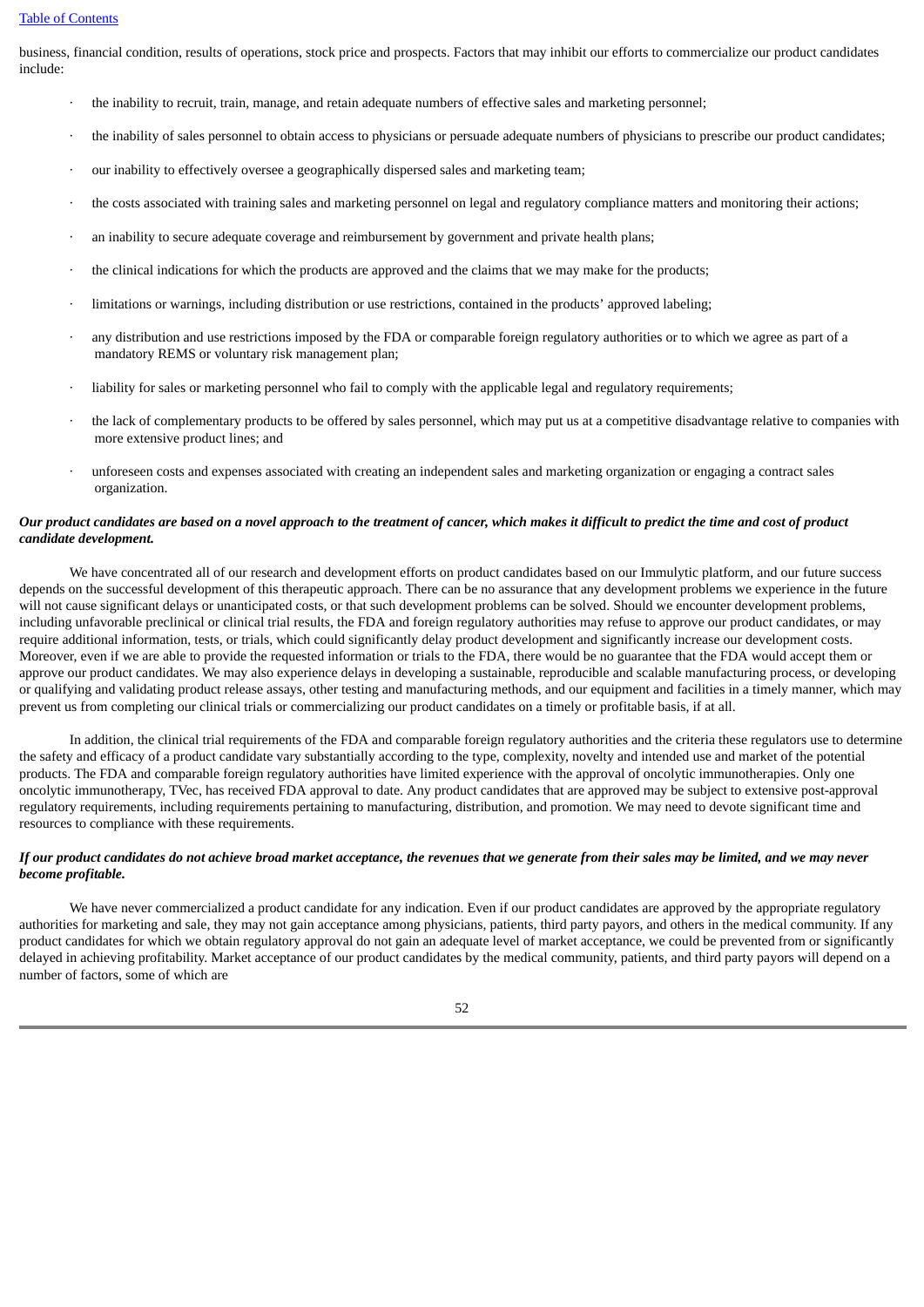beyond our control. For example, physicians are often reluctant to switch their patients and patients may be reluctant to switch from existing therapies even when new and potentially more effective or safer treatments enter the market.

Efforts to educate the medical community and third party payors on the benefits of our product candidates may require significant resources and may not be successful. If any of our product candidates is approved but does not achieve an adequate level of market acceptance, we could be prevented from or significantly delayed in achieving profitability. The degree of market acceptance of any of our product candidates will depend on a number of factors, including:

- · the efficacy of our product candidates in combination with marketed checkpoint blockade drugs;
- the commercial success of the checkpoint blockade drugs with which our products are co-administered;
- · the prevalence and severity of adverse events associated with our product candidates or those products with which they are co-administered;
- the clinical indications for which the products are approved and the approved claims that we may make for the products;
- limitations or warnings contained in the product's FDA-approved labeling or those of comparable foreign regulatory authorities, including potential limitations or warnings for our product candidates that may be more restrictive than other competitive products;
- · changes in the standard of care for the targeted indications for our product candidates, which could reduce the marketing impact of any claims that we could make following FDA approval or approval by comparable foreign regulatory authorities, if obtained;
- the relative convenience and ease of administration of our product candidates by direct injection into tumors, a less common method for the administration of oncology therapies than systemic administration, which may result in slower adoption of our therapies;
- · the relative convenience and ease of administration of any products with which our product candidates are co-administered;
- the cost of treatment compared with the economic and clinical benefit of alternative treatments or therapies;
- the availability of adequate coverage or reimbursement by third parties, such as insurance companies and other healthcare payors, and by government healthcare programs, including Medicare and Medicaid;
- the price concessions required by third party payors to obtain coverage;
- the extent and strength of our marketing and distribution of our product candidates;
- · the safety, efficacy, and other potential advantages over, and availability of, alternative treatments already used or that may later be approved;
- distribution and use restrictions imposed by the FDA or comparable foreign regulatory authorities with respect to our product candidates or to which we agree as part of a REMS or voluntary risk management plan;
- · the timing of market introduction of our product candidates, as well as competitive products;
- our ability to offer our product candidates for sale at competitive prices;
- the willingness of the target patient population to try new therapies and of physicians to prescribe these therapies;
- the extent and strength of our third party manufacturer and supplier support;
- the actions of companies that market any products with which our product candidates are co-administered;
- the approval of other new products;
- adverse publicity about our product candidates or any products with which they are co-administered, or favorable publicity about competitive products; and

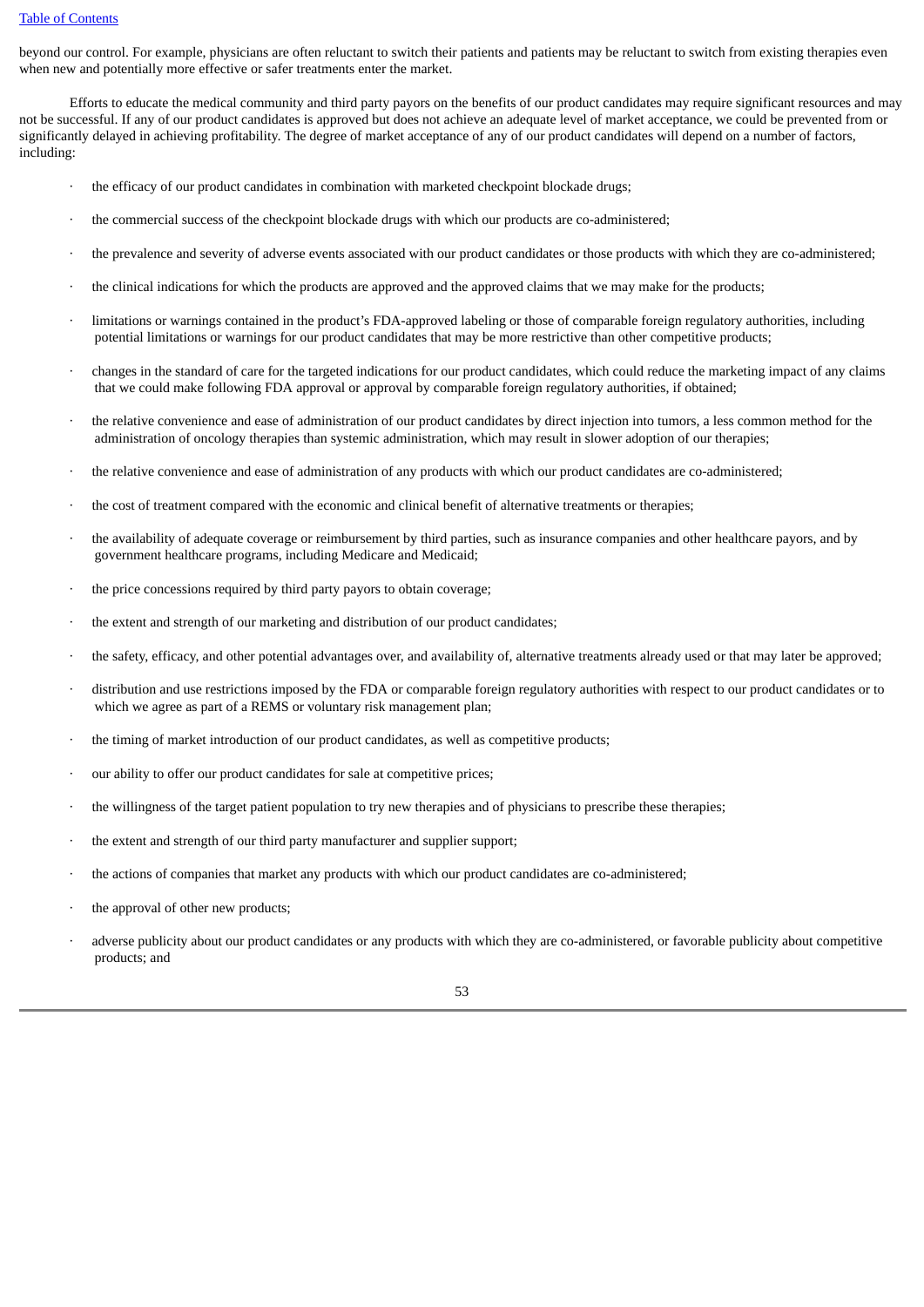potential product liability claims.

#### The size of the potential market for our product candidates is difficult to estimate and, if any of our assumptions are inaccurate, the actual markets for *our product candidates may be smaller than our estimates.*

The potential market opportunities for our product candidates are difficult to estimate and will depend in large part on the drugs with which our product candidates are co-administered and the success of competing therapies and therapeutic approaches. In particular, the market opportunity for oncolytic immunotherapies is hard to estimate given that it is an emerging field with only one existing FDA-approved oncolytic immunotherapy, TVec, which has yet to enjoy broad market acceptance. Our estimates of the

potential market opportunities are predicated on many assumptions, which may include industry knowledge and publications, third party research reports, and other surveys. Although we believe that our internal assumptions are reasonable, these assumptions involve the exercise of significant judgment on the part of our management, are inherently uncertain, and their reasonableness has not been assessed by an independent source. If any of the assumptions proves to be inaccurate, the actual markets for our product candidates could be smaller than our estimates of the potential market opportunities.

### Negative developments in the field of immune-oncology could damage public perception of RP1 or any of our other product candidates and negatively *affect our business.*

The commercial success of our product candidates will depend in part on public acceptance of the use of cancer immunotherapies. Adverse events in clinical trials of RP1 or our other product candidates or in clinical trials of others developing similar products and the resulting publicity, as well as any other negative developments in the field of immuno-oncology that may occur in the future, including in connection with competitor therapies, could result in a decrease in demand for RP1 or our other product candidates that we may develop. These events could also result in the suspension, discontinuation, or clinical hold of or modification to our clinical trials. If public perception is influenced by claims that the use of cancer immunotherapies is unsafe, whether related to our therapies or those of our competitors, our product candidates may not be accepted by the general public or the medical community and potential clinical trial subjects may be discouraged from enrolling in our clinical trials. As a result, we may not be able to continue or may be delayed in conducting our development programs.

As our product candidates consist of a modified virus, adverse developments in antiviral vaccines or clinical trials of other oncolytic immunotherapy products based on viruses may result in a disproportionately negative effect for RP1 or our other product candidates as compared to other products in the field of immune-oncology that are not based on viruses. Future negative developments in the field of immune-oncology or the biopharmaceutical industry could also result in greater governmental regulation, stricter labeling requirements and potential regulatory delays in the testing or approvals of our products. Any increased scrutiny could delay or increase the costs of obtaining marketing approval for RP1 or our other product candidates.

#### **Risks related to our financial position and need for additional capital**

#### We are a clinical stage biopharmaceutical company with a very limited operating history. We have incurred net losses since our inception and anticipate that we will continue to incur substantial and increasing net losses in the foreseeable future. We may never achieve or sustain profitability.

We are a clinical stage biopharmaceutical company with a limited operating history, and we are early in our development efforts. We have no products approved for commercial sale and have not generated any revenue from product sales to date, and we continue to incur significant research and development and other expenses related to our ongoing operations. Investment in biopharmaceutical product development is highly speculative because it entails substantial upfront capital expenditures and significant risk that any potential product candidate will fail to demonstrate adequate efficacy or an acceptable safety profile, gain marketing approval and become commercially viable. We have financed our operations to date primarily through the sale of equity securities, including the sale of our common stock in our public offerings. Since our inception, most of our resources have been dedicated to the preclinical and clinical development of our Immulytic platform, RP1 and our other product candidates. The size of our future net losses will depend, in part, on our future expenses and our ability to generate revenue, if any.

We are not profitable and have incurred losses in each period since our inception. For the years ended March 31, 2019 and 2018, we reported a net loss of \$30.8 million and \$19.7 million, respectively. For the three and nine months ended December 31, 2019, we reported a net loss of \$16.2 million and \$36.8 million, respectively. For the three and nine months ended December 31, 2018, we reported a net loss of \$7.7 million and \$24.2 million, respectively. At December 31, 2019, we had an accumulated deficit of \$96.5 million. We expect to continue to incur significant losses for the foreseeable future, and we expect these losses to increase as we

continue our research and development of, and seek marketing approvals for, RP1 and any additional product candidates we may develop.

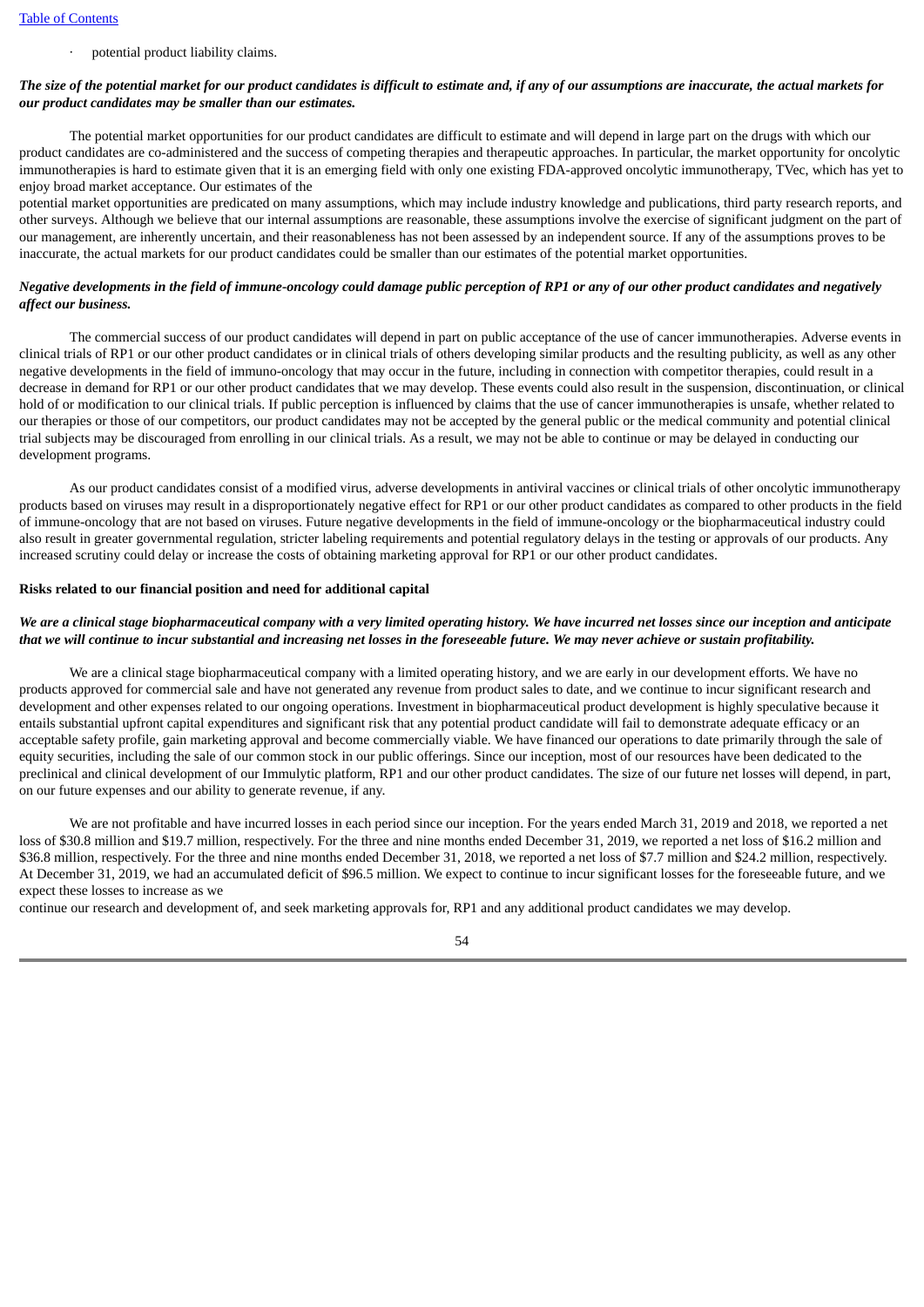#### Table of [Contents](#page-1-0)

Even if we succeed in receiving marketing approval for and commercialize RP1, we will continue to incur substantial research and development and other expenditures to develop and market additional potential products. We may encounter unforeseen expenses, difficulties, complications, delays and other unknown factors that may adversely affect our business. The size of our future net losses will depend, in part, on the rate of future growth of our expenses and our ability to generate revenue. Our prior losses and expected future losses have had and will continue to have an adverse effect on our stockholders' equity and working capital.

## We have never generated any revenue from product sales, and our ability to generate revenue from product sales and become profitable will depend *significantly on our success in achieving a number of goals.*

We have no products approved for commercial sale, have not generated any revenue from product sales, and do not anticipate generating any revenue from product sales until after we have received marketing approval for the commercial sale of a product candidate, if ever. Our ability to generate revenue and achieve profitability depends significantly on our success in achieving a number of goals, including:

- · completing research regarding, and preclinical and clinical development of, RP1 and our other product candidates;
- · obtaining marketing approvals for RP1 and our other product candidates for which we complete clinical trials;
- developing a sustainable and scalable manufacturing process for RP1 and our other product candidates, including establishing and maintaining commercially viable supply and manufacturing relationships with third parties;
- launching and commercializing RP1 and our other product candidates for which we obtain marketing approvals, either directly or with a collaborator or distributor;
- · obtaining market acceptance of RP1 and our other product candidates as viable treatment options;
- addressing any competing technological and market developments;
- identifying, assessing, acquiring and developing new product candidates;
- · negotiating favorable terms in any collaboration, licensing, or other arrangements into which we may enter;
- · obtaining, maintaining, protecting, and expanding our portfolio of intellectual property rights, including patents, trade secrets, and know-how; and
- attracting, hiring, and retaining qualified personnel.

Even if our product candidates or any future product candidates that we develop are approved for commercial sale, we anticipate incurring significant costs associated with commercializing any such product candidate. Our expenses could increase beyond expectations if we are required by the FDA or comparable foreign regulatory authorities to change our manufacturing processes or assays, or to perform clinical, nonclinical, or other types of studies in addition to those that we currently anticipate.

If we are successful in obtaining regulatory approvals to market RP1 or our other product candidates, our revenue will be dependent, in part, upon the size of the markets in the territories for which we gain marketing approval, the accepted price for the product, the ability to get reimbursement at any price, and whether we own the commercial rights for that territory. If the number of our addressable patients is not as significant as we estimate, the indication approved by regulatory authorities is narrower than we expect, the labels for our product candidates contain significant safety warnings, regulatory authorities impose burdensome or restrictive distribution requirements, or the reasonably accepted patient population for treatment is narrowed by competition, physician choice or treatment guidelines, we may not generate significant revenue from sales of such products, even if approved. If we are not able to generate revenue from the sale of any approved products, we could be prevented from or significantly delayed in achieving profitability.

## We will require substantial additional financing to achieve our goals, and a failure to obtain this necessary capital when needed on acceptable terms, or at *all, could force us to delay, limit, reduce or terminate our product development or commercialization efforts.*

Our operations have consumed substantial amounts of cash since inception. At December 31, 2019, our cash and cash equivalents and short-term investments were \$180.9 million We expect to continue to spend substantial amounts to continue the clinical and preclinical development of RP1 and our other product candidates. Accordingly, we will need to obtain substantial additional funds to achieve our business objectives. If we are able to gain marketing approval of any product candidate, we will

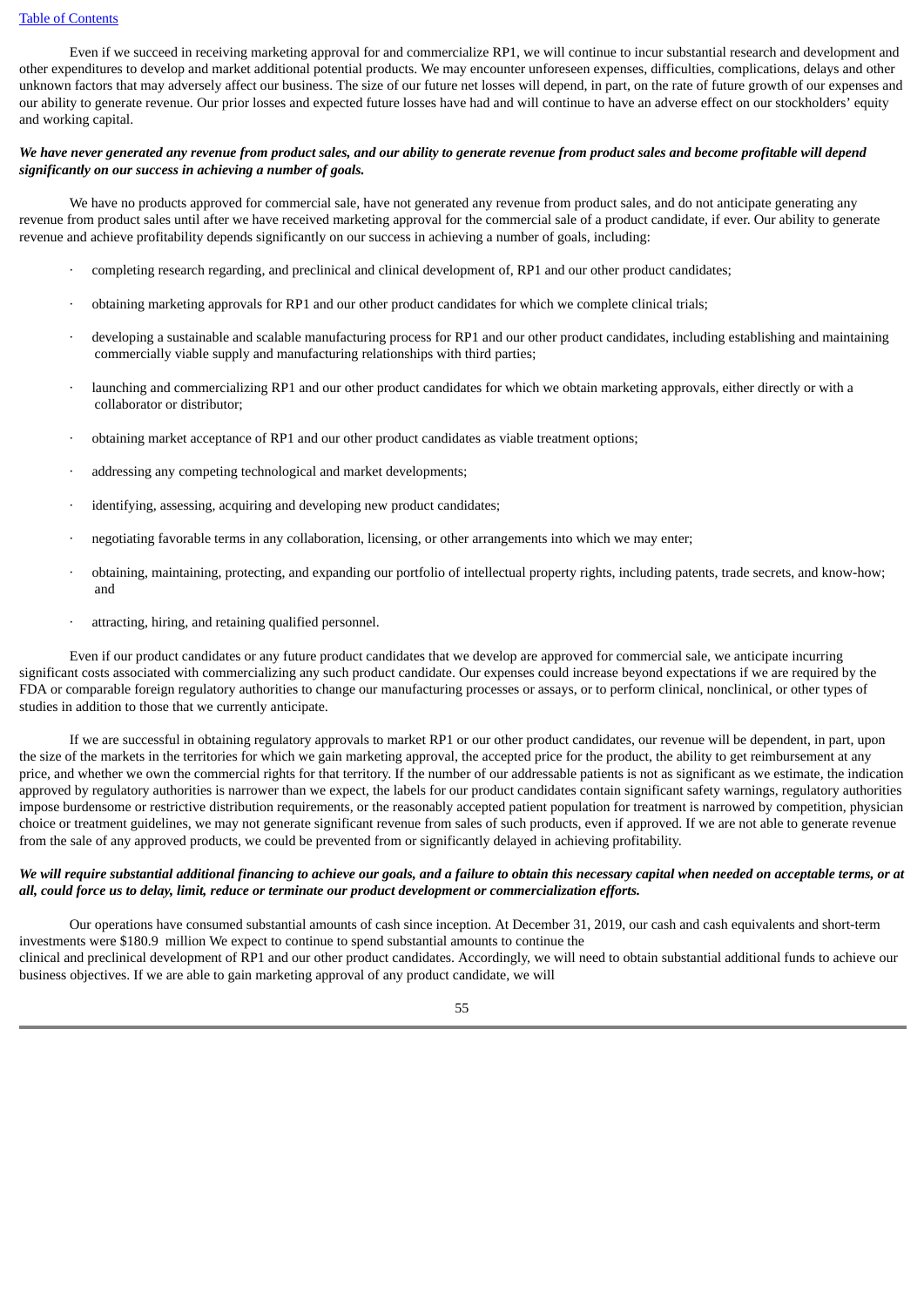## Table of [Contents](#page-1-0)

require significant additional amounts of cash in order to launch and commercialize such product. In addition, other unanticipated costs may arise.

Our future capital requirements depend on many factors, including:

- · the scope, progress, results and costs of researching and developing RP1 and our other product candidates, and conducting preclinical studies and clinical trials;
- · the timing of, and the costs involved in, obtaining marketing approvals for RP1 and our other product candidates if clinical trials are successful;
- the success of any collaborations;
- · the cost of commercialization activities for any approved product, including marketing, sales and distribution costs;
- the cost and timing of operating our manufacturing facility:
- · the cost of manufacturing RP1 and our other product candidates for clinical trials in preparation for marketing approval and commercialization;
- · our ability to establish and maintain strategic licensing or other arrangements and the financial terms of such agreements;
- the costs involved in preparing, filing, prosecuting, maintaining, expanding, defending and enforcing patent claims, including litigation costs and the outcome of such litigation;
- · the timing, receipt, and amount of sales of, or royalties on, our future products, if any; and
- the emergence of competing cancer therapies and other adverse market developments.

We do not have any committed external source of funds or other support for our development efforts. Until we can generate sufficient product revenue to finance our cash requirements, which we may never do, we expect to finance our future cash needs through a combination of public or private equity offerings, debt financings, collaborations, strategic alliances, licensing arrangements and other marketing or distribution arrangements. Based on our research and development plans, we expect that our existing cash and cash equivalents and short term investments will enable us to fund our planned operating expenses and capital expenditure requirements into the second half of calendar year 2022. We have based this estimate on assumptions that may prove to be wrong, and we could exhaust our available capital resources sooner than we expect. In addition, because the design and outcome of our planned and anticipated clinical trials is highly uncertain, we cannot reasonably estimate the actual amounts necessary to successfully complete the development and commercialization of RP1 or our other product candidates.

#### Raisina additional capital may cause dilution to our stockholders, restrict our operations or reauire us to relinauish rights to our technologies or product *candidates.*

To the extent that we raise additional capital through the sale of common stock or securities convertible or exchangeable into common stock, our existing stockholders' interest will be diluted. Debt financing, if available, would increase our fixed payment obligations and may involve agreements that include covenants limiting or restricting our ability to take specific actions, such as incurring additional debt, making capital expenditures or declaring dividends.

If we are unable to raise additional funds through equity or debt financings when needed, we may be required to grant rights to develop and market one or more of our product candidates or technologies that we would otherwise prefer to develop and market ourselves.

## **Risks related to intellectual property**

### If we are unable to obtain, maintain and protect our intellectual property rights for our technology and product candidates, or if our intellectual property *rights are inadequate, our competitive position could be harmed.*

Our commercial success will depend in part on our ability to obtain and maintain patent and other intellectual property protection in the United States and other countries with respect to our technology, Immulytic platform, RP1 and our other product candidates. We rely on trade secret, patent, copyright and trademark laws, and confidentiality, licensing and other agreements with employees and third parties, all of which offer only limited protection. We seek to protect our proprietary position by filing and prosecuting patent applications in the United States and abroad related to our technology and product candidates.

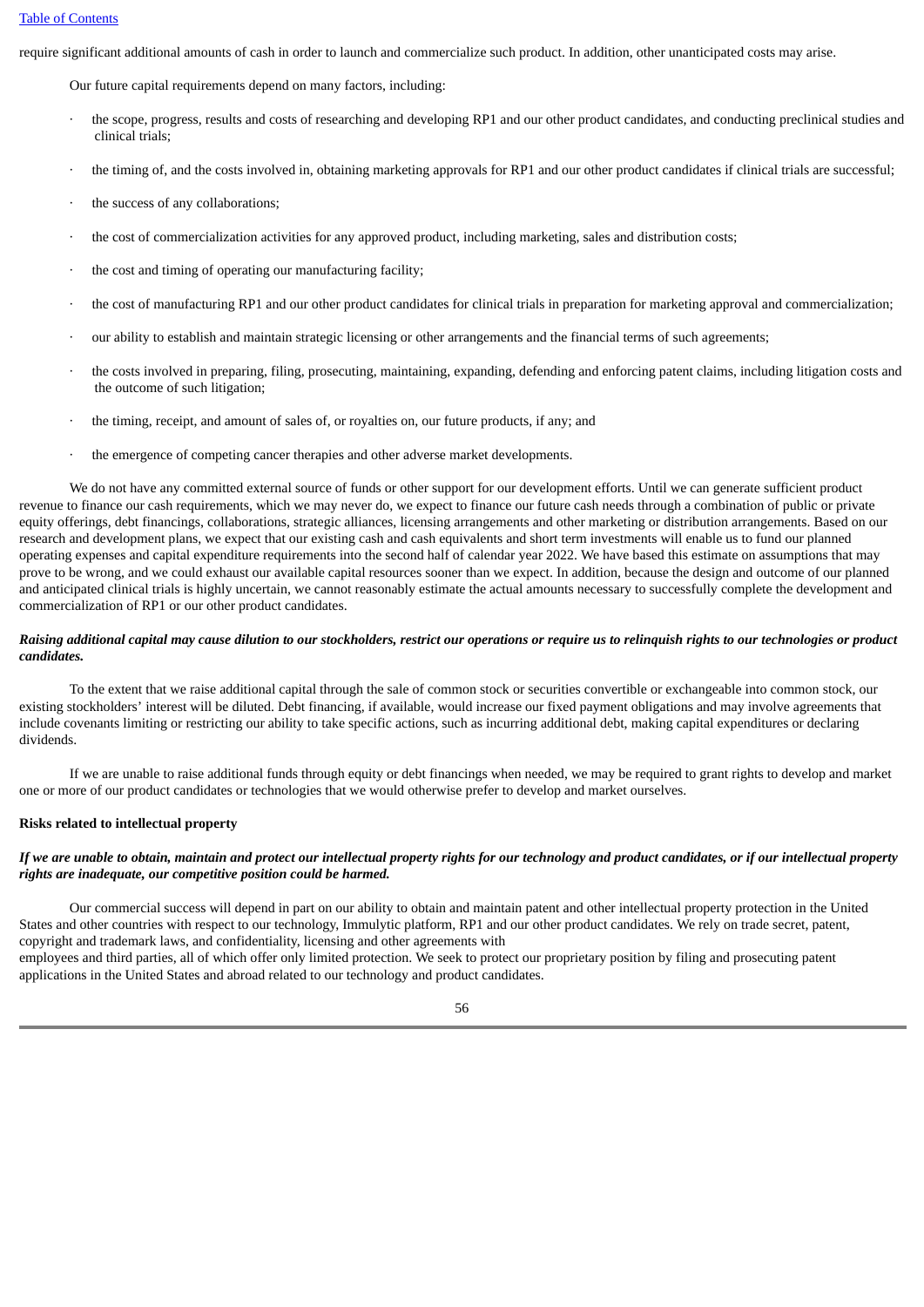The patent positions of biotechnology and pharmaceutical companies generally are highly uncertain, involve complex legal and factual questions and have in recent years been the subject of much litigation. As a result, the issuance, scope, validity, enforceability and commercial value of our licensed patents and any patents we own in the future are highly uncertain. The steps we have taken to protect our proprietary rights may not be adequate to preclude misappropriation of our proprietary information or infringement of our intellectual property rights, both inside and outside of the United States.

Further, the examination process may require us to narrow the claims for our pending patent applications, which may limit the scope of patent protection that may be obtained if these applications issue. The scope of a patent may also be reinterpreted after issuance. The rights that may be granted under our future issued patents may not provide us with the proprietary protection or competitive advantages we are seeking. If we are unable to obtain and maintain patent protection for our technology or for RP1 or our other product candidates, or if the scope of the patent protection obtained is not sufficient, our competitors could develop and commercialize products similar or superior to ours, and our ability to successfully commercialize RP1 or our other product candidates and future technologies may be adversely affected. It is also possible that we will fail to identify patentable aspects of inventions made in the course of our development and commercialization activities before it is too late to obtain patent protection on them.

In addition, the patent prosecution process is expensive, time consuming and complex, and we may not be able to file, prosecute, maintain, enforce or license all necessary or desirable patent applications at a reasonable cost or in a timely manner. Although we enter into nondisclosure and confidentiality agreements with parties who have access to confidential or patentable aspects of our research and development output, such as our employees, collaborators, and other third parties, any of these parties may breach the agreements and disclose such output before a patent application is filed, thereby jeopardizing our ability to seek patent protection. It is also possible that we will fail to identify patentable aspects of our research and development efforts in time to obtain patent protection.

For the core technology in our Immulytic platform and each of our product candidates, we have filed five patent applications under the Patent Cooperation Treaty, or PCT, and four U.S. provisional applications. Four of these PCT applications have entered the national phase and are pending in a range of countries, and one is still in the international phase. None of our PCT-derived patent applications or U.S. provisional applications have been granted by a patent office. Early stage examination has started only in connection with the European national phase applications. Any future provisional patent applications are not eligible to become issued patents until, among other things, we file a non-provisional patent application within 12 months of filing of one or more of our related provisional patent applications. If we do not timely file any non-provisional patent applications, we may lose our priority date with respect to our provisional patent applications and any patent protection on the inventions disclosed in our provisional patent applications. Although we intend to timely file non-provisional patent applications relating to our provisional patent applications, we cannot predict whether any of our future patent applications will result in the issuance of patents that effectively protect our technology or RP1 or our other product candidates, or if any of our future issued patents will effectively prevent others from commercializing competitive products. Publications of discoveries in the scientific literature often lag behind the actual discoveries, and patent applications in the United States and other jurisdictions are typically not published until 18 months after filing or in some cases not at all until they are issued as a patent. Therefore, we cannot be certain that we were the first to make the inventions claimed in our pending patent applications, or that we were the first to file for patent protection of such inventions.

Our pending applications cannot be enforced against third parties practicing the inventions claimed in such applications unless and until a patent issues from such applications. Because the issuance of a patent is not conclusive as to its inventorship, scope, validity or enforceability, issued patents that we license from third parties or own in the future may be challenged in the courts or patent offices in the United States and abroad, including through opposition proceedings, derivation proceedings, *inter partes* review, interference proceedings or litigation. Such proceedings may result in the loss of patent protection, the narrowing of claims in such patents or the invalidity or unenforceability of such patents, which could limit our ability to stop others from using or commercializing similar or identical products, or limit the duration of the patent protection for our technology. Protecting against the unauthorized use of our patented inventions, trademarks and other intellectual property rights is expensive, time consuming, difficult and in some cases may not be possible. In some cases, it may be difficult or impossible to detect third party infringement or misappropriation of our intellectual property rights, even in relation to issued patent claims, and proving any such infringement may be even more difficult. If we are unable to obtain, maintain, and protect our intellectual property our competitive advantage could be harmed, and it could result in a material adverse effect on our business, financial condition, results of operations, stock price and prospects.

## If we are unable to protect the confidentiality of our proprietary information and know-how, the value of our technology and products could be adversely *affected.*

In addition to seeking patent protection, we also rely on other proprietary rights, including protection of trade secrets, know-how and confidential and proprietary information. To maintain the confidentiality of our trade secrets and proprietary information, we enter into confidentiality agreements with our employees, consultants, collaborators and other third parties who have access to our

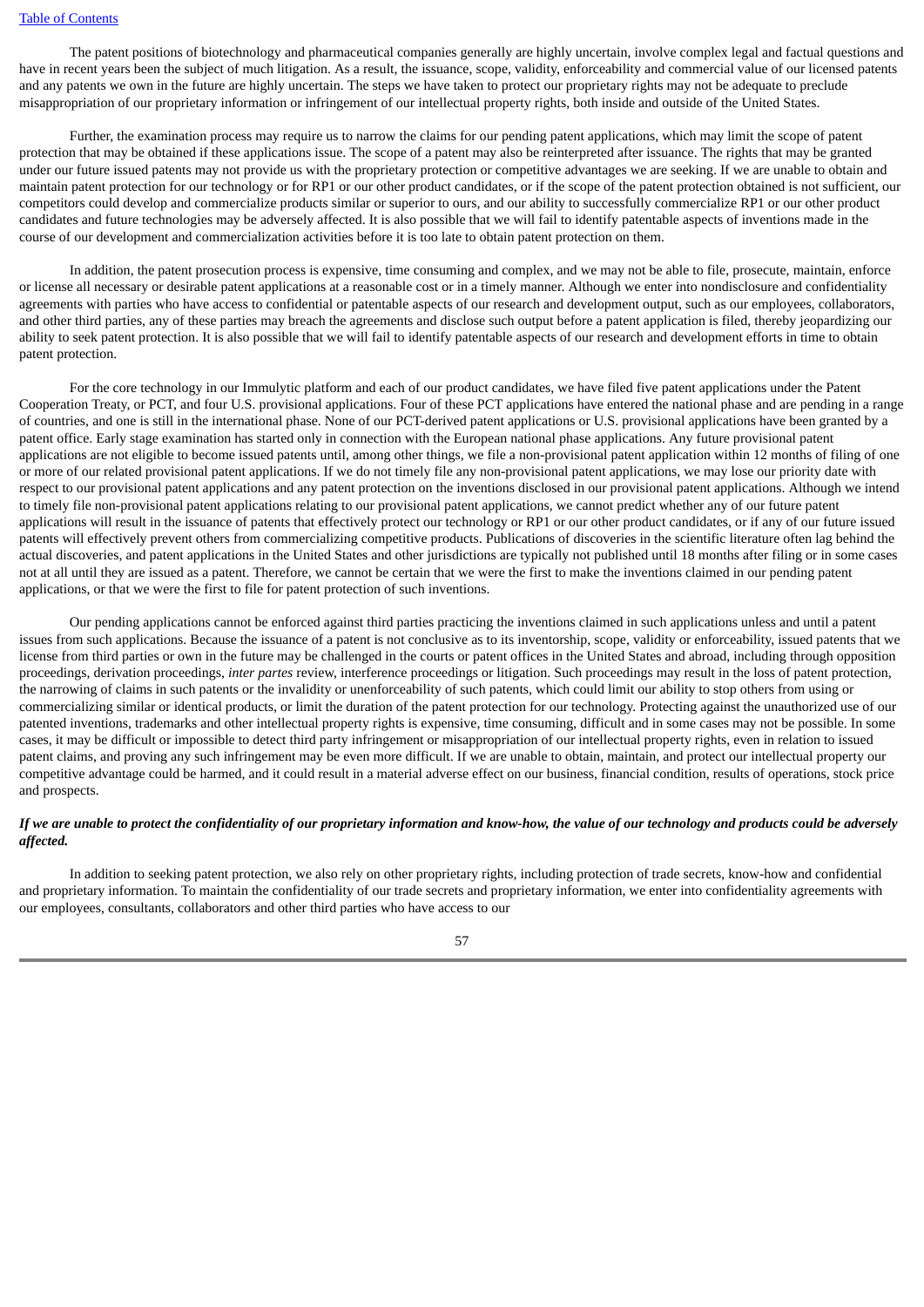trade secrets. Our agreements with employees also provide that any inventions conceived by the individual in the course of rendering services to us shall be our exclusive property. However, we may not obtain these agreements in all circumstances, and individuals with whom we have these agreements may not comply with their terms. The assignment of intellectual property rights may not be self-executing or the assignment agreements may be breached, and we may be forced to bring claims against third parties, or defend claims that they may bring against us, to determine the ownership of what we regard as our intellectual property. In addition, in the event of unauthorized use or disclosure of our trade secrets or proprietary information, these agreements, even if obtained, may not provide meaningful protection, particularly for our trade secrets or other confidential information. To the extent that our employees, consultants or contractors use technology or know-how owned by third parties in their work for us, disputes may arise between us and those third parties as to the rights in related inventions.

Adequate remedies may not exist in the event of unauthorized use or disclosure of our confidential information including a breach of our confidentiality agreements. Enforcing a claim that a party illegally disclosed or misappropriated a trade secret is difficult, expensive, and time consuming, and the outcome is unpredictable. In addition, some courts in and outside of the United States are less willing or unwilling to protect trade secrets. If any of our trade secrets were to be lawfully obtained or independently developed by a competitor or other third party, we would have no right to prevent them from using that technology or information to compete with us. The disclosure of our trade secrets or the independent development of our trade secrets by a competitor or other third party would impair our competitive position and may materially harm our business, financial condition, results of operations, stock price and prospects.

## Third parties may in the future initiate legal proceedings alleging that we are infringing their intellectual property rights, the outcome of which would be *uncertain and could harm our business.*

Our commercial success depends on our ability and the ability of our current or future collaborators to develop, manufacture, market and sell RP1 and our other product candidates, and to use our related proprietary technologies without infringing, misappropriating or otherwise violating the intellectual property and proprietary rights of third parties. The biotechnology and pharmaceutical industries are characterized by extensive litigation regarding patents and other intellectual property rights. We may become party to, or threatened with, adversarial proceedings or litigation regarding intellectual property rights with respect to our current and any other future product candidates, including interference proceedings, post-grant review, *inter partes* review and derivation proceedings before the U.S. Patent and Trademark Office, or USPTO. Third parties may assert infringement or other intellectual property claims against us based on existing patents or patents that may be granted in the future. If we are found to infringe a third party's intellectual property rights, and we are unsuccessful in demonstrating that such intellectual property rights are invalid or unenforceable, we could be required to obtain a license from such third party to continue developing, manufacturing and commercializing RP1 and our other product candidates. However, we may not be able to obtain any required license on commercially reasonable terms or at all. Even if we were able to obtain a license, it could be nonexclusive, thereby giving our competitors and other third parties access to the same technologies licensed to us, and it could require us to make substantial licensing and royalty payments. We also could be forced, including by court order, to cease developing, manufacturing, and commercializing RP1 or our other product candidates. In addition, in any such proceeding or litigation, we could be found liable for significant monetary damages, including treble damages and attorneys' fees, if we are found to have willfully infringed a patent or other intellectual property right. Any of the foregoing could have a material adverse effect on our business, financial condition, results of operations, stock price and prospects. Any claims by third parties that we have misappropriated their confidential information or trade secrets could have a similar material adverse effect on our business.

In addition, we are developing certain of our product candidates in combination with nivolumab and cemiplimab, which are covered by patents or licenses held by BMS and Regeneron, respectively, to which we do not have a license other than for use in connection with the applicable clinical trial. We also plan to develop our product candidates in combination with products developed by additional companies that are covered by patents or licenses held by those entities to which we do not have a license. In the event that a labeling instruction is required in product packaging recommending that combination, we could be accused of, or held liable for, infringement of the third party patents covering the product candidate or product recommended for administration with RP1 or our other product candidates. In such a case, we could be required to obtain a license from the other company or institution to use the required or desired package labeling, which may not be available on commercially reasonable terms, or at all.

#### *We may not be able to protect our intellectual property and proprietary rights throughout the world.*

Filing, prosecuting and defending patents on our technology in all countries throughout the world would be prohibitively expensive, and our intellectual property rights in some countries outside the United States can be less extensive than those in the United States. In addition, the laws and practices of some foreign countries do not protect intellectual property rights to the same extent as federal and state laws in the United States. Consequently, we may not be able to prevent third parties from practicing our

inventions in all countries outside the United States, or from selling or importing products made using our inventions in and into the United States or other jurisdictions. Competitors may use our technologies in jurisdictions where we have not obtained patent protection to develop and/or manufacture their own products and may export otherwise infringing products to territories where we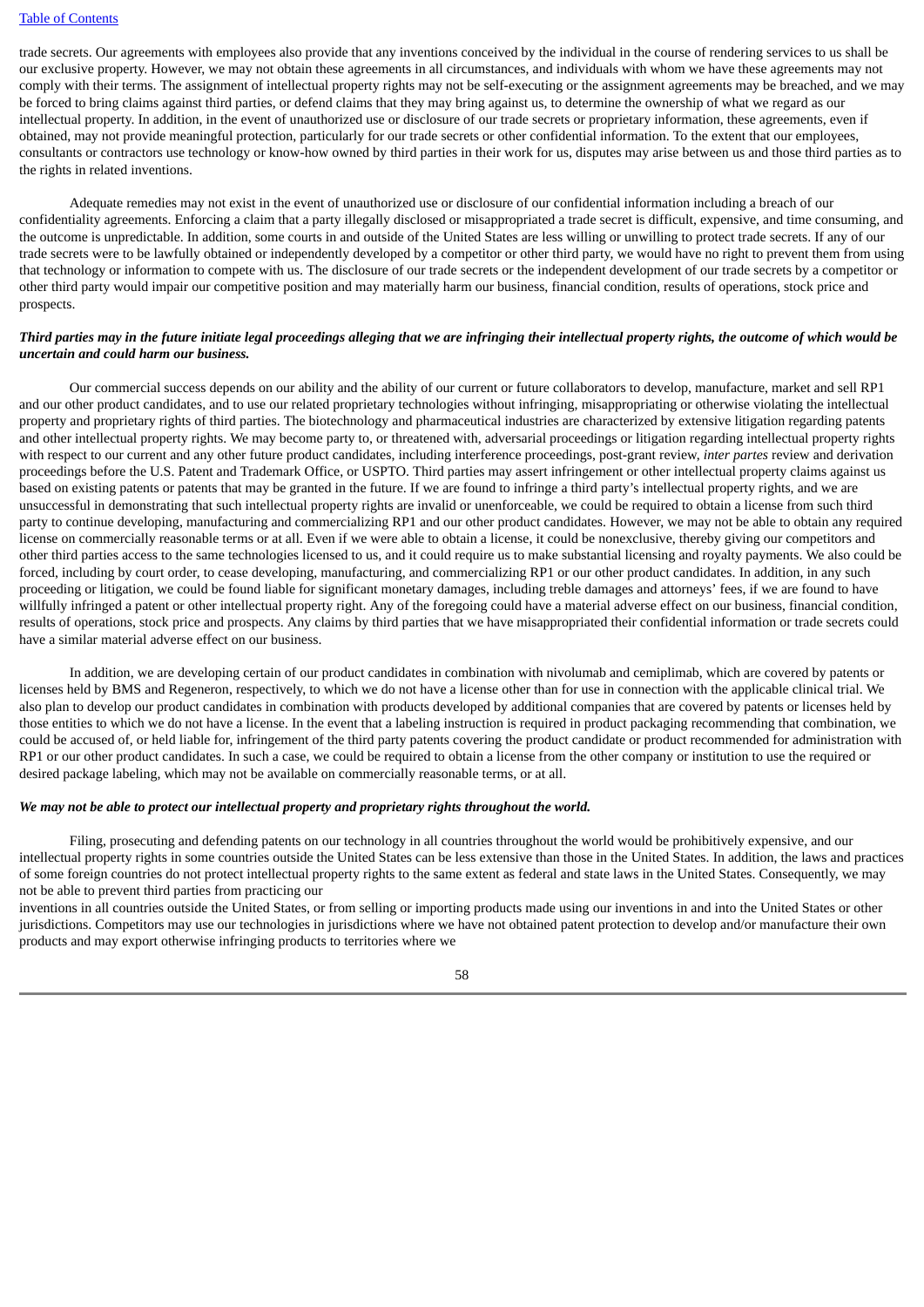have patent protection but where enforcement is not as strong as that in the United States. These products may compete with our products and our patent claims or other intellectual property rights may not be effective or sufficient to prevent them from so competing.

Many companies have encountered significant problems in protecting and defending intellectual property rights in certain foreign jurisdictions. The legal systems of certain countries, particularly certain developing countries, do not favor the granting or enforcement of patents, trade secrets and other intellectual property protection, particularly those relating to biopharmaceuticals, which could make it difficult for us to obtain patent rights or stop the infringement of our patents or marketing of competing products in violation of our intellectual property and proprietary rights generally in those countries. Proceedings to enforce our intellectual property and proprietary rights in foreign jurisdictions could result in substantial cost and divert our efforts and attention from other aspects of our business, could put our patents at risk of being invalidated or interpreted narrowly and our patent applications at risk of not issuing and could provoke third parties to assert claims against us. We may not prevail in any lawsuits that we initiate, and the damages or other remedies awarded, if any, may not be commercially meaningful. Accordingly, our efforts to protect and enforce our intellectual property and proprietary rights around the world may be inadequate to obtain a significant commercial advantage from the intellectual property we develop or license.

In addition, the laws of certain foreign countries may not protect our rights to the same extent as the laws of the United States, and those foreign laws may also be subject to change. For example, methods of treatment and manufacturing processes may not be patentable in certain jurisdictions, and the requirements for patentability may differ in certain countries. Furthermore, biosimilar product manufacturers or other competitors may challenge the scope, validity and enforceability of our patents, requiring us to engage in complex, lengthy and costly litigation or proceedings.

Moreover, many countries have compulsory licensing laws under which a patent owner may be compelled to grant licenses to third parties. Many countries limit the enforceability of patents against government agencies or government contractors. In these countries, the patent owner may have limited remedies, which could materially diminish the value of such patent. If we are forced to grant a license to third parties with respect to any patents relevant to our business, our competitive position may be impaired and our business and results of operations may be adversely affected.

## Obtaining and maintaining patent protection depends on compliance with various procedural, document submission, fee payment and other requirements imposed by governmental patent agencies, and our patent protection could be reduced or eliminated for noncompliance with these requirements.

The USPTO and various foreign governmental patent agencies require compliance with a number of procedural, documentary, fee payments and other similar provisions during the patent application process and to maintain patents after they are issued. For example, periodic maintenance fees, renewal fees, annuity fees and various other government fees on issued patents and patent applications often must be paid to the USPTO and foreign patent agencies over the lifetime of our licensed patents or any patents we own in the future. In certain circumstances, we may rely on future licensing partners to take the necessary action to comply with these requirements with respect to licensed intellectual property. Although an unintentional lapse can be cured for a period of time by payment of a late fee or by other means in accordance with the applicable rules, there are situations in which noncompliance can result in abandonment or lapse of the patent or patent application, resulting in partial or complete loss of patent rights in the relevant jurisdiction. Noncompliance events that could result in abandonment or lapse of a patent or patent application include, but are not limited to, failure to respond to official actions within prescribed time limits, nonpayment of fees and failure to properly legalize and submit formal documents. If we fail to obtain and maintain the patents and patent applications covering our products or procedures, we may not be able to stop a competitor from marketing products that are the same as or similar to RP1 or our other product candidates, which could have a material adverse effect on our business.

## Changes to the patent law in the United States and other jurisdictions could diminish the value of patents in general, thereby impairing our ability to *protect RP1 and our other product candidates.*

As is the case with other biopharmaceutical companies, our success is heavily dependent on intellectual property, particularly patents. Obtaining and enforcing patents in the biopharmaceutical industry involves both technological and legal complexity and is therefore costly, time consuming and inherently uncertain. Changes in either the patent laws or interpretation of the patent laws in the United States could increase the uncertainties and costs. Patent reform legislation in the United States and other countries, including the Leahy-Smith America Invents Act, or the Leahy-Smith Act, signed into law on September 16, 2011, could increase those uncertainties and costs surrounding the prosecution of our patent applications and the enforcement or defense of our issued patents. The Leahy-Smith Act includes a number of significant changes to U.S. patent law. These include provisions that affect the way patent applications are prosecuted, redefine prior art and provide more efficient and cost effective avenues for competitors to challenge the validity of patents. These include allowing third party submission of prior art to the USPTO during patent prosecution and additional procedures to attack the validity of a patent by USPTO administered post-grant proceedings, including post-grant review, *inter partes* review, and derivation proceedings. After March 2013, under the Leahy-Smith Act, the United States transitioned to a first inventor to

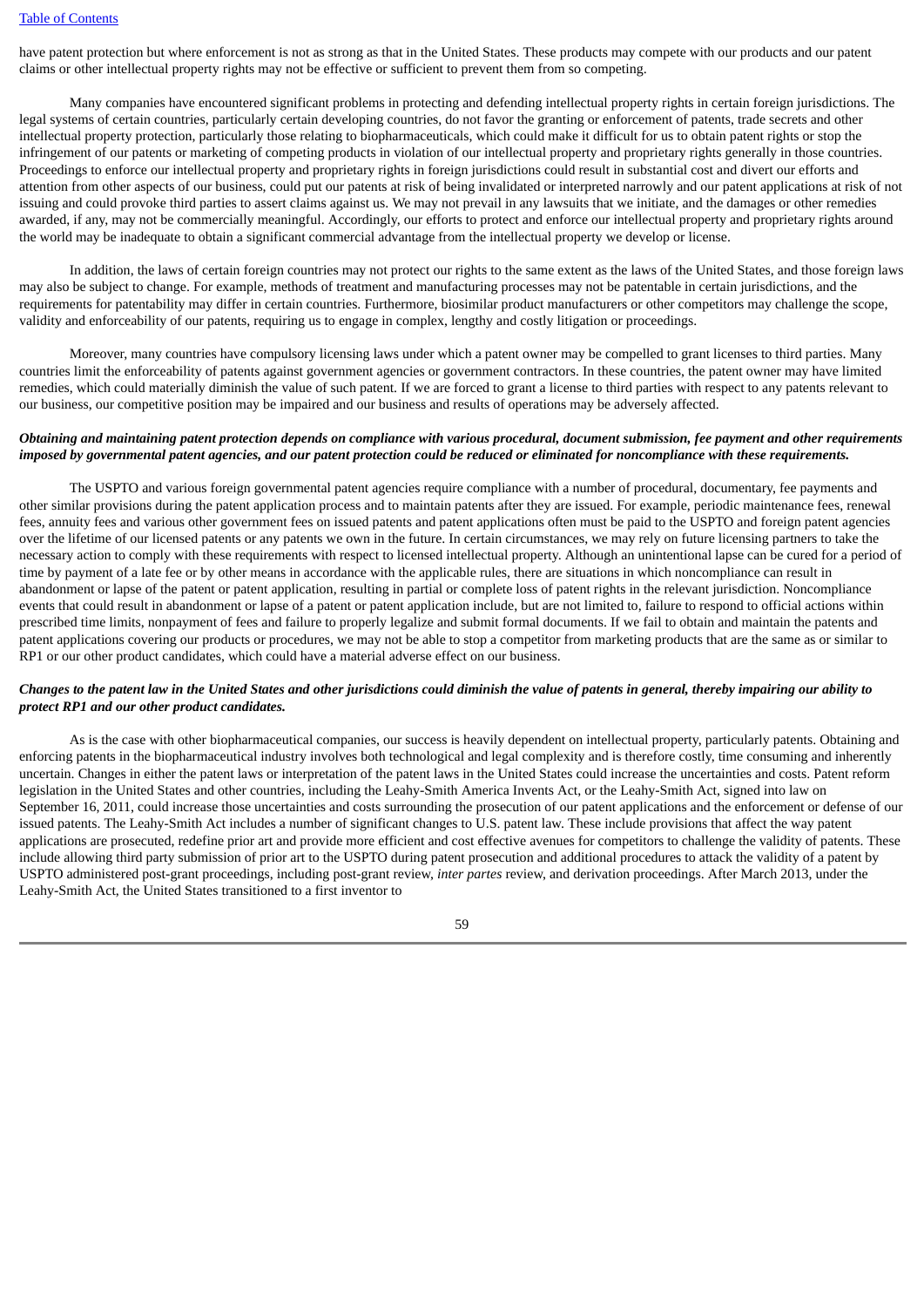file system in which, assuming that the other statutory requirements are met, the first inventor to file a patent application will be entitled to the patent on an invention regardless of whether a third party was the first to invent the claimed invention. However, the Leahy-Smith Act and its implementation could increase the uncertainties and costs surrounding the prosecution of our patent applications and the enforcement or defense of our issued patents, all of which could have a material adverse effect on our business, financial condition, results of operations, stock price and prospects.

The U.S. Supreme Court has ruled on several patent cases in recent years, either narrowing the scope of patent protection available in certain circumstances or weakening the rights of patent owners in certain situations. Depending on future actions by the U.S. Congress, the U.S. courts, the USPTO and the relevant lawmaking bodies in other countries, the laws and regulations governing patents could change in unpredictable ways that would weaken our ability to obtain new patents or to enforce our existing patents and patents that we might obtain in the future.

## We may become involved in lawsuits to protect or enforce our intellectual property, which could be expensive, time consuming and unsuccessful and have *a material adverse effect on the success of our business.*

Competitors may infringe any future licensed patents or any patent we own in the future or misappropriate or otherwise violate our intellectual property rights. We may also be required to defend against claims of infringement and our licensed patents and any patents we own in the future may become involved in priority or other intellectual property related disputes. To counter infringement or unauthorized use, litigation may be necessary in the future to enforce or defend our intellectual property rights, to protect our trade secrets or to determine the validity and scope of our own intellectual property rights or the proprietary rights of others. Also, third parties may initiate legal proceedings against us to assert that we are infringing their intellectual property rights or to challenge the validity or scope of our owned or licensed intellectual property rights. These proceedings can be expensive and time consuming. Many of our current and potential competitors have the ability to dedicate substantially greater resources to conduct intellectual property related litigations or proceedings than we can. We may not have sufficient financial or other resources to conduct such litigation or proceedings adequately. Accordingly, despite our efforts, we may not be able to prevent third parties from infringing upon or misappropriating our intellectual property. Litigation and other intellectual property related proceedings could result in substantial costs and diversion of management resources, which could harm our business and financial results. In addition, in an infringement proceeding, a court may decide that a patent owned by or licensed to us is invalid or unenforceable, or may refuse to stop the other party from using the technology at issue on the grounds that our patents do not cover the technology in question. An adverse result in any litigation or other intellectual property related proceeding could put one or more of our patents at risk of being invalidated, held unenforceable or interpreted narrowly.

Furthermore, because of the substantial amount of discovery required in connection with intellectual property litigation in the United States, there is a risk that some of our confidential information could be compromised by disclosure during this type of litigation. There could also be public announcements of the results of hearings, motions or other interim proceedings or developments in any such proceedings. If securities analysts or investors perceive these results to be negative, it could have a material adverse effect on the price of shares of our common stock. Any of the foregoing may have a material adverse effect our business, financial condition, results of operations, stock price and prospects.

## We may be subject to claims by third parties asserting that our collaborators, employees or we have misappropriated their intellectual property, or *claiming ownership of what we regard as our own intellectual property.*

Many of our employees, including our senior management team, were previously employed at, or consulted for, universities or other biotechnology or pharmaceutical companies, including our competitors or potential competitors. Our collaborators' employees may currently be or previously have been employed at universities or other biotechnology or pharmaceutical companies, including our competitors or potential competitors. Some of these persons, including each member of our senior management team, executed proprietary rights, nondisclosure and noncompetition agreements, or similar agreements, in connection with such previous employment or consulting agreements, that assigned ownership of intellectual property relating to work performed under such agreements to the contracting third party. Although we take steps to ensure that our employees do not use, claim as theirs, or misappropriate the intellectual property, proprietary information or know-how of others in their work for us, we may be subject to claims that we or these employees have used, claimed as theirs, misappropriated or disclosed intellectual property, including trade secrets or other proprietary information, of any such individual's current or former employer. Litigation may be necessary to defend against such claims. If we fail in defending any such claims, in addition to paying monetary damages, we may lose valuable intellectual property rights or personnel or sustain damages. Such intellectual property rights could be awarded to a third party, and we could be required to obtain a license from such third party to commercialize our technology or products. Such a license may not be available on commercially reasonable terms, or at all. Even if we are successful in defending against such claims, litigation could

result in substantial costs and be a distraction to management. Any of the foregoing may have a material adverse effect on our business, financial condition, results of operations, stock price and prospects.

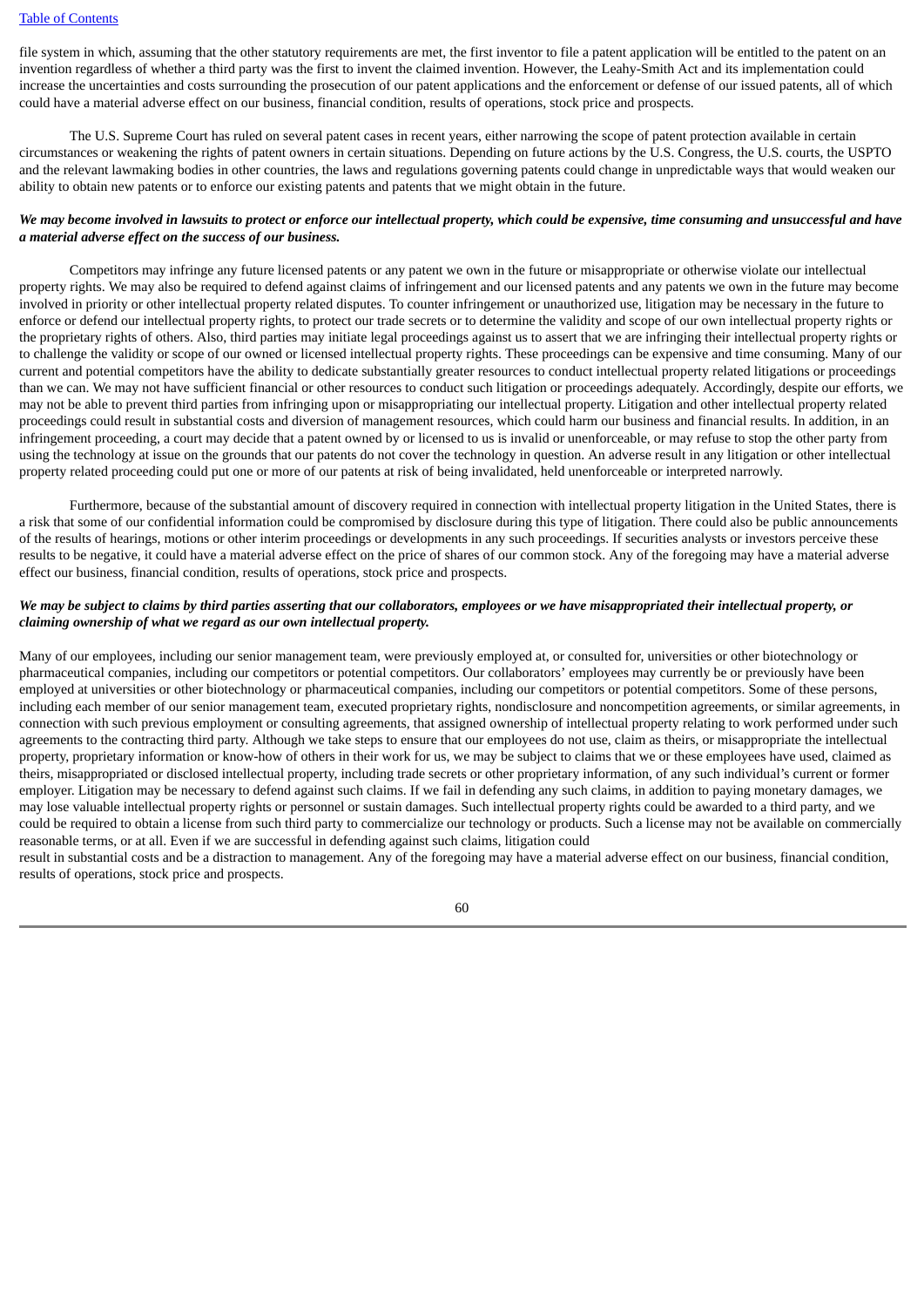## We may be subject to damages resulting from claims that we or our employees have wrongfully used or disclosed confidential information of third parties *or are in breach of noncompetition or nonsolicitation agreements with our competitors.*

We could be subject to claims that we or our employees, including senior management, have inadvertently or otherwise used or disclosed alleged trade secrets or other confidential information of former employers or competitors or others. Although we take steps to ensure that our employees and consultants do not use the intellectual property, proprietary information, know-how or trade secrets of others in their work for us, we may be subject to claims that we caused an employee to breach the terms of their noncompetition or nonsolicitation agreement, or that we or these individuals have, inadvertently or otherwise, used or disclosed the alleged trade secrets or other proprietary information of a former employer or competitor or other party. Litigation may be necessary to defend against these claims. Even if we are successful in defending against these claims, litigation could result in substantial costs and could be a distraction to management. If our defenses to these claims fail, in addition to requiring us to pay monetary damages, a court could prohibit us from using technologies or features that are essential to RP1 and our other product candidates, if such technologies or features are found to incorporate or be derived from the trade secrets or other proprietary information of the former employers, competitors or other parties. An inability to incorporate such technologies or features would have a material adverse effect on our business, and may prevent us from successfully commercializing RP1 and our other product candidates. In addition, we may lose valuable intellectual property rights or personnel as a result of such claims. Moreover, any such litigation or the threat thereof may adversely affect our ability to hire employees or consultants. A loss of key personnel or their work product could hamper or prevent our ability to develop and commercialize RP1 and our other product candidates, which could have an adverse effect on our business, financial condition, results of operations, stock price and prospects.

## If we obtain any issued patents covering our technology, such patents could be found invalid or unenforceable if challenged in court or before the *USPTO or comparable foreign regulatory authority.*

If we or one of our licensing partners initiate legal proceedings against a third party to enforce a patent covering any of our technology, the defendant could counterclaim that the patent covering our product candidate is invalid or unenforceable. In patent litigation in the United States, defendant counterclaims alleging invalidity or unenforceability are commonplace, and there are numerous grounds upon which a third party can assert invalidity or unenforceability of a patent. Grounds for a validity challenge could be, among other things, an alleged failure to meet any of several statutory requirements, including lack of novelty, obviousness, or non-enablement. Grounds for an unenforceability assertion could be, among other things, an allegation that someone connected with prosecution of the patent withheld relevant information from the USPTO, or made a misleading statement, during prosecution. Third parties may also raise similar claims before administrative bodies in the United States or abroad, even outside the context of litigation. Such mechanisms include reexamination, *inter partes* review, post-grant review, interference proceedings, derivation proceedings and equivalent proceedings in foreign jurisdictions, such as opposition proceedings. Such proceedings could result in revocation, cancellation or amendment of our patents in such a way that they no longer cover and protect RP1 and our other product candidates. The outcome following legal assertions of invalidity and unenforceability is unpredictable. For example, with respect to the validity of our licensed patents or any patents we obtain in the future, we cannot be certain that there is no invalidating prior art of which we, our or our licensing partners' patent counsel, and the patent examiner were unaware during prosecution. If a third party were to prevail on a legal assertion of invalidity and/or unenforceability, we would lose at least part, and perhaps all, of the patent protection on RP1 and our other product candidates. Such a loss of patent protection could have a material adverse impact on our business.

#### Patent terms may be inadequate to protect our competitive position on our products for an adequate amount of time, and our product candidates for *which we intend to seek approval as biological products may face competition sooner than anticipated.*

Given the amount of time required for the development, testing and regulatory review of new product candidates, such as RP1 and our other product candidates, patents protecting such candidates might expire before or shortly after such candidates are commercialized. In the United States, the Drug Price Competition and Patent Term Restoration Act of 1984 permits a patent term extension of up to five years beyond the normal expiration of the patent, but no longer than 14 years from the product's approval date, which is limited to the approved indication (or any additional indications approved during the period of extension). However, the applicable authorities, including the FDA and the USPTO in the United States, and any equivalent regulatory authorities in other countries, may not agree with our assessment of whether such extensions are available, and may refuse to grant extensions to our patents, or may grant more limited extensions than we request. If this occurs, our competitors may be able to take advantage of our investment in development and clinical trials by referencing our clinical and preclinical data and launch their products earlier than might otherwise be the case, which could have a material adverse effect on our business, financial condition, results of operations, stock price and prospects.

The enactment of the Biologics Price Competition and Innovation Act of 2009, or BPCIA, as part of the Patient Protection and Affordable Care Act, or ACA, created an abbreviated pathway for the approval of biosimilar and interchangeable biological products. The abbreviated regulatory pathway establishes legal authority for the FDA to review and approve biosimilar biologics,

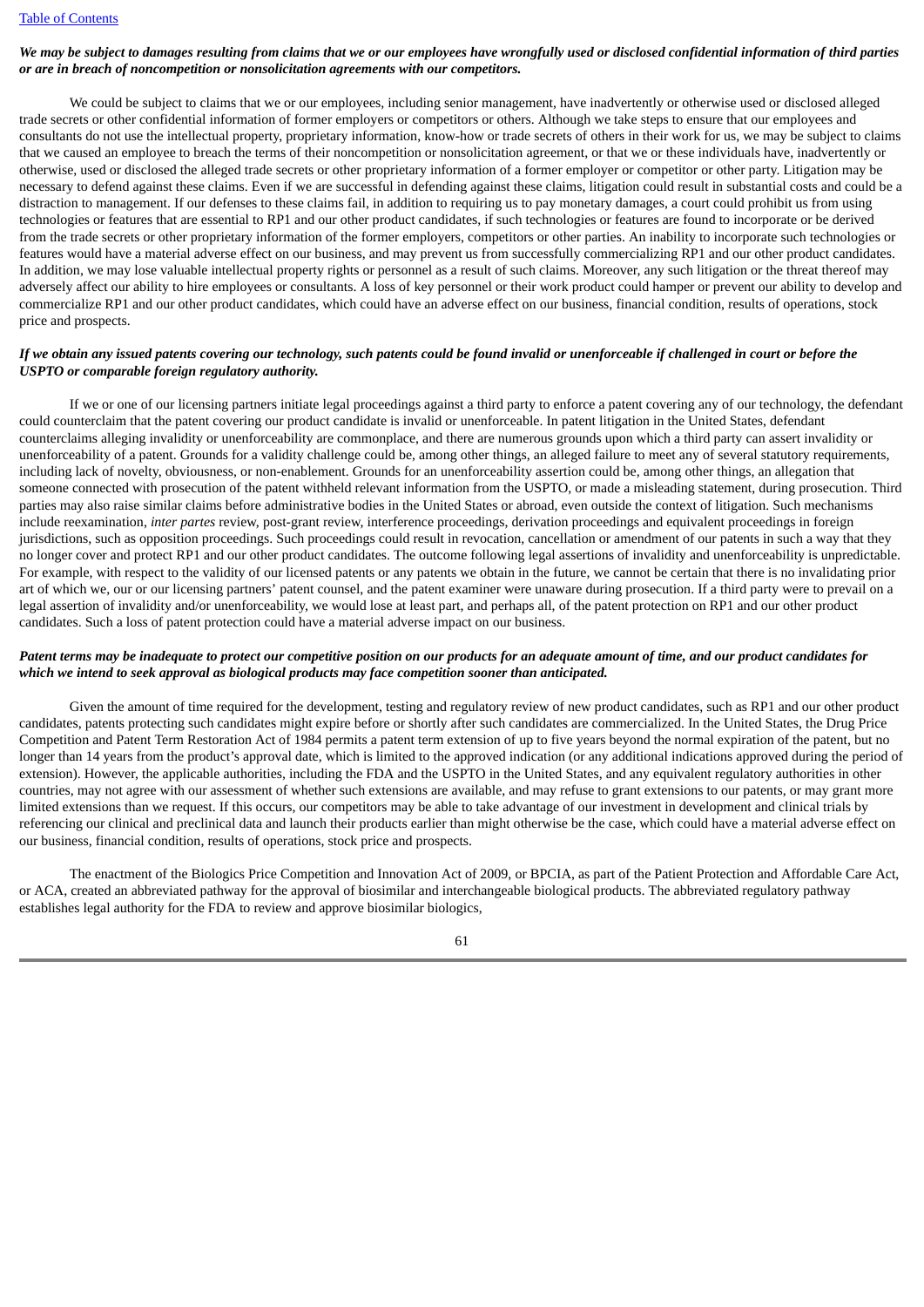including the possible designation of a biosimilar as "interchangeable" based on its similarity to an existing brand product. Under the BPCIA, an application for a biosimilar product cannot be approved by the FDA until 12 years after the original branded product was approved under a BLA. Certain changes, however, and supplements to an approved BLA, and subsequent applications filed by the same sponsor, manufacturer, licensor, predecessor in interest, or other related entity do not qualify for the 12 year exclusivity period.

RP1 and our other product candidates are all biological product candidates. We anticipate being awarded market exclusivity for each of our biological product candidates that is subject to its own BLA for 12 years in the United States, 10 years in Europe and significant durations in other markets. However, the term of the patents that cover such product candidates may not extend beyond the applicable market exclusivity awarded by a particular country. For example, in the United States, if all of the patents that cover our particular biological product expire before the 12 year market exclusivity expires, a third party could submit a marketing application for a biosimilar product four years after approval of our biological product, the FDA could immediately review the application and approve the biosimilar product for marketing 12 years after approval of our biological product, and the biosimilar sponsor could then immediately begin marketing. Alternatively, a third party could submit a full BLA for a similar or identical product any time after approval of our biological product, and the FDA could immediately review and approve the similar or identical product for marketing and the third party could begin marketing the similar or identical product upon expiry of all of the patents that cover our particular biological product.

There is also a risk that this exclusivity could be changed in the future. For example, this exclusivity could be shortened due to congressional action or through other actions, including future proposed budgets, international trade agreements and other arrangements or proposals. Additionally, there is a risk that the FDA will not consider our product candidates to be reference products for competing products, potentially creating the opportunity for biosimilar competition sooner than anticipated. The extent to which a biosimilar, once approved, will be substituted for any one of our reference products in a way that is similar to traditional generic substitution for non-biological products is not yet clear, and will depend on a number of marketplace and regulatory factors that are still developing. It is also possible that payers will give reimbursement preference to biosimilars over reference biologics, even absent a determination of interchangeability.

To the extent that we do not receive any anticipated periods of regulatory exclusivity for our product candidates or the FDA or foreign regulatory authorities approve any biosimilar, interchangeable, or other competing products to our product candidates, it could have a material adverse effect on our business, financial condition, results of operations, stock price and prospects.

#### **Risks related to manufacturing and our reliance on third parties**

We have agreements with BMS and Regeneron, and in the future may have agreements with other companies, to obtain the supply of anti-PD-1 therapies for the development of our other product candidates. If our relationships with BMS, Regeneron, or any future collaborator or supplier are not successful, *we may be delayed in completing the development of our other product candidates.*

We have entered into arrangements with BMS and Regeneron as part of our clinical development for RP1 and RP2. BMS is providing nivolumab, its anti-PD-1 therapy, for use in our ongoing Phase 1/2 clinical trials with RP1 and RP2 and Regeneron is providing cemiplimab, its anti-PD-1 therapy, for use in our randomized, controlled Phase 2 clinical trial with RP1 in approximately 240 patients with CSCC and may potentially do so for other clinical trials in the future. We may also enter into agreements with additional companies for the supply of anti-PD-1 therapies for use in the development of RP1 and our other product candidates. The outcome of these clinical trials is dependent both on the performance of our partners' products and product candidates and also on our partners' ability to deliver sufficient quantities of adequately produced product. Should any of our partners' products or product candidates fail to produce the results that we anticipate, we may have to rerun clinical trials for RP1 or our other product candidates or may otherwise be delayed in the commercialization of RP1 or our other product candidates. Similarly, should any partner fail to provide us with a product or product candidate that suits our requirements we may have to re-run clinical trials for RP1 or our other product candidates or may be otherwise delayed in the commercialization of RP1 or our other product candidates.

## Our collaboration agreements with any future partners may not be successful, which could adversely affect our ability to develop and commercialize our *product candidates.*

We may in the future seek collaboration arrangements with other parties for the development or commercialization of our product candidates. The success of any collaboration arrangements may depend on the efforts and activities of our collaborators. Collaborators generally have significant discretion in determining the efforts and resources that they will apply to these arrangements. Disagreements between parties to a collaboration arrangement regarding clinical development and commercialization matters can lead to delays in the development process or commercializing the applicable product candidate and, in some cases, termination of the collaboration arrangement. These disagreements can be difficult to resolve if neither of the parties has final decision making authority.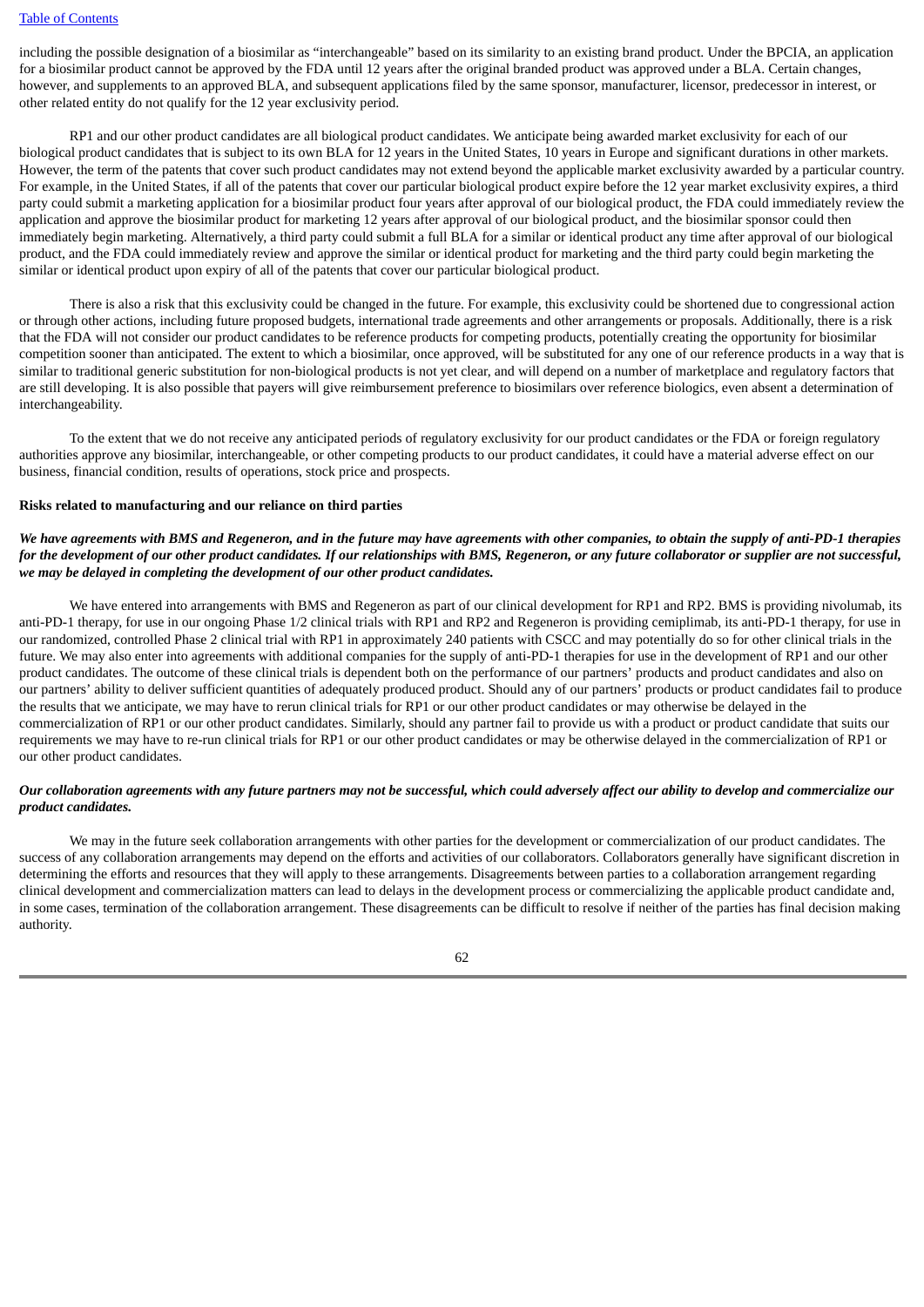Collaborations with biopharmaceutical companies and other third parties often are terminated or allowed to expire by the other party. Any such termination or expiration could adversely affect us financially and could harm our business reputation.

Any future collaborations we might enter into may pose a number of risks, including the following:

- collaborators may not perform their obligations as expected;
- · collaborators may not pursue development and commercialization of any product candidates that achieve regulatory approval or may elect not to continue or renew development or commercialization programs based on clinical trial results, changes in the collaborators' strategic focus or available funding, or external factors, such as an acquisition, that divert resources or create competing priorities;
- · collaborators may delay clinical trials, provide insufficient funding for a clinical trial program, stop a clinical trial or abandon a product candidate, repeat or conduct new clinical trials or require a new formulation of a product candidate for clinical testing;
- · collaborators could fail to make timely regulatory submissions for a product candidate;
- · collaborators may not comply with all applicable regulatory requirements or may fail to report safety data in accordance with all applicable regulatory requirements, which could subject them or us to regulatory enforcement actions;
- · collaborators could independently develop, or develop with third parties, products that compete directly or indirectly with our products or product candidates if the collaborators believe that competitive products are more likely to be successfully developed or can be commercialized under terms that are more economically attractive than ours;
- · product candidates discovered in collaboration with us may be viewed by our collaborators as competitive with their own product candidates or products, which may cause collaborators to cease to devote resources to the commercialization of our product candidates;
- a collaborator with marketing and distribution rights to one or more of our product candidates that achieve regulatory approval may not commit sufficient resources to the marketing and distribution of such product candidate or product;
- · disagreements with collaborators, including disagreements over proprietary rights, contract interpretation or the preferred course of development, might cause delays or termination of the research, development or commercialization of product candidates, might lead to additional responsibilities for us with respect to product candidates, or might result in litigation or arbitration, any of which would be time consuming and expensive;
- · collaborators may not properly maintain or defend our intellectual property rights or may use our proprietary information in such a way as to invite litigation that could jeopardize or invalidate our intellectual property or proprietary information or expose us to potential litigation; and
- · collaborators may infringe the intellectual property rights of third parties, which may expose us to litigation and potential liability.

If any collaborations we might enter into in the future do not result in the successful development and commercialization of products or if one of our collaborators subsequently terminates its agreement with us, we may not receive any future research funding or milestone or royalty payments under such potential future collaboration. If we do not receive the funding we expect under the agreements, our development of our product candidates could be delayed and we may need additional resources to develop our product candidates and our product platform.

Additionally, if any future collaborator of ours is involved in a business combination, the collaborator might deemphasize or terminate development or commercialization of any product candidate it licenses to us. If one of our collaborators terminates its agreement with us, we may find it more difficult to attract new collaborators and our reputation in the business and financial communities could be adversely affected.

We face significant competition in seeking appropriate collaborators. Our ability to reach a definitive agreement for any collaboration will depend, among other things, upon our assessment of the collaborator's resources and expertise, the terms and conditions of the proposed collaboration and the proposed collaborator's evaluation of a number of factors.

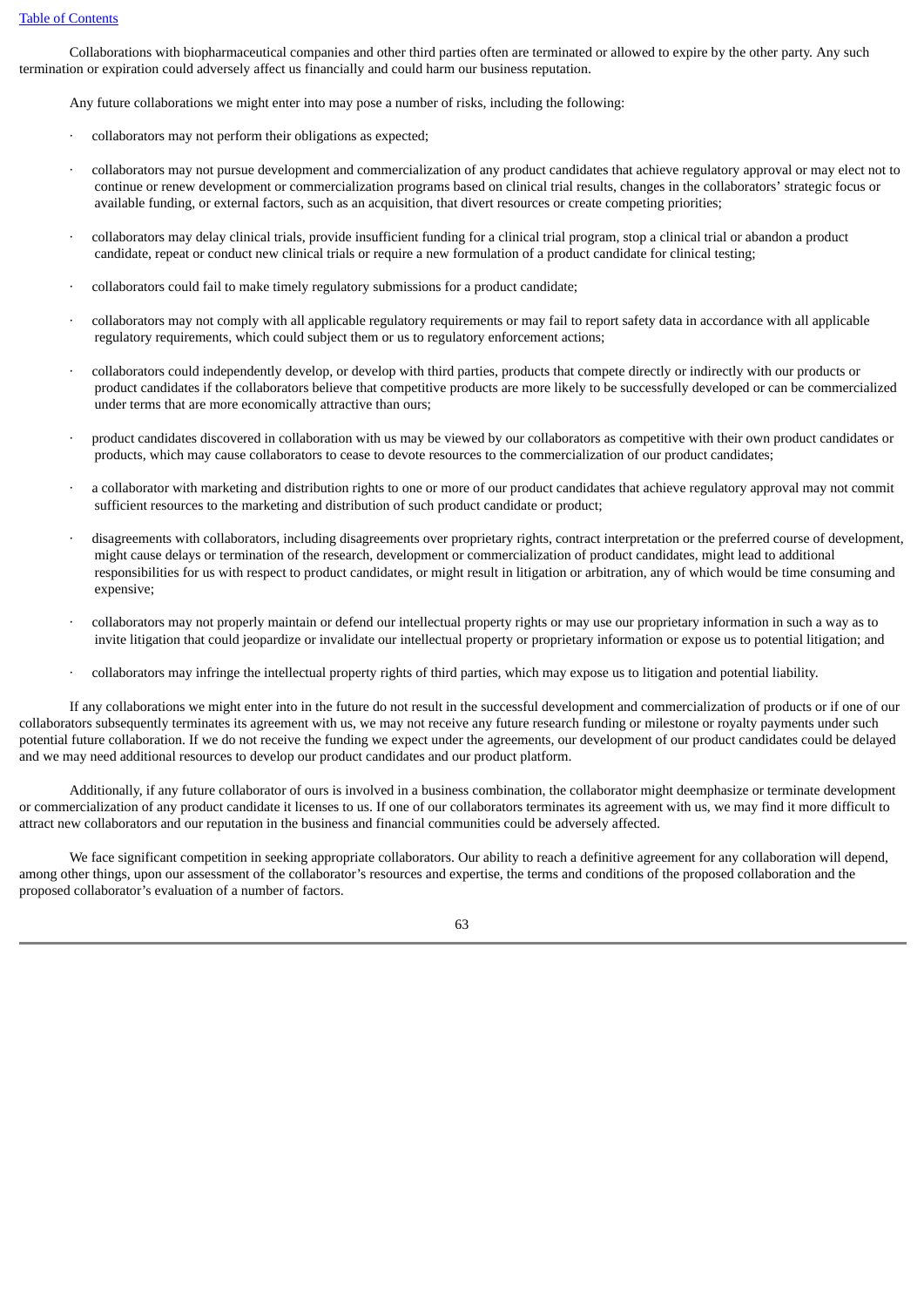If we are unable to reach agreements with suitable collaborators on a timely basis, on acceptable terms, or at all, we may have to curtail the development of a product candidate, reduce or delay its development program or one or more of our other development programs, delay its potential commercialization or reduce the scope of any sales or marketing activities, or increase our expenditures and undertake development or commercialization activities at our own expense. If we elect to fund and undertake development or commercialization activities on our own, we may need to obtain additional expertise and additional capital, which may not be available to us on acceptable terms, or at all. If we fail to enter into collaborations and do not have sufficient funds or expertise to undertake the necessary development and commercialization activities, we may not be able to further develop our product candidates or bring them to market or continue to develop our product platform and our business may be materially and adversely affected.

## We rely, and expect to continue to rely, on third parties to conduct, supervise, and monitor our preclinical studies and clinical trials. If those third parties do not perform satisfactorily, including failing to meet deadlines for the completion of such trials or failing to comply with regulatory requirements, we may be unable to obtain regulatory approval for our product candidates or any other product candidates that we may develop in the future.

We rely on third party CROs, study sites, and others to conduct, supervise, and monitor our preclinical studies and clinical trials for our product candidates and do not currently plan to independently conduct preclinical studies or clinical trials of any other potential product candidates. We expect to continue to rely on third parties, such as CROs, clinical data management organizations, medical institutions, and clinical investigators, to conduct our preclinical studies and clinical trials. Although we have agreements governing their activities, we have limited influence over their actual performance and control only certain aspects of their activities. The failure of these third parties to successfully carry out their contractual duties or meet expected deadlines could substantially harm our business because we may be delayed in completing or unable to complete the studies required to support future approval of our product candidates, or we may not obtain marketing approval for or commercialize our product candidates in a timely manner or at all. Moreover, these agreements might terminate for a variety of reasons, including a failure to perform by the third parties. If we need to enter into alternative arrangements our product development activities would be delayed and our business, financial condition, results of operations, stock price and prospects may be materially harmed.

Our reliance on these third parties for development activities will reduce our control over these activities. Nevertheless, we are responsible for ensuring that each of our studies is conducted in accordance with the applicable protocol, legal, regulatory, and scientific standards and our reliance on third parties does not relieve us of our regulatory responsibilities. For example, we will remain responsible for ensuring that each of our trials is conducted in accordance with the general investigational plan and protocols for the trial. We must also ensure that our preclinical trials are conducted in accordance with the FDA's Good Laboratory Practice, or GLP, regulations, as appropriate. Moreover, the FDA and comparable foreign regulatory authorities require us to comply with standards, commonly referred to as GCPs for conducting, recording, and reporting the results of clinical trials to assure that data and reported results are credible and accurate and that the rights, integrity, and confidentiality of trial participants are protected. Regulatory authorities enforce these requirements through periodic inspections of trial sponsors, clinical investigators, and trial sites. If we or any of our third parties fail to comply with applicable GCPs or other regulatory requirements, we or they may be subject to enforcement or other legal actions, the data generated in our trials may be deemed unreliable and the FDA or comparable foreign regulatory authorities may require us to perform additional studies.

In addition, we will be required to report certain financial interests of our third party investigators if these relationships exceed certain financial thresholds or meet other criteria. The FDA or comparable foreign regulatory authorities may question the integrity of the data from those clinical trials conducted by investigators who may have conflicts of interest.

We cannot assure you that upon inspection by a given regulatory authority, such regulatory authority will determine that any of our trials complies with the applicable regulatory requirements. In addition, our clinical trials must be conducted with product candidates that were produced under cGMP regulations. Failure to comply with these regulations may require us to repeat clinical trials, which would delay the regulatory approval process. We also are required to register certain clinical trials and post the results of certain completed clinical trials on a government sponsored database, ClinicalTrials.gov, within specified timeframes. Failure to do so can result in enforcement actions and adverse publicity.

The third parties with which we work may also have relationships with other entities, some of which may be our competitors, for whom they may also be conducting trials or other therapeutic development activities that could harm our competitive position. In addition, such third parties are not our employees, and except for remedies available to us under our agreements with such third parties we cannot control whether or not they devote sufficient time and resources to our ongoing clinical, nonclinical, and preclinical programs. If these third parties do not successfully carry out their contractual duties, meet expected deadlines or conduct our preclinical studies or clinical trials in accordance with regulatory requirements or our stated protocols, if they need to be replaced or if

the quality or accuracy of the data they obtain is compromised due to the failure to adhere to our protocols, regulatory requirements or for other reasons, our trials may be repeated, extended, delayed, or terminated; we may not be able to obtain, or may be delayed in obtaining, marketing approvals for our product candidates; we may not be able to, or may be delayed in our efforts to, successfully commercialize our product candidates, or we or they may be subject to regulatory enforcement actions. As a result, our results of

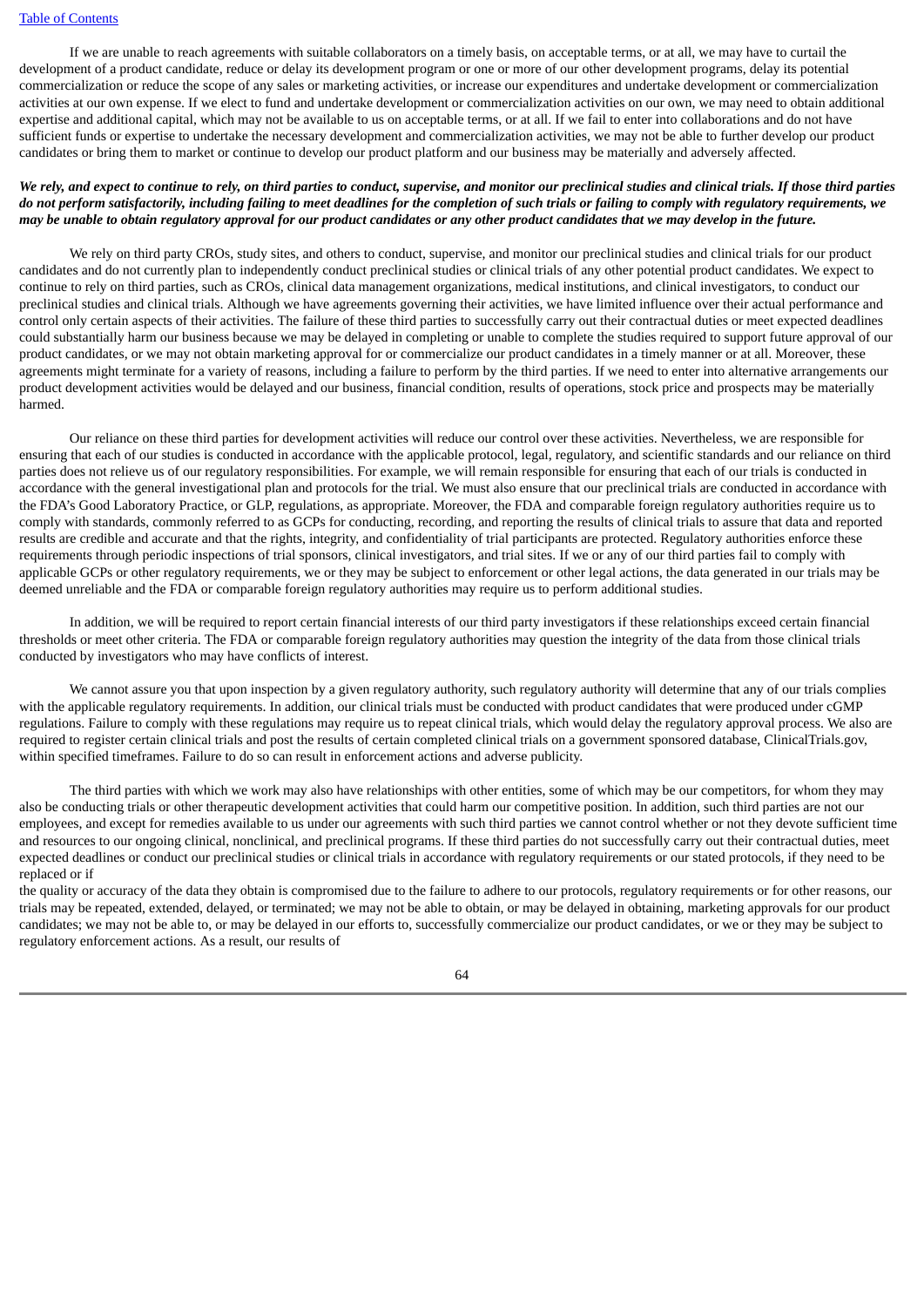operations and the commercial prospects for our product candidates would be harmed, our costs could increase and our ability to generate revenues could be delayed. To the extent we are unable to successfully identify and manage the performance of third party service providers in the future, our business, financial condition, results of operations, stock price and prospects may be materially harmed.

If any of our relationships with these third parties terminate, we may not be able to enter into arrangements with alternative providers or to do so on commercially reasonable terms. Switching or adding additional third parties involves additional cost and requires management time and focus. In addition, there is a natural transition period when a new third party commences work. As a result, delays could occur, which could compromise our ability to meet our desired development timelines.

We also rely on other third parties to store and distribute our products for the clinical trials that we conduct. Any performance failure on the part of our distributors could delay clinical development, marketing approval, or commercialization of our product candidates, which could result in additional losses and deprive us of potential product revenue.

## If the manufacturers upon which we rely fail to produce our product candidates in the volumes that we require on a timely basis, or fail to comply with stringent regulations applicable to biopharmaceutical manufacturers, we may face delays in the development and commercialization of, or be unable to *meet demand for, our product candidates and may lose potential revenues.*

Until our manufacturing facility is fully operational and for period of time thereafter, we will rely on third party contract manufacturers to manufacture our clinical trial product supplies. There can be no assurance that our clinical development will not be limited, interrupted, or of satisfactory quality or continue to be available at acceptable prices. In particular, any replacement of our contract manufacturer could require significant effort and expertise because there may be a limited number of qualified replacements. Any delays in obtaining adequate supplies of our product candidates that meet the necessary quality standards may delay our development or commercialization.

We may not succeed in our efforts to establish manufacturing relationships or other alternative arrangements for any of our product candidates or programs. Our product candidates may compete with other products and product candidates for access to manufacturing facilities. There are a limited number of manufacturers that operate under cGMP regulations and that are both capable of manufacturing and filling our viral product for us and willing to do so. If our existing third party manufacturers, or the third parties that we engage in the future, should cease to work with us, we likely would experience delays in obtaining sufficient quantities of our product candidates for us to meet commercial demand or to advance our clinical trials while we identify and qualify replacement suppliers. If for any reason we are unable to obtain adequate supplies of our product candidates or the therapeutic substances used to manufacture them, it will be more difficult for us to develop our product candidates and compete effectively. Further, even if we do establish such collaborations or arrangements, our third party manufacturers may breach, terminate, or not renew these agreements.

Any problems or delays we experience in preparing for commercial scale manufacturing of a product candidate or component may result in a delay in product development timelines and FDA or comparable foreign regulatory authority approval of the product candidate or may impair our ability to manufacture commercial quantities or such quantities at an acceptable cost and quality, which could result in the delay, prevention, or impairment of clinical development and commercialization of our product candidates and may materially harm our business, financial condition, results of operations, stock price and prospects.

We currently have only one contract manufacturer for our product candidates for use in our clinical trials. In addition, we do not have any long term commitments from our suppliers of clinical trial material or guaranteed prices for our product candidates or their components. The manufacture of biopharmaceutical products requires significant expertise and capital investment, including the development of advanced manufacturing techniques and process controls. Manufacturers of therapeutics often encounter difficulties in production, particularly in scaling up initial production. These problems include difficulties with production costs and yields, quality control, including stability of the product candidate and quality assurance testing, shortages of qualified personnel or key raw materials, and compliance with strictly enforced federal, state, and foreign regulations. Our contract manufacturers may not perform as agreed. If our manufacturers were to encounter these or other difficulties, our ability to provide product candidates to patients in our clinical trials could be jeopardized.

Contract manufacturers of our product candidates may be unable to comply with our specifications, applicable cGMP requirements or other FDA, state or foreign regulatory requirements. Poor control of production processes can lead to the introduction of adventitious agents or other contaminants, or to inadvertent changes in the properties or stability of a product candidate that may not be detectable in final product testing. If our contract manufacturers cannot successfully manufacture material that conforms to our specifications and the strict regulatory requirements of the FDA or other regulatory authorities, they will not be able to secure or

maintain regulatory approval for their manufacturing facilities. Any such deviations may also require remedial measures that may be costly and/or time consuming for us or a third party to implement and that may include the temporary or permanent suspension of a clinical trial or the temporary or permanent closure of a facility. Any such remedial measures imposed upon us or third parties with whom we contract could materially harm our business. Any delays in obtaining products or product candidates that comply with the

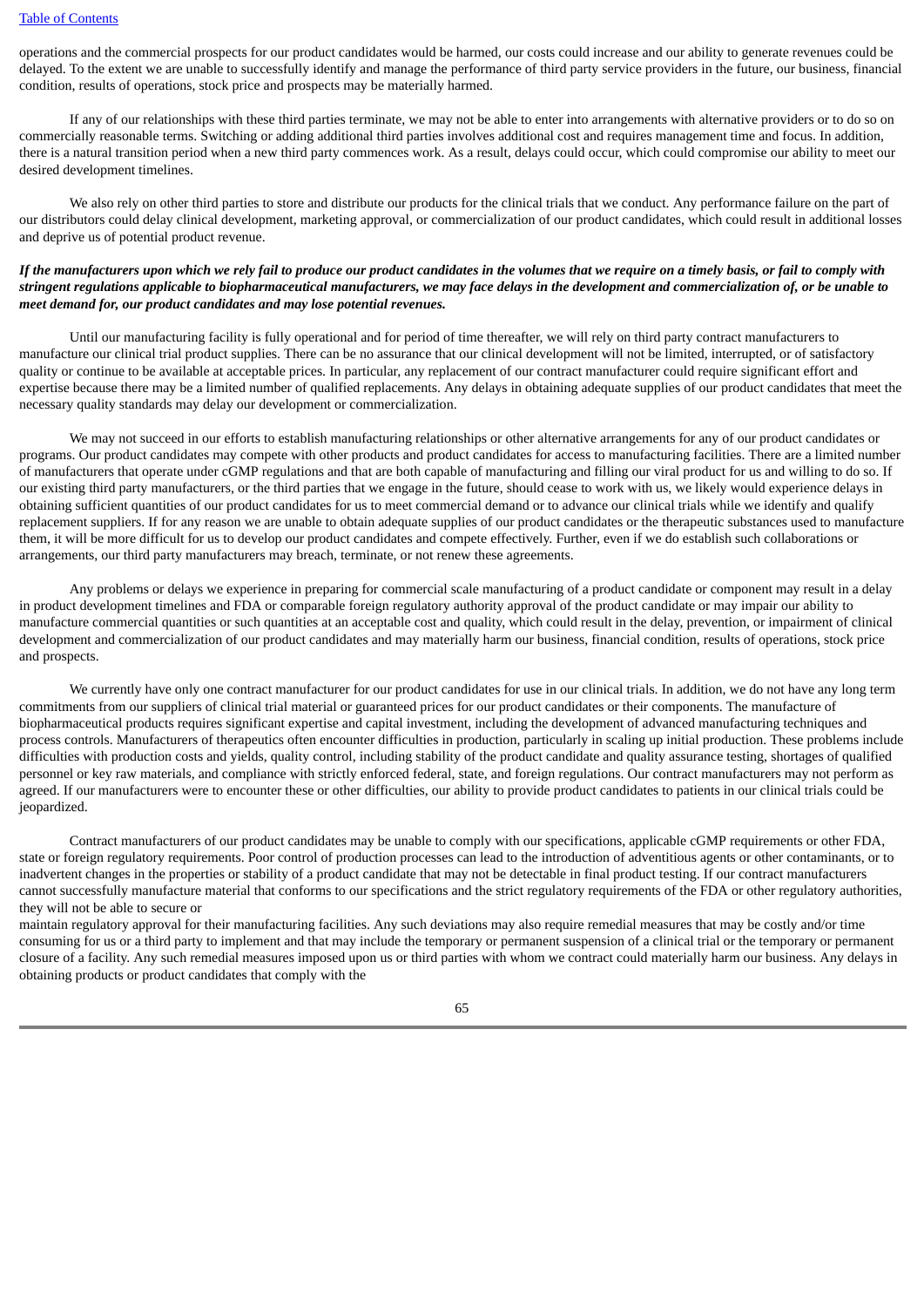applicable regulatory requirements may result in delays to clinical trials, product approvals, and commercialization. It may also require that we conduct additional studies.

While we are ultimately responsible for the manufacturing of our product candidates and therapeutic substances, other than through our contractual arrangements, we have little control over our manufacturers' compliance with these regulations and standards. If the FDA or a comparable foreign regulatory authority does not approve these facilities for the manufacture of our product candidates or if it withdraws any such approval in the future, we may need to find alternative manufacturing facilities, which would significantly impact our ability to develop, obtain regulatory approval for or market our product candidates, if approved. Any new manufacturers would need to either obtain or develop the necessary manufacturing know-how, and obtain the necessary equipment and materials, which may take substantial time and investment. We must also receive FDA approval for the use of any new manufacturers for commercial supply.

A failure to comply with the applicable regulatory requirements, including periodic regulatory inspections, may result in regulatory enforcement actions against our manufacturers or us (including fines and civil and criminal penalties, including imprisonment) suspension or restrictions of production, injunctions, delay or denial of product approval or supplements to approved products, clinical holds or termination of clinical trials, warning or untitled letters, regulatory authority communications warning the public about safety issues with the product candidate, refusal to permit the import or export of the products, product seizure, detention, or recall, operating restrictions, suits under the civil False Claims Act, corporate integrity agreements, consent decrees, withdrawal of product approval, environmental or safety incidents and other liabilities. If the safety of any quantities supplied is compromised due to our manufacturers' failure to adhere to applicable laws or for other reasons, we may not be able to obtain regulatory approval for or successfully commercialize our product candidates.

Any failure or refusal to supply our product candidates or components for our product candidates that we may develop could delay, prevent or impair our clinical development or commercialization efforts. Any change in our manufacturers could be costly because the commercial terms of any new arrangement could be less favorable and because the expenses relating to the transfer of necessary technology and processes could be significant.

## The transition of our manufacturing operations to our new facility may result in further delays or expenses, and we may not experience the anticipated *operating efficiencies.*

We have completed the build-out of, and obtained an occupancy certificate with respect to, our approximately 63,000 square foot manufacturing facility in Framingham, Massachusetts at which we intend operate our own manufacturing facility in order to secure supplies for pivotal studies and commercial launch. This facility is intended to give us control over key aspects of the supply chain for our products and product candidates. We may not experience the anticipated operating efficiencies as we commence manufacturing operations at the new facility. Any such delays may disrupt or delay the supply of our product candidates if we have not maintained a sufficient backup supply of our product candidates through third party manufacturers. Moreover, changing manufacturing facilities may also require that we conduct additional studies, make notifications to the regulatory authorities, make additional filings to the regulatory authorities, and obtain regulatory authority approval for the new facilities, which may be delayed or which we may never receive. We will further need to comply with the FDA's and applicable foreign regulatory authorities' cGMP requirements for the production of our product candidates for clinical trials and, if approved, commercial supply, and will be subject to FDA and comparable foreign regulatory authority inspection. These requirements include the qualification and validation of our manufacturing equipment and processes. We may not be able to develop or acquire the internal expertise and resources necessary for compliance with these requirements. If we fail to achieve the operating efficiencies that we anticipate, our manufacturing and operating costs may be greater than expected, which could have a material adverse impact on our operating results.

In operating our own manufacturing facility, we may be forced to devote greater resources and management time than anticipated, particularly in areas relating to operations, quality, regulatory, facilities and information technology. If we experience unanticipated employee turnover in any of these areas, we may not be able to effectively manage our ongoing manufacturing operations and we may not achieve the operating efficiencies that we anticipate from the new facility, which may negatively affect our product development timeline.

Any such problems could result in the delay, prevention, or impairment of clinical development and commercialization of our product candidates and may materially harm our business, financial condition, results of operations, stock price and prospects.

## **Risks related to legal and compliance matters**

## We face potential product liability exposure, and if successful claims are brought against us, we may incur substantial liability and have to limit the *commercialization of any approved products and/or our product candidates.*

The use of our product candidates in clinical trials, and the sale of any product for which we obtain regulatory approval, exposes us to the risk of product liability claims. We face inherent risk of product liability related to the testing of our product

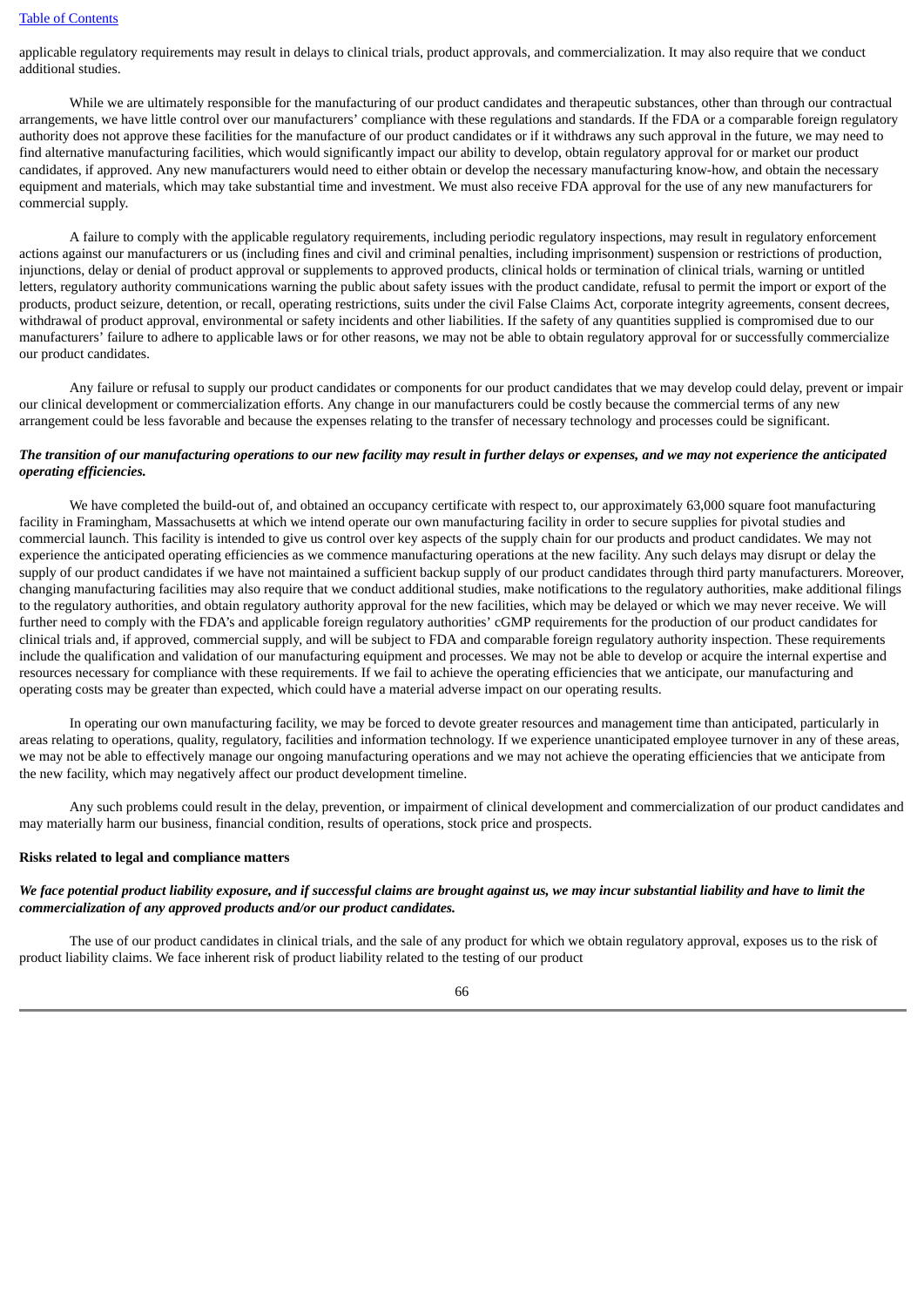# Table of [Contents](#page-1-0)

candidates in human clinical trials, including liability relating to the actions and negligence of our investigators, and will face an even greater risk if we commercially sell any product candidates that we may develop. For example, we may be sued if any product candidate we develop allegedly causes injury or is found to be otherwise unsuitable during clinical testing, manufacturing, marketing or sale. Any such product liability claims may include allegations of defects in manufacturing, defects in design, a failure to warn of dangers inherent in the product, negligence, strict liability or a breach of warranties. Claims could also be asserted under state consumer protection acts. Product liability claims might be brought against us by consumers, healthcare providers or others using, administering or selling our products. If we cannot successfully defend ourselves against these claims, we will incur substantial liabilities or be required to limit commercialization of our product candidates. Even successful defense would require significant financial and management resources. Regardless of merit or eventual outcome, liability claims may result in:

- loss of revenue from decreased demand for our products and/or product candidates;
- impairment of our business reputation or financial stability;
- · costs of related litigation;
- substantial monetary awards to patients or other claimants;
- diversion of management attention;
- withdrawal of clinical trial participants and potential termination of clinical trial sites or entire clinical programs;
- the inability to commercialize our product candidates;
- significant negative media attention;
- decreases in our stock price:
- initiation of investigations and enforcement actions by regulators; and
- · product recalls, withdrawals or labeling, marketing or promotional restrictions, including withdrawal of marketing approval.

We believe we have sufficient insurance coverage in place for our business operations. However, our insurance coverage may not reimburse us or may not be sufficient to reimburse us for any expenses or losses we may suffer. Moreover, insurance coverage is becoming increasingly expensive, and, in the future, we may not be able to maintain insurance coverage at a reasonable cost or in sufficient amounts to protect us against losses due to liability. We intend to expand our insurance coverage to include the sale of commercial products if we obtain FDA or comparable foreign regulatory approval for our product candidates in development, but we may be unable to obtain commercially reasonable product liability insurance for any products approved for marketing, or at all. Failure to obtain and retain sufficient product liability insurance at an acceptable cost could prevent or inhibit the commercialization of products we develop. On occasion, large judgments have been awarded in class action lawsuits based on therapeutics that had unanticipated side effects. A successful product liability claim or series of claims brought against us could cause our stock price to fall and, if judgments exceed our insurance coverage, could decrease our cash, and materially harm our business, financial condition, results of operations, stock price and prospects.

## We are subject to the U.S. Foreign Corrupt Practices Act, the U.K. Bribery Act and other anticorruption laws, as well as import and export control laws, customs laws, sanctions laws and other laws governing our operations. If we fail to comply with these laws, we could be subject to civil or criminal penalties, other remedial measures, and legal expenses, which could adversely affect our business, financial condition, results of operations, stock price *and prospects.*

Our operations are subject to anticorruption laws, including the U.S. Foreign Corrupt Practices Act, or FCPA, the U.K. Bribery Act 2010, or the Bribery Act, and other anticorruption laws that apply in countries where we do business. The FCPA, the Bribery Act, and these other laws generally prohibit us and our employees and intermediaries from bribing, being bribed or making other prohibited payments to government officials or other persons to obtain or retain business or gain some other business advantage. We also may participate in collaborations and relationships with third parties whose actions, if noncompliant, could potentially subject us to liability under the FCPA, Bribery Act or local anticorruption laws. In addition, we cannot predict the nature, scope or effect of future regulatory requirements to which our international operations might be subject or the manner in which existing laws might be administered or interpreted.

We are also subject to other laws and regulations governing our international operations, including regulations administered by the governments of the United States and the United Kingdom and authorities in the European Union, including applicable import

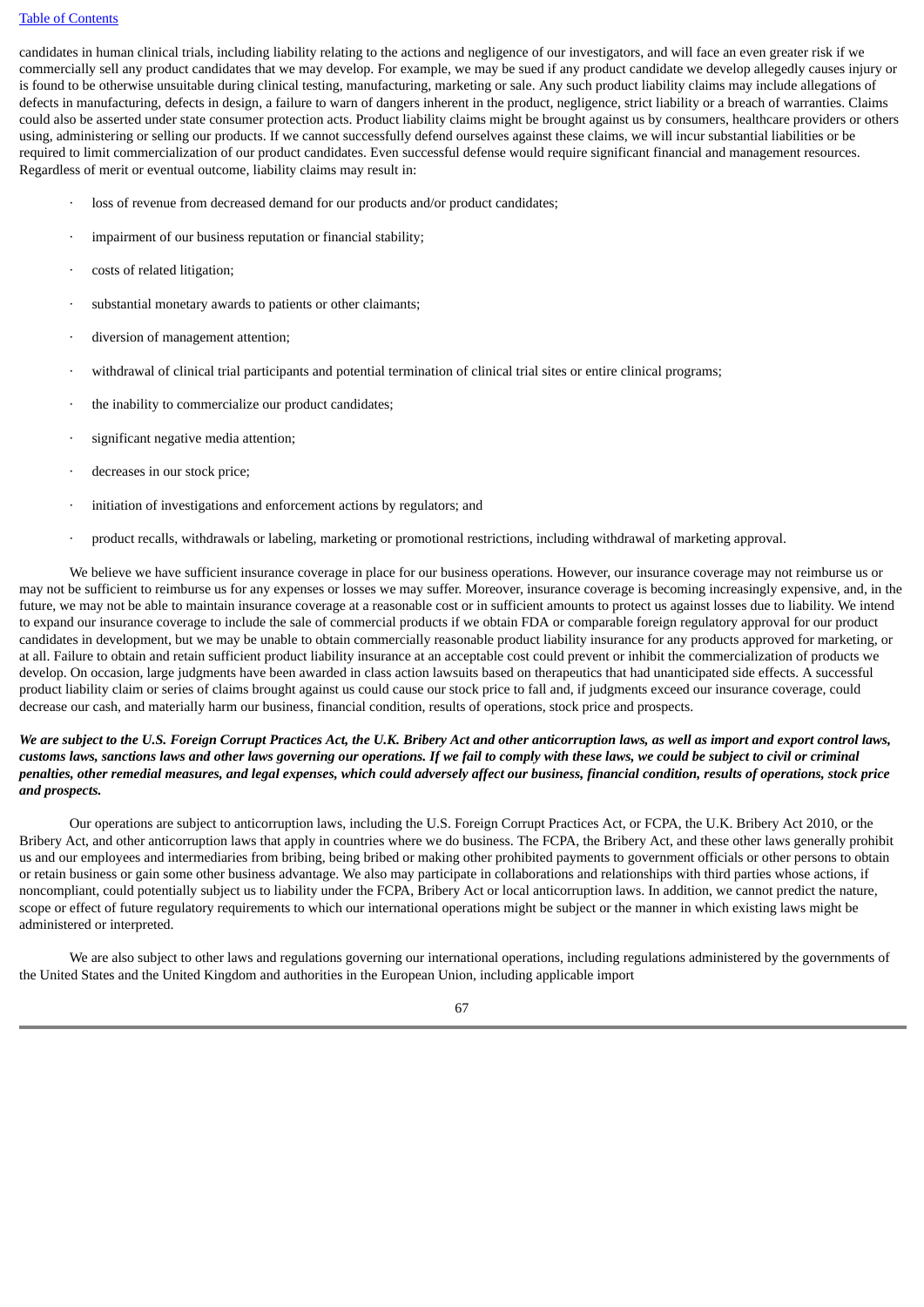and export control regulations, economic sanctions on countries and persons, anti-money laundering laws, customs requirements and currency exchange regulations, collectively referred to as the trade control laws.

We can provide no assurance that we will be completely effective in ensuring our compliance with all applicable anticorruption laws or other legal requirements, including trade control laws. If we are not in compliance with applicable anticorruption laws or trade control laws, we may be subject to criminal and civil penalties, disgorgement and other sanctions and remedial measures, and legal expenses, which could have an adverse impact on our business, financial condition, results of operations, stock price and prospects. Likewise, any investigation of any potential violations of these anticorruption laws or trade control laws by U.S., U.K. or other authorities could also have an adverse impact on our reputation, our business, financial condition, results of operations, stock price and prospects.

## If we fail to comply with federal and state healthcare laws, including fraud and abuse and health and other information privacy and security laws, we could face substantial penalties and our business, financial condition, results of operations, stock price and prospects will be materially harmed.

We are subject to many federal and state healthcare laws, such as the federal Anti-Kickback Statute, the federal civil and criminal False Claims Acts, the civil monetary penalties statute, the Medicaid Drug Rebate statute and other price reporting requirements, the Veterans Health Care Act of 1992, or VHCA, the federal Health Insurance Portability and Accountability Act of 1996 (as amended by the Health Information Technology for Economics and Clinical Health Act, or HITECH), or HIPAA, the FCPA, the ACA, and similar state laws. Even though we do not and will not control referrals of healthcare services or bill directly to Medicare, Medicaid or other third party payors, certain federal and state healthcare laws, and regulations pertaining to fraud and abuse, reimbursement programs, government procurement, and patients' rights are and will be applicable to our business. We would be subject to healthcare fraud and abuse and patient privacy regulation by both the federal government and the states and foreign jurisdictions in which we conduct our business. In the European Union, the data privacy laws are generally stricter than those that apply in the United States and include specific requirements for the collection of personal data of European Union persons or the transfer of personal data outside of the European Union to the United States to ensure that European Union standards of data privacy will be applied to such data.

If we or our operations are found to be in violation of any federal or state healthcare law, or any other governmental laws or regulations that apply to us, we may be subject to penalties, including civil, criminal, and administrative penalties, damages, fines, disgorgement, suspension and debarment from government contracts, and refusal of orders under existing government contracts, exclusion from participation in U.S. federal or state health care programs, corporate integrity agreements, and the curtailment or restructuring of our operations, any of which could materially adversely affect our ability to operate our business and our financial results. If any of the physicians or other healthcare providers or entities with whom we expect to do business is found not to be in compliance with applicable laws, it may be subject to criminal, civil or administrative sanctions, including but not limited to, exclusions from participation in government healthcare programs, which could also materially affect our business.

Although an effective compliance program can mitigate the risk of investigation and prosecution for violations of these laws, the risks cannot be entirely eliminated. Moreover, achieving and sustaining compliance with applicable federal, state and foreign privacy, data protection, security, reimbursement, and fraud laws may prove costly. Any action against us for violation of these laws, even if we successfully defend against it, could cause us to incur significant legal expenses and divert our management's attention from the operation of our business.

## If the government or third party payors fail to provide adequate coverage, reimbursement and payment rates for our product candidates, or if health maintenance organizations or long-term care facilities choose to use therapies that are less expensive or considered a better value, our revenue and *prospects for profitability will be limited.*

In both domestic and foreign markets, sales of our products will depend in part upon the availability of coverage and reimbursement from third party payors. Such third party payors include government health programs such as Medicare and Medicaid, managed care providers, private health insurers, and other organizations. Coverage decisions may depend upon clinical and economic standards that disfavor new therapeutic products when more established or lower cost therapeutic alternatives are already available or subsequently become available, even if our products are alone in a class. If reimbursement is not available, or is available only to limited levels, our product candidates may be competitively disadvantaged, and we may not be able to successfully commercialize our product candidates. Even if coverage is provided, the approved reimbursement amount may not be high enough to allow us to establish or maintain a market share sufficient to realize a sufficient return on our or their investments. Alternatively, securing favorable reimbursement terms may require us to compromise pricing and prevent us from realizing an adequate margin over cost.

There is significant uncertainty related to third party payor coverage and reimbursement of newly approved therapeutics. Marketing approvals, pricing, and reimbursement for new therapeutic products vary widely from country to country. Current and future legislation may significantly change the approval requirements in ways that could involve additional costs and cause delays in

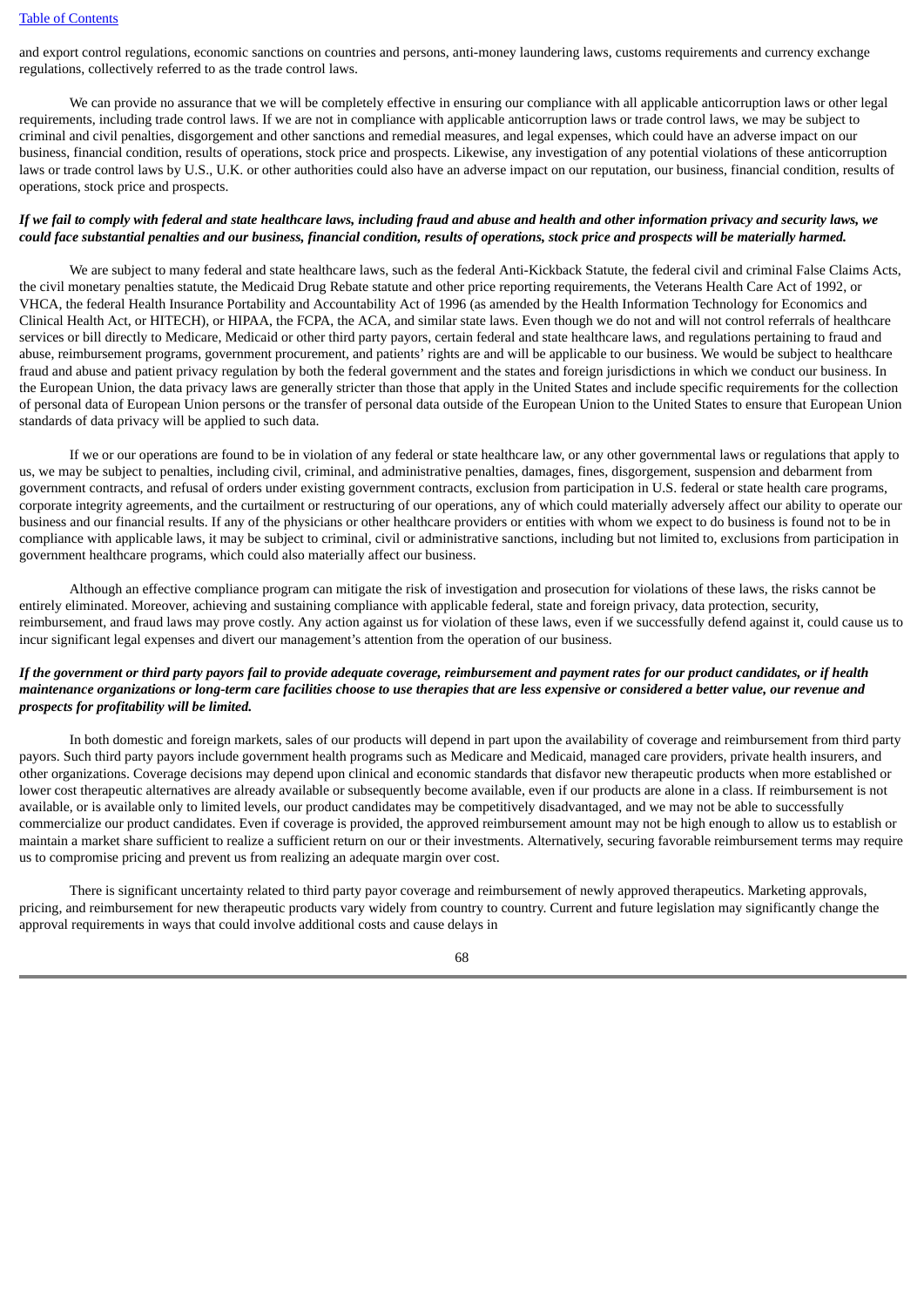obtaining approvals. Some countries require approval of the sale price of a therapeutic before it can be marketed. In many countries, the pricing review period begins after marketing or product licensing approval is granted. In some foreign markets, prescription biopharmaceutical pricing remains subject to continuing governmental control even after initial approval is granted. As a result, we might obtain marketing approval for a product in a particular country, but then be subject to price regulations that delay commercial launch of the product, possibly for lengthy time periods, which may negatively impact the revenues we are able to generate from the sale of the product in that country. Adverse pricing limitations may hinder our ability to recoup our investment in one or more product candidates, even if our product candidates obtain marketing approval. Our ability to commercialize our product candidates will depend in part on the extent to which coverage and reimbursement for these products and related treatments will be available from government health administration authorities, private health insurers and other organizations. Regulatory authorities and third party payors, such as private health insurers, and health maintenance organizations, decide which medications they will cover and establish reimbursement levels. The healthcare industry is acutely focused on cost containment, both in the United States and elsewhere. Several third party payors are requiring that companies provide them with predetermined discounts from list prices, are using preferred drug lists to leverage greater discounts in competitive classes, are disregarding therapeutic differentiators within classes, are challenging the prices charged for therapeutics, and are negotiating price concessions based on performance goals.

Third-party payors, whether foreign or domestic, or governmental or commercial, are developing increasingly sophisticated methods of controlling healthcare costs. In addition, in the United States, no uniform policy of coverage and reimbursement for products exists among third party payors. Therefore, coverage and reimbursement for products can differ significantly from payor to payor. Further, we believe that future coverage and reimbursement will likely be subject to increased restrictions both in the United States and in international markets. Third-party coverage and reimbursement for our products or product candidates for which we receive regulatory approval may not be available or adequate in either the United States or international markets, which could have a negative effect on our business, financial condition, results of operations, stock price and prospects.

Assuming coverage is approved, the resulting reimbursement payment rates might not be adequate. If payors subject our product candidates to maximum payment amounts, or impose limitations that make it difficult to obtain reimbursement, providers may choose to use therapies which are less expensive when compared to our product candidates. Additionally, if payors require high copayments, beneficiaries may seek alternative therapies. We may need to conduct postmarketing studies in order to demonstrate the cost effectiveness of any products to the satisfaction of hospitals, other target customers and their third party payors. Such studies might require us to commit a significant amount of management time and financial and other resources. Our products might not ultimately be considered cost effective. Adequate third party coverage and reimbursement might not be available to enable us to maintain price levels sufficient to realize an appropriate return on investment in product development.

In addition, federal programs impose penalties on manufacturers of therapeutics in the form of mandatory additional rebates and/or discounts if commercial prices increase at a rate greater than the Consumer Price Index Urban, and these rebates and/or discounts, which can be substantial, may impact our ability to raise commercial prices. A few states have also passed or are considering legislation intended to prevent significant price increases. Regulatory authorities and third party payors have attempted to control costs by limiting coverage and the amount of reimbursement for particular medications, which could affect our ability to sell our product candidates profitably. These payors may not view our products, if any, as cost effective, and coverage and reimbursement may not be available to our customers, or may not be sufficient to allow our products, if any, to be marketed on a competitive basis. Cost control initiatives could cause us to decrease, discount, or rebate a portion of the price we, or they, might establish for products, which could result in lower than anticipated product revenues. If the realized prices for our products, if any, decrease or if governmental and other third party payors do not provide adequate coverage or reimbursement, our prospects for revenue and profitability will suffer.

There may also be delays in obtaining coverage and reimbursement for newly approved therapeutics, and coverage may be more limited than the indications for which the product is approved by the FDA or comparable foreign regulatory authorities. Such delays have made it increasingly common for manufacturers to provide newly approved drugs to patients experiencing coverage delays or disruption at no cost for a limited period in order to ensure that patients are able to access the drug. Moreover, eligibility for reimbursement does not imply that any therapeutic will be paid for in all cases or at a rate that covers our costs, including research, development, manufacture, sale, and distribution. Interim reimbursement levels for new therapeutics, if applicable, may also not be sufficient to cover our costs and may only be temporary. Reimbursement rates may vary, by way of example, according to the use of the product and the clinical setting in which it is used. Reimbursement rates may also be based on reimbursement levels already set for lower cost products or may be incorporated into existing payments for other services.

In addition, third party payors are increasingly requiring higher levels of evidence of the benefits and clinical outcomes of new technologies, benchmarking against other therapies, seeking performance-based discounts, and challenging the prices charged. We cannot be sure that coverage will be available for any product candidate that we commercialize and, if available, that the reimbursement rates will be adequate. An inability to promptly obtain coverage and adequate payment rates from both government-funded and private payors for any of our product candidates for which we obtain marketing approval could have a material adverse effect on our operating results, our ability to raise capital needed to commercialize products and our overall financial condition.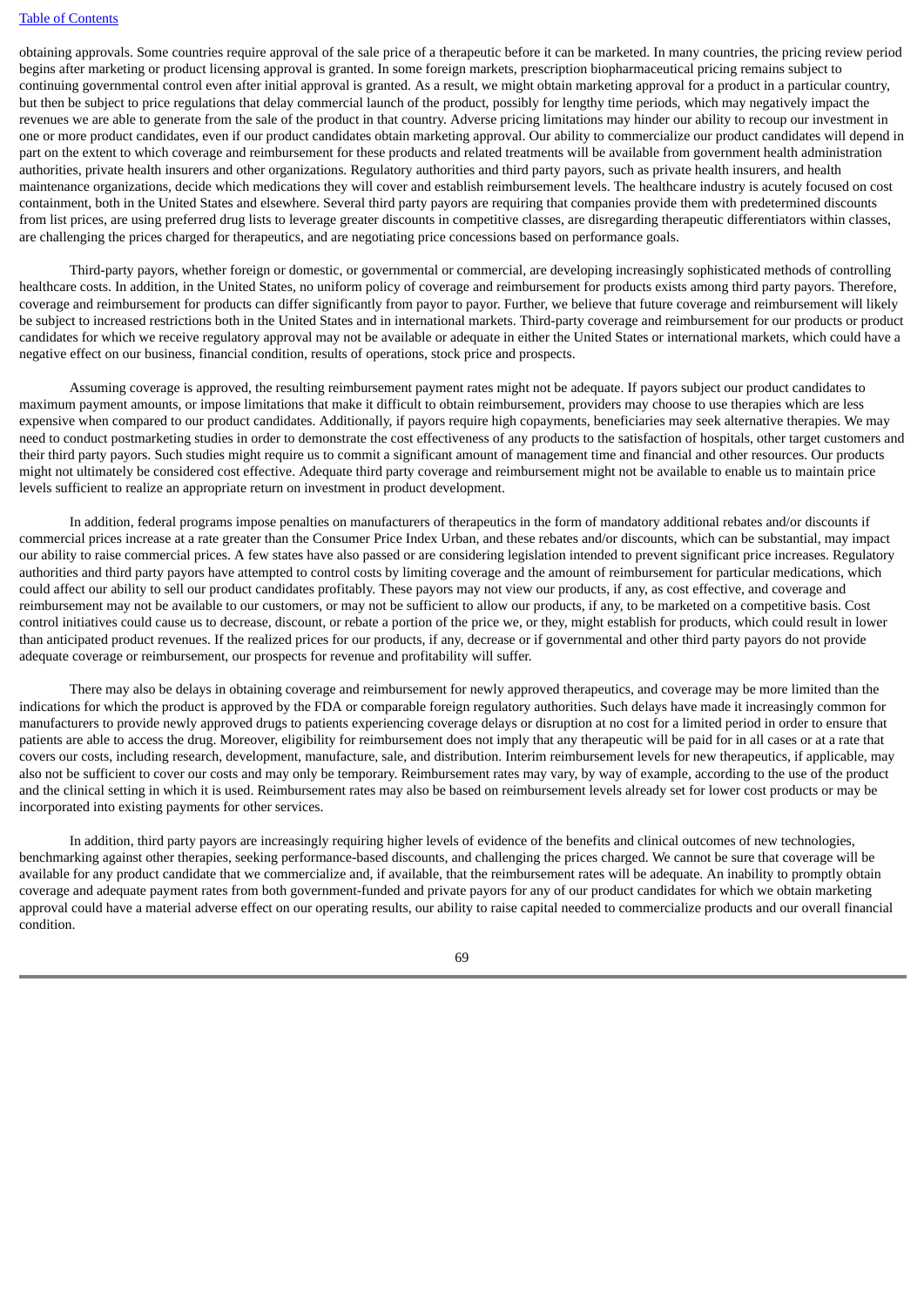## We are subject to new leaislation, regulatory proposals and healthcare payor initiatives that may increase our costs of compliance, and adversely affect *our ability to market our products, obtain collaborators, and raise capital.*

In the United States and some foreign jurisdictions, there have been a number of legislative and regulatory changes and proposed changes regarding the healthcare system that could prevent or delay marketing approval of our product candidates, restrict or regulate post-approval activities and affect our ability to profitably sell any products for which we obtain marketing approval. We expect that current laws, as well as other healthcare reform measures that may be adopted in the future, may result in more rigorous coverage criteria and in additional downward pressure on the price that we may receive for any approved products.

For example, legislative changes have been proposed and adopted since the ACA was enacted in 2010. These changes include, among other things, aggregate reductions to Medicare payments to providers of up to 2% per fiscal year, which went effective on April 1, 2013. In addition, the American Taxpayer Relief Act of 2012, among other things, further reduced Medicare payments to several providers and increased the statute of limitations period for the government to recover overpayments to providers from three to five years. The Centers for Medicare and Medicaid Services, or CMS, promulgated regulations governing manufacturers' obligations and reimbursement under the Medicaid Drug Rebate Program, and recently promulgated a regulation that limited Medicare Part B payment to certain hospitals for outpatient drugs purchased under the 340B program. These new laws may result in additional reductions in Medicare and other healthcare funding, which could have a material adverse effect on customers for our products, if approved, and, accordingly, on our results of operations.

We expect that the ACA, as well as other federal and state healthcare reform measures that may be adopted in the future, may result in more rigorous coverage criteria, increased regulatory burdens and operating costs, decreased net revenue from our biopharmaceutical products, decreased potential returns from our development efforts, and additional downward pressure on the price that we receive for any approved product. Any reduction in reimbursement from Medicare or other government healthcare programs may result in a similar reduction in payments from private payors. The implementation of cost containment measures or other healthcare reforms may prevent us from commercializing our products and being able to generate revenue, and we could be prevented from or significantly delayed in achieving profitability.

In addition, there have been a number of other legislative and regulatory proposals aimed at changing the biopharmaceutical industry. For instance, the Drug Quality and Security Act imposes obligations on manufacturers of biopharmaceutical products related to product tracking and tracing. Among the requirements of this legislation, manufacturers are required to provide certain information regarding the product to individuals and entities to which product ownership is transferred, will be required to label products with a product identifier, and are required to keep certain records regarding the product. The transfer of information to subsequent product owners by manufacturers is also required to be done electronically. Manufacturers are also being required to verify that purchasers of the manufacturers' products are appropriately licensed. Further, manufactures have product investigation, quarantine, disposition, and FDA, other comparable foreign regulatory authorities, and trading partner notification responsibilities related to counterfeit, diverted, stolen, and intentionally adulterated products that would result in serious adverse health consequences of death to humans, as well as products that are the subject of fraudulent transactions or which are otherwise unfit for distribution such that they would be reasonably likely to result in serious health consequences or death.

Compliance with the federal track and trace requirements may increase our operational expenses and impose significant administrative burdens. As a result of these and other new proposals, we may determine to change our current manner of operation, provide additional benefits or change our contract arrangements, any of which could have a material adverse effect on our business, financial condition, results of operations, stock price and prospects.

# Our employees, independent contractors, consultants, commercial partners, principal investigators, CMOs, or CROs may engage in misconduct or other improper activities, including noncompliance with regulatory standards and requirements, which could have a material adverse effect on our business.

We are exposed to the risk of employee fraud or other misconduct. Misconduct by employees, independent contractors, consultants, commercial partners, principal investigators, CMOs, or CROs could include intentional, reckless, negligent, or unintentional failures to comply with FDA regulations, comply with applicable fraud and abuse laws, provide accurate information to the FDA, properly calculate pricing information required by federal programs, report financial information or data accurately or disclose unauthorized activities to us. This misconduct could also involve the improper use or misrepresentation of information obtained in the course of clinical trials, which could result in regulatory sanctions and serious harm to our reputation. It is not always possible to identify and deter this type of misconduct, and the precautions we take to detect and prevent this activity may not be effective in controlling unknown or unmanaged risks or losses or in protecting us from governmental investigations or other actions or lawsuits stemming from a failure to be in compliance with such laws or regulations. Moreover, it is possible for a whistleblower to pursue a False Claims Act case against us even if the government considers the claim unmeritorious and declines to intervene, which could require us to incur costs defending against such a claim. If any such actions are instituted against us, and we are not successful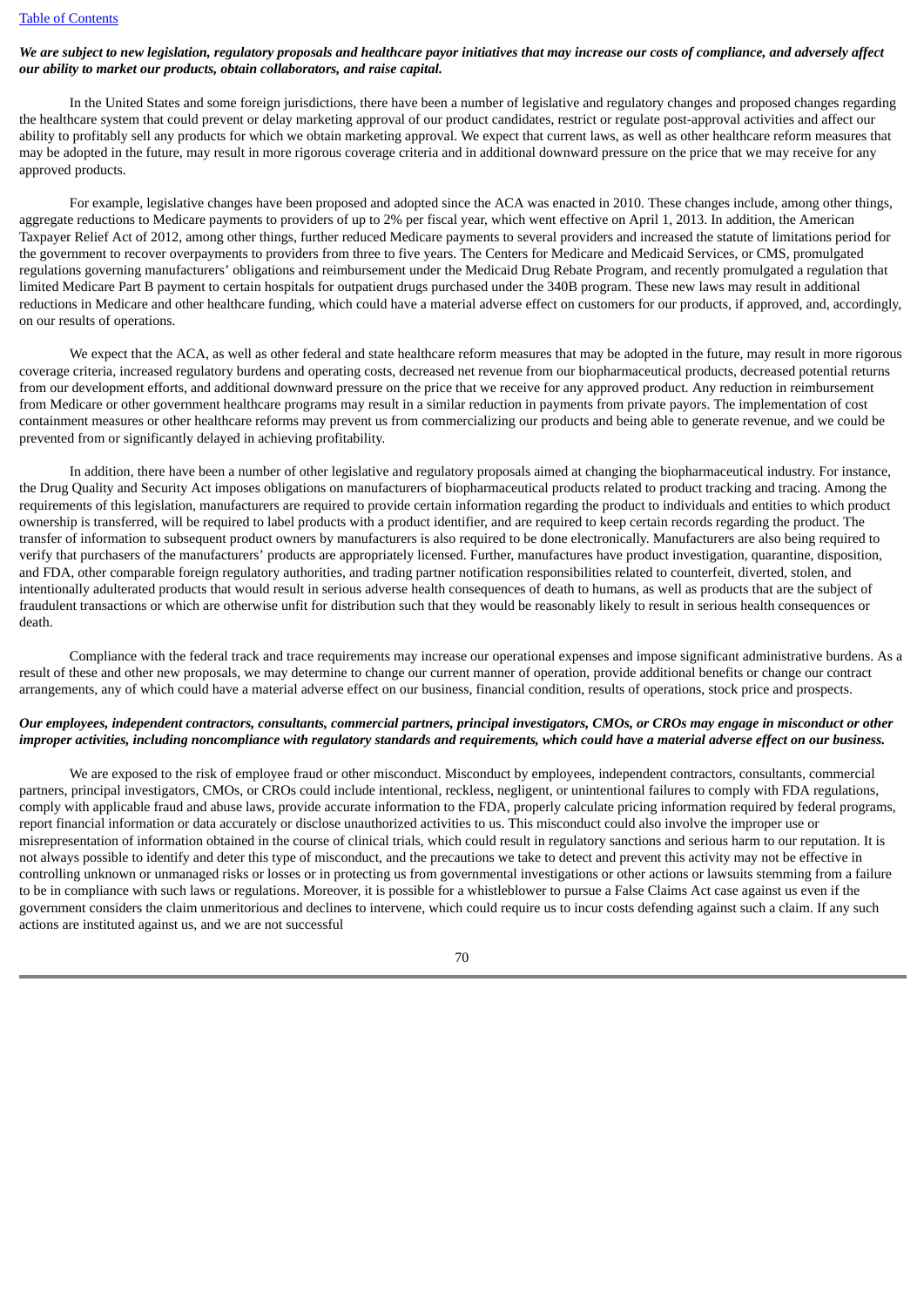in defending ourselves or asserting our rights, those actions could have a significant impact on our business, financial condition, results of operations, stock price and prospects, including the imposition of significant fines or other sanctions.

## Violations of or liabilities under environmental, health and safety laws and regulations could subject us to fines, penalties or other costs that could have a *material adverse effect on the success of our business.*

We are subject to numerous environmental, health and safety laws and regulations, including those governing laboratory procedures, the handling, use, storage, treatment and disposal of hazardous materials and wastes and the cleanup of contaminated sites. Our operations involve the use of hazardous and flammable materials, including chemicals and biological and radioactive materials. Our operations also produce hazardous waste products. We would incur substantial costs as a result of violations of or liabilities under environmental requirements in connection with our operations or property, including fines, penalties and other sanctions, investigation and cleanup costs and third party claims. Although we generally contract with third parties for the disposal of hazardous materials and wastes from our operations, we cannot eliminate the risk of contamination or injury from these materials. In the event of contamination or injury resulting from our use of hazardous materials, we could be held liable for any resulting damages, and any liability could exceed our resources. We also could incur significant costs associated with civil or criminal fines and penalties.

Although we maintain workers' compensation insurance to cover costs and expenses, we may incur due to injuries to our employees resulting from the use of hazardous materials, this insurance may not provide adequate coverage against potential liabilities. We do not maintain insurance for environmental liability or toxic tort claims that may be asserted against us in connection with our storage or disposal of biological, hazardous or radioactive materials.

## Our internal computer systems, or those of our third party CROs or other contractors or consultants, may fail or suffer security breaches, which could *result in a material disruption of our development programs.*

Our internal computer systems, and those of our CROs, CMOs, information technology suppliers and other contractors and consultants are vulnerable to damage from computer viruses, cyber-attacks and other unauthorized access, natural disasters, terrorism, war, and telecommunication and electrical failures. If such an event were to occur and cause interruptions in our operations, it could result in a material disruption of our development programs. For example, the loss of clinical trial data from completed, ongoing or planned clinical trials could result in delays in our regulatory approval efforts and significantly increase our costs to recover or reproduce the data. To the extent that any disruption or security breach were to result in a loss of or damage to our data or applications, or inappropriate disclosure of personal, confidential or proprietary information, we could incur liability and the further development of any of our product candidates could be delayed.

#### **Risks related to our operations**

#### We will need to expand the size of our organization, and we may experience difficulties in managing this growth, which could disrupt our operations.

As of December 31, 2019, we had 104 fulltime employees, including 89 employees engaged in research and development. As our development and commercialization plans and strategies develop, we expect to need additional managerial, operational, sales, marketing, financial and other personnel. Future growth would impose significant added responsibilities on members of management, including:

- identifying, recruiting, integrating, maintaining and motivating additional employees;
- · managing our internal development efforts effectively, including the clinical, FDA and comparable foreign regulatory review process for our product candidates, while complying with our contractual obligations to contractors and other third parties; and
- · strengthening our operational, financial and management controls, reporting systems and procedures.

Our future financial performance and our ability to commercialize RP1 and our other product candidates will depend, in part, on our ability to effectively manage any future growth, and our management may also have to divert a disproportionate amount of its attention away from day-to-day activities in order to devote a substantial amount of time to managing these growth activities.

We currently rely, and for the foreseeable future will continue to rely, in substantial part on certain independent organizations, advisors and consultants to provide certain services. The services include substantially all aspects of clinical trial management and manufacturing, as well as support for our financial reporting and accounting functions. We cannot assure you that the services of independent organizations, advisors and consultants will continue to be available to us on a timely basis when needed, or that we can find qualified replacements. In addition, if we are unable to effectively manage our outsourced activities or if the quality or accuracy of the services provided by consultants is compromised for any reason, our clinical trials may be extended, delayed

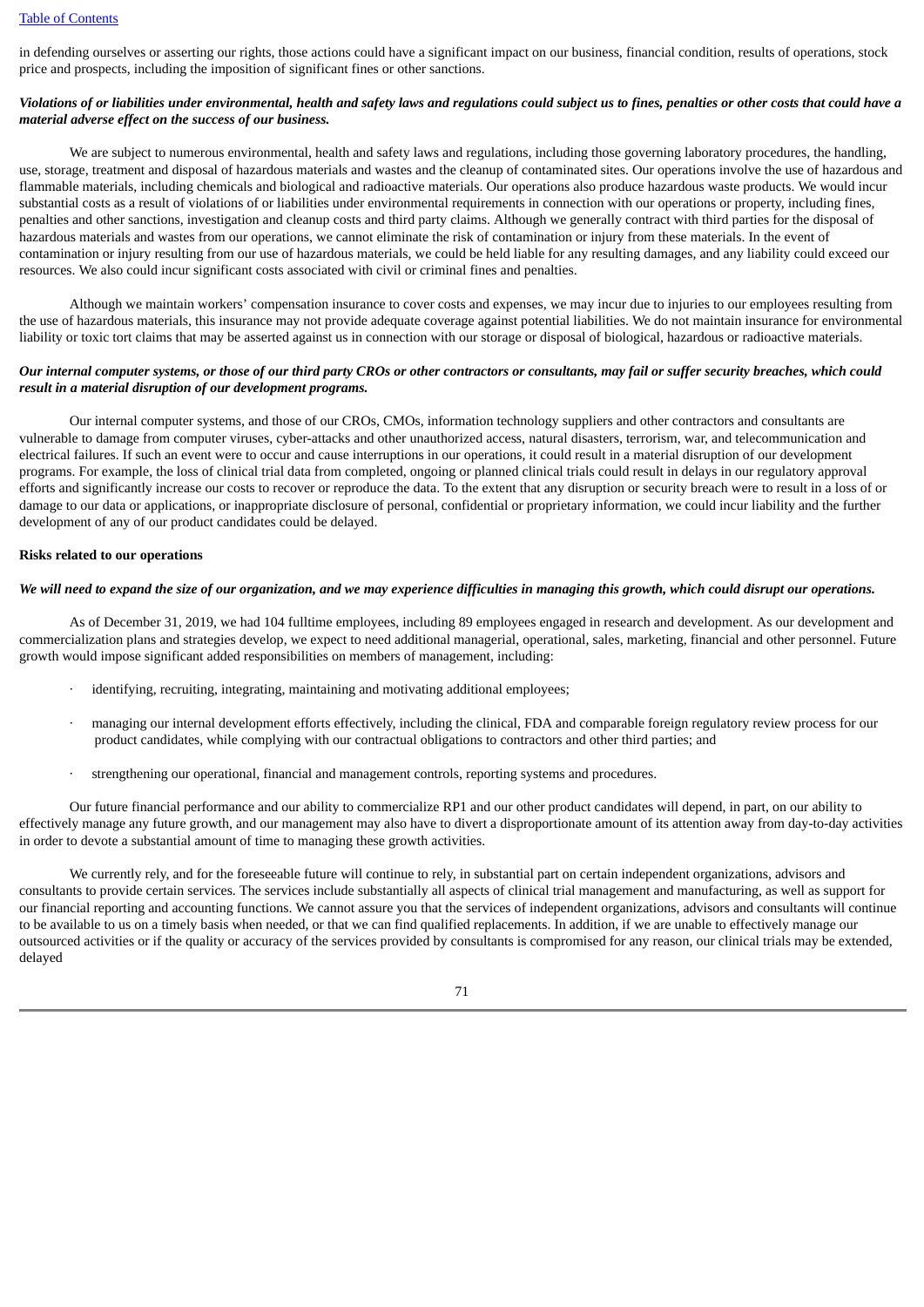or terminated, we may not comply with our financial reporting and accounting obligations on a timely basis and we may not be able to obtain marketing approval of RP1 and our other product candidates or otherwise advance our business. We cannot assure you that we will be able to manage our existing consultants or find other competent outside contractors and consultants on economically reasonable terms, or at all.

If we are not able to effectively expand our organization by hiring qualified new employees and expanding our groups of consultants and contractors, we may not be able to successfully implement the tasks necessary to further develop and commercialize RP1 and our other product candidates and, accordingly, may not achieve our research, development and commercialization goals.

## We are highly dependent on our key personnel, including Robert Coffin, Ph.D., our President and Chief Research & Development Officer; Philip Astley-Sparke, our Chief Executive Officer; and Colin Love, Ph.D., our Chief Operating Officer. If we are not successful in attracting, motivating and retaining *highly qualified personnel, we may not be able to successfully implement our business strategy.*

Our ability to compete in the highly competitive biotechnology and pharmaceutical industries depends upon our ability to attract, motivate and retain highly qualified managerial, scientific and medical personnel. We are highly dependent on our management and particularly on the services of our founders, as well as our other scientific, manufacturing, quality and medical personnel. Robert Coffin, Ph.D., our President and Chief Research & Development Officer, Philip Astley-Sparke, our Chief Executive Officer, and Colin Love, Ph.D., our Chief Operating Officer, were the founder and senior management team of BioVex Group, Inc., or BioVex, where they invented and developed T-VEC, the only oncolytic immunotherapy to receive FDA approval. BioVex was acquired by Amgen Inc., or Amgen, in 2011. We believe that their drug discovery and development experience, and overall biopharmaceutical company management experience, would be difficult to replace. The loss of the services of our key personnel and any of our other executive officers, key employees, and scientific and medical advisors, and our inability to find suitable replacements, could result in delays in product development and harm our business. Furthermore, the historical results, past performance and/or acquisitions of companies with which our founders were affiliated, including BioVex, do not necessarily predict or guarantee similar results for our company.

We conduct our operations at our facilities near Boston, Massachusetts and near Oxford, England, each of which are in regions that are home to many other biopharmaceutical companies and many academic and research institutions.

Competition for skilled personnel is intense and the turnover rate can be high, which may limit our ability to hire and retain highly qualified personnel on acceptable terms or at all. We expect that we will need to recruit talent from outside of these regions, and doing so may be costly and difficult.

To induce valuable employees to remain at our company, in addition to salary and cash incentives, we have provided stock option grants that vest over time. The value to employees of these equity grants that vest over time may be significantly affected by movements in our stock price that are beyond our control, and may at any time be insufficient to counteract more lucrative offers from other companies. Although we have employment agreements with our key employees, these employment agreements generally provide for at-will employment, which means that any of our employees could leave our employment at any time, with or without notice. We do not maintain "key man" insurance policies on the lives of any of these individuals or the lives of any of our other employees.

## We have identified material weaknesses in our internal control over financial reporting. If we are unable to remediate these material weaknesses, or if we identify additional material weaknesses in the future or otherwise fail to maintain an effective system of internal controls, we may not be able to accurately or timely report our financial condition or results of operations, which may adversely affect our business.

In connection with the audits of our consolidated financial statements as of and for the years ended March 31, 2019, 2018 and 2017, we identified material weaknesses in our internal control over financial reporting. A material weakness is a deficiency, or a combination of deficiencies, in internal control over financial reporting, such that there is a reasonable possibility that a material misstatement of our annual or interim financial statements will not be prevented or detected on a timely basis. If we are unable to remediate these material weaknesses, or if we identify additional material weaknesses in the future or otherwise fail to maintain an effective system of internal controls, we may not be able to accurately or timely report our financial condition or results of operations,which may adversely affect investor confidence in us and, as a result, our stock price and ability to access the capital markets in the future.

The material weaknesses we identified were as follows:

We did not design or maintain an effective control environment commensurate with our financial reporting requirements. We lacked a sufficient number of professionals with an appropriate level of accounting knowledge, training and experience to appropriately analyze, record and disclose accounting matters timely and accurately. Additionally, the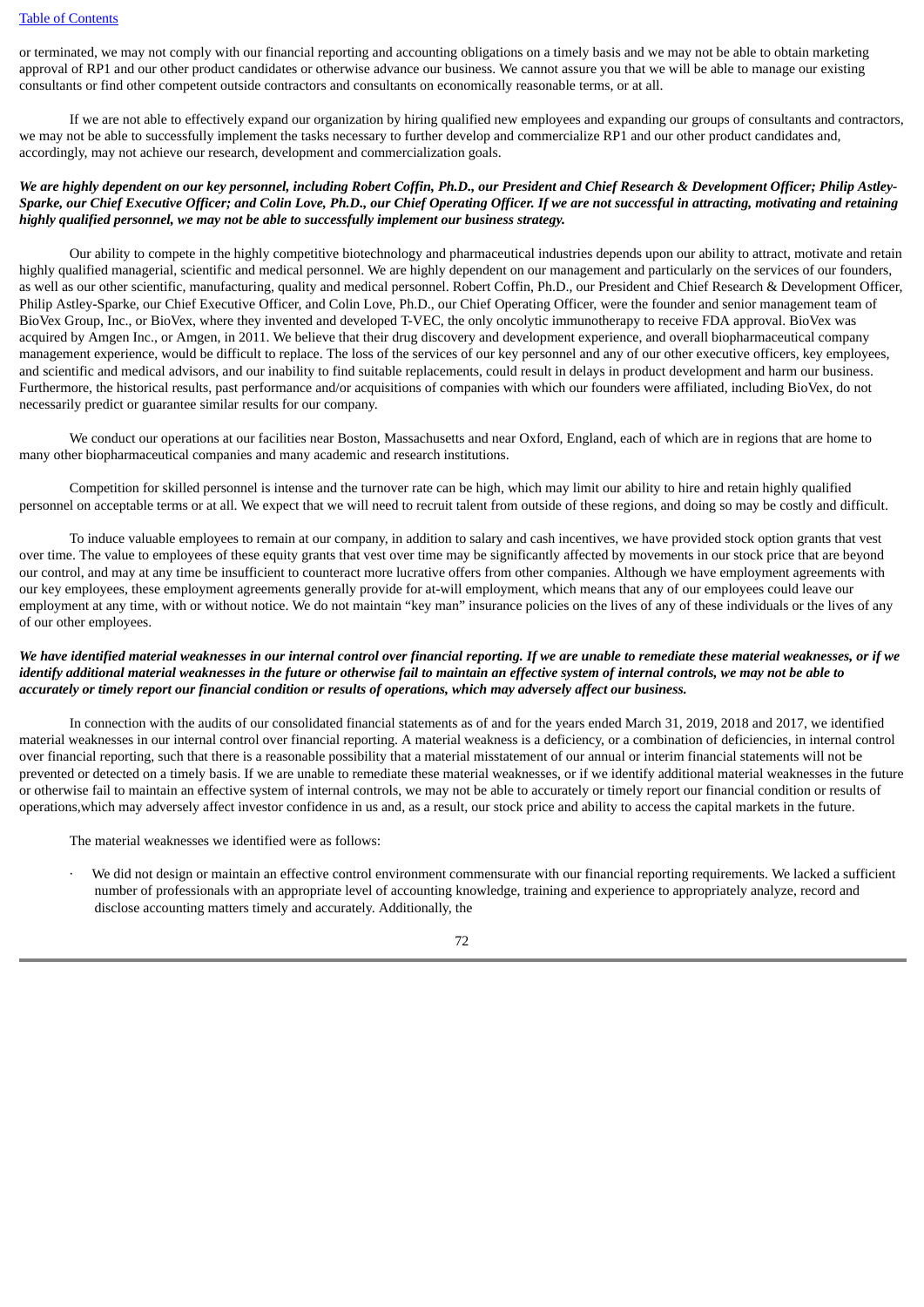limited personnel resulted in our inability to consistently establish appropriate authorities and responsibilities in pursuit of our financial reporting objectives, as demonstrated by, among other things, our insufficient segregation of duties in our accounting function. This material weakness further contributed to the material weakness below.

We did not design and maintain formal accounting policies, processes and controls to analyze, account for and disclose complex transactions, including accounting for preferred stock, stock-based compensation, warrant liabilities and leases.

Each of these control deficiencies could result in a misstatement of our accounts or disclosures that would result in a material misstatement of our annual or interim consolidated financial statements that would not be prevented or detected, and accordingly, we determined that these control deficiencies constitute material weaknesses.

These material weaknesses also resulted in adjustments to preferred stock, stock compensation expense, warrant liability and deferred rent in our consolidated financial statements as of and for the year ended March 31, 2017, which were recorded prior to their issuance.

Prior to the completion of our IPO, we were a private company with limited accounting personnel to adequately execute our accounting processes and other supervisory resources with which to address our internal control over financial reporting. We have implemented, and continue to implement, measures designed to improve our internal control over financial reporting and remediate the control deficiencies that led to these material weaknesses. To date, we have hired Jean Franchi, our first Chief Financial Officer, and additional finance and accounting personnel and have engaged a third party consulting firm to assist us in the design and documentation of appropriate controls. We are continuing these efforts in order to design and implement our financial control environment, including the establishment of controls to account for and disclose complex transactions.

We cannot assure you that the measures we have taken to date, and actions we intend to take in the future, will be sufficient to remediate the control deficiencies that led to these material weaknesses in our internal control over financial reporting or that they will prevent or avoid potential future material weaknesses. In addition, neither our management nor an independent registered public accounting firm has performed an evaluation of our internal control over financial reporting in accordance with the provisions of the Sarbanes-Oxley Act because no such evaluation has been required. Had we or our independent registered public accounting firm performed an evaluation of our internal control over financial reporting in accordance with the provisions of the Sarbanes-Oxley Act, additional material weaknesses may have been identified. If we are unable to successfully remediate our existing or any future material weaknesses in our internal control over financial reporting, or identify any additional material weaknesses, the accuracy and timing of our financial reporting may be adversely affected, potentially resulting in restatements of our financial statements, we may be unable to maintain compliance with securities law requirements regarding timely filing of periodic reports and applicable Nasdaq listing requirements, investors may lose confidence in our financial reporting, and our share price may decline as a result.

# If we fail to establish and maintain proper and effective internal controls over financial reporting our ability to produce accurate and timely financial *statements could be impaired.*

We are required to maintain internal controls over financial reporting. Commencing with our fiscal year ending March 31, 2020, we must perform system and process design evaluation and testing of the effectiveness of our internal controls over financial reporting to allow management to report on the effectiveness of our internal controls over financial reporting in our Annual Report on Form 10-K filing for that year, as required by Section 404 of the Sarbanes-Oxley Act. This will require that we incur substantial additional professional fees and internal costs to expand our accounting and finance functions and that we expend significant management efforts. Prior to our IPO, we were not required to test our internal controls within a specified period and, as a result, we may experience difficulty in meeting these reporting requirements in a timely manner.

If we are not able to comply with the requirements of Section 404 of the Sarbanes-Oxley Act in a timely manner, if our independent registered public accounting firm determines that we continue to have a material weakness or significant deficiency in our internal control over financial reporting, or if we are unable to maintain proper and effective internal controls over financial reporting, we may not be able to produce timely and accurate financial statements. If that were to happen, our investors could lose confidence in our reported financial information, the market price of our stock could decline and we could be subject to sanctions or investigations by the SEC, Nasdaq or other regulatory authorities.

We believe that any internal controls and procedures, no matter how well conceived and operated, can provide only reasonable, not absolute, assurance that the objectives of the control system are met. We may discover weaknesses in our system of internal financial and accounting controls and procedures that could result in a material misstatement of our consolidated financial statements. Our internal control over financial reporting will not prevent or detect all errors and all fraud. Because of the inherent limitations in all control systems, no evaluation of controls can provide absolute assurance that misstatements due to error or fraud will not occur or that all control issues and instances of fraud will be detected.

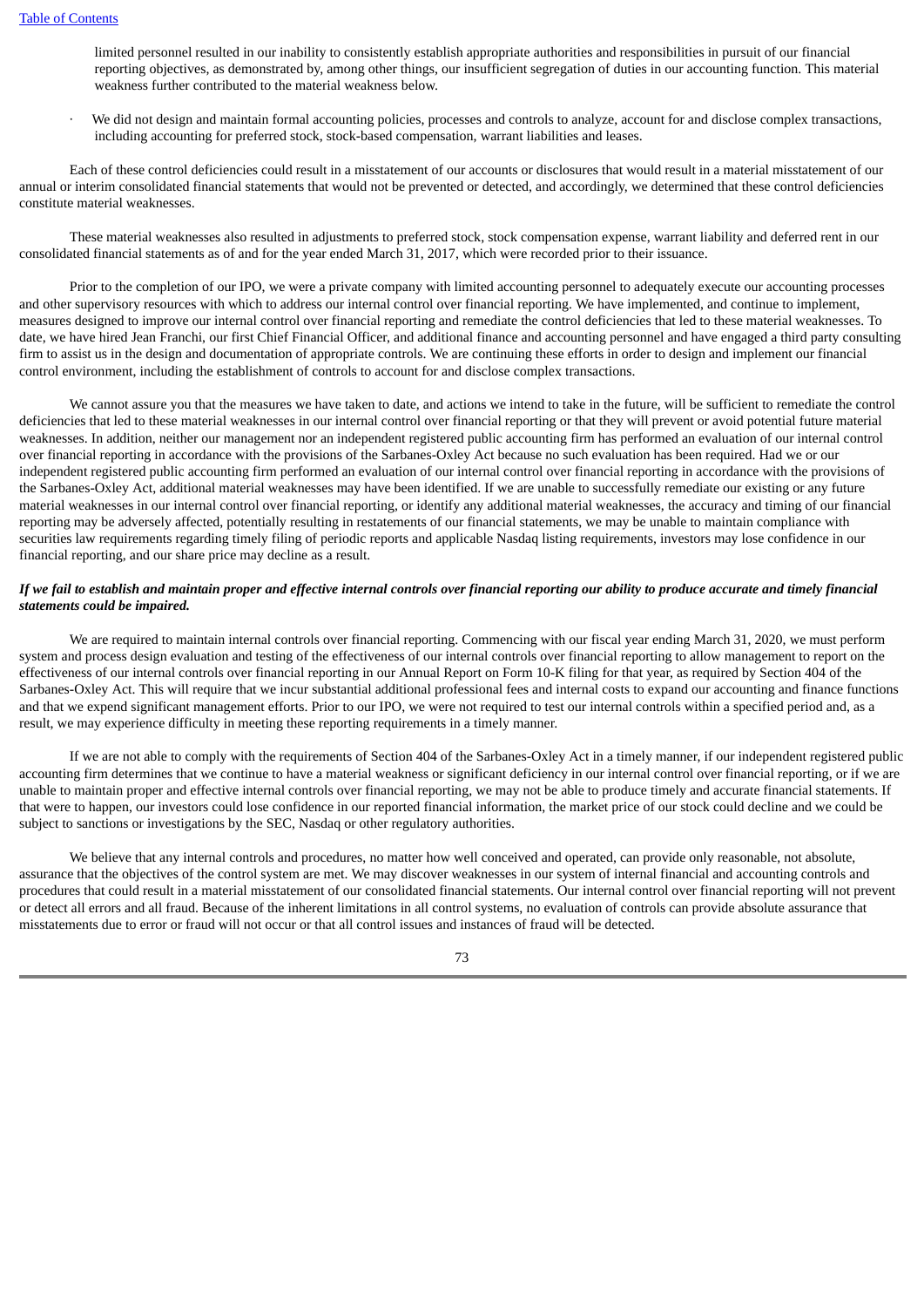#### Table of [Contents](#page-1-0)

These inherent limitations include the realities that judgments in decision making can be faulty, and that breakdowns can occur because of simple error or mistake. Additionally, controls can be circumvented by the individual acts of some persons, by collusion of two or more people or by an unauthorized override of the controls. Accordingly, because of the inherent limitations in our control system, misstatements due to error or fraud may occur and not be detected.

# Our disclosure controls and procedures were not effective as of March 31, 2019, and in any event may not prevent or detect all errors or acts of fraud.

We must design our disclosure controls and procedures to reasonably assure that information we must disclose in reports we file or submit under the Exchange Act is accumulated and communicated to management, and recorded, processed, summarized and reported within the time periods specified in the rules and forms of the SEC. Based on the evaluation of our disclosure controls and procedures as of December 31, 2019, we concluded that, as of December 2019, our disclosure controls and procedures were not effective at the reasonable assurance level as a result of the material weaknesses discussed above. Notwithstanding these material weaknesses, our management has concluded that the financial statements included elsewhere in this Quarterly Report present fairly, in all material respects, our financial position, results of operations and cash flows in conformity with generally accepted accounting principles. We believe that any disclosure controls and procedures or internal controls and procedures, no matter how well conceived and operated, can provide only reasonable, not absolute, assurance that the objectives of the control system are met. These inherent limitations include the realities that judgments in decision making can be faulty, and that breakdowns can occur because of simple error or mistake. Additionally, controls can be circumvented by the individual acts of some persons, by collusion of two or more people or by an unauthorized override of the controls. Accordingly, because of the inherent limitations in our control system, misstatements due to error or fraud may occur and not be detected.

# If we engage in future acquisitions or strategic partnerships, this may increase our capital requirements, dilute our stockholders, cause us to incur debt or *assume contingent liabilities, and subject us to other risks.*

We may evaluate various acquisitions and strategic partnerships, including licensing or acquiring complementary products, intellectual property rights, technologies, or businesses. Any potential acquisition or strategic partnership may entail numerous risks, including:

- increased operating expenses and cash requirements;
- · the assumption of additional indebtedness or contingent liabilities;
- the issuance of our equity securities;
- assimilation of operations, intellectual property and products of an acquired company, including difficulties associated with integrating new personnel;
- · the diversion of our management's attention from our existing product programs and initiatives in pursuing such a strategic merger or acquisition;
- retention of key employees, the loss of key personnel, and uncertainties in our ability to maintain key business relationships;
- · risks and uncertainties associated with the other party to such a transaction, including the prospects of that party, their regulatory compliance status, and their existing products or product candidates and marketing approvals; and
- · our inability to generate revenue from acquired technology and/or products sufficient to meet our objectives in undertaking the acquisition or even to offset the associated acquisition and maintenance costs.

In addition, if we undertake acquisitions, we may issue dilutive securities, assume or incur debt obligations, incur large onetime expenses and acquire intangible assets that could result in significant future amortization expense or intangible asset impairment charges. Moreover, we may not be able to locate suitable acquisition opportunities and this inability could impair our ability to grow or obtain access to technology or products that may be important to the development of our business. Any of the foregoing may materially harm our business, financial condition, results of operations, stock price and prospects.

### Unfavorable market and economic conditions may have serious adverse consequences on our business, financial condition, results of operations, stock *price and prospects.*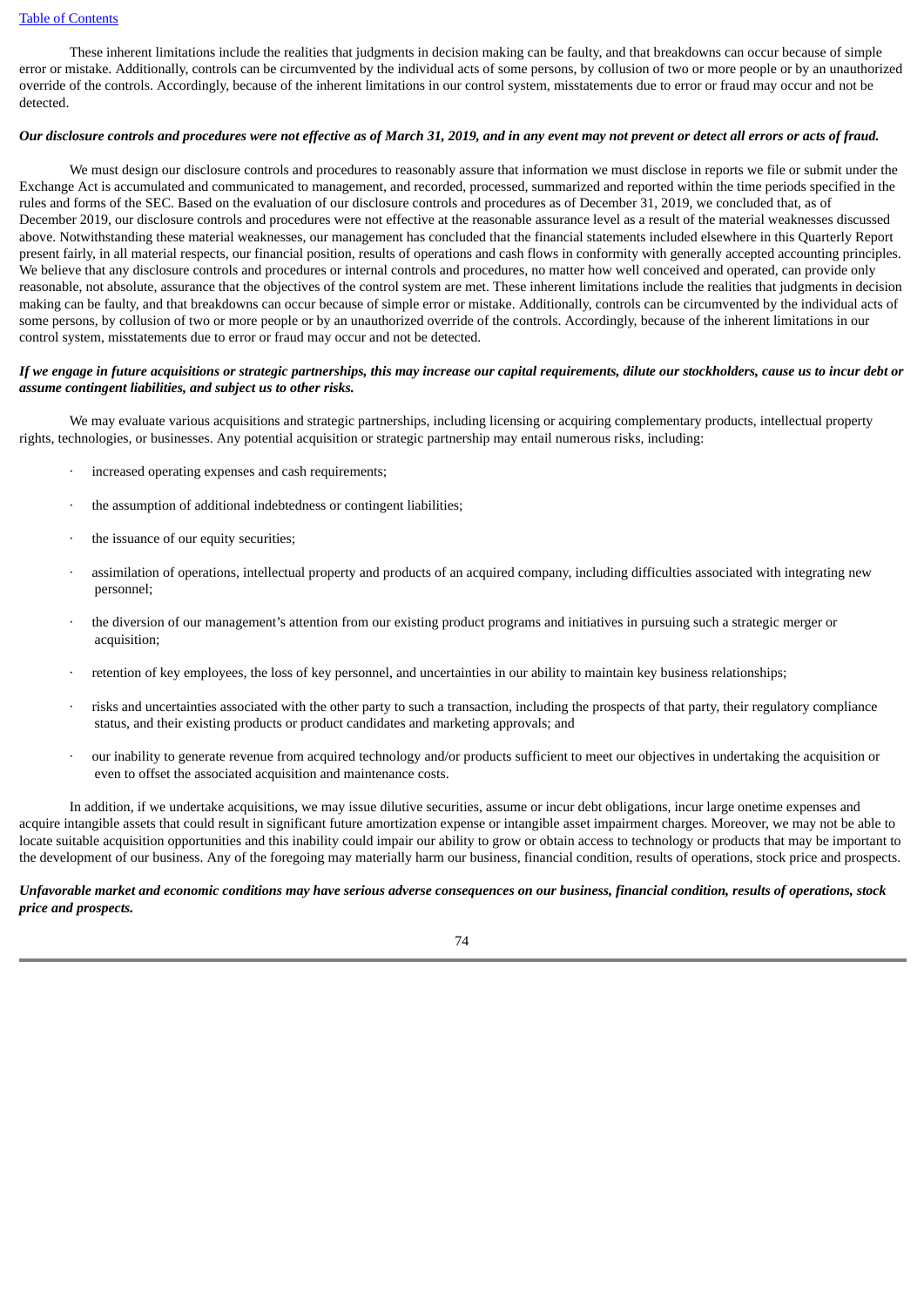Our results of operations could be adversely affected by general conditions in the global economy and in the global financial markets. The most recent global financial crisis caused extreme volatility and disruptions in the capital and credit markets. A severe or prolonged economic downturn could result in a variety of risks to our business, including a reduced ability to raise additional capital when needed on acceptable terms, if at all. A weak or declining economy could also strain our suppliers, possibly resulting in supply disruption. Any of the foregoing could harm our business and we cannot anticipate all of the ways in which the economic climate and financial market conditions could adversely impact our business.

At December 31, 2019, we had \$180.9 million of cash and cash equivalents and short term investments. Although we are not aware of any downgrades, material losses, or other significant deterioration in the fair value of our cash equivalents or short term investments since that date, we cannot assure you that deterioration of the global credit and financial markets would not negatively impact our current portfolio of cash equivalents or short term investments, or our ability to meet our financing objectives. Furthermore, our stock price may decline due, in part, to the volatility of the stock market and general economic downturns.

#### *Exchange rate fluctuations may materially affect our results of operations and financial conditions.*

Owing to the international scope of our operations, fluctuations in exchange rates, particularly between the U.S. dollar and the British pound and the euro, may adversely affect us. Although we are based in the United States, we have significant research and development operations in the United Kingdom, and source third party manufacturing, consulting and other services in the United Kingdom and the European Union. As a result, our business and the price of our common stock may be affected by fluctuations in foreign exchange rates, which may have a significant impact on our results of operations and cash flows from period to period. Currently, we do not have any exchange rate hedging arrangements in place.

#### **Risks related to our common stock**

#### *An active trading market for our common stock may not be sustained.*

Our common stock began trading on the Nasdaq Global Select Market on July 19, 2018. Given the limited trading history of our common stock, there is a risk that an active trading market for shares of our common stock may not be sustained. In the absence of an active trading market for shares of our common stock, our stockholders may not be able to sell their common stock at or above the price at which such stockholder acquired our common stock or at the time that they would like to sell.

#### The price of our common stock may be volatile and fluctuate substantially, which could result in substantial losses for purchasers of our common stock.

Our stock price has been and is likely to be volatile. The stock market in general and the market for biopharmaceutical companies in particular have experienced extreme volatility that has often been unrelated to the operating performance of particular companies. As a result of this volatility, you may not be able to sell your common stock at or above the price at which it was acquired. The market price for our common stock may be influenced by many factors, including:

- the success of competitive products or technologies;
- · results of clinical trials of RP1 and our other product candidates or those of our competitors;
- regulatory or legal developments in the United States and other countries;
- developments or disputes concerning patent applications, issued patents or other proprietary rights;
- the recruitment or departure of key personnel;
- the level of expenses related to the development of RP1 and our other product candidates or clinical development programs;
- the results of our efforts to discover, develop, acquire or in-license additional product candidates or drugs;
- · actual or anticipated changes in estimates as to financial results, development timelines or recommendations by securities analysts;
- variations in our financial results or those of companies that are perceived to be similar to us;
- changes in the structure of healthcare payment systems;

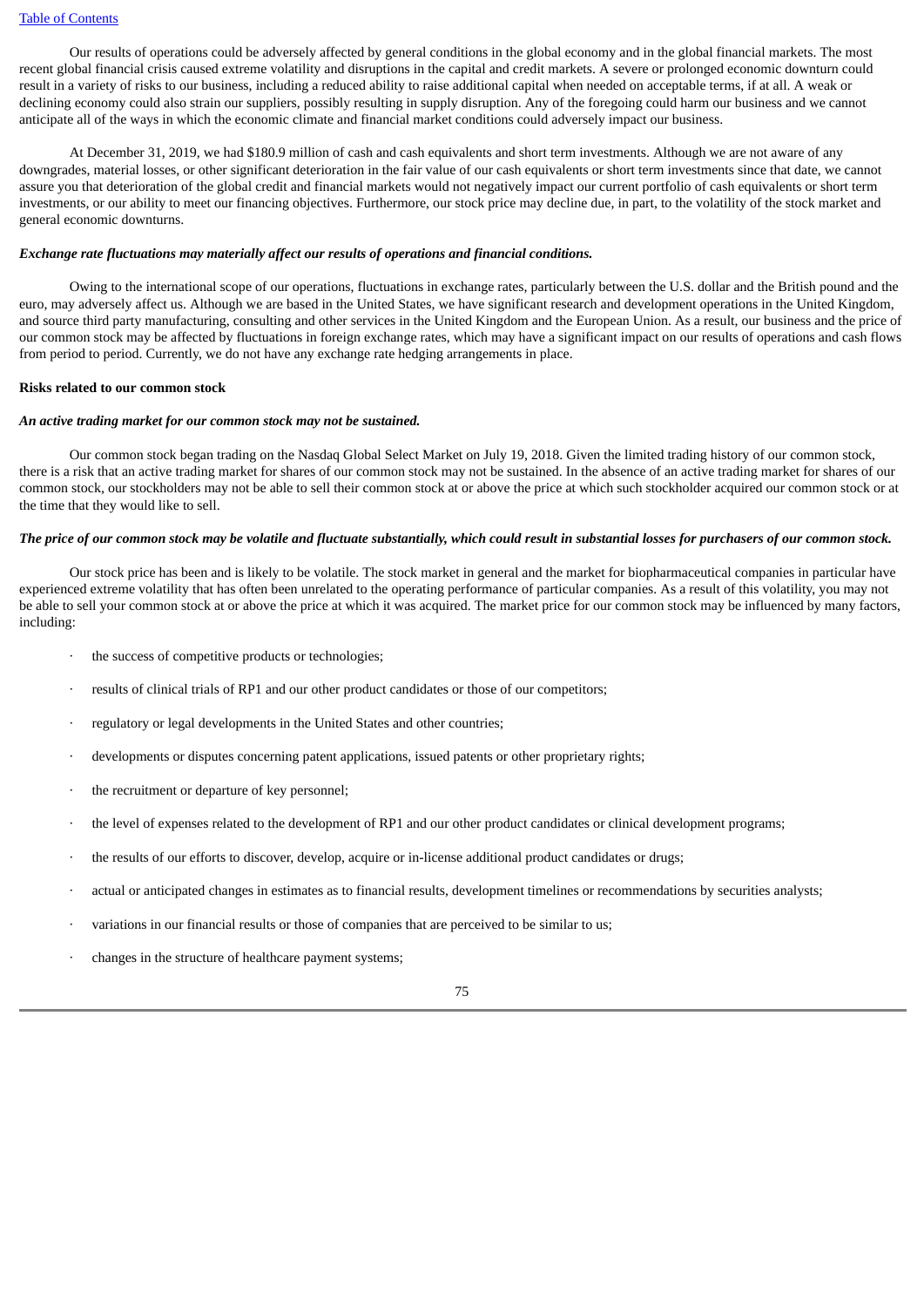- market conditions in the pharmaceutical and biotechnology sectors;
- general economic, industry and market conditions; and
- the other factors described in this "Risk factors" section.

# Our operating results may fluctuate significantly, which makes our future operating results difficult to predict and could cause our operating results to *fall below expectations or our guidance.*

Our quarterly and annual operating results may fluctuate significantly in the future, which makes it difficult for us to predict our future operating results. From time to time, we may enter into license or collaboration agreements with other companies that include development funding and significant upfront and milestone payments and/or royalties, which may become an important source of our revenue. Accordingly, our revenue may depend on development funding and the achievement of development and clinical milestones under current and any potential future license and collaboration agreements and sales of our products, if approved. These upfront and milestone payments may vary significantly from period to period and any such variance could cause a significant fluctuation in our operating results from one period to the next.

In addition, we measure compensation cost for stock-based awards made to employees at the grant date of the award, based on the fair value of the award as determined by our board of directors, and recognize the cost as an expense over the employee's requisite service period. As the variables that we use as a basis for valuing these awards change over time, including, our underlying stock price and stock price volatility, the magnitude of the expense that we must recognize may vary significantly.

Furthermore, our operating results may fluctuate due to a variety of other factors, many of which are outside of our control and may be difficult to predict, including the following:

- timing and cost of, and level of investment in, research and development activities relating to our current and any future product candidates, which will change from time to time;
- · the total expenses we incur in connection with equipping, and operating our manufacturing facility and the actual timing of the facility becoming fully operational;
- · our ability to enroll patients in clinical trials and the timing of enrollment;
- the cost of manufacturing our current and any future product candidates, which may vary depending on the FDA's and comparable foreign regulatory authorities' guidelines and requirements, the quantity of production and the terms of any agreements with manufacturers;
- expenditures that we will or may incur to acquire or develop additional product candidates and technologies;
- the timing and outcomes of clinical and preclinical studies for RP1 and our other product candidates or competing product candidates;
- · competition from existing and potential future products that compete with RP1 and our other product candidates, and changes in the competitive landscape of our industry, including consolidation among our competitors or partners;
- any delays in regulatory review or approval of RP1 or our other product candidates;
- · the level of demand for RP1 and our other product candidates, if approved, which may fluctuate significantly and be difficult to predict;
- · the risk/benefit profile, cost and reimbursement policies with respect to our product candidates, if approved, and existing and potential future products that compete with RP1 and our other product candidates;
- · our ability to commercialize RP1 and our other product candidates, if approved, inside and outside of the United States, either independently or working with third parties;
- · the success of and our ability to establish and maintain collaborations, licensing or other arrangements;
- our ability to adequately support future growth;
- potential unforeseen business disruptions that increase our costs or expenses;
- future accounting pronouncements or changes in our accounting policies; and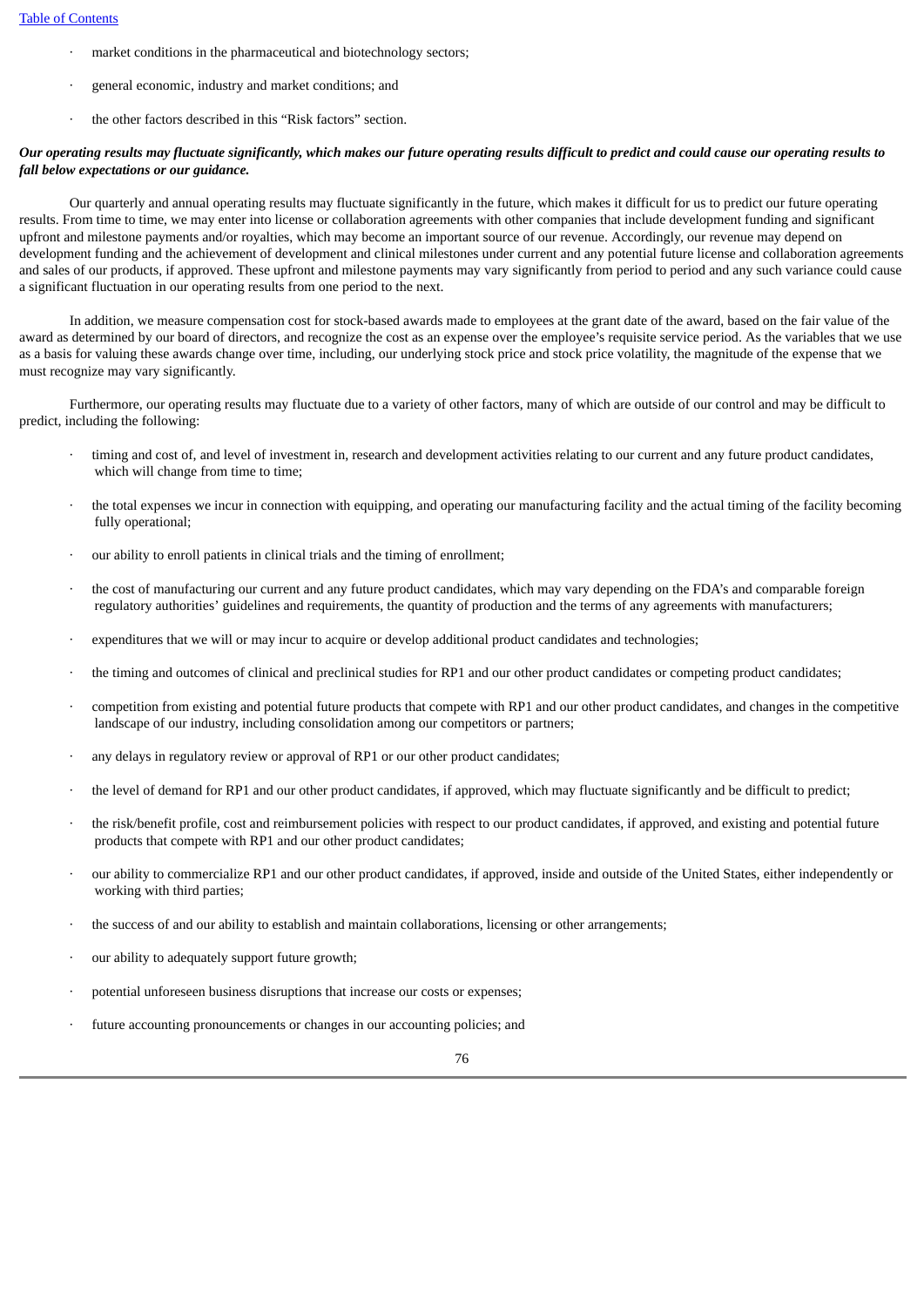the changing and volatile global economic environment.

These factors could result in large fluctuations and unpredictability in our quarterly and annual operating results. As a result, comparing our operating results on a period-to-period basis may not be meaningful. Investors should not rely on our past results as an indication of our future performance.

This variability and unpredictability could also result in our failing to meet the expectations of industry or financial analysts or investors for any period. If our revenue or operating results fall below the expectations of analysts or investors or below any forecasts we may provide to the market, or if the forecasts we provide to the market are below the expectations of analysts or investors, the price of our common stock could decline substantially. Such a stock price decline could occur even when we have met any previously publicly stated revenue and/or earnings guidance we may provide.

### We have broad discretion in how we use our cash, cash equivalents and investments, and may not use these resources effectively, which could affect our *results of operations and cause our stock price to decline.*

Our management has considerable discretion in the application of our cash, cash equivalents and investments. We intend to use our resources to fund our preclinical and clinical development programs as well as for general corporate purposes, including working capital requirements and other operating expenses. As a result, investors will be relying upon management's judgment with only limited information about our specific intentions for the use of our resources. We may use our resources for purposes that do not yield a significant return or any return at all for our stockholders. In addition, pending their use, we may invest our cash, cash equivalents and investments in a manner that does not produce income or that loses value.

#### We do not intend to pay dividends on our common stock so any returns will be limited to the value of our stock.

We currently anticipate that we will retain future earnings for the development, operation and expansion of our business and do not anticipate declaring or paying any cash dividends for the foreseeable future. Any return to stockholders will therefore be limited to the appreciation of their stock, which may never occur, as the only way to realize any return on their investment.

# Our executive officers, directors, and stockholders and their affiliates who beneficially own more than 5% of our common stock exercise significant influence over our company, which limits your ability to influence corporate matters and could delay or prevent a change in corporate control.

Based on the number of shares outstanding as of December 31, 2019, our executive officers, directors, holders of 5% or more of our capital stock and their respective affiliates beneficially owned a significant portion of our voting stock and, accordingly, these stockholders will continue to have significant influence over matters requiring stockholder approval. For example, these stockholders will continue to significantly influence elections of directors, amendments of our organizational documents, or approval of any merger, sale of assets, or other major corporate transaction. This may prevent or discourage unsolicited acquisition proposals or offers for our common stock that you may feel are in your best interest as one of our stockholders.

### Conflicts of interest may arise because some members of our board of directors are representatives of our principal stockholders.

Certain of our principal stockholders or their affiliates are venture capital funds or other investment vehicles that could invest in entities that directly or indirectly compete with us. As a result of these relationships, when conflicts arise between the interests of the principal stockholders or their affiliates and the interests of other stockholders, members of our board of directors that are representatives of the principal stockholders may not be disinterested. Neither the principal stockholders nor the representatives of the principal stockholders on our board of directors, by the terms of our amended and restated certificate of incorporation, are required to offer us any transaction opportunity of which they become aware and could take any such opportunity for themselves or offer it to their other affiliates, unless such opportunity is expressly offered to them solely in their capacity as members of our board of directors.

# Sales of a substantial number of shares of our common stock in the public market could cause our stock price to fall.

If our existing stockholders sell, or indicate an intention to sell, substantial amounts of our common stock in the public market after the expiration of contractual or legal restrictions on resale lapse, the market price of our common stock could decline. These sales may make it more difficult for us to sell equity or equity related securities in the future at a time and price that we deem appropriate, or to use equity as consideration for future acquisition.

In addition, approximately 10.1 million shares of common stock that are either subject to outstanding options, reserved for future issuance under our equity incentive plans or subject to outstanding warrants are eligible for sale in the public market to the extent permitted by the provisions of various vesting schedules and Rule 144 and Rule 701 under the Securities Act. If these additional

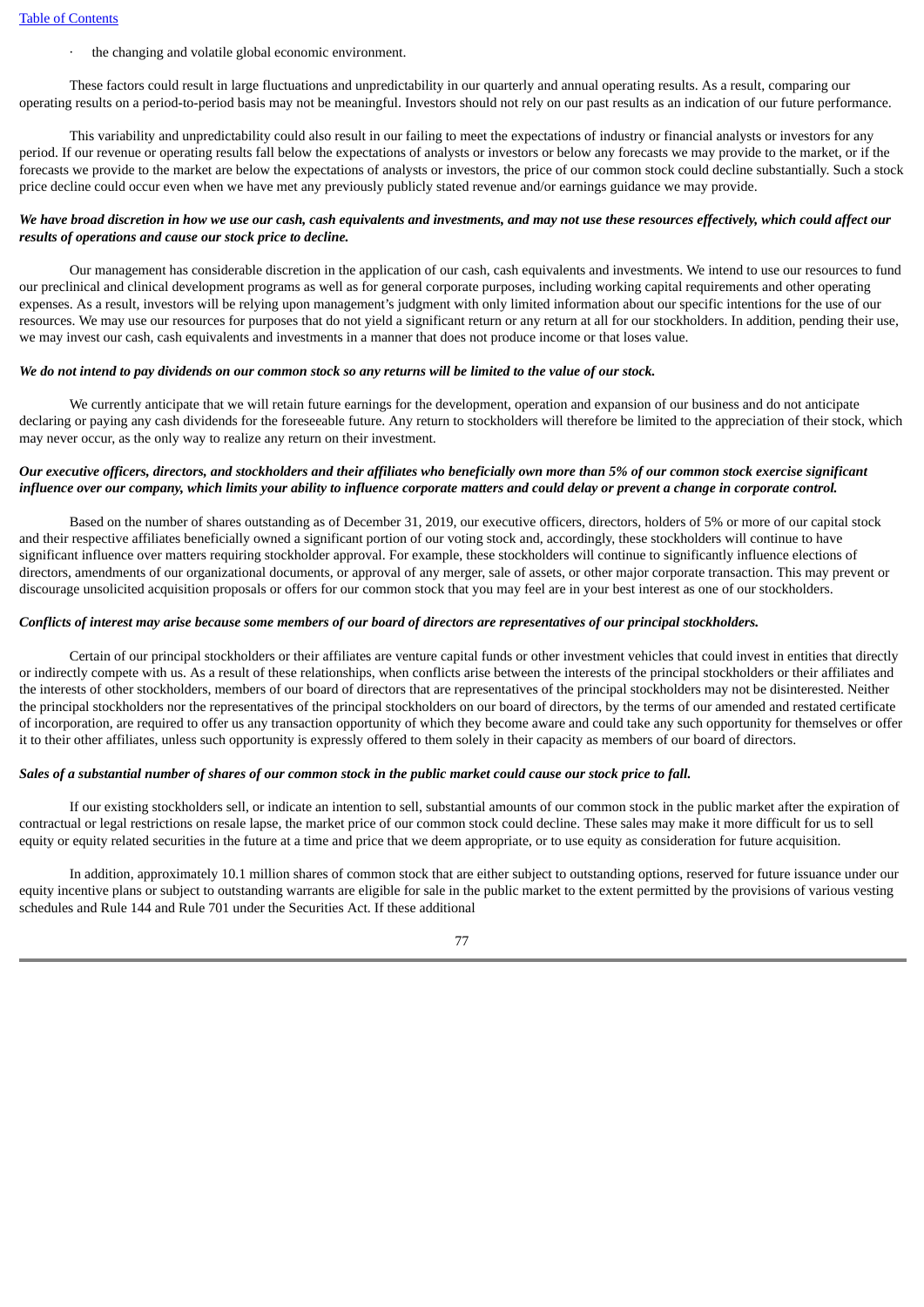shares of common stock are sold, or if it is perceived that they will be sold, in the public market, the market price of our common stock could decline.

Certain holders of shares of our common stock, or their permitted transferees, are entitled to rights with respect to the registration under the Securities Act of approximately 19.2 million shares of our common stock pursuant to the amended and restated investors' rights agreement by and among us and certain of our stockholders. Registration of these shares under the Securities Act would result in the shares becoming freely tradable without restriction under the Securities Act, except for shares purchased by affiliates. Any sales of securities by these stockholders could have a material adverse effect on the market price of our common stock.

### We incur significantly increased costs as a result of operating as a public company, and our management is required to devote substantial time to *compliance initiatives.*

As a public company, we incur significant legal, accounting and other expenses. We are subject to the reporting requirements of the Exchange Act, which requires, among other things, that we file with the SEC annual, quarterly and current reports with respect to our business and financial condition. In addition, the Sarbanes-Oxley Act, and related SEC and Nasdaq rules impose significant requirements on public companies, including requiring establishment and maintenance of effective disclosure and financial controls and changes in corporate governance practices. Further, in July 2010, the Dodd-Frank Wall Street Reform and Consumer Protection Act, or the Dodd-Frank Act, was enacted. There are significant corporate governance and executive compensationrelated provisions in the Dodd-Frank Act that require the SEC to adopt additional rules and regulations in these areas such as "say on pay" and proxy access. Recent legislation permits emerging growth companies to implement many of these requirements over a longer period and up to five years from the pricing of our IPO. We intend to take advantage of this new legislation, but cannot guarantee that we will not be required to implement these requirements sooner than budgeted or planned and thereby incur unexpected expenses. Stockholder activism, the current political environment and the current high level of government intervention and regulatory reform may lead to substantial new regulations and disclosure obligations, which may lead to additional compliance costs and impact the manner in which we operate our business in ways we cannot currently anticipate.

The rules and regulations applicable to public companies have substantially increased our legal and financial compliance costs and have made some activities more time consuming and costly. If these requirements divert the attention of our management and personnel from other business concerns, they could have a material adverse effect on our business, financial condition, results of operations, stock price and prospects. The increased costs will decrease our net income or increase our net loss and may require us to reduce costs in other areas of our business. For example, these rules and regulations have made it more difficult and more expensive for us to obtain director and officer liability insurance and we may be required to incur substantial costs to maintain the same or similar coverage. The impact of these requirements could also make it more difficult for us to attract and retain qualified persons to serve on our board of directors, our board committees or as executive officers.

### If securities analysts do not publish research or reports about our business or if they publish negative evaluations of our stock, the price of our stock *could decline.*

The trading market for our common stock relies, in part, on the research and reports that industry or financial analysts publish about us or our business. If one or more of the analysts covering our business downgrade their evaluations of our stock, the price of our stock could decline. If one or more of these analysts cease to cover our stock, we could lose visibility in the market for our stock, which, in turn, could cause our stock price to decline.

# Antitakeover provisions in our charter documents and under Delaware law could make an acquisition of our company, which may be beneficial to our stockholders, more difficult and may prevent attempts by our stockholders to replace or remove our current management.

Provisions in our certificate of incorporation and amended and restated bylaws may delay or prevent an acquisition of our company or a change in our management. These provisions include a classified board of directors and the ability of our board of directors to issue preferred stock without stockholder approval. In addition, because we are incorporated in Delaware, we are governed by the provisions of Section 203 of the Delaware General Corporation Law, or DGCL, which limits the ability of stockholders owning in excess of 15% of our outstanding voting stock to merge or combine with our company. Although we believe these provisions collectively provide for an opportunity to obtain greater value for stockholders by requiring potential acquirers to negotiate with our board of directors, they would apply even if an offer rejected by our board of directors were considered beneficial by some stockholders. In addition, these provisions may frustrate or prevent any attempts by our stockholders to replace or remove our current management by making it more difficult for our stockholders to replace members of our board of directors, which is responsible for appointing the members of our management.

### We are an emerging growth company, and we cannot be certain if the reduced reporting requirements applicable to emerging growth companies will *make our common stock less attractive to investors.*

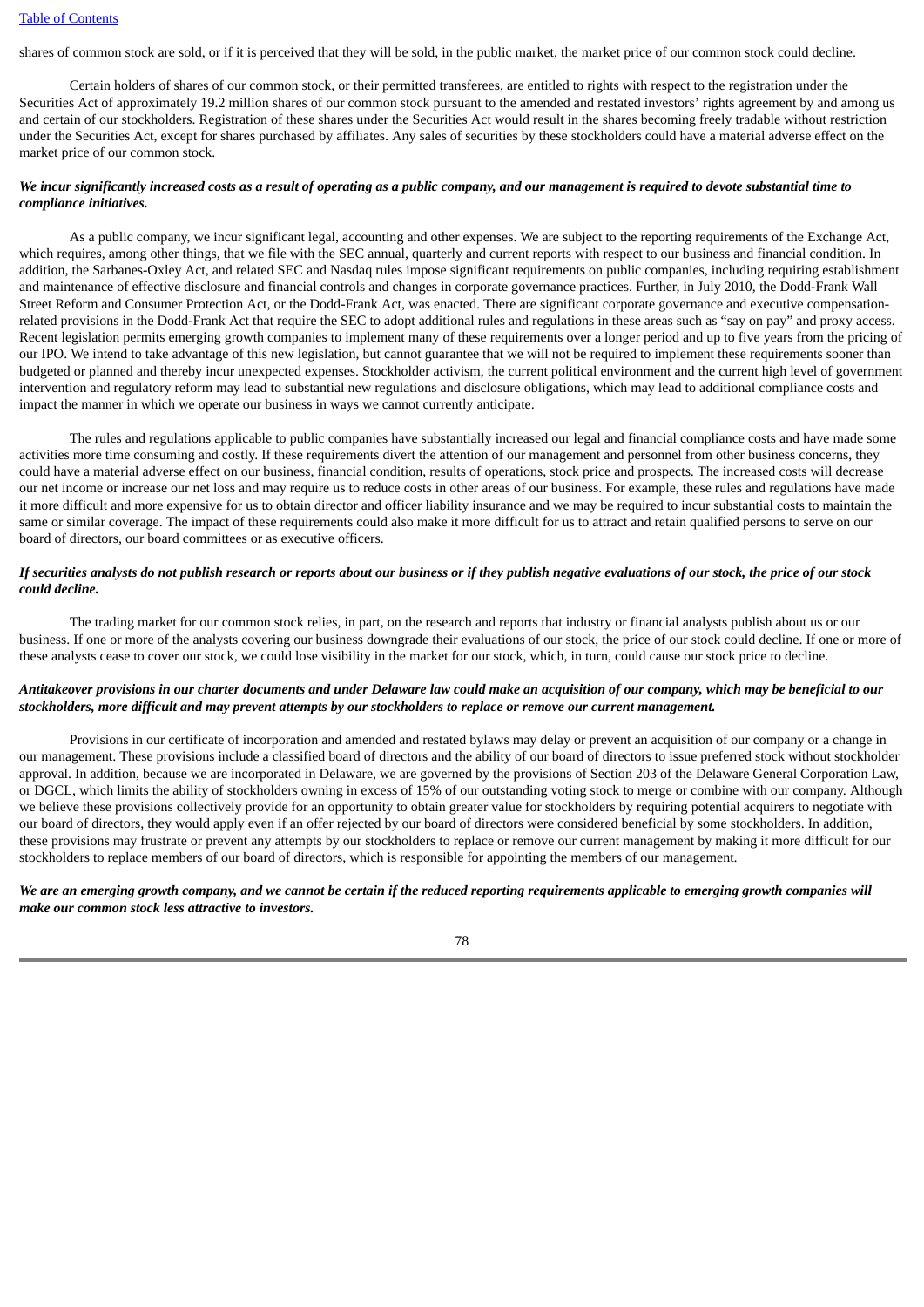#### Table of [Contents](#page-1-0)

We are an emerging growth company. For as long as we continue to be an emerging growth company, we may take advantage of exemptions from various reporting requirements applicable to other public companies that are not emerging growth companies, including not being required to comply with the auditor attestation requirements of Section 404 of the Sarbanes-Oxley Act and critical audit matters reporting, reduced disclosure obligations regarding executive compensation in our periodic reports and proxy statements and exemptions from the requirements of holding nonbinding advisory votes on executive compensation and stockholder approval of any golden parachute payments not previously approved. We could be an emerging growth company for up to five years following the year in which we completed our IPO, although circumstances could cause us to lose that status earlier. We will remain an emerging growth company until the earlier of (1) March 31, 2024, (2) the last day of the fiscal year (a) in which we have total annual gross revenue of at least \$1.07 billion or (b) in which we are deemed to be a large accelerated filer, which requires the market value of our common stock that is held by non-affiliates to exceed \$700.0 million as of the prior September 30th, and (3) the date on which we have issued more than \$1.0 billion in nonconvertible debt during the prior three year period.

Even after we no longer qualify as an emerging growth company, we may still qualify as a "smaller reporting company" which would allow us to take advantage of many of the same exemptions from disclosure requirements including reduced disclosure obligations regarding executive compensation in our periodic reports and proxy statements. We cannot predict if investors will find our common stock less attractive because we may rely on these exemptions. If some investors find our common stock less attractive as a result, there may be a less active trading market for our common stock and our stock price may be more volatile.

Under the Jumpstart Our Business Startups Act of 2012, emerging growth companies can also delay adopting new or revised accounting standards until such time as those standards apply to private companies. We have irrevocably elected not to avail ourselves of this exemption from new or revised accounting standards and, therefore, will be subject to the same new or revised accounting standards as other public companies that are not emerging growth companies. As a result, changes in rules of U.S. generally accepted accounting principles or their interpretation, the adoption of new guidance or the application of existing guidance to changes in our business could significantly affect our financial position and results of operations.

# Our amended and restated certificate of incorporation provides that the Court of Chancery of the State of Delaware will be the exclusive forum for substantially all disputes between us and our stockholders, which could limit our stockholders' ability to obtain a favorable judicial forum for disputes *with us or our directors, officers, or employees.*

Our amended and restated certificate of incorporation provides that the Court of Chancery of the State of Delaware is the exclusive forum for:

- any derivative action or proceeding brought on our behalf;
- any action asserting a breach of fiduciary duty;
- any action asserting a claim against us arising under the DGCL, our amended and restated certificate of incorporation, or our amended and restated bylaws; and
- any action asserting a claim against us that is governed by the internal affairs doctrine.

This exclusive forum provision may limit a stockholder's ability to bring a claim in a judicial forum that it finds favorable for corporate disputes with us or our directors, officers, or other employees, which may discourage lawsuits against us and our directors, officers, and other employees. If a court were to find this exclusive forum provision in our amended and restated certificate of incorporation to be inapplicable or unenforceable in an action, we may incur additional costs associated with resolving the dispute in other jurisdictions, which could seriously harm our business.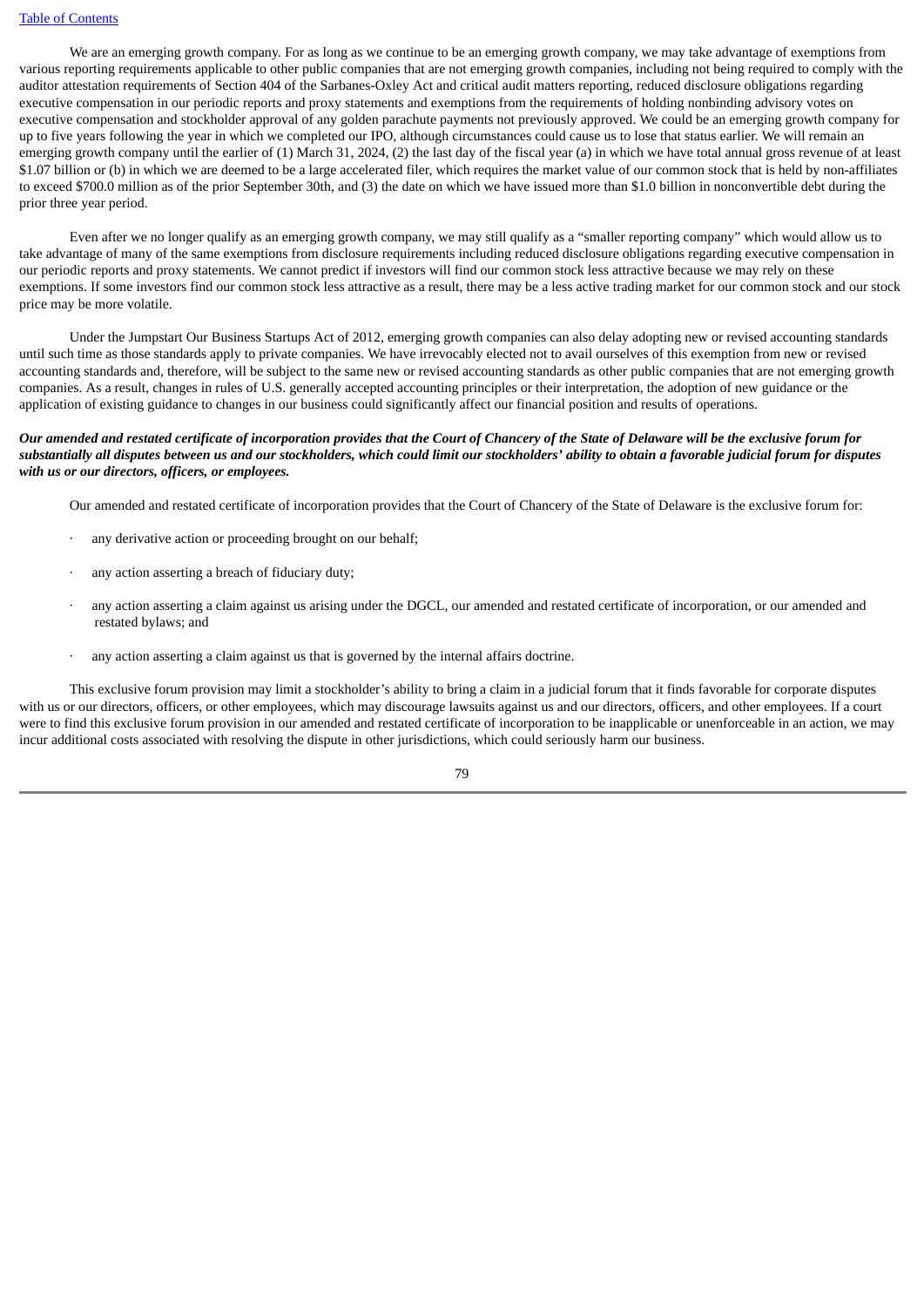# **Item 2. Unregistered Sales of Equity Securities and Use of Proceeds.**

None.

# **Item 3. Defaults Upon Senior Securities**

Not applicable.

# **Item 4. Mine Safety Disclosure**

Not applicable.

# **Item 5. Other Information**

None.

# **Item 6. Exhibits**

|                                                              |                                                                                                                                                                                                                                                                                                                                                                                                                                                                                                                                                                                                                                 | <b>Incorporated by Reference</b> |               |  |
|--------------------------------------------------------------|---------------------------------------------------------------------------------------------------------------------------------------------------------------------------------------------------------------------------------------------------------------------------------------------------------------------------------------------------------------------------------------------------------------------------------------------------------------------------------------------------------------------------------------------------------------------------------------------------------------------------------|----------------------------------|---------------|--|
| <b>Exhibit Description</b>                                   | Form                                                                                                                                                                                                                                                                                                                                                                                                                                                                                                                                                                                                                            | <b>Date</b>                      | <b>Number</b> |  |
| Form of Pre-Funded Warrant                                   | $8-K$                                                                                                                                                                                                                                                                                                                                                                                                                                                                                                                                                                                                                           | November 18, 2019                | 4.1           |  |
| <b>Employment Agreement, dated November 27, 2019, by and</b> |                                                                                                                                                                                                                                                                                                                                                                                                                                                                                                                                                                                                                                 |                                  |               |  |
| between Replimune Inc. and Jean Franchi                      | $8-K$                                                                                                                                                                                                                                                                                                                                                                                                                                                                                                                                                                                                                           | December 9, 2019                 | 10.1          |  |
| Separation Agreement and Release, dated December 23,         |                                                                                                                                                                                                                                                                                                                                                                                                                                                                                                                                                                                                                                 |                                  |               |  |
| 2019, by and between Replimune Inc. and Howard Kaufman       |                                                                                                                                                                                                                                                                                                                                                                                                                                                                                                                                                                                                                                 |                                  |               |  |
| Certification of the Chief Executive Officer, as required by |                                                                                                                                                                                                                                                                                                                                                                                                                                                                                                                                                                                                                                 |                                  |               |  |
|                                                              |                                                                                                                                                                                                                                                                                                                                                                                                                                                                                                                                                                                                                                 |                                  |               |  |
| $1350$ ).                                                    |                                                                                                                                                                                                                                                                                                                                                                                                                                                                                                                                                                                                                                 |                                  |               |  |
| Certification of the Chief Financial Officer, as required by |                                                                                                                                                                                                                                                                                                                                                                                                                                                                                                                                                                                                                                 |                                  |               |  |
|                                                              |                                                                                                                                                                                                                                                                                                                                                                                                                                                                                                                                                                                                                                 |                                  |               |  |
| 1350).                                                       |                                                                                                                                                                                                                                                                                                                                                                                                                                                                                                                                                                                                                                 |                                  |               |  |
| Certification of the Chief Executive Officer, as required by |                                                                                                                                                                                                                                                                                                                                                                                                                                                                                                                                                                                                                                 |                                  |               |  |
|                                                              |                                                                                                                                                                                                                                                                                                                                                                                                                                                                                                                                                                                                                                 |                                  |               |  |
| 1350).                                                       |                                                                                                                                                                                                                                                                                                                                                                                                                                                                                                                                                                                                                                 |                                  |               |  |
|                                                              |                                                                                                                                                                                                                                                                                                                                                                                                                                                                                                                                                                                                                                 |                                  |               |  |
|                                                              |                                                                                                                                                                                                                                                                                                                                                                                                                                                                                                                                                                                                                                 |                                  |               |  |
|                                                              |                                                                                                                                                                                                                                                                                                                                                                                                                                                                                                                                                                                                                                 |                                  |               |  |
|                                                              |                                                                                                                                                                                                                                                                                                                                                                                                                                                                                                                                                                                                                                 |                                  |               |  |
|                                                              |                                                                                                                                                                                                                                                                                                                                                                                                                                                                                                                                                                                                                                 |                                  |               |  |
|                                                              |                                                                                                                                                                                                                                                                                                                                                                                                                                                                                                                                                                                                                                 |                                  |               |  |
|                                                              |                                                                                                                                                                                                                                                                                                                                                                                                                                                                                                                                                                                                                                 |                                  |               |  |
|                                                              |                                                                                                                                                                                                                                                                                                                                                                                                                                                                                                                                                                                                                                 |                                  |               |  |
|                                                              |                                                                                                                                                                                                                                                                                                                                                                                                                                                                                                                                                                                                                                 |                                  |               |  |
|                                                              |                                                                                                                                                                                                                                                                                                                                                                                                                                                                                                                                                                                                                                 |                                  |               |  |
| Document.                                                    |                                                                                                                                                                                                                                                                                                                                                                                                                                                                                                                                                                                                                                 |                                  |               |  |
|                                                              | Section 302 of the Sarbanes-Oxley Act of 2002 (18 U.S.C.<br>Section 302 of the Sarbanes-Oxley Act of 2002 (18 U.S.C.<br>Section 906 of the Sarbanes-Oxley Act of 2002 (18 U.S.C.<br>Certification of the Chief Financial Officer, as required by<br>Section 906 of the Sarbanes-Oxley Act of 2002 (18 U.S.C.<br>1350).<br><b>XBRL Instance Document.</b><br>XBRL Taxonomy Extension Schema Document.<br>XBRL Taxonomy Extension Calculation Linkbase<br>Document.<br>XBRL Taxonomy Extension Definition Linkbase Document.<br>XBRL Taxonomy Extension Label Linkbase Document.<br>XBRL Taxonomy Extension Presentation Linkbase |                                  |               |  |

<sup>\*</sup> Filed or furnished herewith. The certifications furnished in Exhibit 32.1 and Exhibit 32.2 hereto are deemed to accompany this Quarterly Report on Form 10-Q and will not be deemed "filed" for purposes of Section 18 of the Securities Exchange Act of 1934, as amended, except to the extent that the registrant specifically incorporates it by reference.

# Indicates management contract or compensatory plan.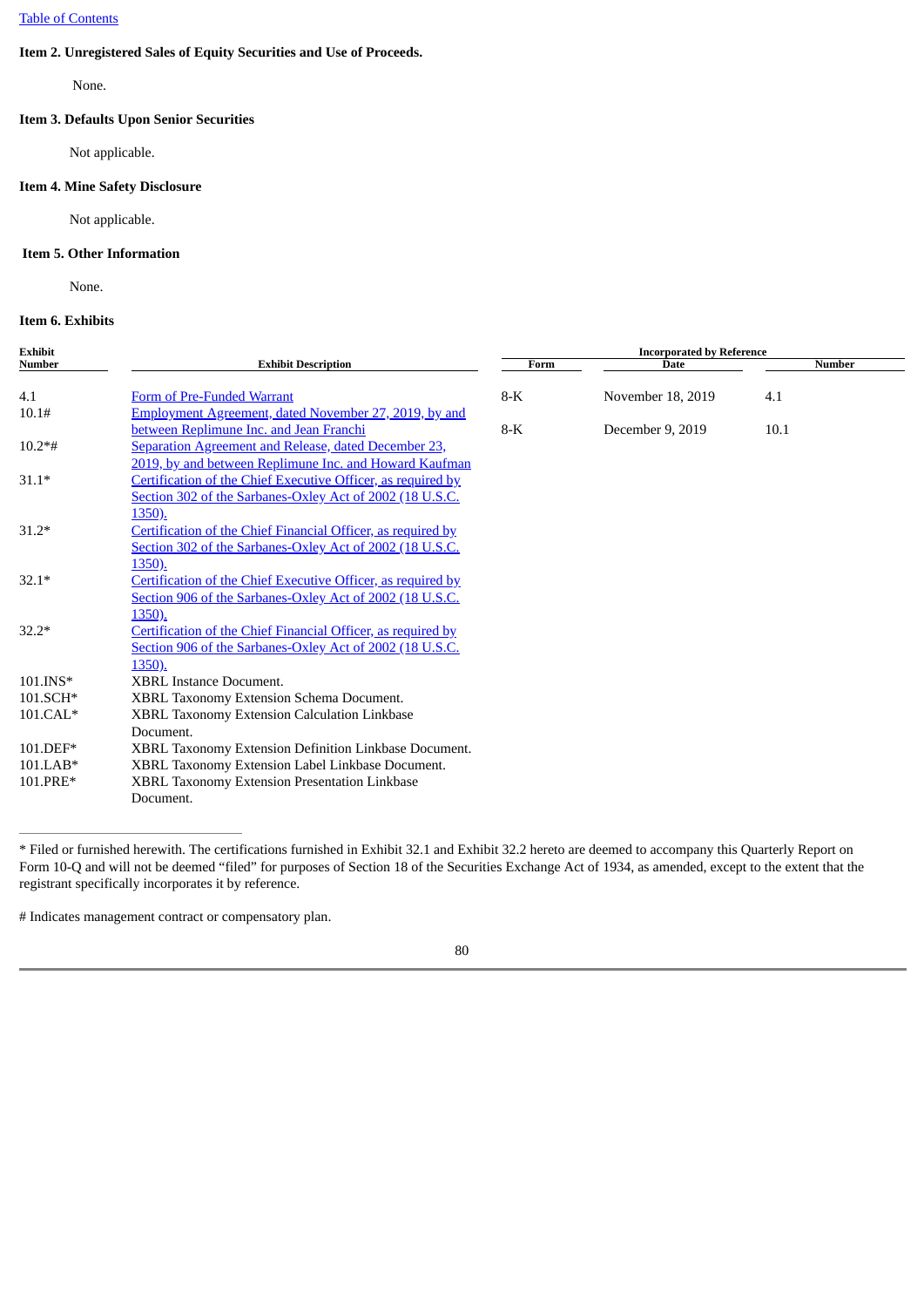# **SIGNATURES**

Pursuant to the requirements of the Securities Exchange Act of 1934, the Registrant has duly caused this report to be signed on its behalf by the undersigned thereunto duly authorized.

|                          | <b>REPLIMUNE GROUP, INC.</b>                                                                                                                  |
|--------------------------|-----------------------------------------------------------------------------------------------------------------------------------------------|
| Dated: February 13, 2020 | By: /s/ Philip Astley-Sparke<br>Name: Philip Astley-Sparke<br>Chief Executive Officer and Director<br>Title:<br>(Principal Executive Officer) |
| Dated: February 13, 2020 | By: /s/ Jean Franchi<br>Jean Franchi<br>Name:<br>Title:<br>Chief Financial Officer<br>(Principal Financial Officer)                           |
|                          | 81                                                                                                                                            |

L,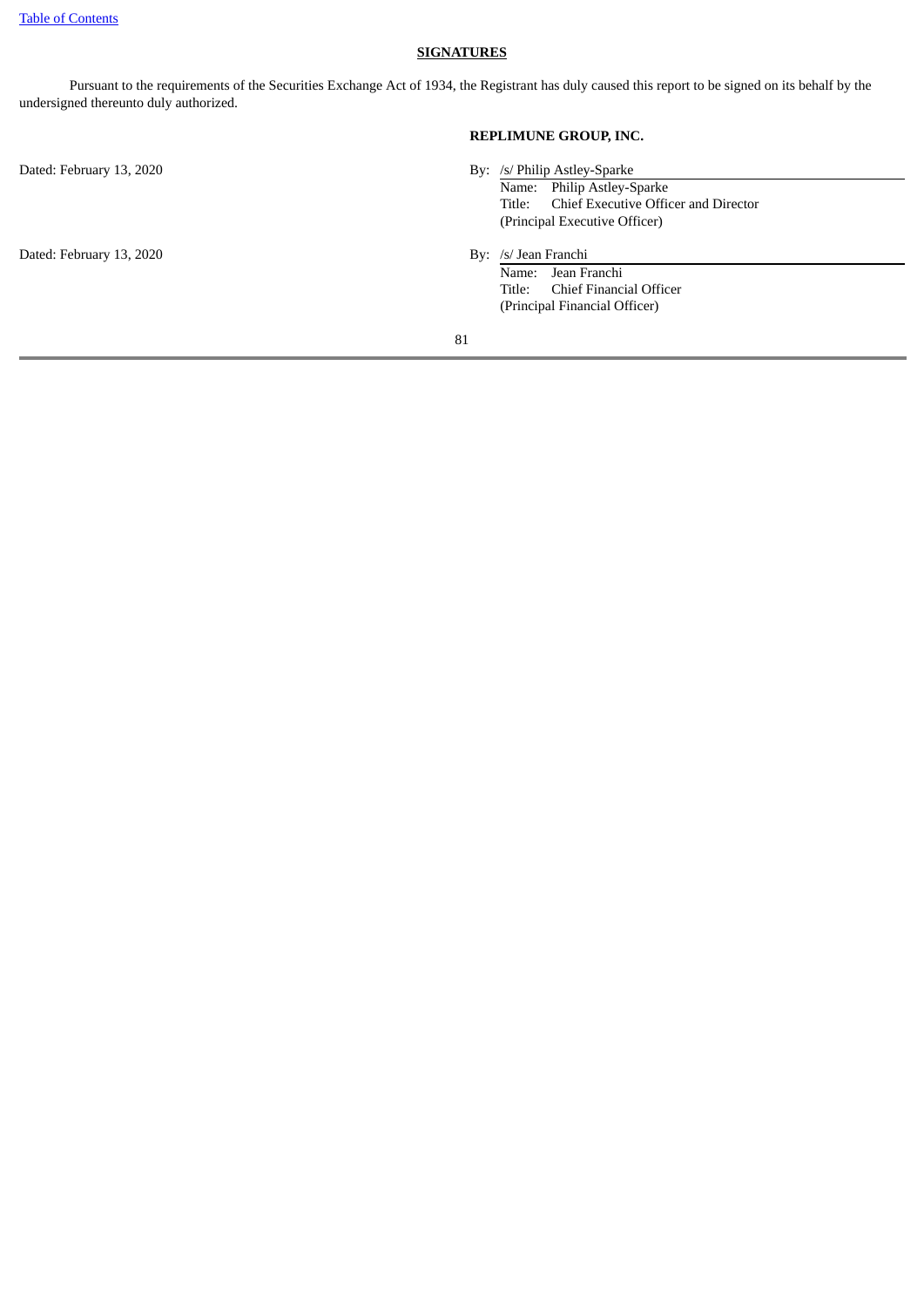Replimune Inc 18 Commerce Way

Woburn, MA 01801

# PERSONAL & CONFIDENTIAL BY HAND December 20, 2019

Howard Kaufman 285 3rd St., #126 Cambridge, MA 02142

# **RE: Separation Agreement and Release — EXECUTION COPY**

# Dear Howard:

This letter of agreement and general release ("Agreement") confirms our mutual agreement regarding the terms and conditions of your separation from employment with Replimune, Inc. (the "Company"). You and the Company agree as follows:

- 1. Last Day of Employment. Your last day of employment with the Company will be December 31, 2019 ("Last Day of Employment"). You will receive your salary and other amounts earned, accrued and owing but not yet paid through your Last Day of Employment, including any benefits accrued and due under any applicable benefit plans and programs of the Company ("Accrued Obligations"), pursuant to your Employment Agreement with the Company dated June 22, 2018 (the "Employment Agreement"), regardless of whether you execute or revoke this Agreement. You will also receive payment for approved expenses provided you submit for such expenses by February 1<sup>st</sup> 2020. Your employment and your participation in and eligibility for the Company's employee benefit plans and programs will terminate on your Last Day of Employment.
- 2. Consideration in Exchange for Release. Upon execution of this Agreement (provided you do not revoke it), and provided that you (i) return all Company property upon request, however, you may keep your cellular telephone and your cellular telephone number (including porting to an alternative cellular phone provider if desired) subject to (a) your compliance with Paragraph 5, (b) your assuming responsibility for any cellular telephone provider costs within two weeks of execution of this Agreement and that the Company after the nine month or shorter period in accordance with Paragraph 2(a) is able to confirm removal of all Company information and access to Company e-mail accounts, and (c) that you do not revoke and that you continue to comply with this Agreement (ii) provide all administrative information, including all login controls upon request, regarding all accounts you used or accessed related in any way to your work for the Company, and (iii) otherwise comply with your obligations under this Agreement and your continuing

<span id="page-81-0"></span>**Exhibit 10.2**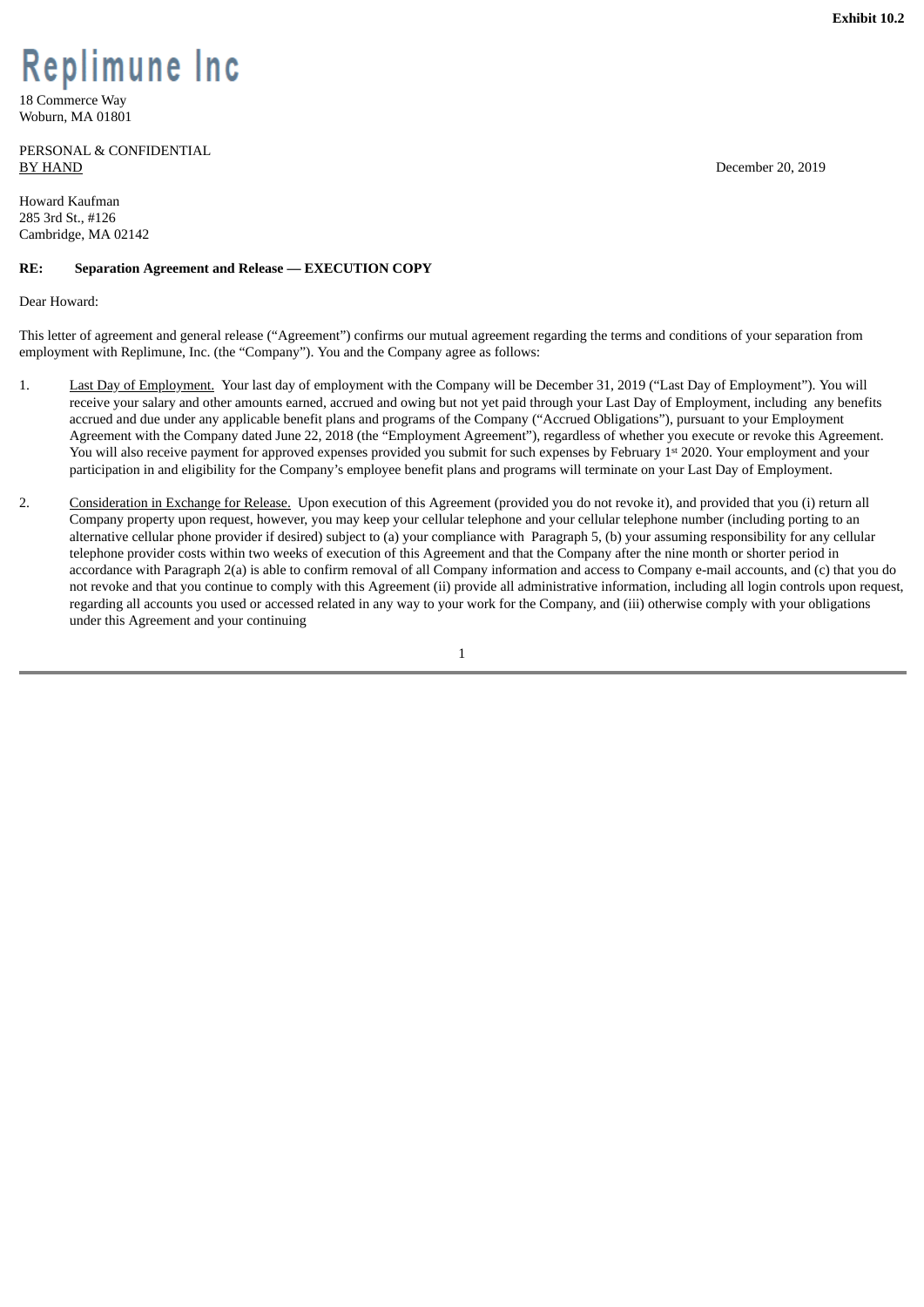obligations under Paragraphs 15-17 of your Employment Agreement, attached hereto as Exhibit A, the Company will:

- a) Provide you with a payment in the amount of \$315,000, subject to applicable taxes and withholdings, which constitutes .75 times your annual base salary (the "Severance"). The Severance will be paid over the nine- month period following your Last Day of Employment in installments according to the Company's normal payroll and payroll tax practices, with payments commencing within 60 days of your Last Day of Employment. Commencing January 1, 2020, for a nine-month period, you agree to make yourself reasonably available to the Company to consult and advise on a question and answer basis via telephone or via e-mail and occasionally, upon reasonable notice, inperson meetings, which will be capped at a limit of five (5) meetings with respect to the transition of your responsibilities. You agree to make yourself available with reasonably acceptable turn around period (usually not greater than 48 hours other than during Holiday periods or on weekends) to provide advice on a question and answer basis via telephone or via e-mail and occasionally, upon reasonable notice, inperson meetings, which will be capped at a limit of five (5) meetings for medical monitoring, patient eligibility determination and e-mail confirmation of sign off, agreeing the Replimune study drug injection plan with study site clinical investigators, helping to address clinical trial site and regulatory authority (including Institutional Review Board) clinical trial protocol and related queries. In order to enable you to perform these services you will retain your Company laptop computer, cellular telephone and e-mail account for the nine month period or otherwise shorter period if the Company determines the consultancy services to be provided no longer require access to these Company resources (excepting that you may then retain your cellular telephone in accordance with this Paragraph as described above). You agree that the compensation you will receive pursuant to this provision shall be all that you receive for providing these services and that you will not request or be owed any further compensation.
- b) Provide you with a lump sum payment, subject to applicable taxes and withholdings, equal to the COBRA premiums that you would pay if you elected continued health coverage under the Company's health plan for you and your dependents for the nine- month period following your Last Day of Employment, based on COBRA rates in effect on your Last Day of Employment. This lump sum payment will be made within 60 days of your Last Day of Employment; and
- c) Allow your options to acquire 321,635 shares of the Company's common stock to continue to vest during the nine- month period following your Last Day of Employment and to extend the period during which you may exercise such vested options to December 31, 2020.

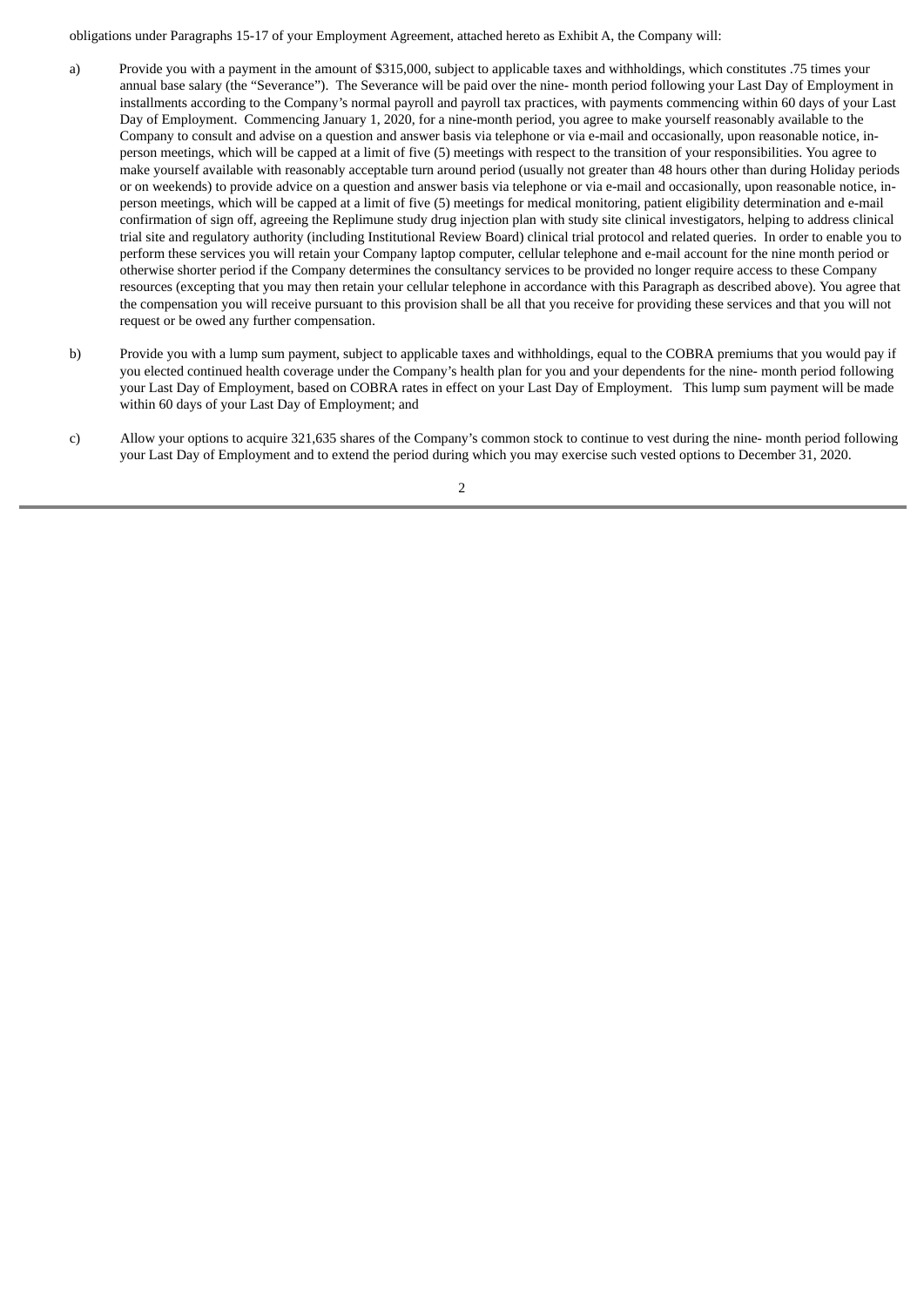- 3. Release.
	- a) In consideration of the compensation benefits set forth in Paragraph 2 hereof, to the fullest extent permitted by law you waive, release and forever discharge the Company and each of its past and current parents, subsidiaries, affiliates, and each of its and their respective past and current directors, officers, members, trustees, employees, representatives, agents, attorneys, employee benefit plans and such plans' administrators, fiduciaries, trustees, recordkeepers and service providers, and each of its and their respective successors and assigns, each and all of them in their personal and representative capacities (collectively the "Company Releasees") from any and all claims legally capable of being waived, agreements, causes of action, attorneys' fees, costs, damages, or any right to any monetary recovery or any other personal relief, whether known or unknown, in law or in equity, by contract, tort, law of trust or pursuant to federal, state or local statute, regulation, ordinance or common law, which you now have, ever have had, or may hereafter have, whether known or unknown to you, arising at any time up to the date of execution of this Agreement, arising out of or relating in any way to your employment with the Company or the termination thereof.

Without limiting the generality of the foregoing, this waiver, release, and discharge includes any claim or right, to the extent legally capable of being waived, based upon or arising under any federal, state or local fair employment practices or equal opportunity laws, including, but not limited to, the Age Discrimination in Employment Act ("ADEA") (29 U.S.C. Section 621, et seq.), 42 U.S.C. Section 1981, Title VII of the Civil Rights Act of 1964, the Equal Pay Act, the Employee Retirement Income Security Act ("ERISA") (including, but not limited to, claims for breach of fiduciary duty under ERISA), the Americans With Disabilities Act, the Family and Medical Leave Act of 1993, the Massachusetts Fair Employment Practices Act, the Massachusetts Civil Rights Act, the Massachusetts Equal Rights Act, the Massachusetts Parental Leave Act, the Massachusetts Labor and Industries Act, the Massachusetts right of privacy law, the Massachusetts Wage Act (as further explained below), the Massachusetts Earned Sick Time law, the Massachusetts Equal Pay Act, and the Massachusetts Minimum Fair Wage Law, as well as any claim or right under your Employment Agreement unless as provided herein.

This waiver, release, and discharge includes any claims arising under any employment agreement you have had with the Company and any amendments thereto.

**Massachusetts Wage Act Waiver**. By signing this Agreement, you acknowledge that this waiver includes any claims against the Company Releasees under Mass. Gen. Laws ch. 149, § 148 et seq., — the Massachusetts Wage Act. These claims include, but are not limited to, claims for failure to pay earned wages, failure to pay overtime, failure to pay earned commissions, failure to timely pay wages, failure to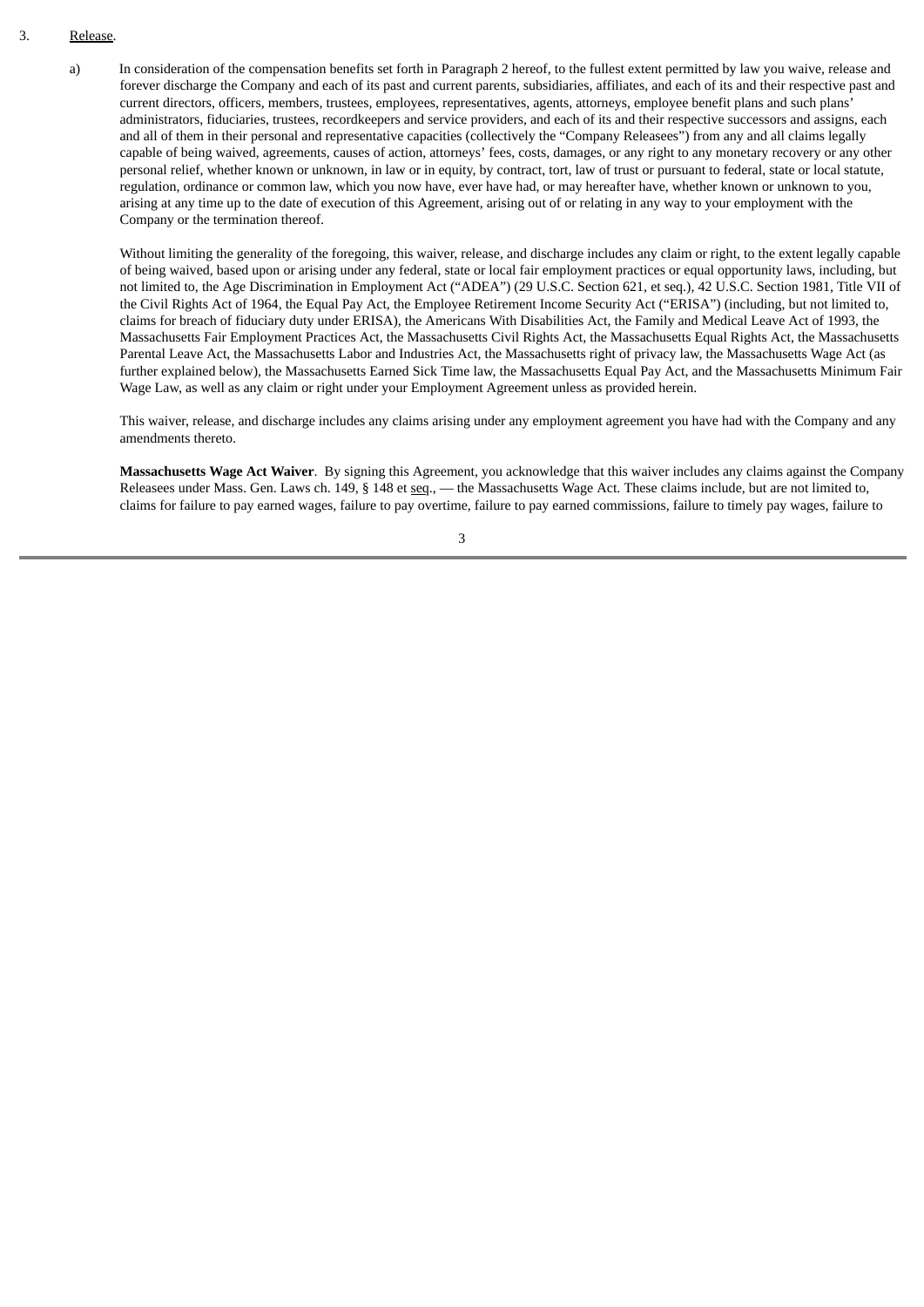pay accrued vacation or holiday pay, failure to furnish appropriate pay stubs, improper wage deductions, and failure to provide proper check-cashing facilities.

- b) Notwithstanding the generality of the foregoing, nothing herein constitutes a release or waiver by you of, or prevents you from making or asserting: (i) any claim or right you may have under COBRA; (ii) any claim or right you may have for unemployment insurance or workers' compensation benefits (other than for retaliation under workers' compensation laws); (iii) any claim to vested benefits under the written terms of a qualified employee pension benefit plan; (iv) any claim for indemnity pursuant to Paragraph 25 of your Employment Agreement, which is incorporated herein by reference; (v) any medical claim incurred during your employment that is payable under applicable medical plans or an employer-insured liability plan; (vi) any claim or right that may arise after the execution of this Agreement; (vii) any claim or right you may have under this Agreement; or (viii) any claim that is not otherwise able to be waived under applicable law.
- c) In addition, nothing herein shall prevent you from filing a charge or complaint with the Equal Employment Opportunity Commission ("EEOC") or similar federal or state fair employment practices agency or interfere with your ability to participate in any investigation or proceeding conducted by such agency; provided, however, that pursuant to Paragraph 3(a), you are waiving any right to recover monetary damages or any other form of personal relief from the Company Releasees to the extent any such charge, complaint, investigation or proceeding asserts a claim subject to the release in Paragraph 3(a) above. To the extent you receive any such personal or monetary relief in connection with any such charge, complaint, investigation or proceeding, the Company will be entitled to an offset for the payment made pursuant to Paragraph 2 of this Agreement.
- 4. No Additional Entitlements. You agree and represent that other than as provided for in this Agreement, you have received all entitlements due from the Company relating to your employment with the Company or under your Employment Agreement, including but not limited to, all wages earned, including without limitation all commissions and bonuses, sick pay, vacation pay, overtime pay, and any paid and unpaid personal leave for which you were eligible and entitled, and that no other entitlements are due to you other than as set forth in this Agreement. Additionally, the Company agrees not to contest any claim for unemployment benefits you may file; provided, however, that the Company may respond to any inquiry from the unemployment compensation board to the extent you make any allegations of wrongdoing by the Company. Except as expressly provided for herein, your Employment Agreement with the Company is hereby terminated.
- 5. Return of Property. You agree to promptly return to the Company after the nine month period or sooner if requested by Company all of its property, including, but not limited to, computers, files, and documents, including any correspondence or other materials containing trade secrets of the Company, identification cards, credit cards, keys, equipment, software and data, however stored other an as required to perform the consultancy services, as agreed with the Company. To the extent you have any Company information or material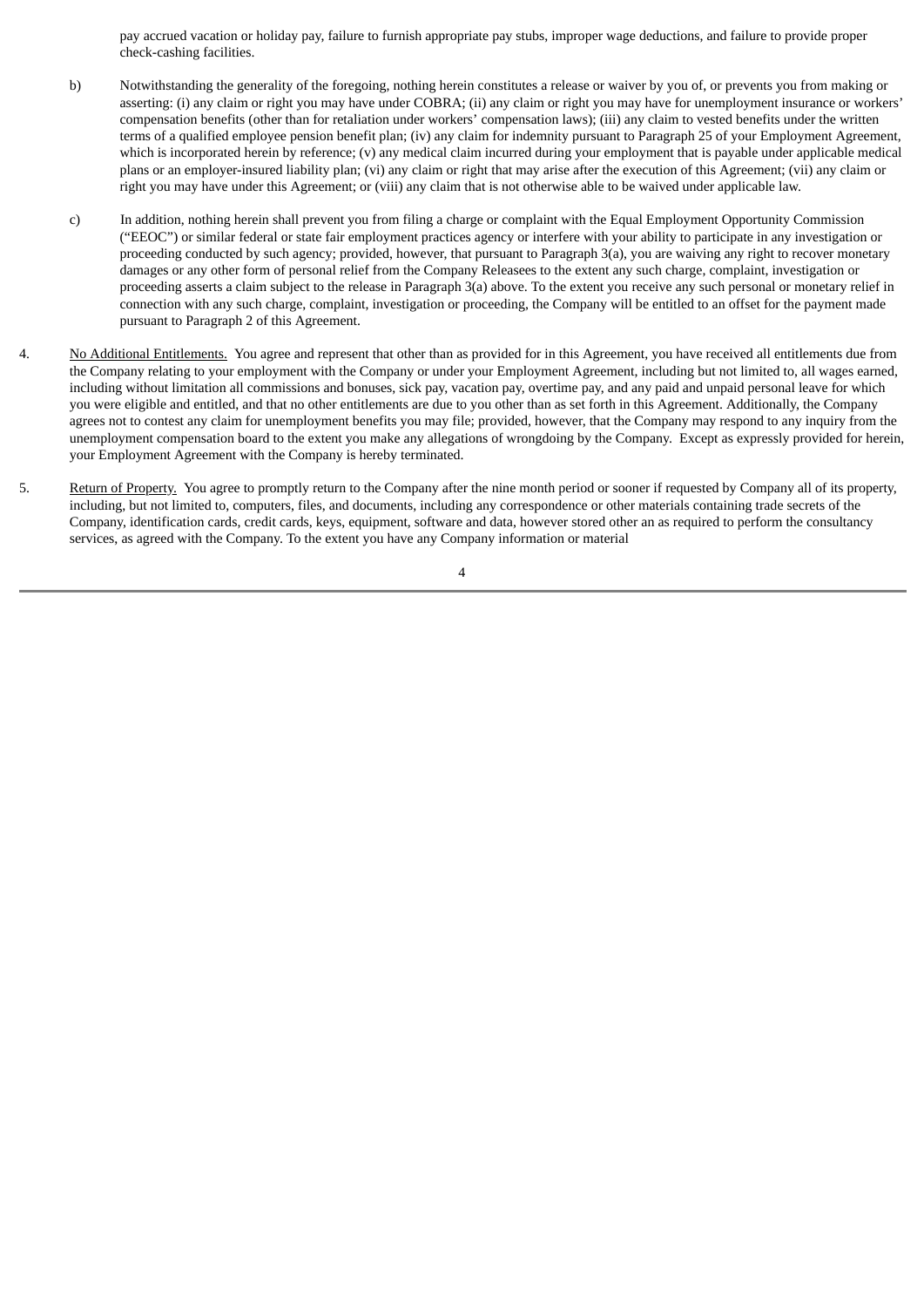stored on any PDA, personal computer, personal email, hard drive, thumb drive, cloud or other electronic storage device, you agree to cooperate with the Company in permanently deleting such information from such devices, subject to any Company litigation preservation directive then in effect.

- 6. Protection of Confidential Information. Except as expressly permitted in Paragraph 8 of this Agreement or if otherwise required by law, you agree that you will not at any time, directly or indirectly, use or disclose any trade secret, confidential or proprietary information you have learned by reason of your employment with the Company (the "Confidential Information") and will continue to abide by your confidentiality obligations pursuant to Paragraph 15 of your Employment Agreement.
- 7. Non-Disparagement. Except as expressly permitted in Paragraph 8 of this Agreement, you agree that you shall not at any time make any written or oral comments or statements of a defamatory or disparaging nature regarding the Company and/or the Company Releasees and you shall not take any action that would cause or contribute to their being held in disrepute. The Company agrees that it shall not at any time make any written or oral comments or statements of a defamatory or disparaging nature concerning you. You and the Company agree to prepare a mutually acceptable communication to employees and third parties regarding your separation.
- 8. Reports to Government Entities. Nothing in this Agreement restricts or prohibits you from initiating communications directly with, responding to any inquiries from, providing testimony before, providing confidential information to, reporting possible violations of law or regulation to, or from filing a claim or assisting with an investigation directly with a self-regulatory authority or a government agency (collectively, the "Regulators"), or from making other disclosures that are protected under the whistleblower provisions of federal, state, or local law or regulation. You do not need the prior authorization of the Company to engage in conduct protected by this Paragraph, and you do not need to notify the Company that you have engaged in such conduct. Please take notice that federal law provides criminal and civil immunity to federal and state claims for trade secret misappropriation to individuals who disclose a trade secret to their attorney, a court, or a government official in certain, confidential circumstances that are set forth at 18 U.S.C. §§ I833(b)(1) and I 833(b)(2), related to the reporting or investigation of a suspected violation of the law, or in connection with a lawsuit for retaliation for reporting a suspected violation of the law.
- 9. Non-Admission. It is understood and agreed that neither the execution of this Agreement nor the terms of this Agreement constitute an admission of liability to you by the Company or the Company Releasees, and such liability is expressly denied. It is further understood and agreed that no person shall use the Agreement, or the consideration paid pursuant thereto, as evidence of an admission of liability, inasmuch as such liability is expressly denied.
- 10. Cooperation. You agree that upon the Company's reasonable notice to you, and a reasonable request, you shall cooperate with the Company and its counsel (including,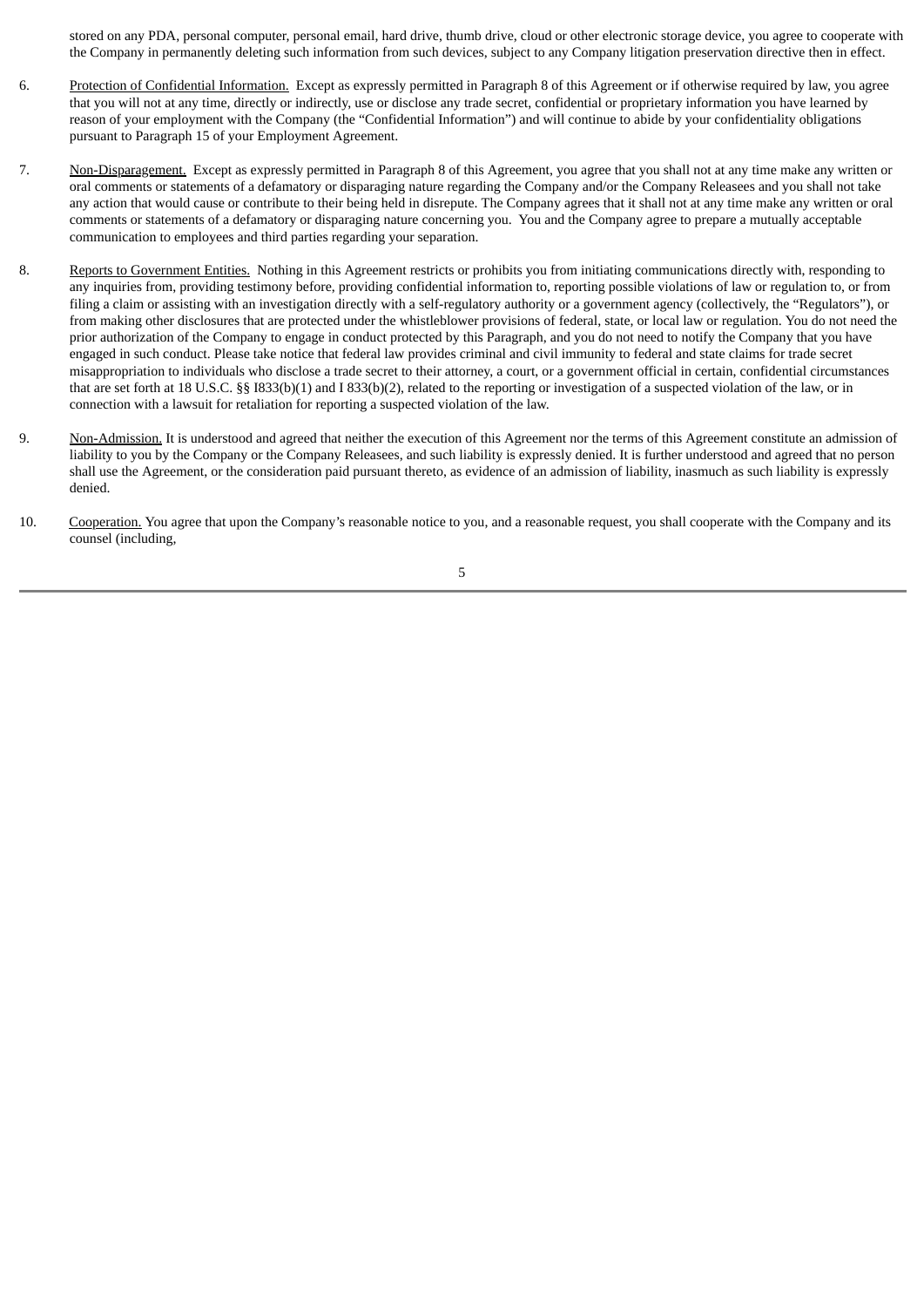if necessary, preparation for and appearance at depositions, hearings, trials or other proceedings) with regard to matters that relate to or arise out of matters you have knowledge about or have been involved with during your employment with the Company. In the event that such cooperation is required, you will be reimbursed for any reasonable travel expenses incurred in connection therewith.

- 11. Confidentiality of the Agreement. Except as permitted in Paragraph 8 of this Agreement, as may be required pursuant to the Securities Exchange Act of 1934, as amended, and the rules and regulations thereof, or if otherwise required by law, the parties, including the Company, shall not disclose the terms of this Agreement, or the circumstances giving rise to this Agreement, to any person other than their respective attorneys, immediate family members, accountants, financial advisors or corporate employees who have a business need to know such terms in order to approve or implement such terms.
- 12. Continuing Obligations. Subject to Paragraph 8 of this Agreement, you reaffirm and agree that you remain bound by Paragraphs 15-17 of your Employment Agreement, attached hereto as Exhibit A, which remain binding and in full force and effect in accordance with its terms, and is incorporated herein by reference.
- 13. Acknowledgments. You hereby acknowledge that:
	- a) The Company advises you to consult with an attorney before signing this Agreement;
	- b) You have obtained independent legal advice from an attorney of your own choice with respect to this Agreement, or you have knowingly and voluntarily chosen not to do so;
	- c) You freely, voluntarily and knowingly entered into this Agreement after due consideration;
	- d) You have had a minimum of twenty-one (21) days to review and consider this Agreement;
	- e) You and the Company agree that changes to the Company's offer contained in this Agreement, whether material or immaterial, will not restart the twenty-one (21) day consideration period provided for in Paragraph 13(d) above;
	- f) You have a right to revoke this Agreement by notifying the undersigned representative in writing, via hand delivery, facsimile or electronic mail, within seven (7) business days of your execution of this Agreement;
	- g) In exchange for your waivers, releases and commitments set forth herein, including your waiver and release of all claims arising under the ADEA, the payments, benefits and other considerations that you are receiving pursuant to this Agreement exceed any payment, benefit or other thing of value to which you would otherwise
		- 6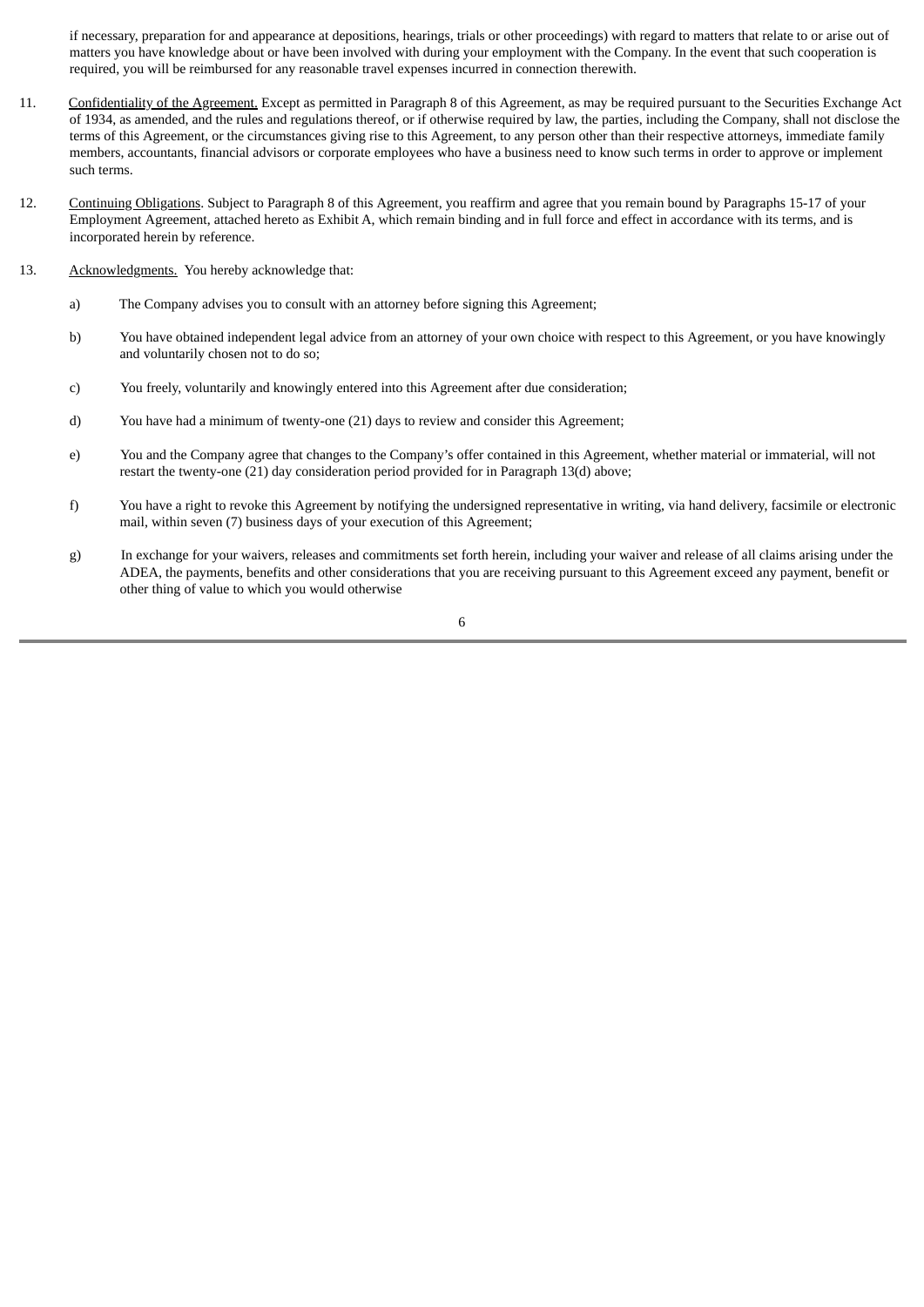be entitled, and are just and sufficient consideration for the waivers, releases and commitments set forth herein; and

- h) No promise or inducement has been offered to you, except as expressly set forth herein, and you are not relying upon any such promise or inducement in entering into this Agreement.
- 14. Medicare Disclaimer. You acknowledge that you are not a Medicare Beneficiary as of the time you enter into this Agreement. To the extent that you are a Medicare Beneficiary, you agree to contact a Company Human Resources Representative for further instruction.
- 15. Miscellaneous.
	- a) Entire Agreement. This Agreement, together with the expressly incorporated provisions of your Employment Agreement, sets forth the entire agreement between you and the Company and replaces any other oral or written agreement between you and the Company relating to the subject matter of this Agreement, including, without limitation, any prior offer letters and/or employment agreements.
	- b) Governing Law. This Agreement shall be construed, performed, enforced and in all respects governed in accordance with the laws of the Commonwealth of Massachusetts, without giving effect to the principles of conflicts of law thereof. Additionally, all disputes arising from or related to this Agreement shall be brought in a state or federal court situated in the Commonwealth of Massachusetts, Suffolk County, and the parties hereby expressly consent to the jurisdiction of such courts for all purposes related to resolving such disputes.
	- c) Severability. Should any provision of this Agreement be held to be void or unenforceable, the remaining provisions shall remain in full force and effect, to be read and construed as if the void or unenforceable provisions were originally deleted.
	- d) Amendments. This Agreement may not be modified or amended, except upon the express written consent of both you and the Company.
	- e) Breach. You acknowledge that if you breach your commitments to the Company agreed upon in Paragraphs 5, 6, 7, 9, 10, 11 and 12 you will forfeit the severance benefits set forth in Paragraph 2 and be subject to suit by the Company for damages and equitable relief relating to such breach. You further acknowledge that any breach by you of Paragraphs 5, 6, 7, 9, 10, 11 and 12 will cause irreparable damage to the Company and that in the event of such breach the Company shall have, in addition to any and all remedies at law, the right to an injunction, specific performance or other equitable relief to prevent the violation of your obligations hereunder.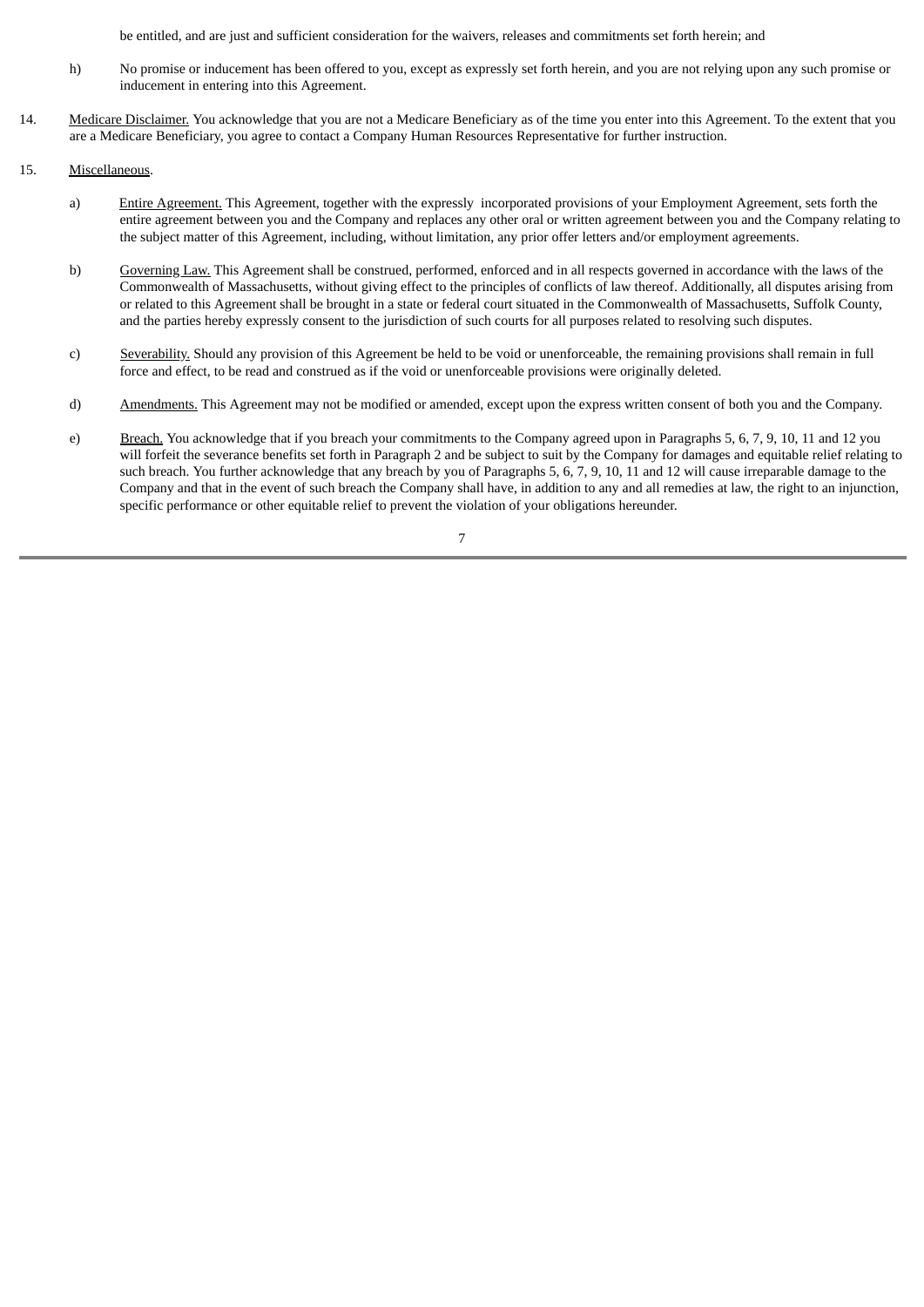- f) Waiver. A waiver by either party hereto of a breach of any term or provision of the Agreement shall not be construed as a waiver of any subsequent breach.
- g) Counterparts. This Agreement may be executed in one or more counterparts, and be transmitted by facsimile or pdf, each of which shall be deemed an original, but all of which together shall constitute one and the same agreement.
- h) Effective Date. This Agreement will become effective and enforceable upon the expiration of the seven (7) business day revocation period provided for in Paragraph 13(f) above (the "Effective Date"). If you fail to return an executed original by January 8, 2020 (or otherwise revoke this Agreement pursuant to Paragraph 13(f) above), this Agreement, including but not limited to the obligation of the Company to provide the severance benefit provided in Paragraph 2 above, shall be deemed automatically null and void.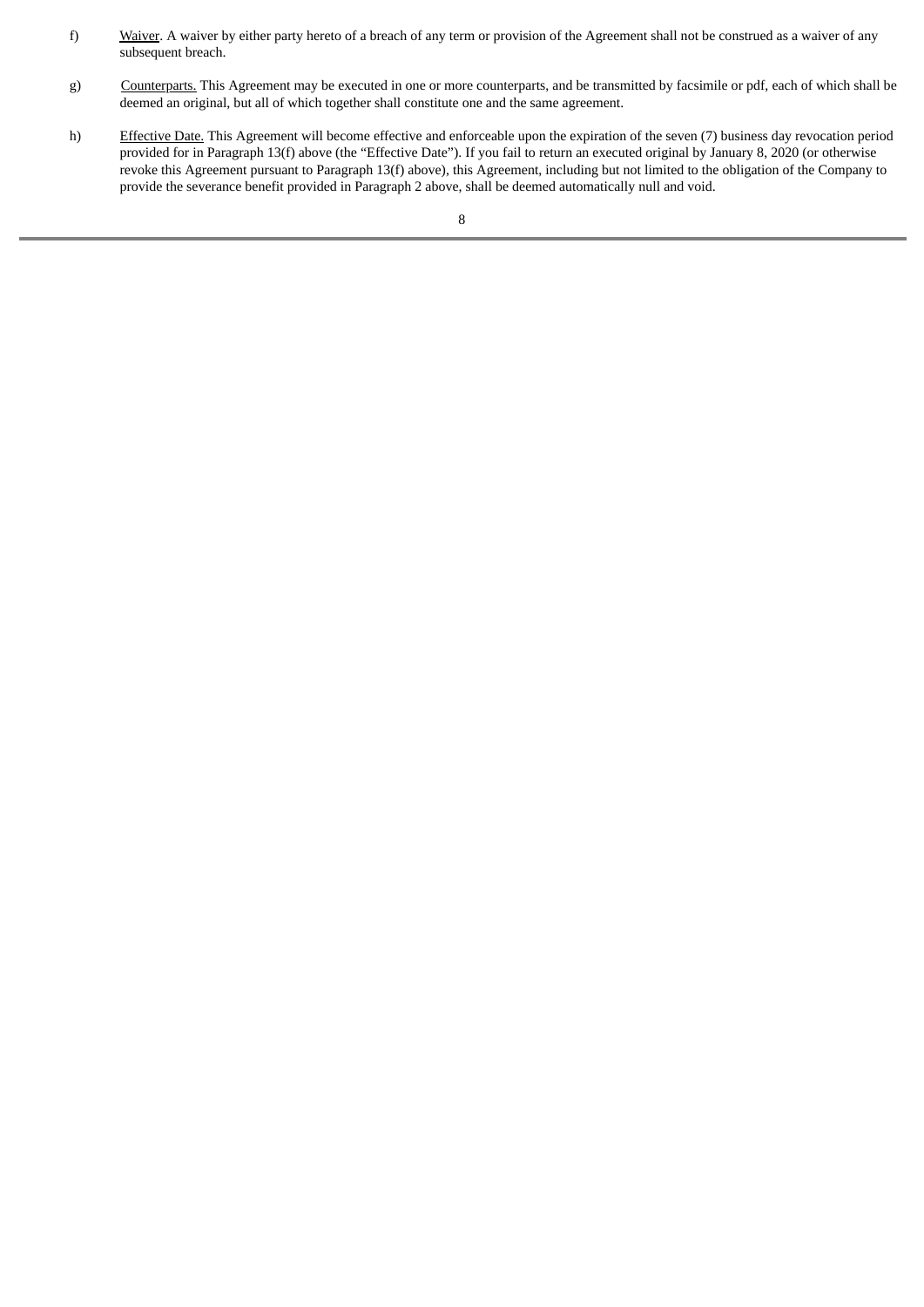If the above accurately states our agreement, including the separation, waiver and release, kindly sign below and return the original Agreement to me by no later than January 8, 2020.

| SINCATAIV |
|-----------|
|-----------|

Replimune Inc.

By: /s/ Philip Astley-Sparke

Date: 12/23/2019

# **UNDERSTOOD, AGREED TO AND ACCEPTED WITH THE INTENTION TO BE LEGALLY BOUND:**

/s/ Howard Kaufman

Howard Kaufman

<span id="page-89-0"></span>Date: 12/23/2019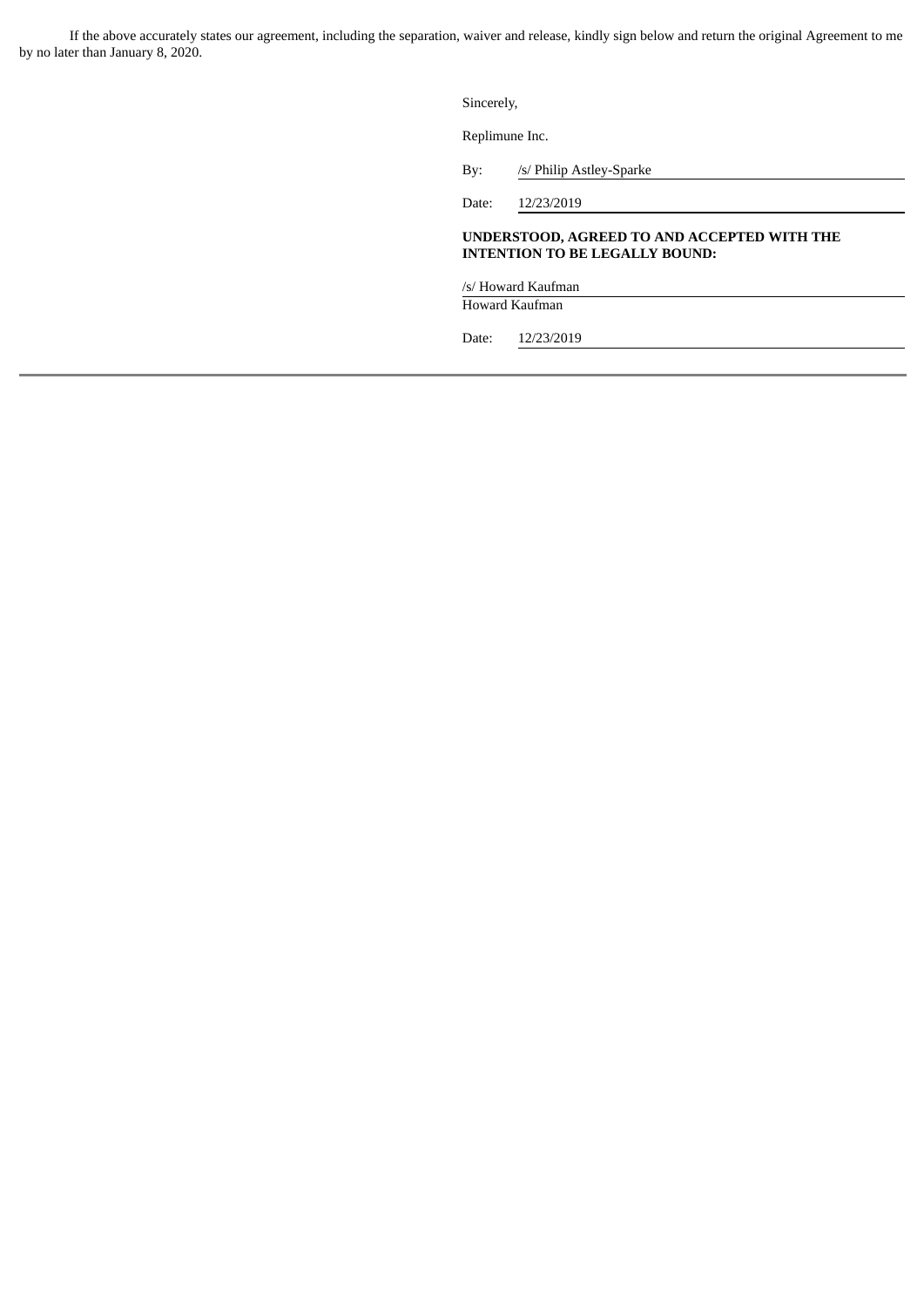### **CERTIFICATION PURSUANT TO RULES 13a-14(a) AND 15d-14(a) UNDER THE SECURITIES EXCHANGE ACT OF 1934, AS ADOPTED PURSUANT TO SECTION 302 OF THE SARBANES-OXLEY ACT OF 2002**

I, Philip Astley-Sparke, certify that:

1. I have reviewed this Quarterly Report on Form 10-Q of Replimune Group, Inc.;

2. Based on my knowledge, this report does not contain any untrue statement of a material fact or omit to state a material fact necessary to make the statements made, in light of the circumstances under which such statements were made, not misleading with respect to the period covered by this report;

3. Based on my knowledge, the financial statements, and other financial information included in this report, fairly present in all material respects the financial condition, results of operations and cash flows of the registrant as of, and for, the periods presented in this report;

4. The registrant's other certifying officer and I are responsible for establishing and maintaining disclosure controls and procedures (as defined in Exchange Act Rules 13a-15(e) and 15d-15(e)) for the registrant and have:

a) Designed such disclosure controls and procedures, or caused such disclosure controls and procedures to be designed under our supervision, to ensure that material information relating to the registrant, including its consolidated subsidiaries, is made known to us by others within those entities, particularly during the period in which this report is being prepared;

b) Evaluated the effectiveness of the registrant's disclosure controls and procedures and presented in this report our conclusions about the effectiveness of the disclosure controls and procedures, as of the end of the period covered by this report based on such evaluation; and

c) Disclosed in this report any change in the registrant's internal control over financial reporting that occurred during the registrant's most recent fiscal quarter (the registrant's fourth fiscal quarter in the case of an annual report) that has materially affected, or is reasonably likely to materially affect, the registrant's internal control over financial reporting; and

5. The registrant's other certifying officer and I have disclosed, based on our most recent evaluation of internal control over financial reporting, to the registrant's auditors and the audit committee of the registrant's board of directors (or persons performing the equivalent functions):

a) All significant deficiencies and material weaknesses in the design or operation of internal control over financial reporting which are reasonably likely to adversely affect the registrant's ability to record, process, summarize and report financial information; and

b) Any fraud, whether or not material, that involves management or other employees who have a significant role in the registrant's internal control over financial reporting.

Date: February 13, 2020 By: /s/ Philip Astley-Sparke

<span id="page-90-0"></span>Philip Astley-Sparke Chief Executive Officer (Principal Executive Officer)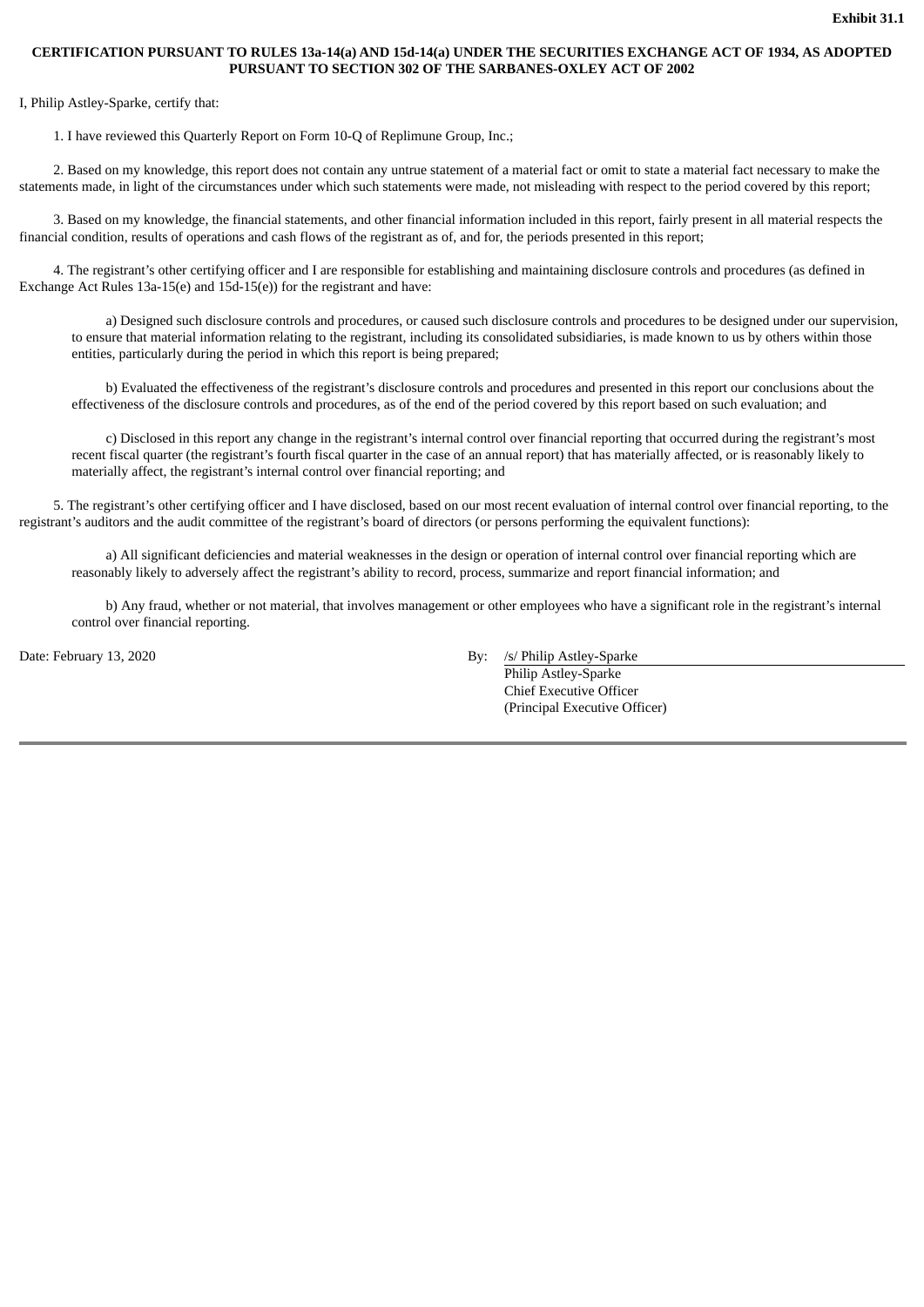### **CERTIFICATION PURSUANT TO RULES 13a-14(a) AND 15d-14(a) UNDER THE SECURITIES EXCHANGE ACT OF 1934, AS ADOPTED PURSUANT TO SECTION 302 OF THE SARBANES-OXLEY ACT OF 2002**

I, Jean Franchi, certify that:

1. I have reviewed this Quarterly Report on Form 10-Q of Replimune Group, Inc.;

2. Based on my knowledge, this report does not contain any untrue statement of a material fact or omit to state a material fact necessary to make the statements made, in light of the circumstances under which such statements were made, not misleading with respect to the period covered by this report;

3. Based on my knowledge, the financial statements, and other financial information included in this report, fairly present in all material respects the financial condition, results of operations and cash flows of the registrant as of, and for, the periods presented in this report;

4. The registrant's other certifying officer and I are responsible for establishing and maintaining disclosure controls and procedures (as defined in Exchange Act Rules 13a-15(e) and 15d-15(e)) for the registrant and have:

a) Designed such disclosure controls and procedures, or caused such disclosure controls and procedures to be designed under our supervision, to ensure that material information relating to the registrant, including its consolidated subsidiaries, is made known to us by others within those entities, particularly during the period in which this report is being prepared;

b) Evaluated the effectiveness of the registrant's disclosure controls and procedures and presented in this report our conclusions about the effectiveness of the disclosure controls and procedures, as of the end of the period covered by this report based on such evaluation; and

c) Disclosed in this report any change in the registrant's internal control over financial reporting that occurred during the registrant's most recent fiscal quarter (the registrant's fourth fiscal quarter in the case of an annual report) that has materially affected, or is reasonably likely to materially affect, the registrant's internal control over financial reporting; and

5. The registrant's other certifying officer and I have disclosed, based on our most recent evaluation of internal control over financial reporting, to the registrant's auditors and the audit committee of the registrant's board of directors (or persons performing the equivalent functions):

a) All significant deficiencies and material weaknesses in the design or operation of internal control over financial reporting which are reasonably likely to adversely affect the registrant's ability to record, process, summarize and report financial information; and

b) Any fraud, whether or not material, that involves management or other employees who have a significant role in the registrant's internal control over financial reporting.

Date: February 13, 2020 **By:** /s/ Jean Franchi

Jean Franchi Chief Financial Officer (Principal Financial Officer)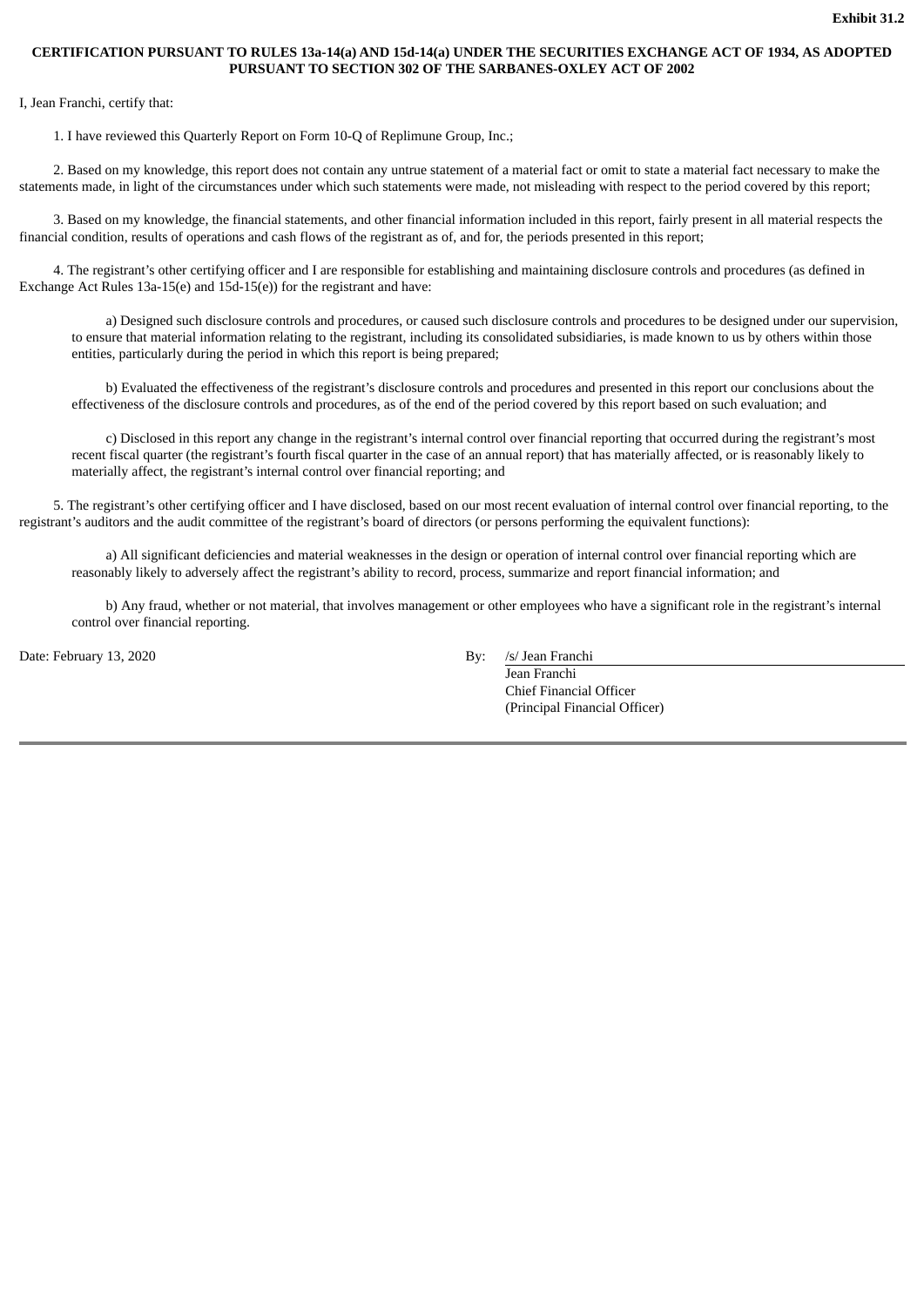#### **CERTIFICATION PURSUANT TO 18 U.S.C. SECTION 1350,**

#### **AS ADOPTED PURSUANT TO**

# **SECTION 906 OF THE SARBANES-OXLEY ACT OF 2002**

In connection with the Quarterly Report on Form 10-Q of Replimune Group, Inc. (the "Company") for the period ended December 31, 2019, as filed with the Securities and Exchange Commission on the date hereof (the "Report"), the undersigned, Philip Astley-Sparke, Chief Executive Officer of the Company, hereby certifies, pursuant to 18 U.S.C. Section 1350, as adopted pursuant to Section 906 of the Sarbanes-Oxley Act of 2002, that to the best of his knowledge:

(1) the Report fully complies with the requirements of Section 13(a) or 15(d) of the Securities Exchange Act of 1934; and

(2) the information contained in the Report fairly presents, in all material respects, the financial condition and results of operations of the Company.

Date: February 13, 2020 By: /s/ Philip Astley-Sparke

<span id="page-92-0"></span>Philip Astley-Sparke Chief Executive Officer (Principal Executive Officer)